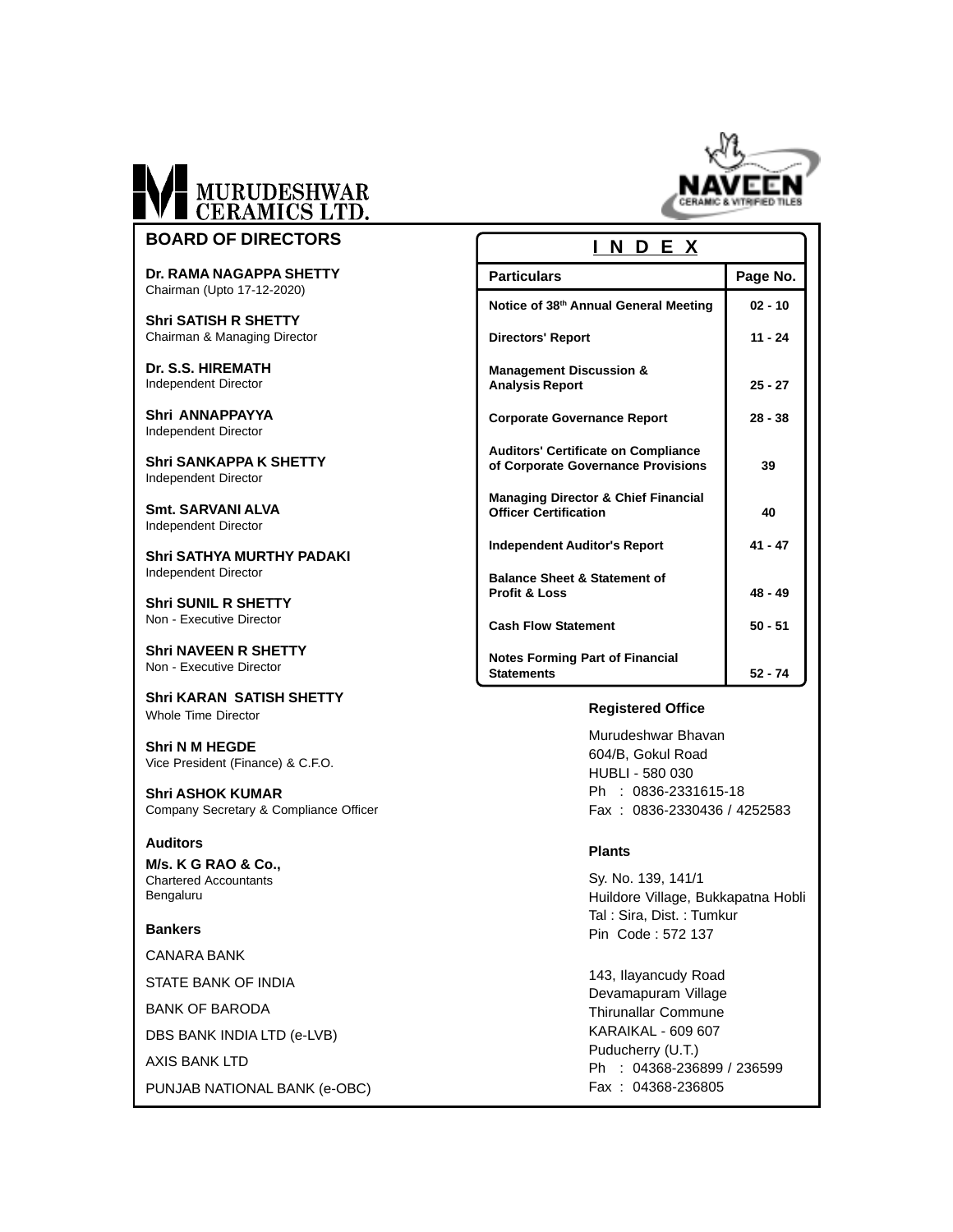

#### **NOTICE OF 38th ANNUAL GENERAL MEETING**

#### To ,

#### **The Members, Murudeshwar Ceramics Limited**

Notice is hereby given that the **38th (Thirty Eight) Annual General Meeting (AGM)** of the Members of Murudeshwar Ceramics Limited will be held on Saturday, 25<sup>th</sup> day of September, 2021 at 3.00 P.M. IST at Shri R N Shetty Kalyana Mantap, Opp. Indira Glass House, Hubballi – 580 029, to transact the following business:

#### **ORDINARY BUSINESS**

#### **1. To approve and adopt the Financial Statements for the financial year ended March 31, 2021 :**

To consider and if thought fit, to pass with or without modification (s), the following resolution as an Ordinary Resolution.

**"RESOLVED THAT** an Audited Annual Financial Statements (including the balance sheet of the Company as at March 31, 2021 and the statement of profit and loss together with the notes on accounts, schedules, statement of cash flow, etc.), in the prescribed format, annexed to and forming part of the accounts for the year ended March 31, 2021, together with the report of the Directors', Auditors' and notes, annexures, schedules etc. appended thereon as presented to the meeting, be and are hereby approved and adopted".

#### **2. To appoint a director in place of Shri Sunil Rama Shetty (DIN 00037572), who retires by rotation and being eligible, offers himself for reappointment :**

To consider and if thought fit, to pass with or without modification (s), the following resolution as an Ordinary Resolution.

**"RESOLVED THAT** pursuant to the provisions of section 152 and all other applicable provisions of the Companies Act, 2013 ("Act"), and rules made thereunder and as per provisions contained in the Articles of Association of the Company the approval of the members of the Company be and is hereby accorded to the reappointment of Shri Sunil Rama Shetty (DIN 00037572), as a director without affecting his current position, who is liable to retire by rotation."

#### **SPECIAL BUSINESS**

#### **3. Reclassification of Authorised Share Capital of the Company :**

To consider and if thought fit, to pass with or without modification, the following resolution as a **Special Resolution: "RESOLVED THAT** pursuant to Sections 61 and 64 and other applicable provisions of the Companies Act, 2013 and rule 15 of the Companies (Share Capital and Debentures) Rules, 2014 (including any statutory modifications or amendments thereto or re-enactments thereof for the time being in force) and in terms of Articles of Association of the Company and subject to applicable permissions, sanctions and approvals as may be required, consent of the Members of the Company be and is hereby accorded to reclassification of the present Authorized Share Capital of the Company from ₹71,62,00,000/- (Rupees Seventy-one crores and Sixty-two lakhs only) divided into 5,56,20,000 (Five crores fifty-six lakhs and twenty thousand) Equity shares of `10/- (Rupees Ten only) each amounting to `55,62,00,000/- (Rupees Fifty-five crores and sixty-two lakhs only) and 16,00,000 (Sixteen lakhs) Redeemable Cumulative Preference Shares of ₹100/- (Rupees One hundred only) each amounting to ₹16,00,00,000/- (Rupees Sixteen crores only) to ₹71,62,00,000/- (Rupees Seventy-one crores and Sixty-two lakhs only) divided into 7,16,20,000 (Seven Crores Sixteen Lakhs and Twenty Thousand) Equity shares of `10/- (Rupees Ten only) each by converting 16,00,000 (Sixteen lakhs) Redeemable Cumulative Preference Shares of ₹100/- (Rupees One hundred only) each amounting to ₹16,00,00,000/- (Rupees Sixteen crores only) in 1,60,00,000 (One Crore Sixty Lakhs) Equity Shares of `10/- (Rupees Ten) each amounting to `16,00,00,000/- (Rupees Sixteen crores only) which shall be rank pari-passu in all respect with the existing Equity Shares".

**"RESOLVED FURTHER THAT** the Board of Directors of the Company be and is hereby authorized to take all such steps as may be necessary for obtaining necessary approvals in relation to the above and to settle all matters arising out of and incidental thereto and to sign and execute deeds, applications, documents and writings that may be required, on behalf of the Company, including filing of necessary forms and returns with the Ministry of Corporate Affairs and other concerned Authorities and generally to do all such other acts, deeds, matters and things as may be necessary, proper, expedient or incidental for giving effect to the resolution".

#### **4. To alter in the Capital Clause of Memorandum of Association of the Company :**

To consider and if thought fit, to pass with or without modification, the following resolution as a **Special Resolution: "RESOLVED THAT** pursuant to the provisions of Section 13, 61 and all other applicable provisions, if any, of the Companies Act, 2013, other applicable provisions of the Companies Act, 2013 and rules made thereunder (including any statutory modifications or amendments thereto or re-enactments thereof for the time being in force) and in terms of Articles of Association of the Company and subject to applicable permissions, sanctions and approvals as may be required, consent of the Members of the Company be and is hereby accorded to alter the existing Clause of the Memorandum of Association of the Company relating to the Share Capital by substituting in place thereof the following Clause:-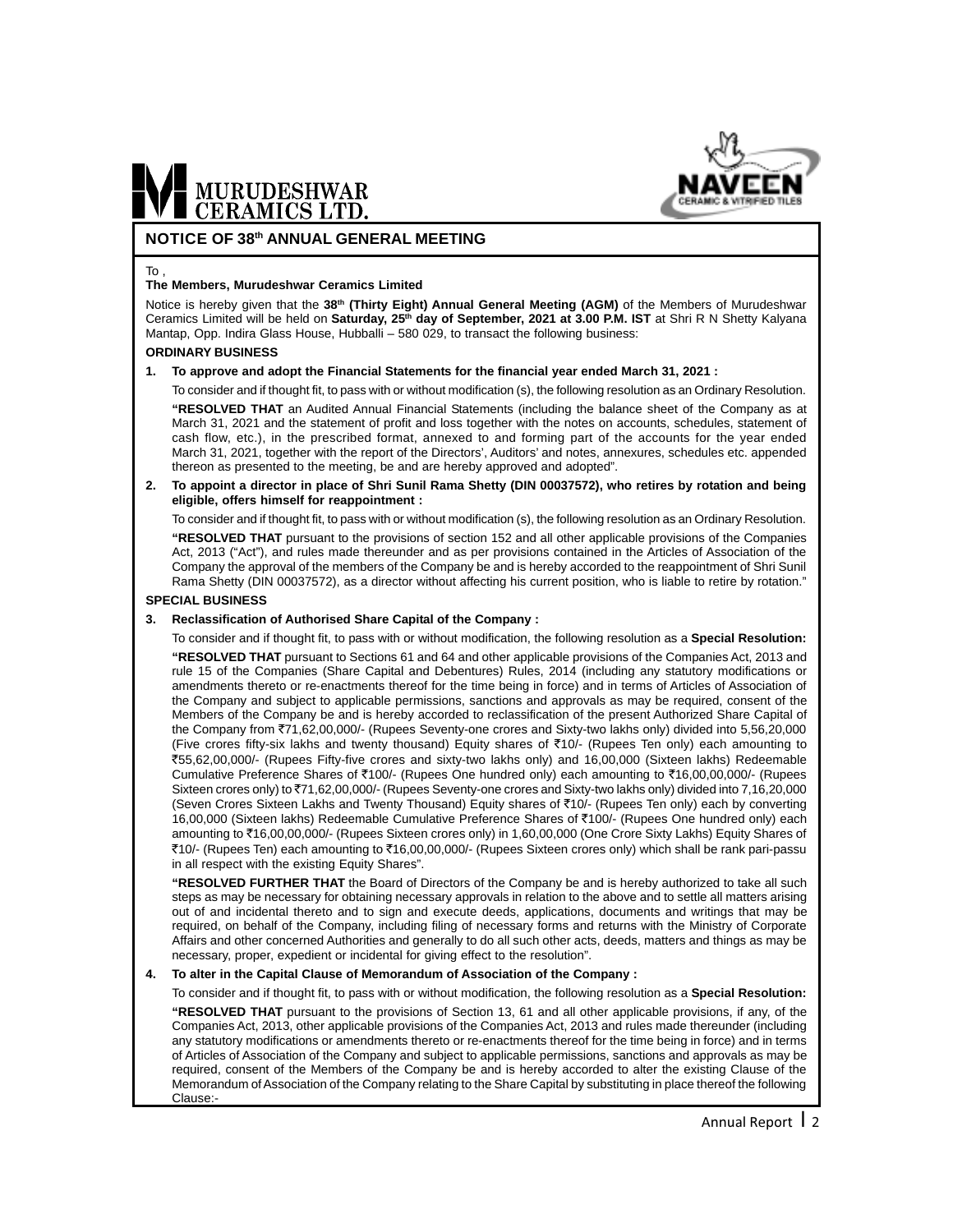

#### **NOTICE OF 38th ANNUAL GENERAL MEETING** (Contd.)

**V. The Authorized Share Capital of the Company is** `**71,62,00,000/- (Rupees Seventy One Crores and Sixty Two Lakhs only) divided into 7,16,20,000 (Seven Crores Sixteen Lakhs and Twenty Thousand) Equity shares of** `**10/- (Rupees Ten only)".**

**"RESOLVED FURTHER THAT** the Board of Directors of the Company be and is hereby authorized to take such steps as may be necessary for obtaining necessary approvals in relation to the above and to settle all matters arising out of and incidental thereto and to sign and execute deeds, applications, documents and writings that may be required, on behalf of the Company, including filing of necessary forms and returns with the Ministry of Corporate Affairs and other concerned Authorities and generally to do all such other acts, deeds, matters and things as may be necessary, proper, expedient or incidental for giving effect to the resolution".

#### **5. To adopt Memorandum of Association as per the provisions of the Companies Act, 2013 :**

To consider and, if thought fit, to pass with or without modification, the following Resolution as a **Special Resolution: "RESOLVED THAT** pursuant to Section 13, 15 and other applicable provisions, if any, of the Companies Act, 2013 including any statutory modification or re-enactment thereof for the time being in force, and Rules made thereunder and subject to necessary statutory approvals and modifications if any, consent of the members be and is hereby accorded to adopt the new Memorandum of Association in place of the existing Memorandum of Association with no change in existing Clause III (A) containing the Main Objects sub-clauses no. 1 to 9".

**"RESOLVED FURTHER THAT** the existing Clause III (B) containing the "Objects Incidental or Ancillary to the attainment of Main Objects" sub-clauses no. 1 to 29 and the existing Clause III (c) containing the "other objects not included in (A) and (B) above" sub clause no. 1 to 13 be and are hereby merged and replaced by New **Clause III (B) "Matters which are necessary for furtherance of the Objects specified in Clause III(A)** containing the sub-clause no. 1 to 42".

**"RESOLVED FURTHER THAT** consent of shareholders of the Company be and is hereby accorded to approve and adopt the aforesaid changes in the Memorandum of Association of the Company and that the Board of Directors of the Company be and is hereby authorized to take all such steps as may be necessary for obtaining necessary approvals in relation to the above and to settle all matters arising out of and incidental thereto and to sign and execute deeds, applications, documents and writings that may be required, on behalf of the Company, including filing of necessary forms and returns with the Ministry of Corporate Affairs and other concerned Authorities and generally to do all such other acts, deeds, matters and things as may be necessary, proper, expedient or incidental for giving effect to the resolution".

**6. To adopt a new set of Articles of Association for the company pursuant to Table - F of the Schedule-I of the Companies act, 2013 :**

To consider and if thought fit, to pass with or without modification, the following resolution as a **Special Resolution:**

**"RESOLVED THAT** pursuant to the provisions of section 14 of the Companies Act, 2013, and other applicable provisions read with the rules and regulations made there under including any amendment, re-enactment or statutory modification thereof, the new set of Articles of Association be and are hereby approved and adopted in substitution for, and to the exclusion, of the existing Articles of Association of the Company".

**"RESOLVED FURTHER THAT** the Board of Directors of the Company be and is hereby authorized to take all such steps as may be necessary for obtaining necessary approvals in relation to the above and to settle all matters arising out of and incidental thereto and to sign and execute deeds, applications, documents and writings that may be required, on behalf of the Company, including filing of necessary forms and returns with the Ministry of Corporate Affairs and other concerned Authorities and generally to do all such other acts, deeds, matters and things as may be necessary, proper, expedient or incidental for giving effect to the resolution".

Place : Bengaluru

Date : August 13, 2021

By Order of the Board **For Murudeshwar Ceramics Limited Sd/- ASHOK KUMAR** Company Secretary M.No. : ACS 40962

**NOTES :**

**(1) A MEMBER ENTITLED TO ATTEND AND VOTE AT THE ANNUAL GENERAL MEETING (THE "MEETING") IS ENTITLED TO APPOINT ONE OR MORE PROXIES TO ATTEND AND VOTE INSTEAD OF HIMSELF / HERSELF AND THE PROXY SO APPOINTED NEED NOT BE A MEMBER OF THE COMPANY.**

(2) The instrument appointing the proxy should, however, be deposited at the registered office of the company not less than 48 (forty-eight) hours before the commencement of the meeting.

Annual Report 13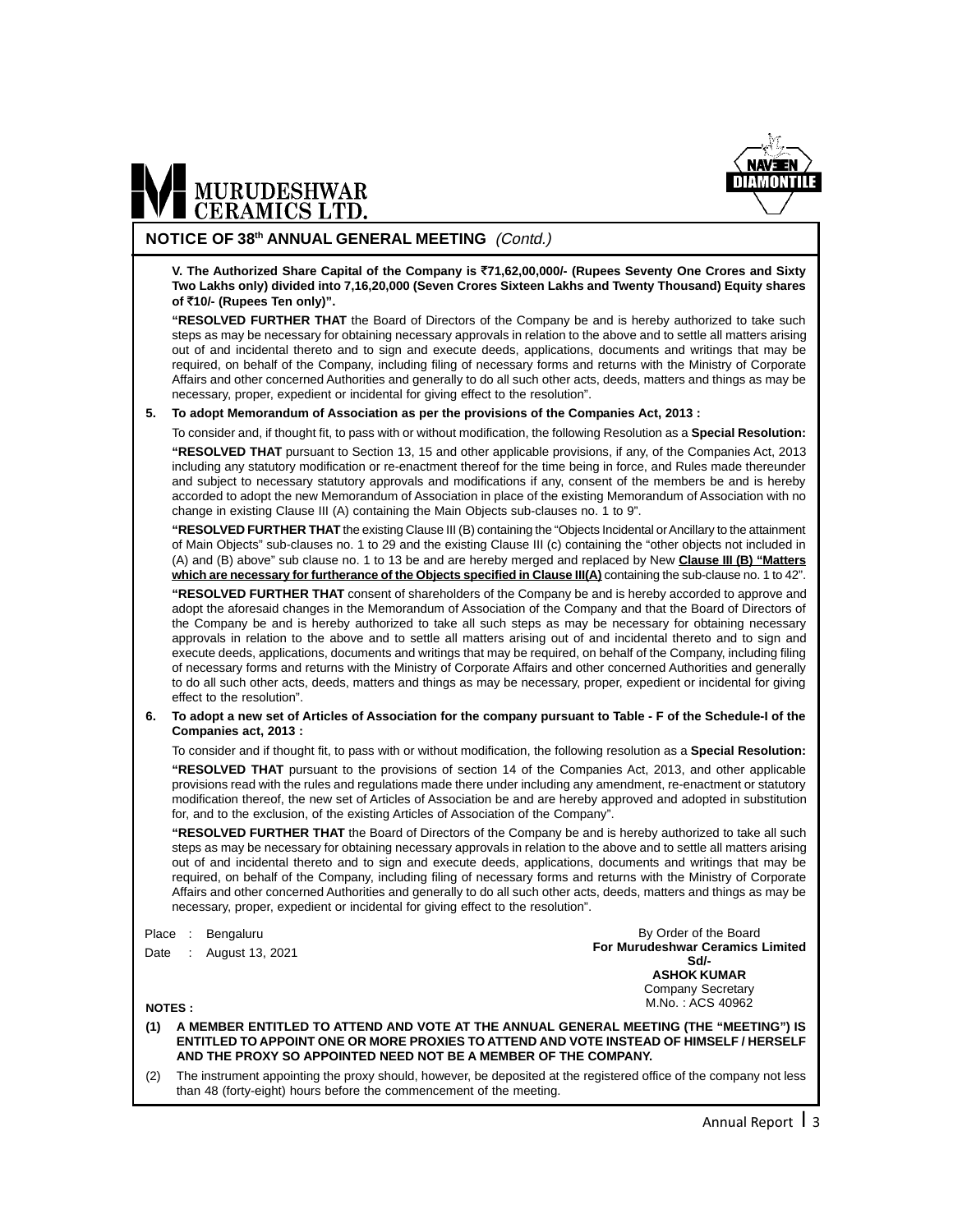

#### **NOTICE OF 38th ANNUAL GENERAL MEETING** (Contd.)

- (3) A person can act as a proxy on behalf of Members not exceeding fifty and holding in the aggregate not more than ten percent of the total Share Capital of the Company carrying voting rights. Further a member holding more than ten percent of the total Share Capital of the Company carrying voting rights may appoint a single person as proxy and such person shall not act as a proxy for any other Member or shareholder. The holder of the proxy shall prove his identity at the time of attending the Meeting. Member may please note that a proxy does not have the right to speak at the Meeting and cannot vote on poll.
- (4) In compliance with the Circular no. 14/2020 dated April 08, 2020, Circular no.17/2020 dated April 13, 2020, Circular no. 20/2020 dated May 05, 2020 and Circular no. 02/2021 dated January 13, 2021 issued by the Ministry of Corporate Affairs (MCA) and Circular no. SEBI/HO/CFD/CMD1/CIR/P/2020/79 dated May 12, 2020 and SEBI/ HO/ CFD/ CMD2/ CIR/ P /2021/11 dated January 15, 2021 issued by the SEBI, notice of the AGM along with the Annual Report for the FY: 2020-21 is being sent only through electronic mode to those Members whose e-mail addresses are registered with the Company / Depositories. Members may note that the Notice and Annual Report for the FY : 2020-21 will also be available on the Company's website https://www.naveentile.com, websites of the Stock Exchanges, i.e. BSE Limited and National Stock Exchange of India Limited at www.bseindia.com and www.nseindia.com respectively.
- (5) Corporate Members intending to send their authorized representatives to attend the Meeting pursuant to Section 113 of the Companies Act, 2013 are requested to send to the Company, a certified copy of the relevant Board Resolution together with their respective specimen signatures authorizing their representative(s) to attend and vote on their behalf at the Meeting.
- (6) Any document / Proxy Form in connection with the Annual General Meeting of the Company signed by any person for and on behalf of any Institution, Bank, Body Corporate etc., will be valid, only if such document/proxy form is supported by a duly authenticated copy of the Resolution of the Board of Directors authorizing such person to sign such document and/or to represent such Institution, Bank, Body Corporate etc., as the case may be.
- (7) The relevant details as required under Regulations 26(4) and 6(3) of Securities and Exchange Board of India (Listing Obligations and Disclosure Requirements) Regulations, 2015 ("the Listing Regulations") and secretarial standard on General meetings issued by the Institute of Company Secretaries of India in respect of a Person/ Director seeking appointment/ re-appointment as Directors are provided in the explanatory part to this Notice and also may be refer in the Corporate Governance part of Annual Report.
- (8) A Statement pursuant to Section 102(1) of the Companies Act, 2013, relating to the Special Business set out in items no. 3 to 6 to be transacted at the Meeting is annexed hereto.
- (9) Members/Proxies should bring the Attendance Slip duly filled in, for attending the Meeting. The Attendance slip is accompanied with this Annual Report. Members, who hold shares in Electronic Form, are requested to bring their Depository ID Number and Client ID Number to facilitate their identification for recording Attendance at the forthcoming Annual General Meeting.
- (10) In case of joint holders attending the Meeting, only such joint holder who is higher in the order of names will be entitled to vote.
- (11) Documents pertaining to items referred to in the Notice are available for inspection by any member/s at the Registered Office of the Company on any working day from 2 p.m. to 6 p.m. upto the date of Annual General Meeting.
- (12) Register of Members/Transfer books of the Company will be closed from Saturday, September 18, 2021 to Saturday, September 25, 2021 (both days inclusive).
- (13) Members seeking any information/clarification concerning the Accounts for the financial year 2020-21 are requested to send their specific request addressed to the Company at its Registered Office of the Company at least seven days before the Annual General Meeting.
- (14) The Register of Directors and Key Managerial Personnel and their shareholding maintained under Section 170 of the Act, the Register of Contracts or Arrangements in which the directors are interested maintained under Section 189 of the Act and the relevant documents will be available for inspection by the members during the AGM.
- (15) Please also refer "General Information to Shareholders" in the annexure to Corporate Governance Report forming part of this Annual Report.
- (16) In compliance with the provisions of section 108 of the Act and the Rules framed thereunder, the Members are provided with the facility to cast their vote electronically, through the e-voting services provided by NSDL, on all resolutions set forth in this Notice.
- (17) Members holding shares in physical mode are :
	- required to submit their Permanent Account Number (PAN) and bank account details to the Company/ Canbank Computer Services Limited (RTA), if not registered with the Company, as mandated by SEBI.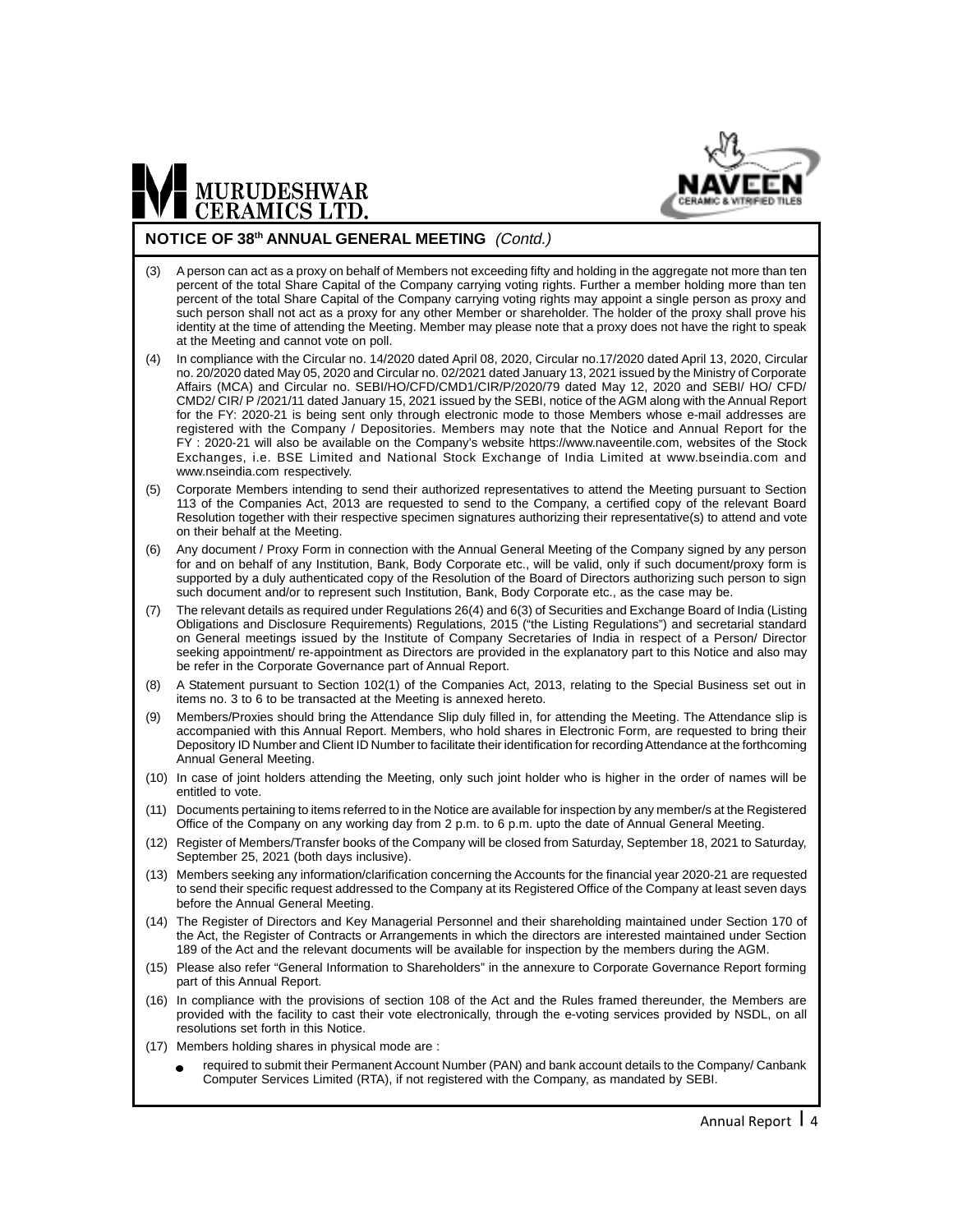

#### **NOTICE OF 38th ANNUAL GENERAL MEETING** (Contd.)

- advised to register nomination in respect of their shareholding in the Company. Nomination Form (SH-13).  $\bullet$
- requested to register/ update their e-mail address with the Company/ Canbank Computer Services Limited (RTA) for receiving all communications from the Company electronically.
- (18) Members holding shares in electronic mode are :
	- requested to submit their PAN and bank account details to their respective Depository Participants ("DPs") with whom they are maintaining their Demat accounts.
	- advised to contact their respective DPs for registering nomination.
	- requested to register / update their e-mail address with their respective DPs for receiving all communications from the Company electronically.
- (19) Non-Resident Indian Members are requested to inform Canbank Computer Services Ltd. / respective DPs, immediately of :
	- Change in their residential status on return to India for permanent settlement.
	- Particulars of their bank account maintained in India with complete name, branch, account type, account number and address of the bank with pin code number, if not furnished earlier.
- (20) In terms of the provisions of Section 152 of the Act, Shri Sunil Rama Shetty (DIN: 00037572), Director of the Company, retire by rotation at the Meeting. Nomination and Remuneration Committee and the Board of Directors of the Company recommend his re-appointment.
- (21) SEBI vide its Notification No. SEBI/LAD-NRO/GN/2018/24 dated June 08, 2018 and further amended vide notification no. SEBI/LAD-NRO/GN/2018/49 dated November 30, 2018 requests for effecting transfer of securities (except in case of transmission or transposition of securities) shall not be processed from April 1, 2019 unless the securities are held in the dematerialized form with the depositories. Accordingly, the Company has stopped accepting any fresh lodgment of transfer of shares in physical form. Members holding shares in physical form are advised to avail the facility of Dematerialisation.
- (22) Please refer last page of Annual Report for AGM Location Map.
- (23) Voting through electronic means:
	- (a) Pursuant to Section 108 of the Companies Act, 2013 read with Rule 20 of the Companies (Management and Administration) Rules, 2014 as amended and Regulation 44 of the SEBI Listing Obligations and Secretarial Standards on General Meeting (SS-2) issued by the Institute of Company Secretaries of India, the Company is pleased to provide the facility to cast their vote electronically, through the e-voting services provided by NSDL on all resolutions set forth in this Notice, through remote e-voting to all members.
	- (b) Such remote e-voting facility is in addition to voting that may take place at the meeting venue on September 25, 2021. Members who have cast their votes by remote e-voting prior to the meeting may also attend the meeting but shall not be entitled to cast their vote again at the meeting.
	- (c) The Board of Directors has appointed Mr. Sunil J. Shah, Practicing Company Secretary (Membership No. ACS: 8717), (mail id: sunil\_j\_shah@yahoo.com) as the Scrutinizer to scrutinize the remote e-voting and the voting process at the AGM in a fair and transparent manner. The Scrutinizer shall after the conclusion of voting at the general meeting, will first count the votes cast at the meeting and thereafter unblock the votes cast through remote e-voting in the presence of at least two witnesses not in the employment of the Company and shall make, not later than two days of the conclusion of the AGM a consolidated Scrutinizer's Report of the total votes cast in favour or against, if any, to the Chairman or a person authorized by him in writing, who shall countersign the same and declare the result of the voting forthwith. The Results declared along with the report of the Scrutinizer shall be placed on the website of the Company www.naveentile.com immediately after the declaration of result by the Chairman or a person authorized by him in writing. The results shall also be immediately forwarded to the Stock Exchanges.
	- (d) The remote e-voting period commences on September 22, 2021 (9.00 a.m. IST) and ends on September 24, 2021 (5.00 p.m. IST). During this period, Members of the Company, holding shares either in physical form or in dematerialized form, as on September 17, 2021 (Cutoff date {record date}) may cast their vote electronically. The e-voting module shall be disabled by NSDL for voting thereafter. Once the vote on a resolution is cast by the Member, he shall not be allowed to change it subsequently.
	- (e) A member may participate in the AGM even after exercising his right to vote through remote e-voting but shall not be allowed to vote again in the AGM.
	- (f) The voting rights of Members shall be in proportion to their shares of the paid up equity share capital of the Company as on September 17, 2021 (Cutoff date {record date}).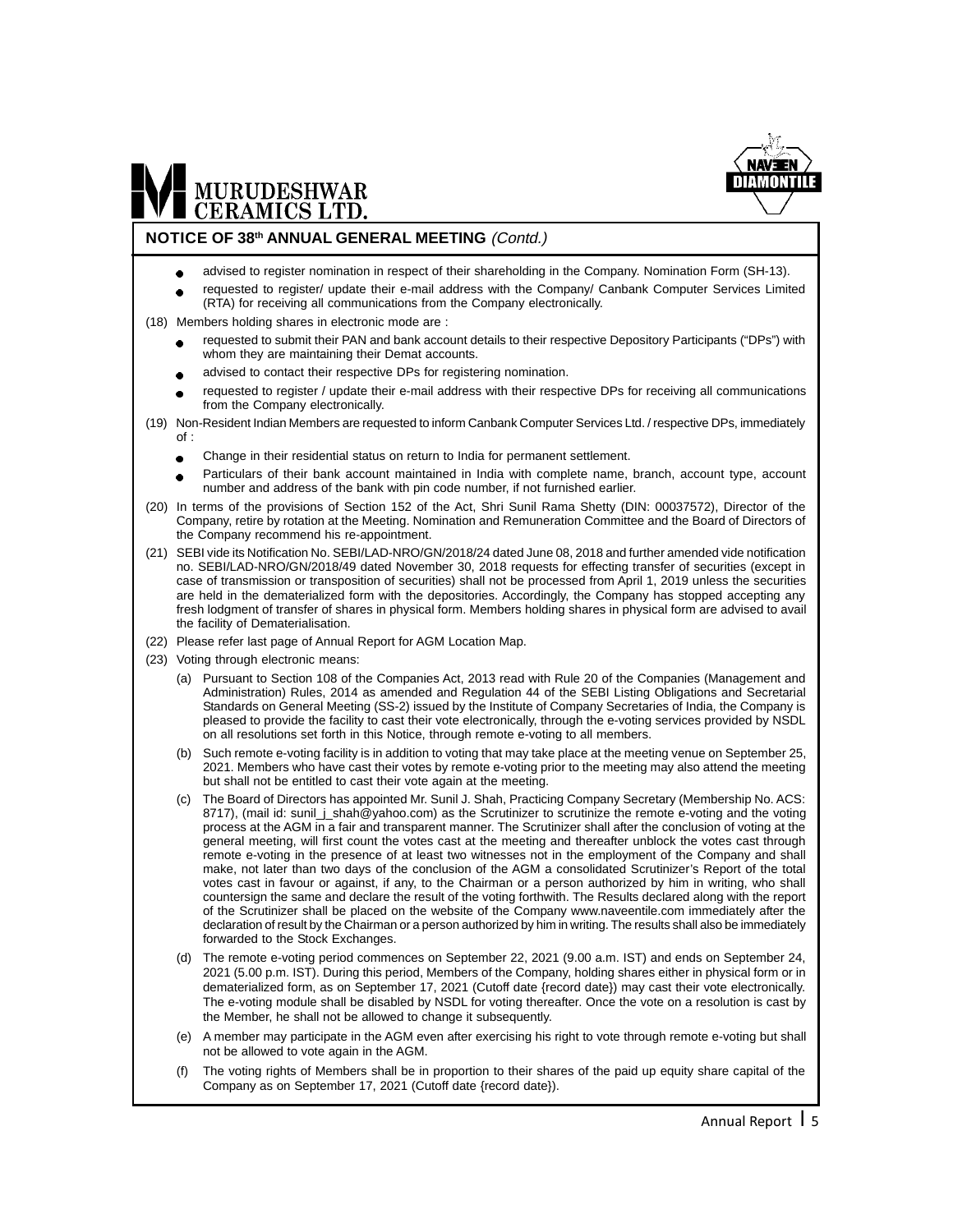

#### **NOTICE OF 38th ANNUAL GENERAL MEETING** (Contd.)

#### **INSTRUCTIONS FOR E-VOTING**

#### **A. Login method for e-Voting :**

In terms of SEBI circular dated December 9, 2020 on e-Voting facility provided by Listed Companies, Individual shareholders holding securities in demat mode are allowed to vote through their demat account maintained with Depositories and Depository Participants. Shareholders are advised to update their mobile number and e-mail Id in their demat accounts in order to access e-Voting facility.

Login method for Individual shareholders holding securities in demat mode is given below :

| <b>Type of shareholders</b>                                                     | <b>Login Method</b>                                                                                                                                                                                                                                                                                                                                                                                                                                                                                                                                                                                                                                                                                                                                                                                                                                                                        |  |
|---------------------------------------------------------------------------------|--------------------------------------------------------------------------------------------------------------------------------------------------------------------------------------------------------------------------------------------------------------------------------------------------------------------------------------------------------------------------------------------------------------------------------------------------------------------------------------------------------------------------------------------------------------------------------------------------------------------------------------------------------------------------------------------------------------------------------------------------------------------------------------------------------------------------------------------------------------------------------------------|--|
| Individual Shareholders holding<br>securities in demat mode with<br><b>NSDL</b> | 1. Existing <b>IdeAS</b> user can visit the e-Services website of NSDL Viz. https://<br>eservices.nsdl.com either on a Personal Computer or on a mobile. On the<br>e-Services home page click on the "Beneficial Owner" icon under "Login"<br>which is available under ' <b>IdeAS'</b> section, this will prompt you to enter your<br>existing User ID and Password. After successful authentication, you will<br>be able to see e-Voting services under Value added services. Click on<br>"Access to e-Voting" under e-Voting services and you will be able to see<br>e-Voting page. Click on company name or e-Voting service provider name<br>and you will be re-directed to e-Voting service provider website for casting<br>your vote during the remote e-Voting period or joining virtual meeting &<br>voting during the meeting.                                                    |  |
|                                                                                 | 2. If you are not registered for IdeAS e-Services, option to register is available<br>at https://eservices.nsdl.com. Select "Register Online for IdeAS Portal"<br>or click at https://eservices.nsdl.com/SecureWeb/IdeasDirectReg.jsp.                                                                                                                                                                                                                                                                                                                                                                                                                                                                                                                                                                                                                                                     |  |
|                                                                                 | 3. If you are not registered for IdeAS e-Services, option to register is available<br>at https://eservices.nsdl.com. Select "Register Online for IdeAS Portal"<br>or click at https://eservices.nsdl.com/SecureWeb/IdeasDirectReg.jsp.                                                                                                                                                                                                                                                                                                                                                                                                                                                                                                                                                                                                                                                     |  |
|                                                                                 | 4. Visit the e-Voting website of NSDL. Open web browser by typing the<br>following URL: https://www.evoting.nsdl.com/ either on a Personal<br>Computer or on a mobile. Once the home page of e-Voting system is<br>launched, click on the icon "Login" which is available under 'Shareholder/<br>Member' section. A new screen will open. You will have to enter your User<br>ID (i.e. your sixteen digit demat account number hold with NSDL), Password/<br>OTP and a Verification Code as shown on the screen. After successful<br>authentication, you will be redirected to NSDL Depository site wherein you<br>can see e-Voting page. Click on company name or e-Voting service provider<br>name and you will be redirected to e-Voting service provider website for<br>casting your vote during the remote e-Voting period or joining virtual meeting<br>& voting during the meeting. |  |
| Individual<br>Shareholders holding                                              | 1. Existing users who have opted for Easi / Easiest, can login through their<br>user id and password. Option will be made available to reach e-Voting<br>page without any further authentication. The URL for users to login to Easi/<br>Easiest https://web.cdslindia.com/myeasi/home/login or www.cdslindia.com<br>and click on New System Myeasi;                                                                                                                                                                                                                                                                                                                                                                                                                                                                                                                                       |  |
| securities in demat<br>mode with CDSL                                           | 2. After successful login of Easi / Easiest the user will be also able to see the<br>e-Voting Menu. The Menu will have links of ESP i.e., NSDL portal. Click on<br>NSDL to cast your vote.                                                                                                                                                                                                                                                                                                                                                                                                                                                                                                                                                                                                                                                                                                 |  |
|                                                                                 | 3. if the user is not registered for Easi/Easiest, option to register is available<br>at https://web.cdslindia.com/myeasi/Registration/ EasiRegistration.<br>Alternatively, the user can directly access e-Voting page by providing demat<br>Account Number and PAN from a link in www.cdslindia.com home page.<br>The system will authenticate the user by sending OTP on registered Mobile<br>and e-mail as recorded in the demat Account. After successful<br>authentication, user will be provided links for the respective ESP i.e. NSDL<br>where the e-Voting is in progress.                                                                                                                                                                                                                                                                                                        |  |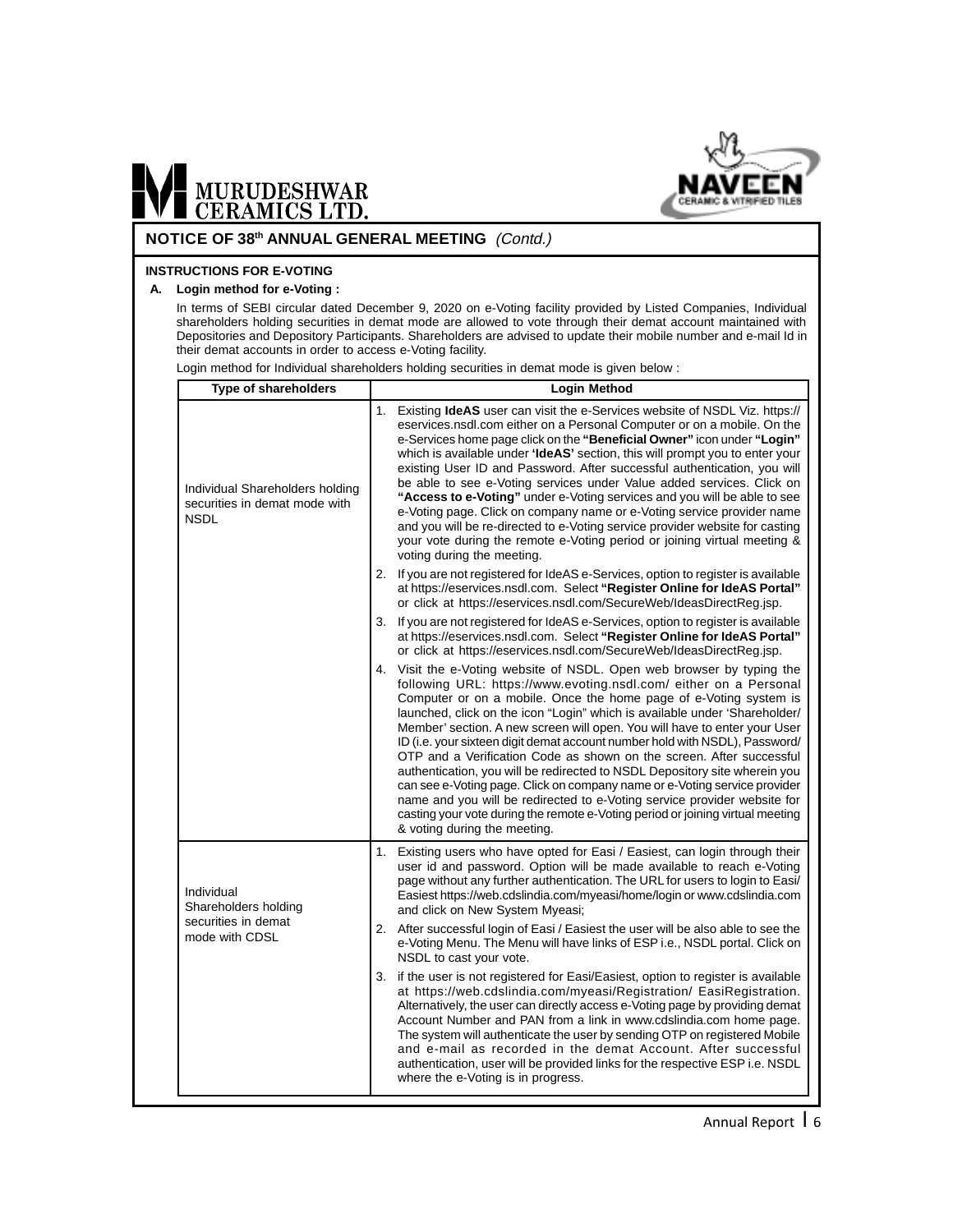

#### **NOTICE OF 38th ANNUAL GENERAL MEETING** (Contd.)

**Important note :** Members who are unable to retrieve User ID / Password are advised to use "Forgot User ID" and "Forgot Password" option available on the above-mentioned website. Helpdesk for individual shareholders holding securities in demat mode for any technical issues related to login through depository i.e. NSDL and CDSL : Login type **Helpdesk** details Individual shareholders holding securities in demat mode with NSDL Individual shareholders holding securities in demat mode with CDSL Members facing any technical issue in login can contact NSDL helpdesk by sending a request at evoting@nsdl.co.in or call on the toll free no.: 1800 1020 990 or 1800 22 44 30 Members facing any technical issue in login can contact CDSL helpdesk by sending a request at helpdesk.evoting@cdslindia.com or contact on 022- 23058738 or 022-23058542-43 **B. Login method for e-voting for shareholders other than Individual shareholders holding securities in demat mode and shareholders holding securities in physical mode.** 1. Visit the e-voting website of NSDL. Open the web browser by typing the following URL: https:// www.evoting.nsdl.com/ either on a personal computer or on a mobile phone. 2. Once the homepage of e-voting system is launched, click on the icon "Login", available under 'Shareholder/ Member'. 3. A new screen will open. You will have to enter your User ID, Password / OTP and a verification code as shown on the screen. 4. Alternatively, if you are registered for NSDL e-services i.e. IdeAS, you can log in at https://eservices.nsdl.com/ with your existing IdeAS login. Once you log in to NSDL e-services using your login credentials, click on e-voting and you can proceed to Step 2 i.e. Cast your vote electronically on NSDL e-voting system. 5. Your User ID details are given below : **Manner of holding shares i.e. Demat (NSDL or CDSL) or Physical** For members who hold shares in demat  $\parallel$  8-character DP ID followed by 8-digit Client ID account with NSDL For example, if your DP ID is IN300\*\*\* and Client ID is 12\*\*\*\*\*\* then your User ID is IN300\*\*\*12\*\*\*\*\*\*. For members who hold shares in demat | 16-digit Beneficiary ID account with CDSL For example, if your Beneficiary ID is 12\*\*\*\*\*\*\*\*\*\*\*\*\*\*\* then your User ID is 12\*\*\*\*\*\*\*\*\*\*\*\*\*\*\* For members holding shares in EVEN Number followed by Folio Number registered with the physical form **Company** For example, if your Folio Number is 001\*\*\* and EVEN is 116022, then your User ID is 118021001\*\*\* You can also login using the login credentials of your demat account through your Depository Participant registered with NSDL for e-Voting facility. Upon logging in, you will be able to see e-Voting option. Click on e-Voting option, you will be redirected to NSDL Depository site after successful authentication, wherein you can see e-Voting feature. Click on company name or e-Voting service provider name and you will be redirected to e-Voting service provider website for casting your vote during the remote e-Voting period or joining virtual meeting & voting during the meeting. Individual Shareholders (holding securities in demat mode) login through their depository participants. **Your User ID is :**

#### **C. Password details for shareholders other than individual shareholders are given below:**

1) If you are already registered for e-voting, then you can use your existing password to log in and cast your vote. 2) If you are using NSDL e-voting system for the first time, you will need to retrieve the 'initial password' which was communicated to you. Once you retrieve your 'initial password', you need to enter the 'initial password' for the system to prompt you to change your password.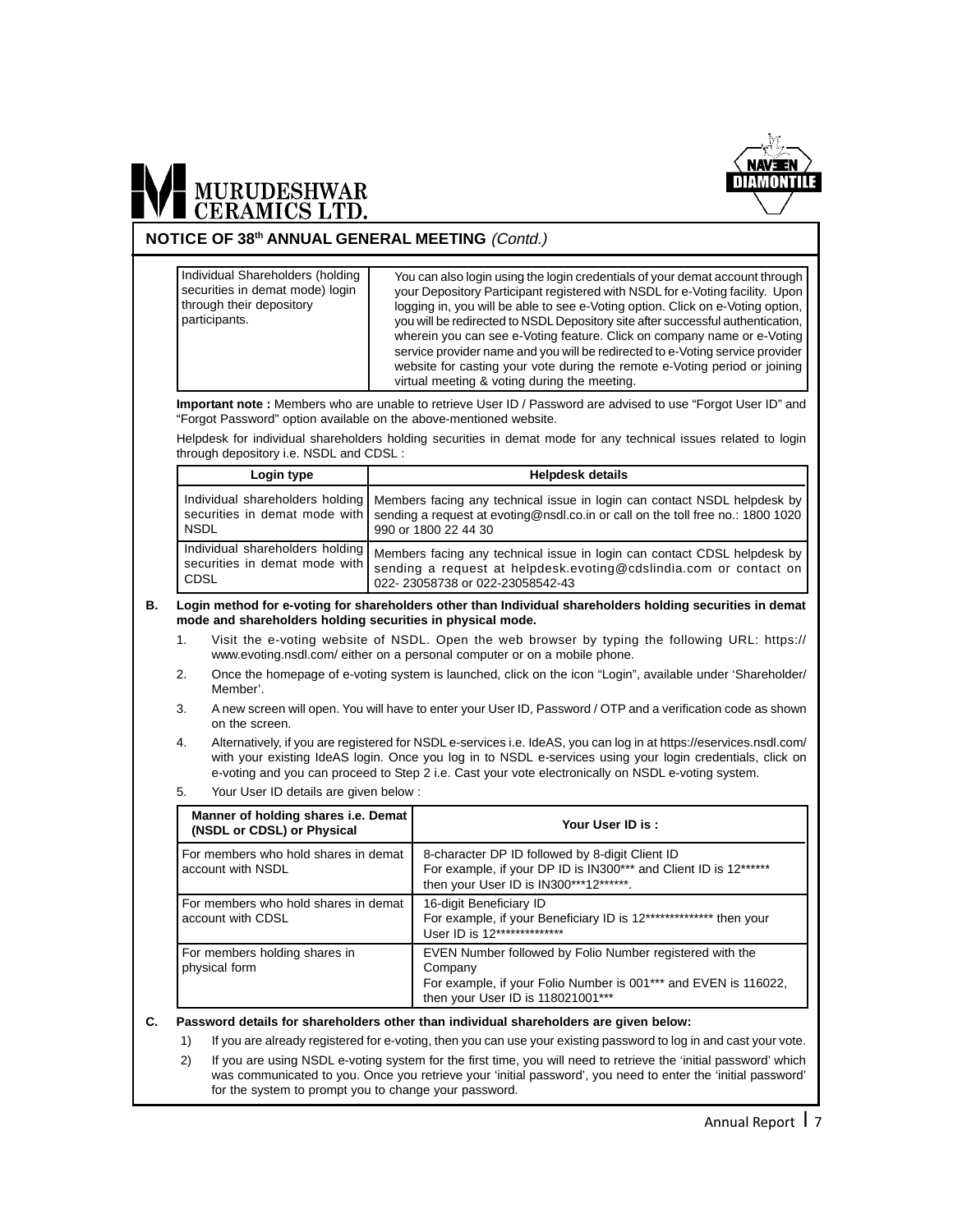

#### **NOTICE OF 38th ANNUAL GENERAL MEETING** (Contd.)

3) How to retrieve your 'initial password'?

If your e-mail ID is registered in your demat account or with the Company, your 'initial password' is communicated to you on your e-mail ID. Trace the email sent to you from NSDL from your mailbox. Open the e-mail and open the attachment i.e. a .pdf file. Open the .pdf file. The password to open the .pdf file is your 8-digit Client ID for your NSDL account, or the last 8 digits of your Client ID for CDSL account, or Folio Number for shares held in physical form. The .pdf file contains your 'User ID' and your 'initial password'.

#### **D. If you are unable to retrieve or have not received the "Initial password" or have forgotten your password:**

- 1. Click on "Forgot User Details / Password?" (If you hold shares in your demat account with NSDL or CDSL) option available on www.evoting.nsdl.com.
- 2. Physical User Reset Password? (If you hold shares in physical mode) option available on www.evoting.nsdl.com.
- 3. If you are still unable to get the password by the above two options, you can send a request to evoting@nsdl.co.in mentioning your demat account number / Folio Number, your PAN, your name and your registered address.
- 4. Members can also use the OTP (One Time Password)-based login for casting their vote on the e-voting system of NSDL.
- E. After entering your password, tick on "Agree with Terms and Conditions" by selecting on the check box.
- F. Now, you will have to click on the "Login" button.
- G. After you click on the "Login" button, the homepage of e-voting will open.

#### **Cast your vote electronically on NSDL e-voting system**

- 1. After successfully logging in following Step 1, you will be able to see the EVEN of all companies in which you hold shares and whose voting cycle is in active status.
- 2. Select the EVEN of Murudeshwar Ceramics Limited.
- 3. Now you are ready for e-voting as the voting page opens.
- 4. Cast your vote by selecting the appropriate options i.e. assent or dissent, verify/ modify the number of shares for which you wish to cast your vote and click on the "Submit" and "Confirm" buttons when prompted.
- 5. Upon confirmation, the message, "Vote cast successfully", will be displayed.
- 6. You can also take a printout of the votes cast by you by clicking on the "Print" option on the confirmation page.
- 7. Once you confirm your vote on the resolution, you will not be allowed to modify your vote.

#### **Process for procuring user ID and password for e-voting for those shareholders whose e-mail IDs are not registered with the depositories / Company**

- 1. Shareholders may send a request to evoting@nsdl.co.in for procuring user ID and password for e-Voting;
- 2. In case shares are held in physical mode, please provide Folio Number, name of member, scanned copy of the share certificate (front and back), PAN (self-attested scanned copy of PAN card), and Aadhaar (self-attested scanned copy of Aadhaar Card);
- 3. In case shares are held in demat mode, please provide DP ID and Client ID (16-digit DP ID + Client ID or 16-digit beneficiary ID), name of member, client master or copy of consolidated account statement, PAN (self-attested scanned copy of PAN card), Aadhaar (self-attested scanned copy of Aadhaar Card); and
- 4. If you are an Individual shareholder holding securities in demat mode, you are requested to refer to the login method explained as above i.e. Login method for e-Voting and voting during the meeting for Individual shareholders holding securities in demat mode.

#### **Other Instructions :**

- (a) Institutional shareholders (i.e. other than Individuals, HUF, NRI etc.) and Custodian are required to log on to e-Voting system of URL: https://www.evoting.nsdl.com. And register themselves as 'Custodian / Mutual Fund / Corporate Body'. They are also required to upload a scanned certified true copy of the board resolution / authority letter/power of attorney etc. together with attested specimen signature of the duly authorised representative(s) in PDF format in the 'Custodian / Mutual Fund / Corporate Body' login for the Scrutinizer to verify the same.
- (b) During the voting period, shareholders can login any number of time till they have voted on the resolution(s) for a particular "Event".
- (c) Shareholders holding multiple folios/demat account shall choose the voting process separately for each of the folios/demat account.
- (d) In case the shareholders have any queries or issues regarding e-voting, please refer the Frequently Asked Questions ("FAQs") and NSDL e-Voting manual or contact to help desk of e-Voting.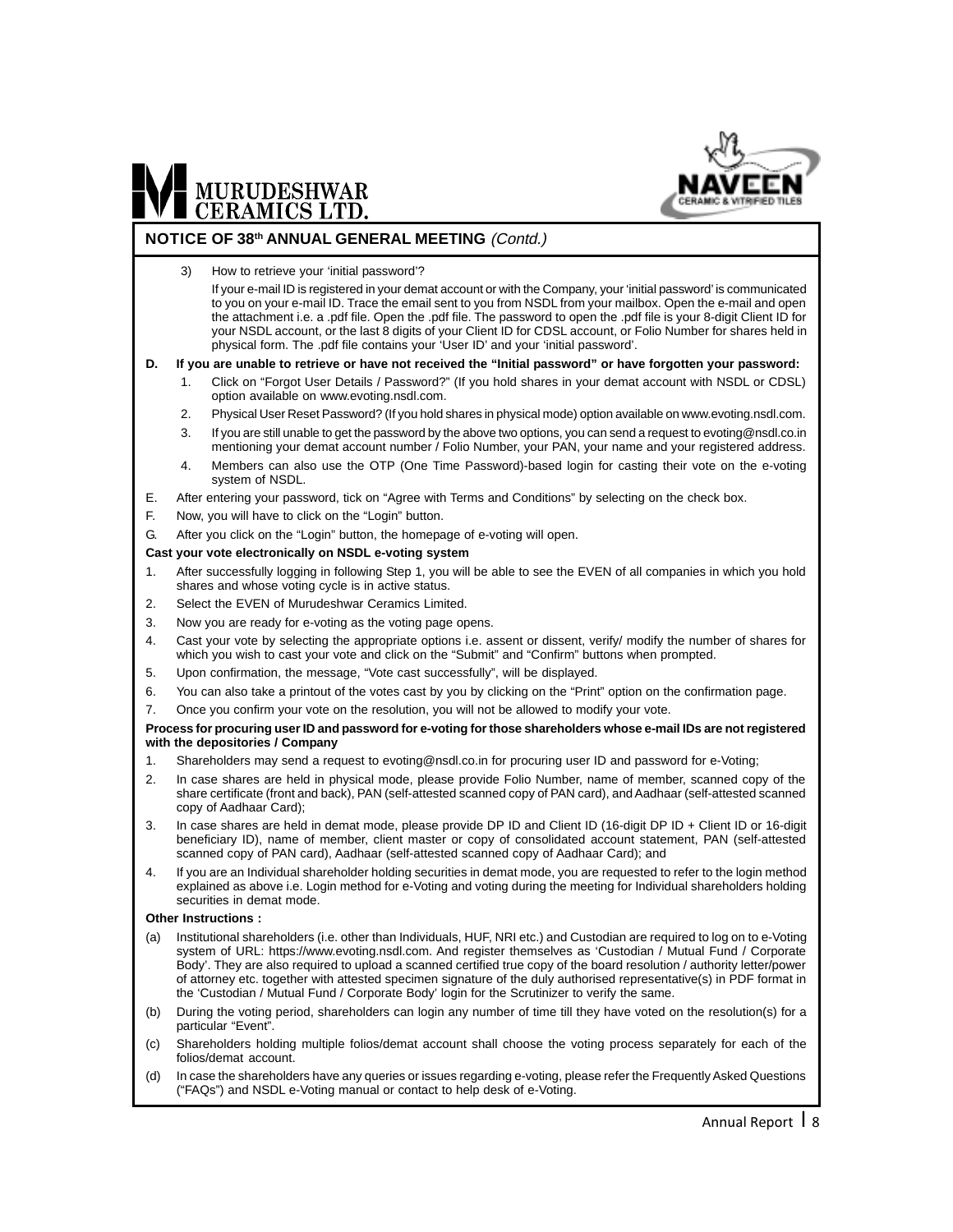

#### **NOTICE OF 38th ANNUAL GENERAL MEETING** (Contd.)

#### **EXPLANATORY STATEMENT UNDER SECTION 102(1) OF THE COMPANIES ACT, 2013 AND PROFILE OF THE APPOINTEES : Item No. 3 : Reclassification of Authorised Share Capital of the Company :**

The present Authorized Share Capital of the Company is ₹71,62,00,000/- (Rupees Seventy-one crores and Sixty-two lakhs only) divided into 5,56,20,000 (Five crores fifty-six lakhs and twenty thousand) Equity shares of ₹10/- (Rupees Ten only) each amounting to `55,62,00,000/- (Rupees Fifty-five crores and sixty-two lakhs only) and 16,00,000 (Sixteen lakhs) Redeemable Cumulative Preference Shares of ₹100/- (Rupees One hundred only) each amounting to ₹16,00,00,000/-(Rupees Sixteen crores only).

To facilitate any fund raising in future via further issue of equity shares of the company and/or Conversion of Warrants in to Equity shares already issued to promoters' group. The Company proposes to reclassify its authorized share capital by converting its unissued Redeemable Cumulative Preference Shares into Equity Shares.

The Redeemable Cumulative Preference Shares component of Authorised Capital is sought to be reclassified into equity shares and it is proposed that the existing Authorised Share Capital of the Company of ₹71,62,00,000/- (Rupees Seventyone crores and Sixty-two lakhs only) divided into 5,56,20,000 (Five crores fifty-six lakhs and twenty thousand) Equity shares of ₹10/- (Rupees Ten only) each amounting to ₹55,62,00,000/- (Rupees Fifty-five crores and sixty-two lakhs only) and 16,00,000 (Sixteen lakhs) Redeemable Cumulative Preference Shares of ₹100/- (Rupees One hundred only) each amounting to ₹16,00,00,000/- (Rupees Sixteen crores only) is reclassified to ₹71,62,00,000/- (Rupees Seventy-one crores and Sixty-two lakhs only) divided into 7,16,20,000 (Seven Crores Sixteen Lakhs and Twenty Thousand) Equity shares of `10/- (Rupees Ten only) each by converting 16,00,000 (Sixteen lakhs) Redeemable Cumulative Preference Shares of ₹100/- (Rupees One hundred only) each amounting to ₹16,00,00,000/- (Rupees Sixteen crores only) in 1,60,00,000 (One Crore Sixty Lakhs) Equity Shares of ₹10/- (Rupees Ten) each amounting to ₹16,00,00,000/- (Rupees Sixteen crores only) which shall be rank pari-passu in all respect with the existing Equity Shares"

Pursuant to Section 13 and 61 the Companies Act, 2013, alteration of the Capital Clause requires approval of the members of the Company by way of passing a Special Resolution to that effect.

The Board at its meeting held on 13<sup>th</sup> August, 2021 has approved the same and recommends the Resolution set out in item no. 3 in the Notice for the approval of the Members.

No Director, Manager, other key managerial personnel and relatives of the same are concerned or interested in the passing of this Resolution.

#### **Item. No. 4: To alter in the Capital Clause of Memorandum of Association of the Company:**

The increase in the Authorised Share Capital of the Company will also require consequential amendment in the Capital Clause V of the Memorandum of Association of the Company.

Pursuant to Section 13 and 62 the Companies Act, 2013, alteration of the Capital Clause requires approval of the members of the Company by way of passing an Ordinary Resolution to that effect.

The Board at its meeting held on 13<sup>th</sup> August, 2021 has approved the same and recommends the Resolution set out in in item 4 of this Notice for the approval of the Members.

No Director, Manager, other key managerial personnel and relatives of the same are concerned or interested in the passing of this Resolution.

#### **Item No. 5 : To adopt Memorandum of Association as per the provisions of the Companies Act, 2013.**

Upon enactment of the Companies Act, 2013, various provisions of the Companies Act, 1956 have been repealed and in view of the same the Memorandum of Association of the Company needs to be re-aligned as per the provisions of the new Act.

The Companies Act, 2013, has prescribed a new format of Memorandum of Association ("MOA") for public companies limited by shares. Accordingly, with a view to align the existing MOA of the Company with Table A of the Schedule I of the Act and in accordance with Section 4 and 13 of the Act, it is proposed to alter the MOA of the Company by merging and retaining the Objects under Clause III (C) – "The Other Objects are" with Clause III (B) – "The Objects Incidental or Ancillary to the attainment of the Main Objects are" to the extent possible and also to rename and renumber the Clause III (A) and III (B) of the Object Clause.

The Board at its meeting held on 13<sup>th</sup> August, 2021 has approved alteration of the MOA of the Company and recommends the Special Resolution set forth in Item No. 5 of the Notice for approval of the Members. The proposed draft MOA is being uploaded on the Company's website for perusal by the Members. Further, a copy of the proposed MOA of the Company would be available for inspection for the Members at the Registered Office/Corporate Office of the Company during the office hours on any working day, except Saturdays, Sundays and public holidays, between 11.00 a.m. to 5.00 p.m. till the date of AGM. The aforesaid documents are also available for inspection at the AGM.

None of the Directors or Key Managerial Personnel of the Company including their relatives is interested or concerned in the resolution except to the extent of their shareholding, if any, in the Company.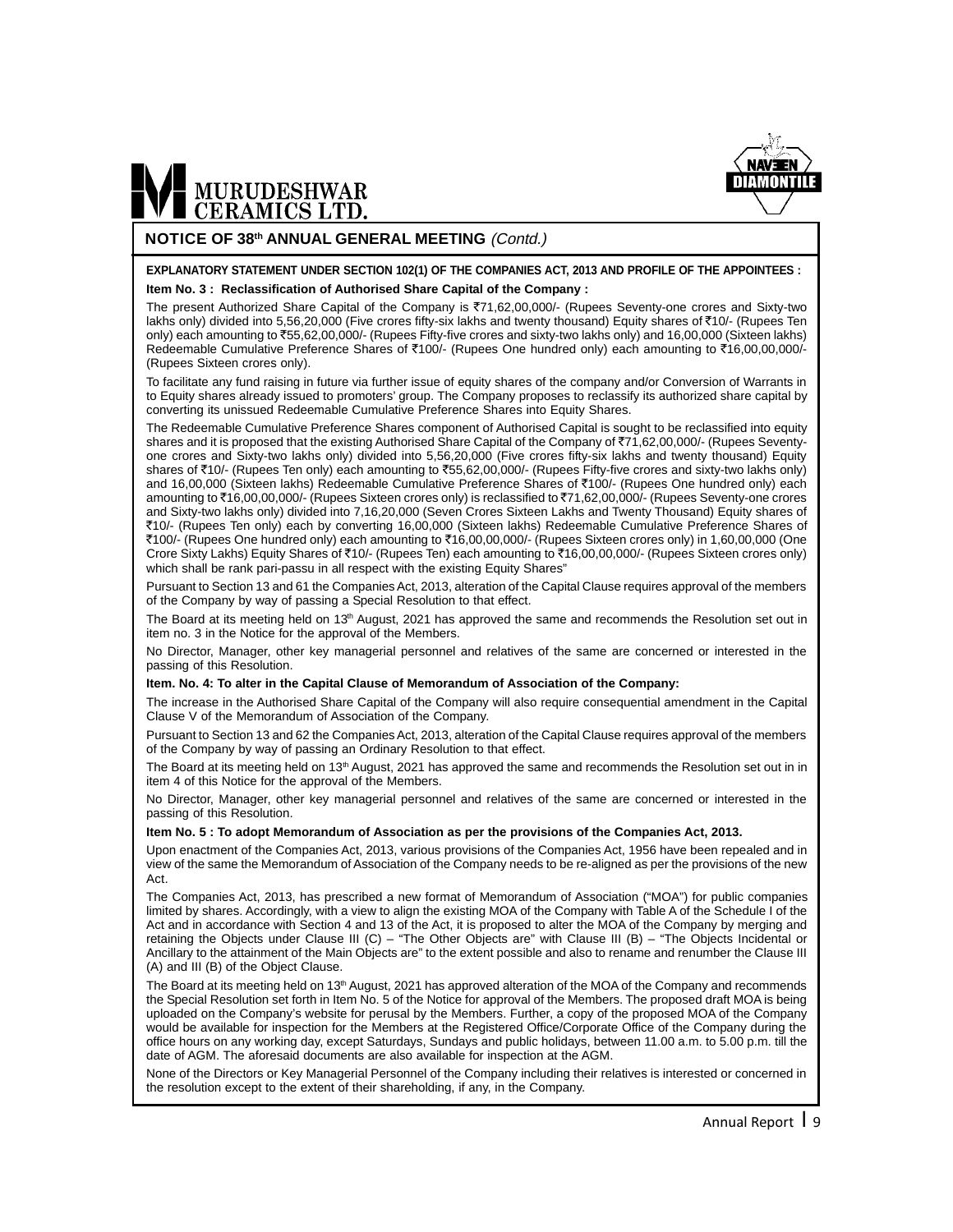

#### **NOTICE OF 38th ANNUAL GENERAL MEETING** (Contd.)

#### **Item No. 6 : To adopt a new set of Articles of Association for the company pursuant Table - F of the Schedule-I of the Companies act, 2013:**

Upon enactment of the Companies Act, 2013, various provisions of the Companies Act, 1956 have been repealed and in view of the same the Articles of Association of the Company needs to be re-aligned as per the provisions of the new Act.

The existing Articles of Association (AOA) are based on the Companies Act, 1956 and several regulations in the existing AOA contain references to specific sections of the Companies Act, 1956 and some regulations in the existing AOA are no longer in conformity with the Act.

Therefore, The Board of Directors in its meeting held on  $13<sup>th</sup>$  August, 2021 decided (subject to the approval of members) to adopt a new set of Articles of Association in place of and to the exclusion of existing Articles of Association of the company.

The draft of the new set of Articles proposed for approval is available for inspection by the shareholders of the Company during normal business hours at the Registered office of the Company and copies thereof shall also be made available for inspection at the Corporate Office of the Company and also at the place of the meeting on the meeting day. In terms of Section 14 of the Companies Act, 2013, the consent of the Members by way of special resolution is sought for adoption of new set of Articles of Association of the Company.

None of the directors, KMPs, or their relatives are interested or concerned, financially or otherwise, in the resolution set out at item no. 6.

#### **In pursuance to Schedule V, Part II, Section II Part (B), proviso (iv), a Statement containing following information is reproduced :**

#### **1. General Information :**

#### **(1) Nature of the Industry :**

Murudeshwar Ceramics Limited (MCL) is engaged in the business of manufacture and sale of a wide range of Ceramic and Vitrified tiles and having its outlet in various states in India and also Exporting to other foreign Country.

#### **(2) Incorporation Details :**

The Company was incorporated on June 29, 1983 (bearing Registration No.: 5401 and CIN: L26914KA1983PLC005401 issued by Registrar of Companies, Karnataka, as a Public Limited Company under the provisions of the Companies Act, 1956, as amended under the name Murudeshwar Ceramics Limited. The Company commenced its business pursuant to a Certificate of the Commencement of Business dated July 19, 1983 issued by the Registrar of Companies, Karnataka. The name of the Company was changed to Murudeshwar Ceramics Limited pursuant to a Fresh Certificate of Incorporation Consequent to Change of Name dated December 2, 1987.

#### **(3) In case of new companies, expected date of commencement of activities as per project approved by financial Institutions appearing in the prospectus :** Not Applicable

#### **(4) Financial Performance :**

The financial performance (standalone) of the company for the past 3 years is given below :  $(*)$  in lakhs)

| <b>Particulars</b>         | 2020-21    | 2019-20   | 2018-19   |
|----------------------------|------------|-----------|-----------|
| Turnover                   | 8,048.95   | 10,317.22 | 12,577.95 |
| Profit / (Loss) Before Tax | (1,594.67) | 331.00    | 525.30    |
| Profit /(Loss) After Tax   | (1,211.24) | 144.87    | 489.33    |
| Dividend (%)               | Nil        | Nil       | Nil       |

#### **(5) Foreign Investment or collaborations, if any :** Not Applicable

|                       | By Order of the Board                           |
|-----------------------|-------------------------------------------------|
|                       | <b>For Murudeshwar Ceramics Limited</b><br>Sd/- |
| Place : Bengaluru     | <b>ASHOK KUMAR</b>                              |
|                       | Company Secretary                               |
| Date: August 13, 2021 | M.No.: ACS 40962                                |

Annual Report 1 10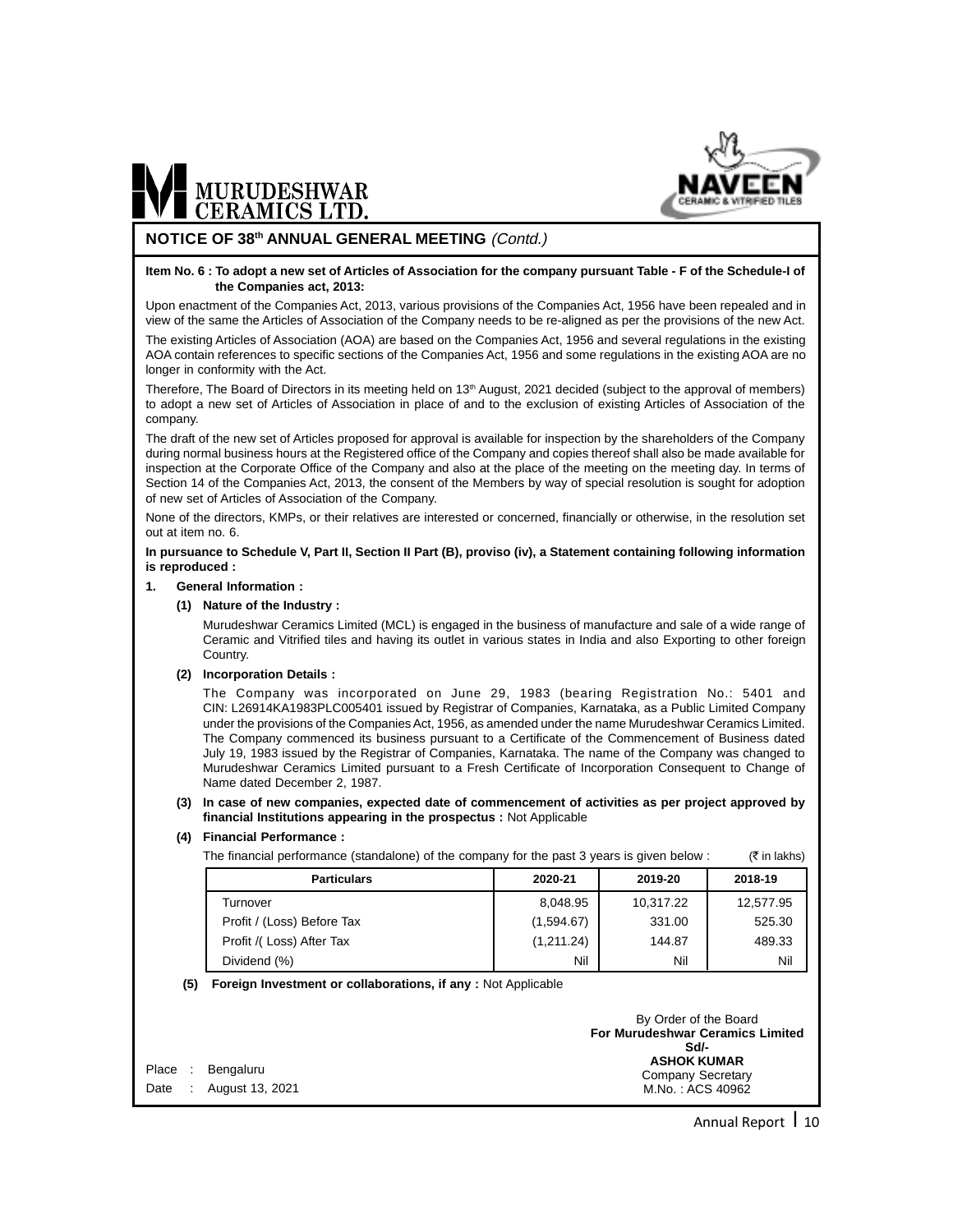

# MURUDESHWAR

#### **DIRECTORS' REPORT**

#### **Dear Members,**

The Board of Directors of your company have pleasure in presenting 38<sup>th</sup> (Thirty-Eight Annual Report) on the business and operations of your Company along with the audited financial statements for the financial year ended **March 31, 2021. FINANCIAL HIGHLIGHTS / RESULTS OF THE COMPANY** 

The Board's Report shall be prepared based on the standalone financial statements of the company.

|                                                                                               |                                          | $(5 \text{ In } \text{lakhs})$     |
|-----------------------------------------------------------------------------------------------|------------------------------------------|------------------------------------|
| <b>Particulars</b>                                                                            | <b>Current Financial Year</b><br>2020-21 | Previous Financial Year<br>2019-20 |
| <b>Revenue from Operations</b>                                                                | 8,048.95                                 | 10,317.22                          |
| Other Income                                                                                  | 126.24                                   | 850.93                             |
| <b>Total Income</b>                                                                           | 8,175.19                                 | 11,168.15                          |
| <b>Operational Expenditure</b>                                                                | 7,153.38                                 | 6,867.08                           |
| Increase / (Decrease) in stock (WIP)                                                          | (1.09)                                   | 1,377.97                           |
| Profit / loss before Depreciation, Finance Costs,<br><b>Exceptional items and Tax Expense</b> | 1,022.90                                 | 2,923.10                           |
| Less: Depreciation/ Amortisation/ Impairment                                                  | 1,024.97                                 | 992.50                             |
| Profit / loss before Finance Costs, Exceptional items<br>and Tax Expense                      | (2.07)                                   | 1,930.60                           |
| Less: Finance Costs                                                                           | 1,592.60                                 | 1,599.60                           |
| Profit / loss before Exceptional items and Tax Expense                                        | (1,594.67)                               | 331.00                             |
| Add/(less): Exceptional items                                                                 |                                          |                                    |
| Profit / loss before Tax Expense                                                              | (1,594.67)                               | 331.00                             |
| Less: Tax Expense -                                                                           |                                          |                                    |
| • Current Tax                                                                                 |                                          | 56.79                              |
| <b>Prior Period Tax</b>                                                                       |                                          | (1.01)                             |
| Deferred Tax                                                                                  | (412.18)                                 | 157.41                             |
| <b>MAT Credit Entitlement (reversed)</b>                                                      | 4.97                                     | (56.79)                            |
| Profit / loss for the year (1)                                                                | (1, 187.46)                              | 174.60                             |
| Total Comprehensive Income/loss (2)                                                           | (23.78)                                  | (29.73)                            |
| Total $(1+2)$                                                                                 | (1, 211.24)                              | 144.87                             |
| Balance of profit /loss for earlier years                                                     | 1,489.09                                 | 1,344.22                           |
| Less: Transfer to Reserves                                                                    |                                          |                                    |
| Less: Dividend paid on Equity Shares                                                          |                                          |                                    |
| Balance carried forward                                                                       | 277.85                                   | 1,489.09                           |

#### **OPERATIONAL PERFORMANCE IN SEGMENTS**

During the year under review, the sale of products has decreased by 29.11% at  $\overline{5}$ ,928.33 lakhs in compared to ₹8,362.84 lakhs of the previous year and sale of services has marginally increased by 11.84% at ₹2,153.66 lakhs in compare to ₹1,925.61 Lakhs of the previous year. Therefore, the company has decreased its overall sale by 21.99% at ₹8,048.95 Lakhs in compare to ₹10,317.22 lakhs of previous year.

Consequence to the above increase and decrease in sales of the products and services, the Company has incurred loss of ₹1,211.24 lakhs in compared to profit of ₹144.87 lakhs in the previous year.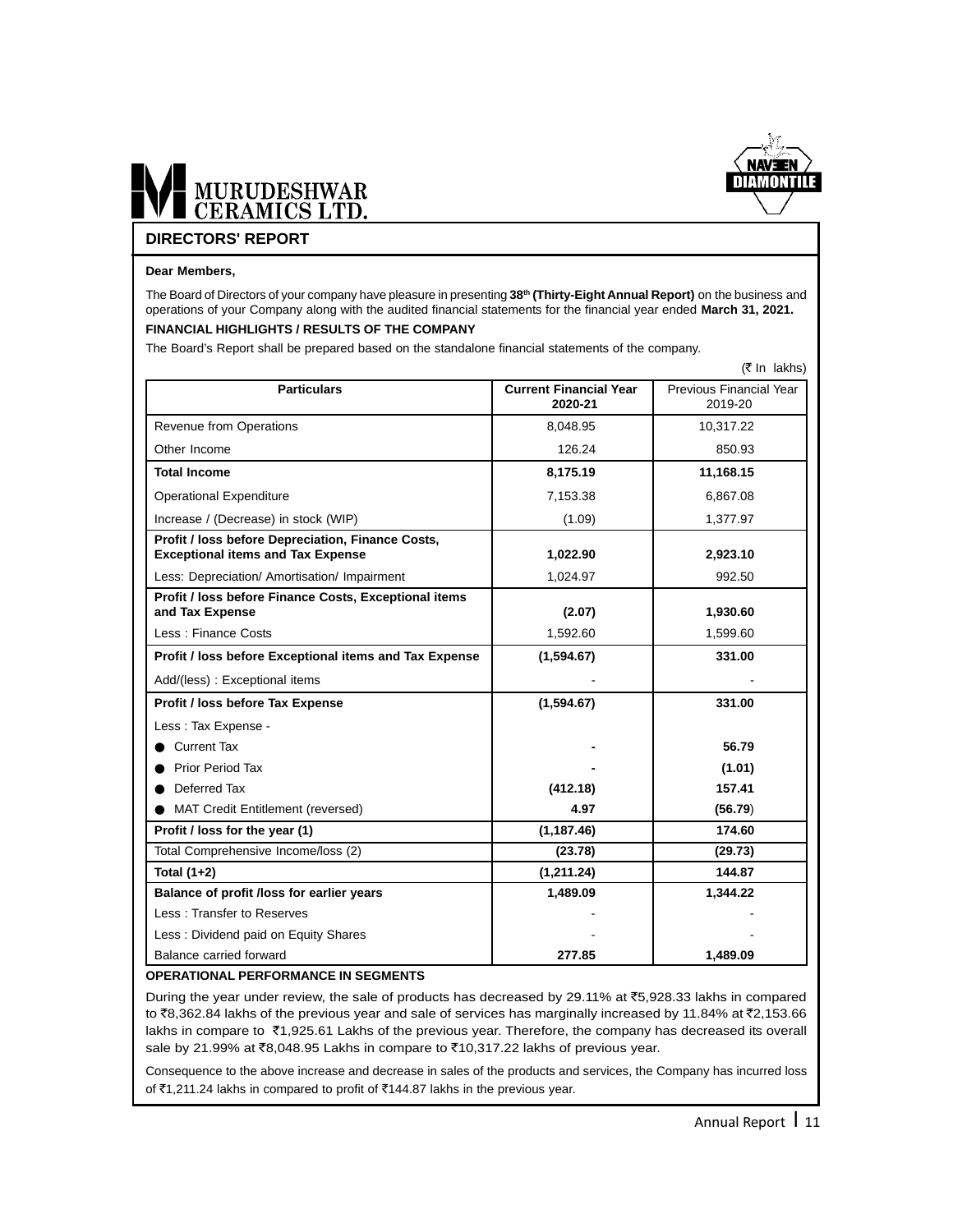

#### **DIRECTORS' REPORT** (Contd.)

#### **THE IMPACT ON BUSINESS AND HEALTH DUE TO OUTBREAK OF COVID-19 PANDEMIC**

The COVID-19 has been emerged as a global challenge, creating disruption across the world and projected as worse than the Great Depression faced by the globe ever. Businesses are severely impacted and must navigate the financial and operational challenges while simultaneously addressing the needs of their workforce, customers and suppliers. The Board of directors is facing the challenging task of managing the impact of the pandemic on risk management due to reduced demand, disrupted supply chain or operational interruptions, employee health issues, or liquidity constraints. Since, the financial year 2020-21 had started with strict Lockdown due to covid-19 pandemic and all the industrial or normal life was in closed mode and there is virtually no area of business that has not been hit by the covid-19 pandemic and at that time the Indian Economy was in silent mode. Gradually, the pandemic situation was improving in the entire nation and the government has removed the lockdown from the mid of the first quarter. However, The Indian Government has taken some major steps like, to follow social distancing, to operate offices and factory with minimal or no staff and to encourage for work from home, always wear face mask etc. due to which the entire chain has been affect, like shortage in supply of raw material, decrease in demand of finished goods due to which there is slow down in manufacturing activities, construction activities etc. and your company's business solely depends on construction activity.

#### **CAPITAL EXPENDITURE ON PROPERTY, PLANT & EQUIPMENT AND OTHER TANGIBLE ASSETS**

In the financial year 2020-21, we incurred a capital expenditure of ₹272.84 lakhs which comprises of ₹194.68 lakhs in Building, ₹61.77 in Plant and Equipment, ₹3.22 lakhs in Computers, ₹11.76 lakhs in Office Equipment, ₹0.27 lakhs in Furniture & Fixtures and  $\bar{c}$ 1.14 lakhs in Vehicles.

#### **LIQUIDITY**

We maintain sufficient cash to meet our strategic and operational requirements. We understand that liquidity in the Balance Sheet has to balance between earning adequate returns and the need to cover financial and business requirements. Liquidity enables us to be agile and ready for meeting unforeseen strategic and business needs. We believe that our working capital is sufficient to meet our current requirements. The principal sources of liquidity of your Company consist of cash and cash equivalents, others (Balance in Current account) and the cash flow that we generate from our business operations. For the financial year ended March 31, 2021 your company has ₹340.40 lakhs in account of cash and cash equivalents.

#### **BASIC EPS**

The Basic Earnings per Share has decreased by 926.67% i.e. to -2.48 as compared from 0.30 of previous year 2019-20. **DIVIDEND**

#### The Board of Directors of your company, after considering holistically the relevant circumstances and financial performance of the company, has decided that it would be prudent, not to recommend any dividend for the financial year 2020-21 under review. Your directors are working towards achieving higher results during the fourth coming years and also your directors intent to reduce the finance cost as early as possible.

#### **BRIEF DESCRIPTION OF THE COMPANY'S WORKING DURING THE YEAR / THE STATE OF COMPANY'S AFFAIR PROSPECTS/ MATERIAL CHANGES AND COMMITMENTS AFFECTING FINANCIAL POSITION BETWEEN THE END OF THE FINANCIAL YEAR AND DATE OF THE REPORT**

The Board, at its meeting held on January, 13, 2021, has allotted equity shares and share warrants convertible into equity shares the details of which has been given under the head of Share Capital of this report.

There have been no other material changes and commitments which affect the financial position of the Company that have occurred between the end of the financial year to which the financial statements relate and the date of this report.

#### **MARKETING STRATEGY OF THE COMPANY IN THE CURRENT SCENARIO TO IMPROVE SALES.**

Our strategic objective is to build a sustainable and resilient organization that remains relevant to the agenda of our clients, while creating growth opportunities for our employees, generating profitable returns for our investors and contributing to the communities that we operate in. We are following the Four R's of B2B Sales in Response to our valued customers' demand in this pandemic arise due to COVID-19 since previous year immediately to the financial year 2020-21 as under:

#### **Respond**

Support customers' immediate needs such as product and pricing Shift to digital communications and remote channels, Arm teams with remote-selling tools.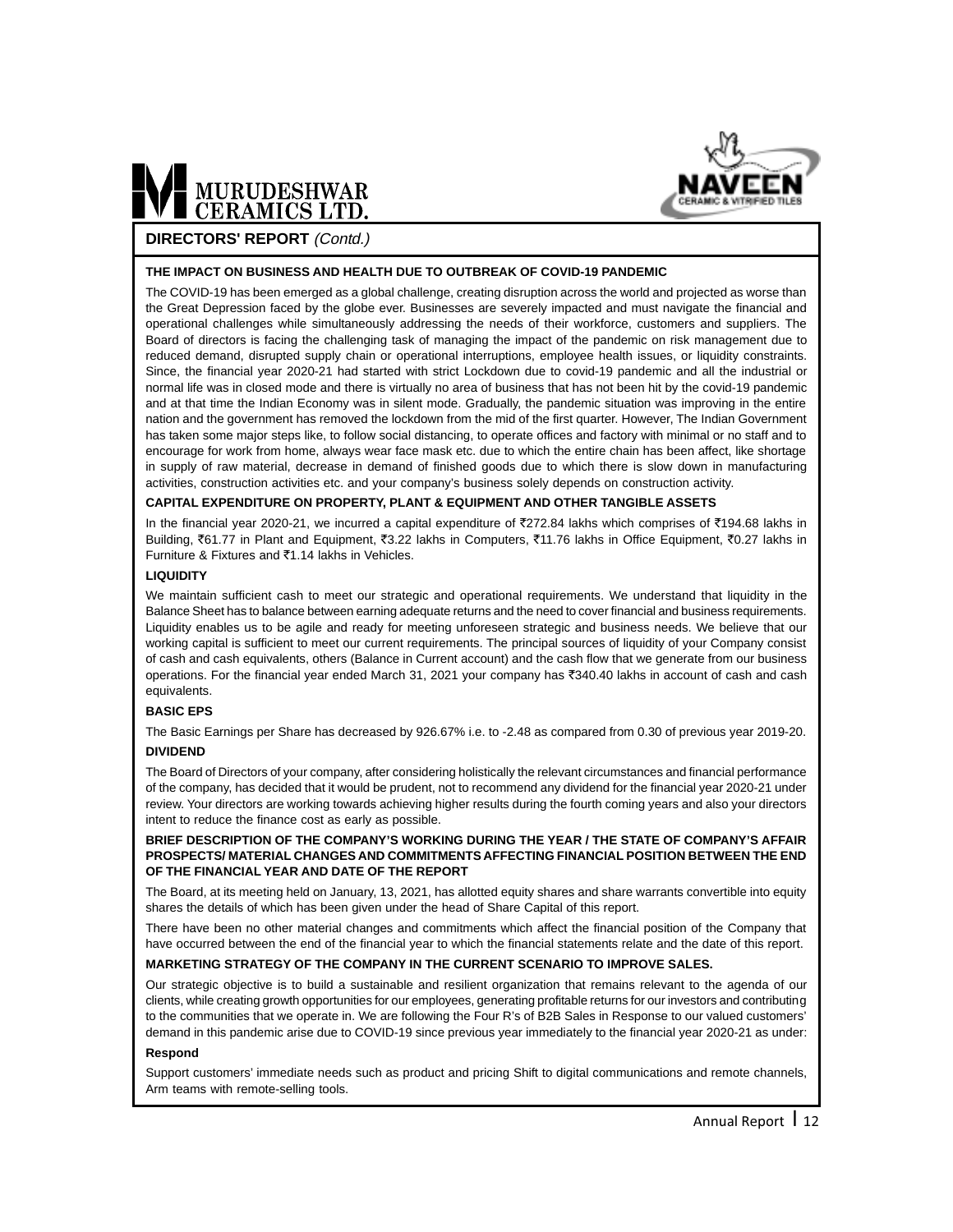

#### **DIRECTORS' REPORT** (Contd.)

#### **Reflect**

Track pipeline orders and deal risks, Review sales teams and make necessary tweaks, scan competitive landscape to look for opportunities, Cut down on all non-essential costs.

#### **Reimagine**

Digitize got to market strategy, digitize lead building and management, update our offering and pricing, Data Analysis for better business development, Track emerging trends.

#### **Rebound**

Scale digital sales and inside sales, online meetings with key decision makers and architects, personalise account engagement with joint marketing and sales tactics, Optimising supply chain to reduce costs.

#### **New Sales Channels :**

The Company continues the strategy of both project and retail marketing. The Company is constantly focusing on Brand building and accordingly advertisements are given on regular basis to increase the sales. The company primarily focuses on local market where it can gain, and the company has opened various showrooms. Appointment of new potential dealers in tier 2 and tier 3 cities across South and Eastern India to penetrate the market better. The Showroom sales are yielding satisfactory return in major urban and rural areas.

#### **RESEARCH AND DEVELOPMENT (R & D)**

An effort to upgrade variety, body matrix, shades and designs to suit market sentiments is being consistently pursued. Our R & D wing is also exploring ways and means to improve operating efficiency. The Research & Development wing of the Company is always trying to give new look and design of company's products to meet valued customers demand and to meet international standards and certification requirements and has successfully developed new varieties of tiles with improved body matrix, quality and cost-effective product range.

#### **DISCLOSURES RELATING TO SUBSIDIARIES, ASSOCIATES AND JOINT VENTURES**

During the year under review the Company does not have any Subsidiary, Joint ventures and Associates Companies and neither company has become or ceased to be subsidiaries, associates and joint ventures during the financial year 2020-21.

#### **TRANSFER TO RESERVES**

The Board of Directors of your company, has decided not to transfer any amount to the Reserves for the year under review. The particulars of reserves of the Company for FY: 2020-21 and the previous year are as follows :

 $(\bar{z}$  in Lakhe)

|                                |             | $(1 111 - 1211113)$ |
|--------------------------------|-------------|---------------------|
| <b>Particulars</b>             | F.Y.2020-21 | F.Y: 2019-20        |
| <b>Capital Reserve</b>         | 15.03       | 15.03               |
| Capital Redemption reserve     | 1,600.00    | 1,600.00            |
| Securities premium account     | 12.739.33   | 12,739.33           |
| <b>General Reserve</b>         | 12,795.85   | 12,795.85           |
| <b>Profit and Loss Account</b> | 277.85      | 1,489.09            |

#### **CHANGE IN THE NATURE OF BUSINESS, IF ANY**

During the year under review there is no changes in the nature of the business of the Company.

#### **RISK MANAGEMENT**

In terms of provisions of Section 134(3) (n) of the Companies Act, 2013, the Company has written Risk Management Policy and the policy has been placed on the Company's website at www.naveentile.com also. The Risk Management Team of the company is constituted from time to time to look into various risks faced by it and various risks exist in the market and the team ensures that the Company has appropriate and effective risk management systems which carries out risk identification, assessment and ensures that risk mitigation plans are in place.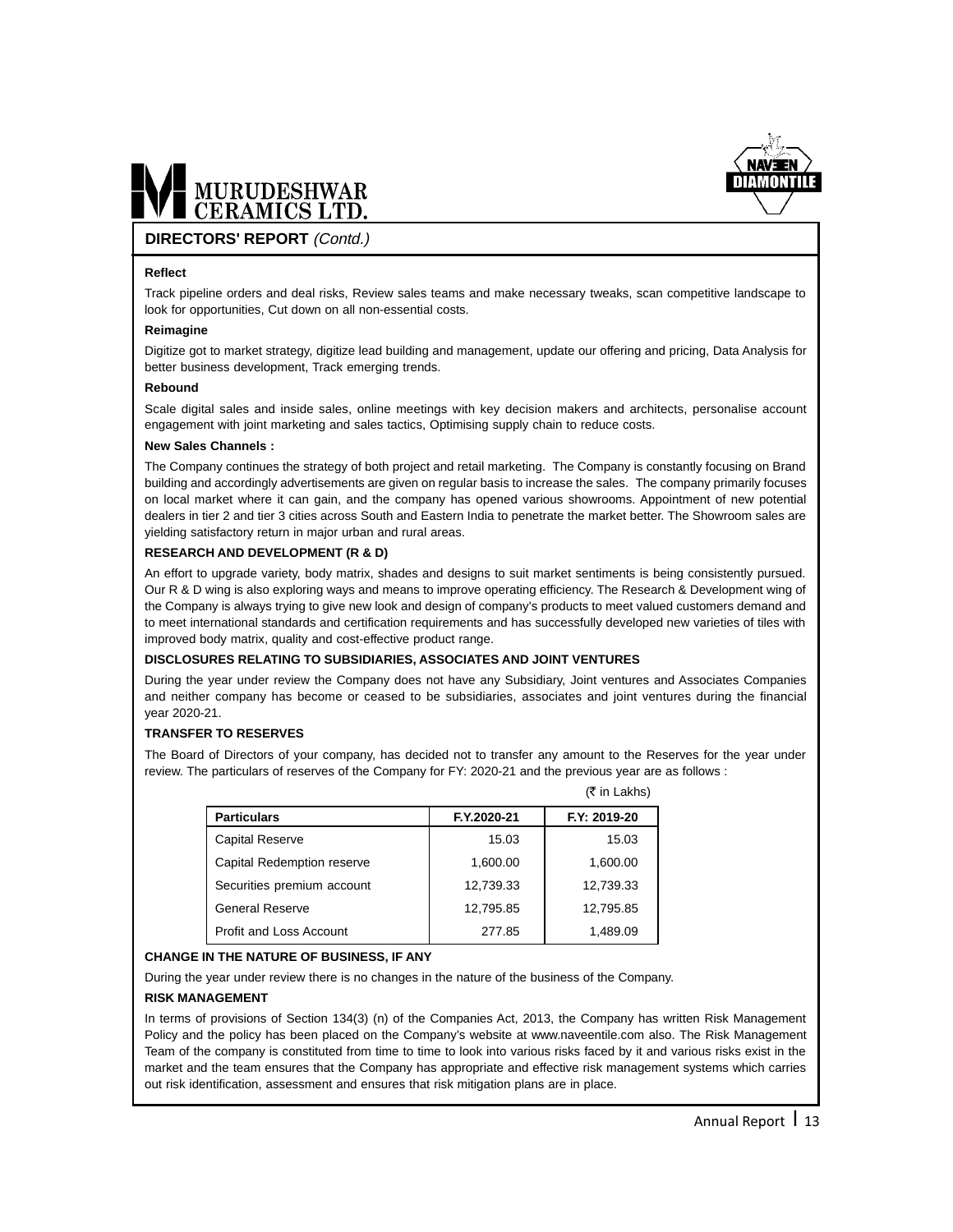



#### **DIRECTORS' REPORT** (Contd.)

#### **BOARD DIVERSITY**

Your Company believes that a diversified board will bring differences in thought, perspective, knowledge, skill, regional and industry experience, cultural and geographical backgrounds, age, ethnicity, race and gender that will help us retain our competitive advantage and as a collective is equipped to guide the business and strategy of the company.

At present, your company have an appropriate mix of executive, non-executive, women and independent directors to maintain the independence of the Board, and separate its functions of governance and management. As of March 31, 2021, the Board had nine members, two of whom are executive directors, two of whom are non-executive and non-independent directors and five are independent directors. One of the independent directors of the Board is a woman.

#### **APPOINTMENT OR REAPPOINTMENT OF DIRECTORS AND KEY MANAGERIAL PERSONNEL**

- 1. **Shri Sunil Rama Shetty (00037572),** Non-executive and Non-Independent Director of the Company, who is liable to retire by rotation based on his appointment terms, offered themselves for re-appointment at the ensuing Annual General Meeting ('AGM'). The Board recommends for their re-appointments in the ensuing Annual General Meeting.
- 2. **Dr. Rama Nagappa Shetty (DIN: 00038810),** the Chairman of the Company has expired on 17.12.2020.

**Shri Sunil Rama Shetty and Shri Naveen Rama Shetty** are continue to the Non-executive and Non-Independent Directors of the Company and Shri Annappayya, Shri Sankappa Keremane Shetty, Smt. Sarvani Alva, Dr. S S Hiremath and Shri Sathya Murthy Padaki are Independent Directors of the Company.

In terms of Section 203 of the said Act, the following were designated as Key Managerial Personnel of your Company by the Board:

- Shri Satish Rama Shetty Chairman & Managing Director  $\bullet$
- Shri Karan Satish Shetty Whole Time Director
- Shri Narayan Manjunath Hegde Chief Financial Officer ; &
- Shri Ashok Kumar Company Secretary  $\bullet$

#### **DECLARATION BY INDEPENDENT DIRECTORS**

The Company has received declarations from all the Independent Directors confirming that they meet the criteria of independence as prescribed under the Companies Act, 2013 and Regulations 25 of the SEBI (Listing Obligations Disclosure Requirements) Regulations, 2015 and the Company has received Disclosure of Interest in form MBP-1 as per section 184 of the act and intimation by all the Directors for qualification to continue their directorship in form DIR-8 Pursuant to Section 164(2) and rule 14(1) of Companies (Appointment and Qualification of Directors) Rules, 2014. The Board also confirms that all the Independent Directors fulfill the Conditions as specified in the above regulation and the companies Act, 2013 and rule made thereunder.

#### **EVALUATION OF THE BOARD'S PERFORMANCE**

Pursuant to the provisions of the Companies Act, 2013 and Regulation 25 of the Listing Regulations, the Board has carried out an annual performance evaluation of its own performance, its Committees and the Directors including the Chairman which include criteria for performance evaluation of the non-executive directors and executive director. Each member of the Board completed a questionnaire providing feedback on the functioning and overall engagement of the Board and its committees on various parameters such as the composition, execution of specific duties, quality, quantity and timelines of flow of information, deliberations at the meeting etc., Besides this, one meeting of the individual directors with the Chairman of the Board was also conducted as a part of self-appraisal. The Directors were also asked to provide their valuable feedback and suggestions about the overall functioning of the Board and its committees. In a separate meeting of independent Directors, performance of non-independent Directors and the board as a whole was evaluated. Performance evaluation of Independent Directors was done by the entire Board, excluding the independent Director being evaluated.

#### **HUMAN RESOURCES DEVELOPMENT**

The focus of human resources development at your company is to ensure that we enable each and every employee to navigate the next, not just for clients, but also for themselves. We have reimagined our employee value proposition, to make it more meaningful to our employees. The Company is providing appropriate training and guidance to its employees from time to time for reskill them and making them for more valuable for the Company.

#### **PARTICULARS OF EMPLOYEES AND REMUNERATION**

The information required under Section 197(12) of the Act read with Rule 5 of The Companies (Appointment and Remuneration of Managerial Personnel) Rules, 2014, is appended hereto and forms part of this Report as **Annexure-1.**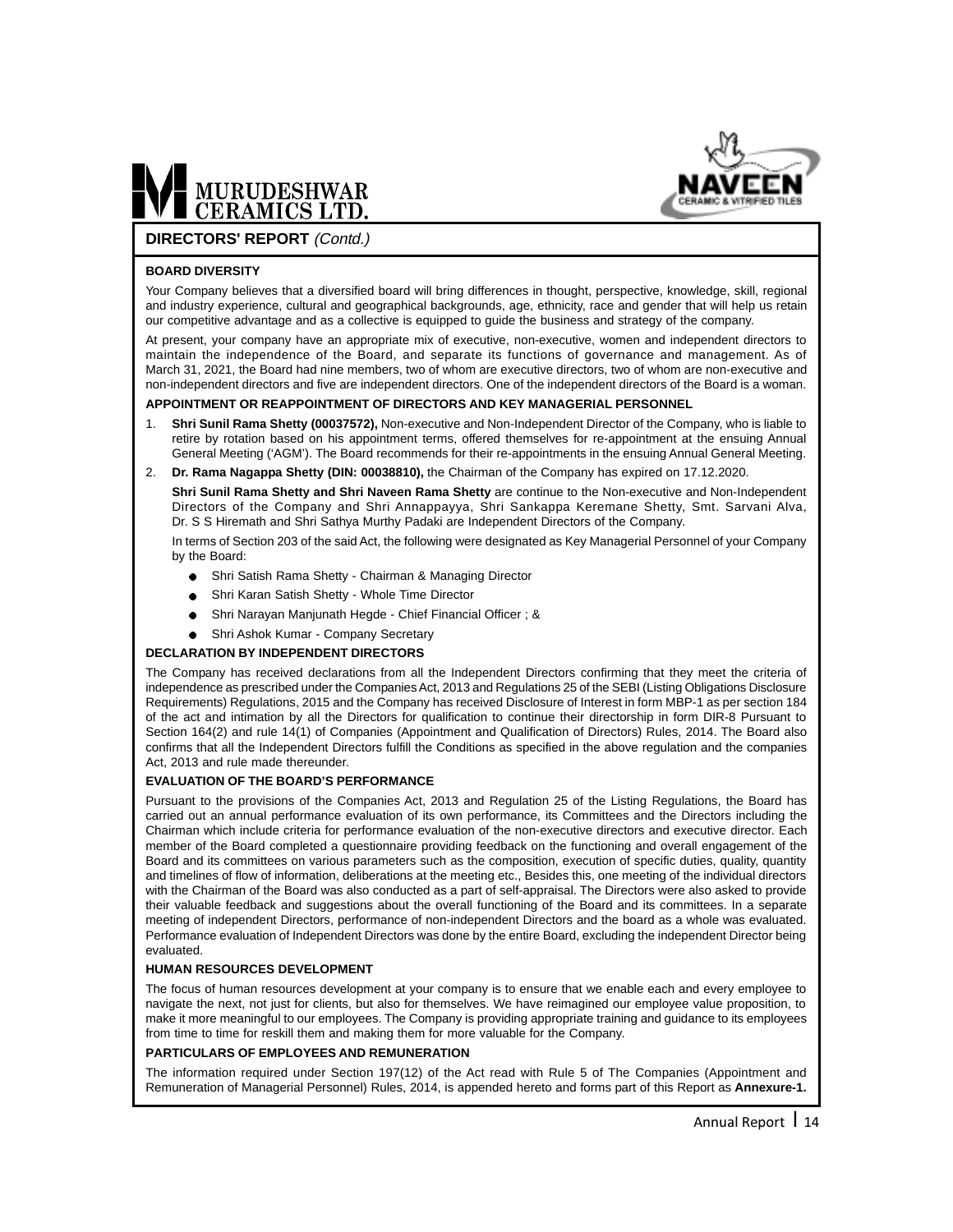

#### **DIRECTORS' REPORT** (Contd.)

The information required under Rule 5 (2) and (3) of The Companies (Appointment and Remuneration of Managerial Personnel) Rules, 2014, is provided in the Annexure forming part of this Report. None of the Company's employees were covered by the disclosure requirement. In terms of the first proviso to Section 136 of the Act, the Report and Accounts are being sent to the members excluding the aforesaid Annexure. Any member interested in obtaining the same may write to the Company at the Registered Office of the Company.

#### **NUMBER OF MEETINGS OF THE BOARD OF DIRECTORS**

During the year under review, six (6) Board Meetings were held. For further details, please refer to Report on Corporate Governance.

#### **COMMITTEES OF THE BOARD**

The Committees of the Board focus on certain specific areas and make informed decisions in line with the delegated authority. The following substantive Committees constituted by the Board function according to their respective roles and defined scopes:

- Audit Committee of Directors  $\bullet$
- Nomination and Remuneration Committee of Directors
- Stakeholders Grievance Committee of Directors
- CSR Committee of Directors  $\bullet$
- Executive Committee of Directors

Details of composition, terms of reference and number of meetings held for respective committees are given in the Report on Corporate Governance.

#### **THE DETAILS OF CONSERVATION OF ENERGY, TECHNOLOGY ABSORPTION, FOREIGN EXCHANGE EARNINGS AND OUTGO:**

The information required to be furnished pursuant to Section 134(3) (m) of the Companies Act, 2013, is appended hereto and forms part of this Report as **Annexure-2.**

#### **REMUNERATION POLICY FOR THE DIRECTORS, KEY MANAGERIAL PERSONNEL AND OTHER EMPLOYEES**

In terms of the provisions of Section 178(3) of the Companies Act, 2013 and SEBI (LODR) Regulation 2015, the Nomination and Remuneration Committee (NRC) is responsible for formulating the criteria for determining qualification, positive attributes, recommendation for appointment of KMPs and Directors to the Board and also independence of a Director. The NRC is also responsible for recommending to the Board a policy relating to the remuneration of the Directors, Key Managerial Personnel and other employees.

In line with this requirement, the Board has adopted the Policy on Board Diversity and Remuneration Policy for Directors, Key Managerial Personnel and other employees of the Company. The copy of the policy is available on the company website at www.naveentile.com.

#### **PARTICULARS OF CONTRACTS OR ARRANGEMENTS WITH RELATED PARTIES REFERRED TO SECTION 188**

All related party transactions, that were entered into during the financial year were on arm's length basis and were in the ordinary course of business. Further, there are no any such type of significant related party transactions during the year under review made by the Company with promoters, Directors, Key Managerial Personnel or designated persons which may have a potential conflict with the interest of the Company at a large. The details of which is given as AOC-2 in **Annexure-3.**

#### **CORPORATE SOCIAL RESPONSIBILITY (CSR)**

Your Company has duly constituted a Corporate Social Responsibility (CSR) Committee of the Board of Directors and also has formulated a CSR Policy indicating the activities to be undertaken by the Company in terms of Section 135 of the Companies Act, 2013 and the Companies (Corporate Social Responsibility Policy) Rules, 2014. The constitution of CSR Committee is disclosed in Corporate Governance Report. The CSR policy may be accessed on the Company's website at www.naveentile.com. The Contribution against CSR has been made by the company for the financial year 2020-21 based on the average net profit of last three year of the Company. Details has been appended hereto and forms part of this Report as **Annexure-4.**

#### **DEPOSITS**

During the year under review, your Company has not accepted any deposits within the meaning of Section 73 of the Companies Act, 2013 and the Companies (Acceptance of Deposits) Rules, 2014.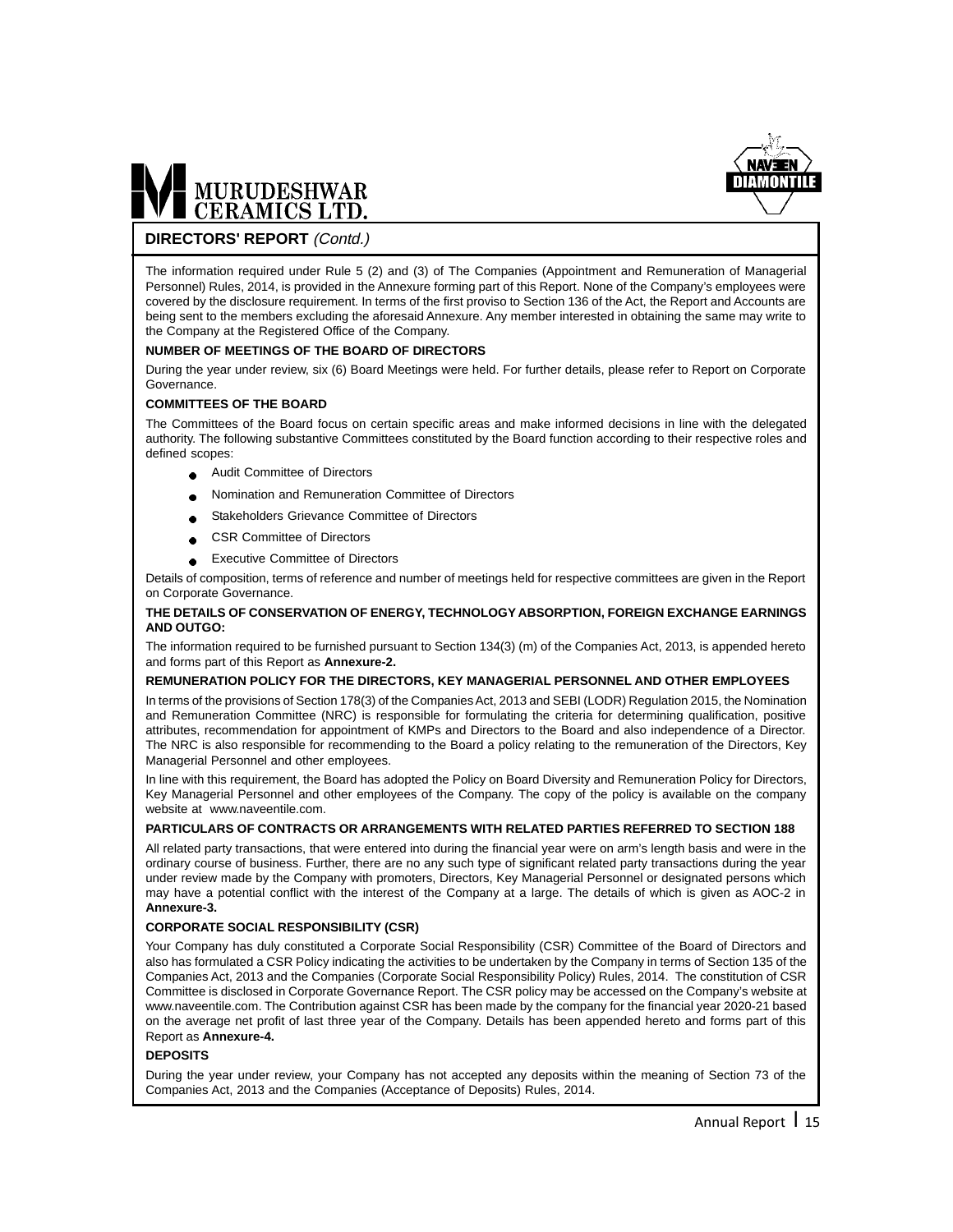



#### **DIRECTORS' REPORT** (Contd.)

#### **DETAILS OF SIGNIFICANT AND MATERIAL ORDERS PASSED BY THE REGULATORS OR COURTS OR TRIBUNALS IMPACTING THE GOING CONCERN STATUS AND COMPANY'S OPERATIONS IN FUTURE :**

No orders were passed by any Courts or Tribunals impacting the going concern status and company's operations in future.

#### **LOANS, SECURITIES OR INVESTMENTS**

During the year under review the Company has not provided any Loans, guarantees and securities under section 186 of the Companies Act, 2013 except a guarantee jointly with other guarantors for Covid Loan to the extend and subject to the limit approved by the members of the Company, guaranteeing the repayment of the Credit Facility along with interest in favour of Canara Bank being the lead banker in consortium finance among other bankers including State Bank of India, Karnataka Bank Ltd., Union Bank of India and HDFC Bank for and on behalf of RNS Infrastructure Limited, a Group company of the Company and the details of investments and loans if any, are provided in the schedules to the financial statements.

#### **CREDIT RATINGS**

During the year under review, ratings on the Bank facilities including Long Term and Short Term Loans of your Company by CRISIL is as under:

Total Bank Loan Facilities Rated ₹117.85 Crore<br>Long Term Rating CRISIL B+/ Sta Short Term Rating CRISIL A4 (Reaffirmed)

CRISIL B+/ Stable (Reaffirmed)

#### **ANNUAL RETURN AND THE WEB ADDRESS**

In terms of Section 92(3) and section 134(3)(a) of the Companies Act, 2013 read with Rule 12 of The Companies (Management and Administration) Rules, 2014, the Annual Return as on March 31, 2021 is available on the Company's website on https://www.naveentile.com/investor-relation.

#### **STATUTORY AUDITORS**

M/s. K.G. Rao & CO, (Firm Registration No. 010463S), having office at No. #15, First Floor, 3rd Cross, Sampige Road, Malleshwaram, Bangalore – 560 003, is the present Statutory Auditors of the Company for a period of five years w.e.f. September 28, 2019.

#### **AUDITOR'S REPORT**

The Statutory Auditors of the Company have not reported any fraud as specified under Section 143(12) of the Companies Act, 2013. No qualification, adverse remarks or disclaimer have been made by the Statutory Auditors with regard to the financial statements for the financial year 2020-21.

#### **INDIAN ACCOUNTING STANDARDS**

Your Company has been adopted "IndAS" since April 01, 2017. The financial statements have been prepared in accordance with Indian Accounting Standards (Ind AS), the provisions of the Companies Act, 2013 (to the extent notified) and guidelines issued by SEBI. The Ind AS are prescribed under Section 133 of the Companies Act, 2013, read with Rule 3 of the Companies (Indian Accounting Standards) Rules, 2015 and Companies (Indian Accounting Standards) Amendment Rules, 2016.

#### **SECRETARIAL AUDITOR AND REPORT**

In terms of Section 204 of the Companies Act, 2013 and the Companies (Appointment and Remuneration of Managerial Personnel) Rules, 2014, the Company has appointed Mrs. Swati R Hegde, Practicing Company Secretary to undertake the secretarial audit of the Company. The Secretarial Audit Report is appended hereto and forms part of this Report as **Annexure-5.**

#### **SECRETARIAL STANDARDS**

The Company complies with all applicable mandatory secretarial standards issued by the Institute of Company Secretaries of India from time to time.

#### **CERTIFICATE PURSUANT TO CLAUSE 10 OF SCHEDULE V OF SEBI (LODR), REG, 2015**

In terms of sub clause (i) of clause 10 of Part C of Schedule V of the Securities and Exchange Board of India (Listing Obligations and Disclosure Requirements) Regulations, 2015, the Company has obtained certificate from Practicing Company Secretary with respect to disclosure/ declaration/ representation received from the directors and taken on record by the Board of Directors, as on March 31, 2021, none of the Directors of the Company has been debarred or disqualified from being appointed or continuing as director of Companies by the SEBI/ Ministry of Corporate Affairs or any such other statutory authority. The above said Certificate is appended hereto and forms part of this report as **Annexure-6.**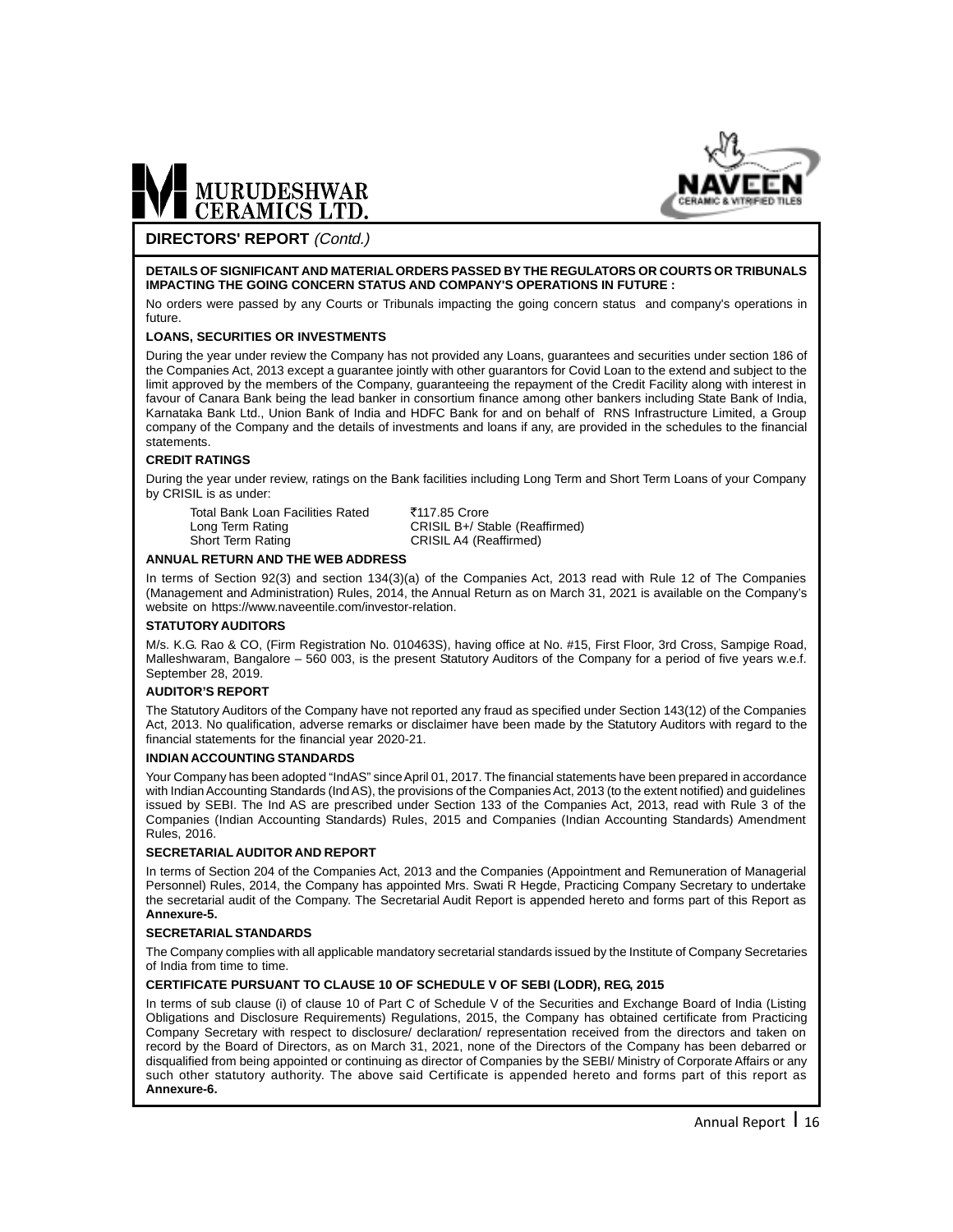

#### **DIRECTORS' REPORT** (Contd.)

#### **MANAGEMENT DISCUSSION AND ANALYSIS STATEMENT**

In terms of SEBI (Listing Obligations and Disclosure Requirements) Regulations, 2015 and other applicable laws, Management Discussion and Analysis Report for the financial year 2020-21, forming part of this report, has been given under separate section in this Annual Report.

#### **CORPORATE GOVERNANCE**

In terms of Regulation 27 and other applicable provisions of SEBI (Listing Obligations and Disclosure Requirements), Regulations 2015 and relevant sections of the Companies Act, 2013, Report on Corporate Governance and Auditors' Certificate are included in the Annual Report. The Compliance Certificate from the auditors regarding compliance of conditions of Corporate Governance as stipulated in SEBI (Listing Obligations and Disclosure Requirements) Regulation, 2015 from the period 01.04.2020 to 31.03.2021 is annexed with this report.

#### **COST RECORDS AND COST AUDIT**

During the year under review, the Maintenance of cost records and requirement of cost audit as prescribed under the provisions of Section 148(1) of the Companies Act, 2013 are not applicable for the business activities carried out by the Company.

#### **POLICIES**

During the year under review your Company has written policy as require under the Companies Act, 2013 and rules made there under and the Securities Exchange Board of India (Listing Obligations and Disclosure Requirements) Regulations, 2015 as amended from time to time. At present your Company has the following policies:

(1) Policy on Remuneration of Directors, KMP and Senior Employees (2) Policy on Preservation of Documents and Archival of Documents in its website (3) Policy on Prevention of Sexual Harassment at Workplace (4) Whistle Blower Policy (5) Code of Conduct (6) Policy on Disclosure of Material Events (7) Policy on RTP's (8) Policy on Risk Management (9) Policy on Board Diversity (10) Policy for payment to NED and Policy for determining the Material Subsidiaries (11) Policy on Evaluation of Board (12) Policy on CSR (13) Policy on remuneration to ED and Senior Management (14) "Code of Fair Disclosure and Code of Conduct for Prevention of Insider Trading" (15) Policy on Document Retention. These all Policies can be accessed on the website of the Company at http://www.naveentile.com.

#### **VIGIL MECHANISM / WHISTLE BLOWER POLICY**

In terms of Section 177(9) of the Companies Act, 2013, Your Company has a written Vigil Mechanism /Whistle Blower Policy which may be accessed at www.naveentile.com. The vigil mechanism was established for directors and employees to report to the management instances of unethical behavior, actual or suspected, fraud or violation of the Company's code of conduct or ethics policy. The Company believes in the conduct of the affairs of its constituents in a fair and transparent manner by adopting highest standards of professionalism, honesty, integrity and ethical behavior. The Vigil Mechanism provides a mechanism for employees of the Company to approach the Chairman of the Audit Committee of the Company.

#### **DETAILS OF ADEQUACY OF INTERNAL FINANCIAL CONTROL**

In terms of Sec.134 (5)(c) the Company has an adequate system of internal financial control in place with reference to financial statements in addition there are operational controls and fraud risk controls, covering the entire spectrum of internal financial control for ensuring proper and efficient conduct of its business, the safeguarding of its assets, the prevention and detection of frauds and errors, the accuracy and completeness of the accounting records and the timely preparation of reliable financial information Internal Audit is carried out by external auditors and periodically covers all areas of business.

#### **FAMILIRISATION PROGRAM**

In terms of regulations 25(7) of the SEBI (Listing Obligations and Disclosure Requirements) Regulations, 2015 with a view to familiarize the Independent Directors with the company's operations, the company has conducted a program which inter alia includes various presentation given by the practicing professionals, business heads and KMPs of the Company.

#### **SHARE CAPITAL**

During the year under review the Company has issued and allotted the following securities as shown in tabular forms to the Promoters' Group on preferential basis :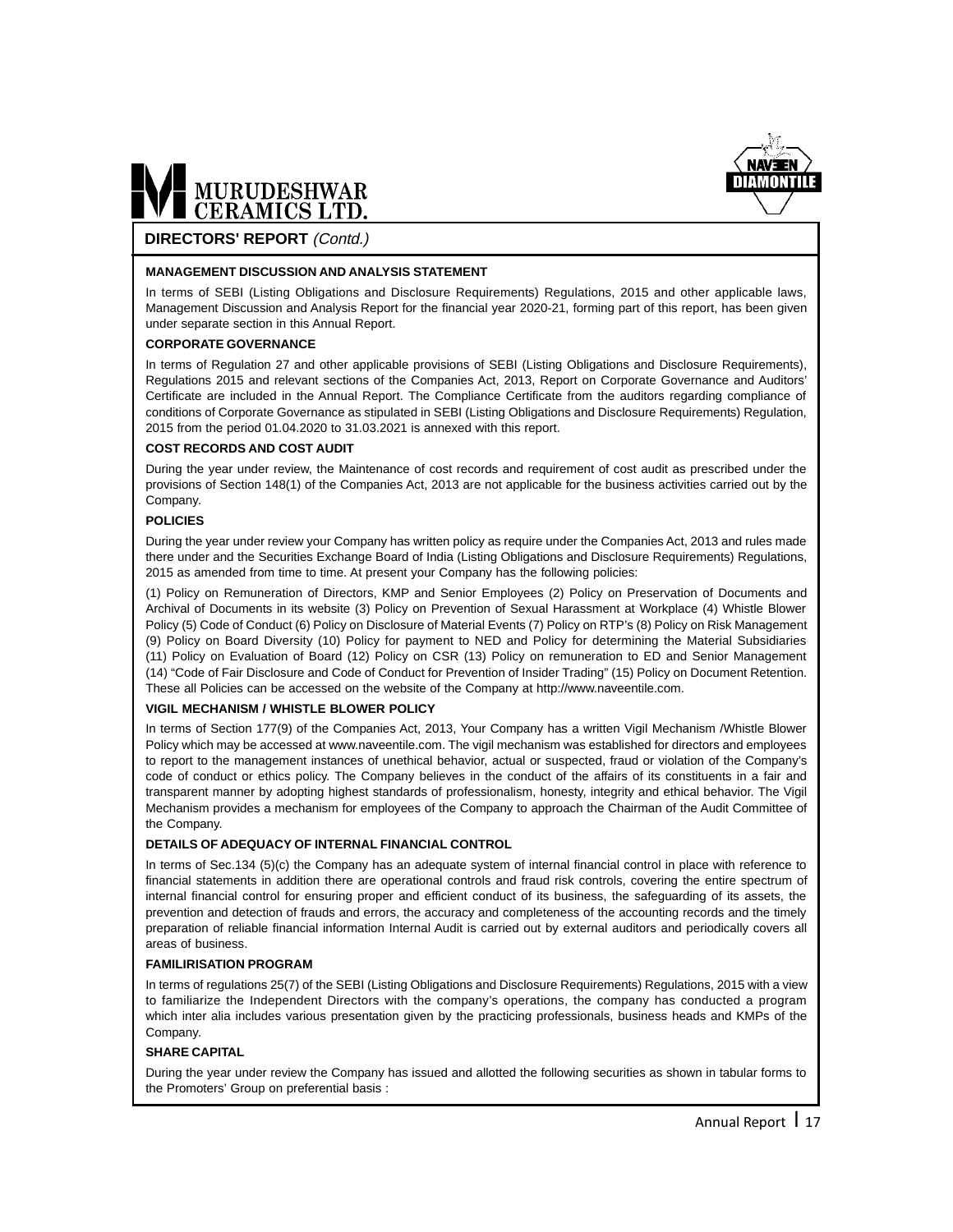

# MURUDESHWAR

**DIRECTORS' REPORT** (Contd.)

| Name of Allottees (Promoters Group)                       | No. of Equity<br><b>Shares</b> | <b>Share Warrants to be</b><br>converted into Equity Shares |                              | <b>Face Value</b><br>(In ₹)   | <b>Issue</b><br>Price |
|-----------------------------------------------------------|--------------------------------|-------------------------------------------------------------|------------------------------|-------------------------------|-----------------------|
|                                                           | (FY: 2020-21)                  | 1st Tranche<br>(FY: 2021-22)                                | 2nd Tranche<br>(FY: 2022-23) | <b>Equity</b><br><b>Share</b> | (In ₹)                |
| Murudeshwar Power Corporation Limited                     | 3090724                        | 2616559                                                     | 2747389                      | 10.00                         | 18.00                 |
| Naveen Mechanised Construction<br>Company Private Limited | 1666666                        | Nil                                                         |                              | 10.00                         | 18.00                 |
| <b>Total</b>                                              | 4757390                        | 5363948                                                     |                              | 10.00                         | 18.00                 |

Except the above the company has not raised any funds through preferential allotment or qualified institutional placement as specified under regulation 32(7A) of the SEBI (Listing Obligations and Disclosure Requirements) Regulations, 2015 or by further issue of shares (Bonus, ESOP etc.) under the Companies Act, 2013.

Hence, authorised share capital remains the same of ₹7,162.00 lakhs and the Paid up Equity Share Capital has been increased from ₹4.758.17 lakhs to ₹5.233.13 lakhs.

#### **PREVENTION OF INSIDER TRADING**

In terms of the SEBI (Prohibition of Insider Trading) Regulations, 2015 ('the Regulations') the Company has made a code i.e. Code of practices and procedures for fair disclosure of unpublished price sensitive information and prevention of insider trading to prohibit the insider trading, to govern the fair disclosure of unpublished price sensitive information and to attain equality of access to such information with a view to regulate trading in securities by the Directors and designated employees of the Company. All Directors and the designated employees have confirmed compliance with the Code.

#### **DIRECTORS' RESPONSIBILITY STATEMENT**

In terms of framework of internal financial controls and compliance systems established and maintained by the Company, work performed by the internal, statutory, secretarial auditors and external consultants and the reviews performed by Management and the relevant Board Committees, including the Audit Committee, the Board is of the opinion that the Company's Internal financial controls were adequate and effective during the financial year 2020-21.

In terms of Section 134(5) of the Companies Act, 2013, the Board of Directors, to the best of their knowledge and ability, confirm that:

- a. In the preparation of the annual accounts, the applicable accounting standards have been followed and that there are no material departures there from;
- b. They have, in the selection of the accounting policies, consulted the Statutory Auditors and have applied them consistently and made judgements and estimates that are reasonable and prudent so as to give a true and fair view of the state of affairs of the Company at the end of the financial year and of the profit of the Company for that period;
- c. They have taken proper and sufficient care to the best of their knowledge and ability for the maintenance of adequate accounting records in accordance with the provisions of the Act, for safeguarding the assets of the Company and for preventing and detecting fraud and other irregularities;
- d. They have prepared the annual accounts on a going concern basis;
- e. They have laid down internal financial controls to be followed by the Company and that such internal financial controls are adequate and were operating effectively;
- f. They have devised proper systems to ensure compliance with the provisions of all applicable laws and that such systems were adequate and operating effectively.

#### **APPRECIATION AND ACKNOWLEDGEMENT**

for and on behalf of the Board of Directors Your directors take this opportunity to extend their deep sense of gratitude to the Banks, Central and State Governments and their departments and the Local Authorities for their continued support and employees at all levels for their hard work, dedication and commitment and as well to our esteemed shareholders. Your directors would also like to record appreciation for the support and cooperation, your Company has been receiving from its suppliers, dealers, business partners and others associated with the Company. We are deeply grateful for the confidence and faith that you have always reposed in us.

|  | Place: Bengaluru       | <b>SATISH RAMA SHETTY</b><br>Chairman & Managing Director |
|--|------------------------|-----------------------------------------------------------|
|  | Date : August 13, 2021 | (DIN 00037526)                                            |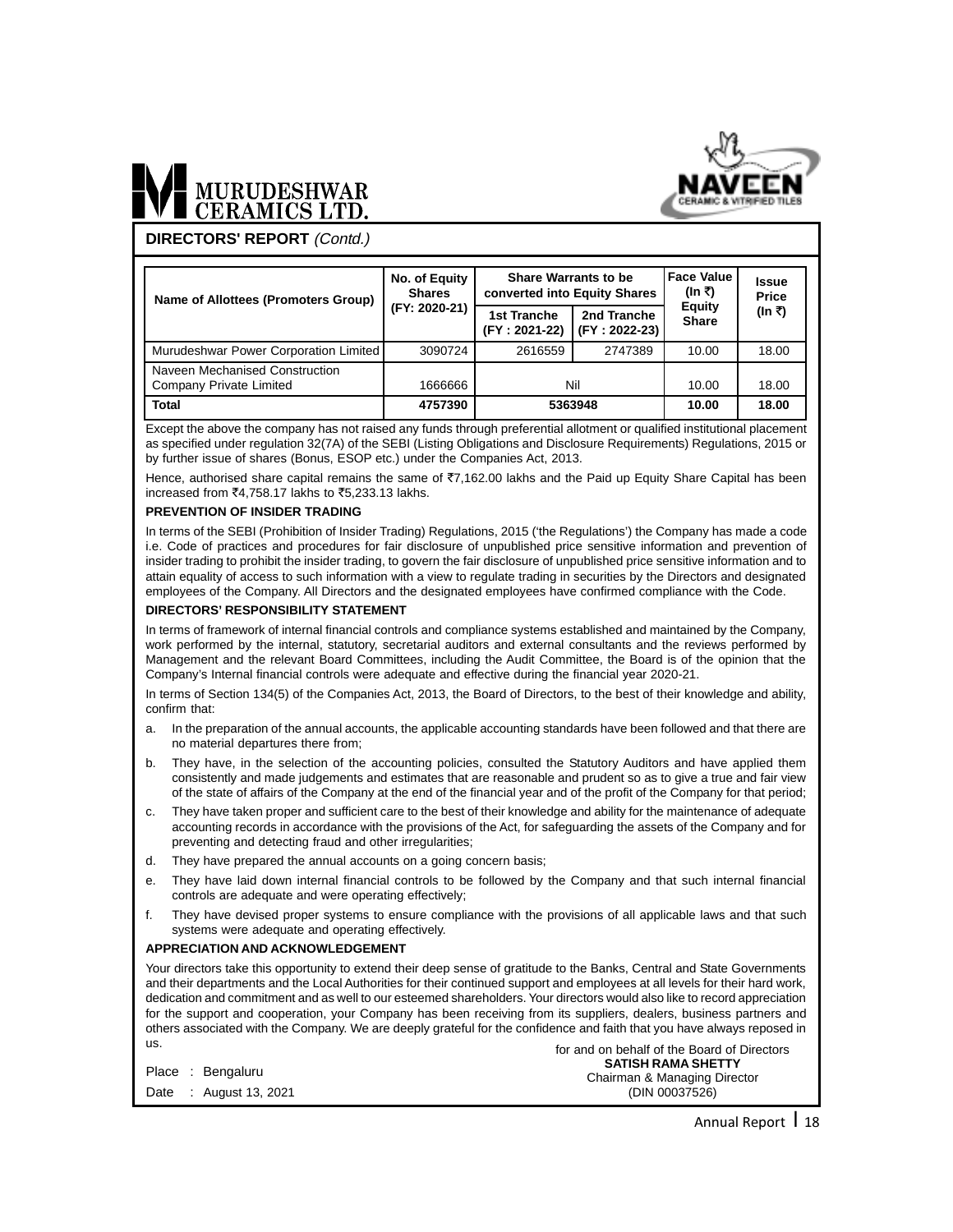

#### **ANNEXURE – 1 : PARTICULARS OF EMPLOYEES AND REMUNERATION**

**Section 197 read with Rule, 5(1) of the Companies (Appointment and Remuneration of Managerial Personnel) Rules, 2014 in respect of employees of the Company is as follows :**

a) The ratio of the remuneration of each director to the median remuneration of the employees of the company for the financial year

| Name of the Director     | I Ratio of Director's remuneration to the median remuneration of the<br>employees of the Company for the financial year |
|--------------------------|-------------------------------------------------------------------------------------------------------------------------|
| Shri Satish Rama Shetty  | 28.42                                                                                                                   |
| Shri Karan Satish Shetty | 09.87                                                                                                                   |

**NOTE :** All other Non-Executive Directors are not drawing any remuneration from the Company.

b) The percentage increase in remuneration of each director, Chief Financial Officer, Chief Executive Officer, Company Secretary or Manager, if any, in the financial year

| Name of KMP              | Percentage increase in remuneration in the financial year |
|--------------------------|-----------------------------------------------------------|
| Shri Satish Rama Shetty  | $0.00\%$                                                  |
| Shri Karan Satish Shetty | 0.00%                                                     |
| Shri N.M. Hegde          | 0.00%                                                     |
| I Shri Ashok Kumar       | 31.91%                                                    |

c) The percentage increase in the median remuneration of employees in the financial year : 0.95%

d) The number of permanent employees on the rolls of the company : 285

e) The explanation on the relationship between average increase in remuneration and company performance

| SI.No.         | <b>Particulars</b>                                                                                   | <b>Explanation</b>                                                                                                      |  |
|----------------|------------------------------------------------------------------------------------------------------|-------------------------------------------------------------------------------------------------------------------------|--|
| $\mathbf{1}$ . | Increase in median remuneration of employees<br>has been: $0.95%$                                    | Increase in median remuneration of employees is<br>due to decrease in number of employees on low                        |  |
| 2.             | Company performance of PAT is $\overline{5}$ -1,211.24 lakhs<br>(2020-21) to ₹144.87 lakhs (2019-20) | wages as compare to the previous year.<br>The remuneration was paid to employees on par<br>with other similar industry. |  |

|          | Comparison of the remuneration of the Key Managerial Personnel against the Performance of the Company |                                                            |  |  |
|----------|-------------------------------------------------------------------------------------------------------|------------------------------------------------------------|--|--|
| SI.No. l | Particulars of remuneration for Key Managerial Personnel                                              | <b>Percentage of Standalone</b><br><b>Operating Profit</b> |  |  |
| 1.       | Shri Satish Rama Shetty                                                                               | $-56.11\%$                                                 |  |  |
| 2.       | Shri Karan Satish Shetty                                                                              | $-19.48%$                                                  |  |  |
| 3.       | Shri N.M. Hegde                                                                                       | $-14.56%$                                                  |  |  |
| 4.       | Shri Ashok Kumar                                                                                      | $-8.61%$                                                   |  |  |

g) Market and financial performance related information :

| <b>Particulars</b>                                                                                     | March 31, 2021 | March 31, 2020 | % Change |  |
|--------------------------------------------------------------------------------------------------------|----------------|----------------|----------|--|
| Market Capitalization (₹ lakhs)                                                                        | 9.995.28       | 4.481.46       | 123.04   |  |
| I P/E Ratio                                                                                            | $-7.70$        | 37.68          | Negative |  |
| (Note : As on 31-03-2021 at (NSE and BSE ₹19.10), average price is ₹19.10 & No. of shares 5,23,31,312) |                |                |          |  |

h) **Average percentage increase already made in the salaries of employees other than the managerial personnel in the last financial year, its comparison with the percentage increase in the managerial remuneration,**

**justification thereof and point out if there are any exceptional circumstances for increase in the managerial remuneration :** Not applicable i) **The key parameters for any variable component of remuneration availed by the directors :** No such variable

component is paid j) **The ratio of the remuneration of the highest paid director to that of the employees who are not directors but**

**receive remuneration in excess of the highest paid director during the year :** There is no employee who received remuneration in excess of highest paid Director.

k) Affirmation that the remuneration is as per the remuneration policy of the Company : It is affirmed that the remuneration is as per the 'Remuneration Policy for Directors, Key Managerial Personnel and other employees' adopted by the Company.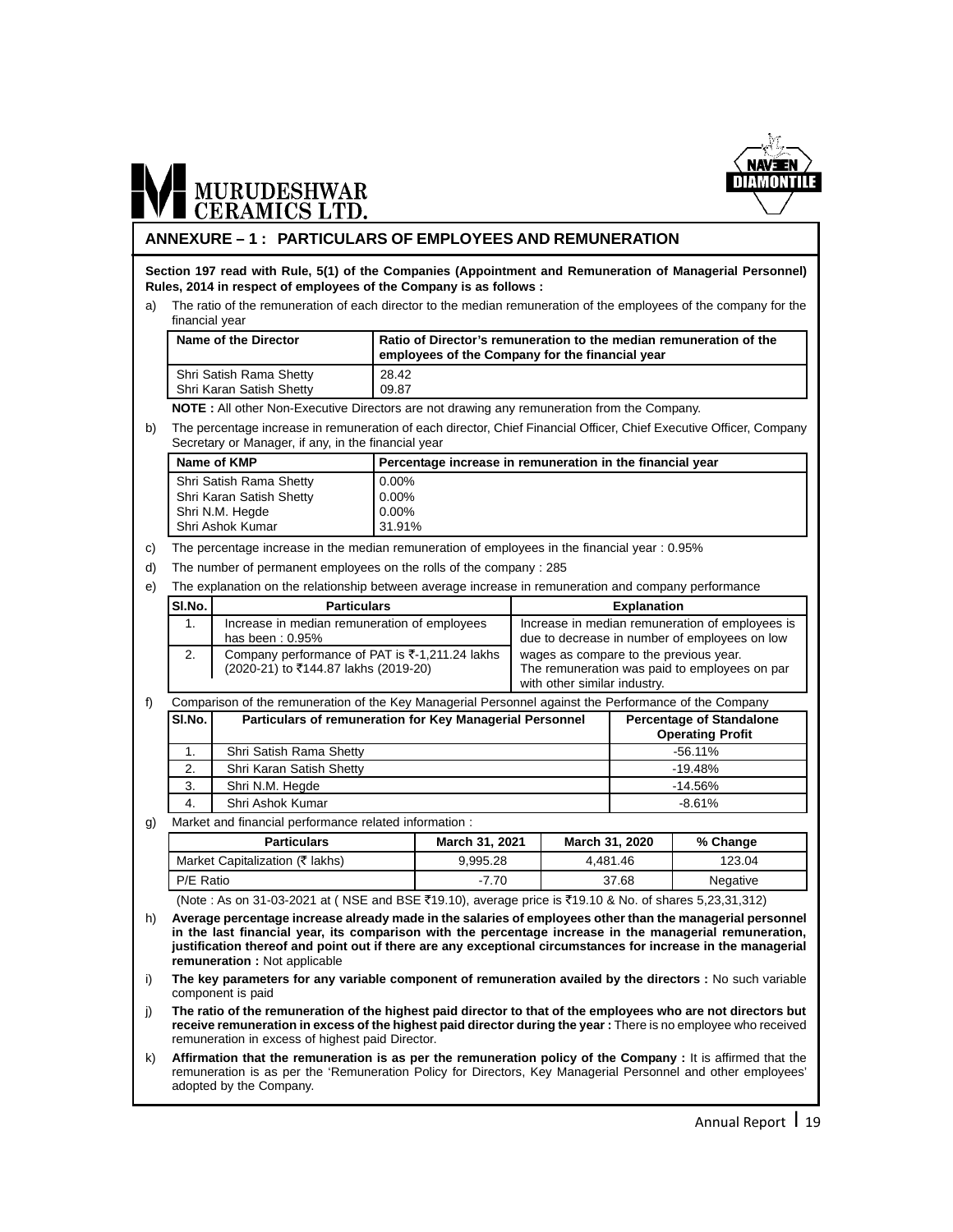

#### **ANNEXURE - 2**

#### **CONSERVATION OF ENERGY AND TECHNOLOGY ABSORPTION**

#### **A. CONSERVATION OF ENERGY**

**(a)** Successfully modified the composition of the body to reduce shrinkage, which helps in reduction of raw material consumption, reducing the cost of raw material and the raw material processing time, thereby reducing wastage and conserving power. Re-use of kiln heat for the drying process which has considerably reduced the consumption of fuel.

#### **(b) Additional investments and proposals, if any, being implemented for reduction of consumption of energy:**

Proposal to test and purchase Variable frequency drive and panel for all our Ball Mills, to reduce peak voltage consumption.

**(c) Impact of the measures at (a) and (b) above for reduction of energy consumption and consequent Impact on the cost of production of goods :** Reduction in power cost for better sales realization.

**(d) Total energy consumption and energy consumption per unit of production :** Not applicable

#### **B. TECHNOLOGY ABSORPTION :**

Efforts made in technology absorption as per Form B of the Annexure :

#### **FORM B**

- **1. Specific areas in which R & D carried out by the company** a. Alternative to imported clay found, tested and used successfully in large scale production
	- b. Glaze raw material tested for better wear resistance and slip resistance
- **2. Benefits derived as a result of the above R & D**
	- a. Better sales realization on the finished product
	- b. Larger number of Sku's to offer clients.

#### **3. Future plan of action**

- a. Larger size tiles to be manufactured at Sira Plant.
- b. Digital parking tiles production at Karaikal Plant

#### **TECHNOLOGY ABSORPTION, ADAPTATION AND INNOVATION**

- **1. Efforts in brief made towards technology absorption, adaptation and innovation :**
	- a) Successful production of PGVT & GVT series Digital Vitrified tile.
	- b) Successful adaption of Ball clay processing plant & feldspar processing plant to remove the inbuilt impurities to enhance the brightness of Vitrified tile production.
- **2. Benefits derived as a result of above efforts :** Reduction in the power cost, raw material cost, transport cost & improvement the tile brightness & quality consistency.
- **3. In case of Imported Technology (imported during the last 5 years reckoned from the beginning of the financial year), following information may be furnished :**

|                                                                                          | a)                                         | Technology Imported                                              |  | Not done during the year |
|------------------------------------------------------------------------------------------|--------------------------------------------|------------------------------------------------------------------|--|--------------------------|
|                                                                                          | b)                                         | Year of Import                                                   |  | <b>NA</b>                |
|                                                                                          | C)                                         | Has technology been fully absorbed                               |  | - NA                     |
|                                                                                          | d)                                         | If not absorbed, areas where this has not taken place,           |  |                          |
|                                                                                          |                                            | reasons and future plans of action.                              |  | <b>NA</b>                |
| С.                                                                                       | <b>FOREIGN EXCHANGE EARNINGS AND OUTGO</b> |                                                                  |  |                          |
| Activities relating to exports, initiatives taken to increase exports, development<br>a) |                                            |                                                                  |  |                          |
|                                                                                          |                                            | of new export markets for products and services and export plans |  | – Nil                    |
|                                                                                          | b)                                         | Total Foreign Exchange used earned.                              |  |                          |
|                                                                                          |                                            | Foreign Exchange Earnings                                        |  | ₹ 69,13,151.00           |
|                                                                                          |                                            | Foreign Exchange Outgo                                           |  | ₹6,10,79,550.00          |
|                                                                                          |                                            |                                                                  |  |                          |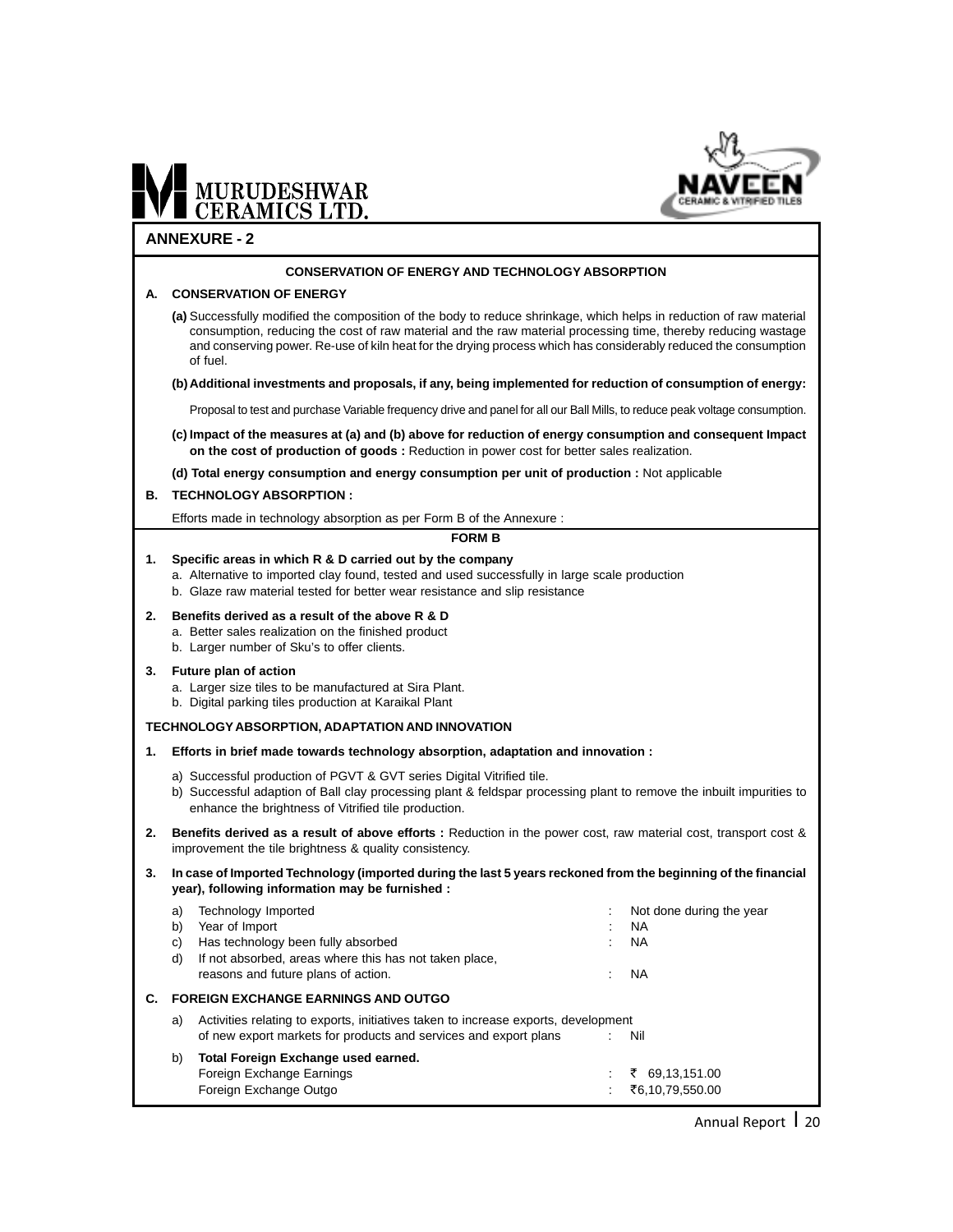

#### **ANNEXURE - 3**

#### **FORM NO. AOC-2 [PURSUANT TO CLAUSE (H) OF SUB-SECTION (3) OF SECTION 134 OF THE ACT AND RULE 8(2) OF THE COMPANIES (ACCOUNTS) RULES, 2014]**

Form for disclosure of particulars of contracts/arrangements entered into by the Company with related parties referred to in sub-section (1) of Section 188 of the Companies Act, 2013 including certain arm's length transactions under third proviso thereto.

1. Details of contracts or arrangements or transactions not at arm's length basis

| SI.No. | <b>Particulars</b>                                                                        | <b>Details</b> |  |  |
|--------|-------------------------------------------------------------------------------------------|----------------|--|--|
|        | Name(s) of the related party & nature of relationship                                     | Nil            |  |  |
|        | Nature of contracts / arrangements / transaction                                          | Nil            |  |  |
| 3      | Duration of the contracts / arrangements / transaction                                    | Nil            |  |  |
| 4      | Salient terms of the contracts or arrangements or transaction including the value, if any | Nil            |  |  |
| 5      | Justification for entering into such contracts or arrangements or transactions            | Nil            |  |  |
| 6      | Date of approval by the Board<br>Nil                                                      |                |  |  |
|        | Amount paid as advance, if any                                                            | Nil            |  |  |
| 8      | Date on which the special resolution was passed in General meeting                        |                |  |  |
|        | as required under first proviso to Section 188                                            | Nil            |  |  |
|        | 2. Details of material contracts or arrangement or transactions at arm's length basis:    |                |  |  |

SI.No. **Particulars Particulars Particulars Particulars Particulars Particulars Particulars Particulars Particulars Particulars Particulars Particulars Particulars Particulars Particulars Part** 1 Name(s) of the related party RNS INFRASTRUCTURE LIMITED (refer to Note No.27.2 of Financial Statement 2 Nature of Relationship<br>3 Nature of contracts / arrangements / transaction Earth works / Sale of Jelly 3 Nature of contracts / arrangements / transaction **Earth works / S**<br>Puration of the contracts / arrangements / transaction Not applicable Duration of the contracts / arrangements / transaction 5 Salient terms of the contracts or arrangements or  $transaction$  including the value, if any  $\blacksquare$  Not applicable 6 Justification for entering into such contracts or arrangements or transactions arrangements or transactions 7 Date of approval by the Board 26.06.2020 8 Amount paid as advance, if any Nil

All related party transactions that were entered into during the financial year were on arm's length basis and in the ordinary course of business. For all related party transactions, please refer Note No.27.2 of the Financial Statement.

#### **ANNEXURE - 4**

#### **CORPORATE SOCIAL RESPONSIBILITY INITIATIVE**

- 1. Period for which CSR is being reported: From 1<sup>st</sup> April 2020 to 31<sup>st</sup> March, 2021.
- 2. Your Company may from time to time undertake any project, program and activity on one or more of the following areas: (a) Hospital which serves the poor and economical backward class people in rural area and;
- 3. The Composition of the CSR Committee: Shri Satish Rama Shetty- Chairman, Dr. Shivabasayya Siddaramayya Hiremath, Member and Shri Naveen Rama Shetty, Member.
- 4. Average Net Profits of the Company for the last three financial years : ₹455.46 lakhs
- 5. Prescribed CSR Expenditure (Two percent of the amount as in item 4 above) :  $\overline{e}$ 9.11 lakhs
- 6. **Details of CSR spent for the financial year :**

|  | 1. RNS Hospital, Murudeshwar   Contribution made to the RNS Hospital (through RNS Trust) which<br>serves the poor and economical backward class people in rural area $\sqrt[3]{2}$ .11 lakhs |             |
|--|----------------------------------------------------------------------------------------------------------------------------------------------------------------------------------------------|-------------|
|  | <b>TOTAL</b>                                                                                                                                                                                 | ₹9.11 lakhs |

**Responsibility Statement :** The CSR Committee states that the implementation and monitoring of the CSR Policy, is in compliance with the CSR objectives and Policy of the Company.

|                                       | For and on behalf of the Board                                              |                                                  |
|---------------------------------------|-----------------------------------------------------------------------------|--------------------------------------------------|
| Place : Bengaluru<br>Date: 13-08-2021 | <b>Satish Rama Shetty</b><br>Chairman & Managing Director<br>(DIN 00037526) | Naveen Rama Shetty<br>Director<br>(DIN 00058779) |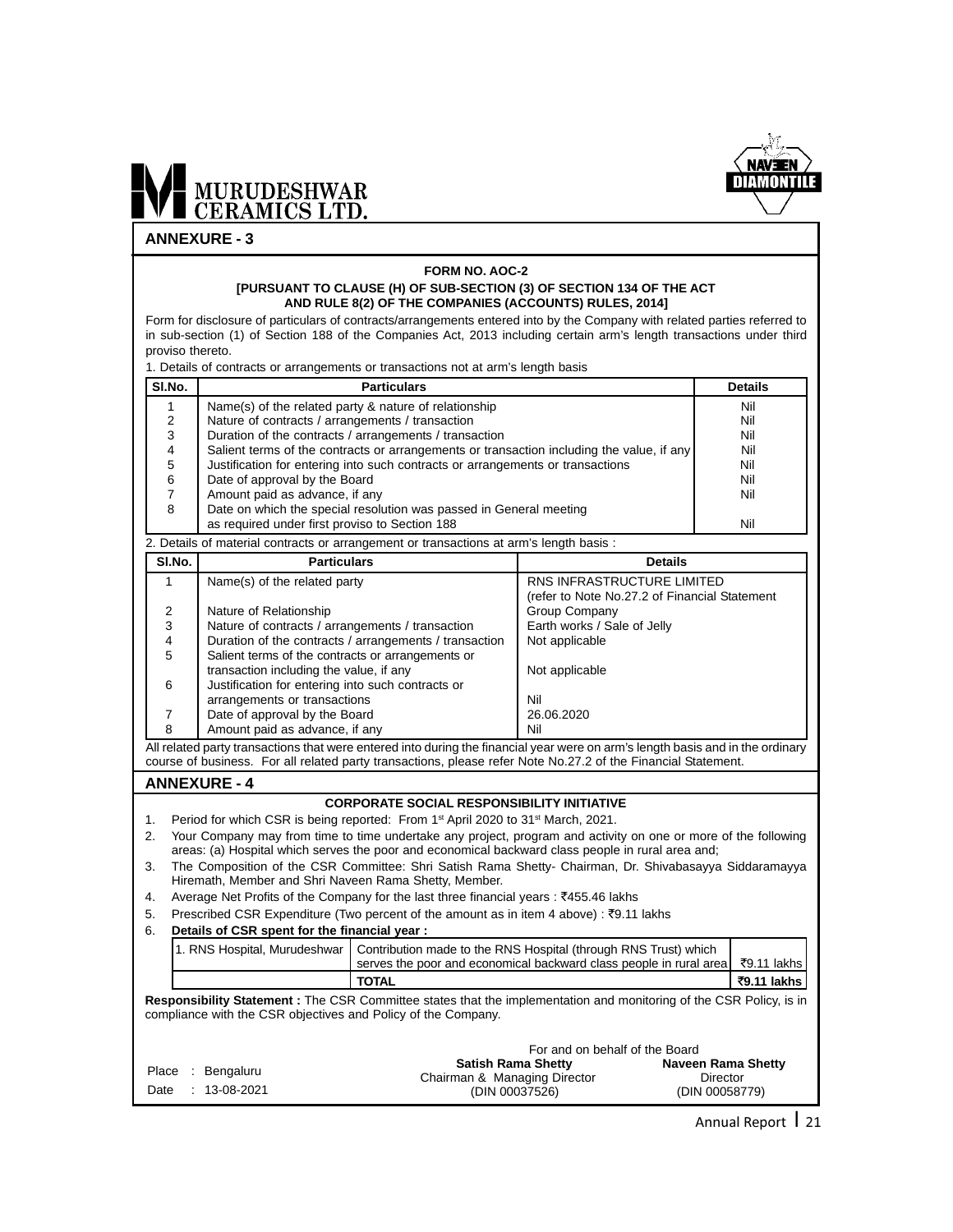



#### **ANNEXURE - 5**

#### **Form No. MR - 3 SECRETARIAL AUDIT REPORT FOR THE FINANCIAL YEAR ENDED 31st March 2021**

[Pursuant to Section 204 (1) of the Companies Act, 2013 and Rule 9 of the Companies (Appointment and Remuneration of Managerial Personnel) Rules, 2014 and Regulation 24A of SEBI (Listing Obligations and Disclosure Requirements) Regulations, 2015, as amended]

**To,**

#### **The Members MURUDESHWAR CERAMICS LIMITED** CIN: L26914KA1983PLC005401 604/B, GOKUL ROAD, INDUSTRIAL ESTATE, HUBLI, KARNATAKA - 580030

I have conducted the secretarial audit of the compliance of applicable statutory provisions under the Listed enactments and the adherence to good corporate practices by **MURUDESHWAR CERAMICS LIMITED, (CIN: L26914KA1983PLC005401),** having its Registered Office at '604/B, Gokul Road, Industrial Estate, Hubli, Karnataka- 580030' (hereinafter referred as the "Company"). Secretarial Audit was conducted in a manner that provided me a reasonable basis for evaluating the corporate conducts/statutory compliances and expressing my opinion thereon.

Based on my verification of the Company's books, papers, minute books, forms and returns filed and other records maintained by the Company and the representations made and also the information, clarifications provided by the Company, its officers, agents and authorized representatives during the conduct of Secretarial Audit, I hereby report that in my opinion, the Company has, during the audit period covering the financial year ended on **31st March, 2021** ("the Audit Period") complied with the statutory provisions listed hereunder and also that the Company has proper Board-processes and compliance-mechanism in place to the extent, in the manner and subject to the reporting made hereinafter:

I have examined the books, papers, minute books, forms and returns filed and other records maintained by the Company and made available to me pertaining to the financial year ended on 31<sup>st</sup> March, 2021, wherever applicable and in accordance with the provisions of:

- i. The Companies Act, 2013 ("the Act") and the rules made thereunder;
- ii. The Securities Contracts (Regulation) Act, 1956 ('SCRA') and the rules made thereunder;
- iii. The Depositories Act, 1996 and the regulations and Bye-laws framed thereunder;
- iv. Foreign Exchange Management Act, 1999 and the rules and regulations made thereunder to the extent of Foreign Direct Investment, Overseas Direct Investment and External Commercial Borrowing.
- v. The following Regulations and Guidelines prescribed under the Securities and Exchange Board of India Act, 1992 ('SEBI Act') :
	- a) The Securities and Exchange Board of India (Substantial Acquisition of Shares and Takeovers) Regulations,  $2011$
	- b) The Securities and Exchange Board of India (Prohibition of Insider Trading) Regulations, 2015;
	- c) The Securities and Exchange Board of India (Issue of Capital and Disclosure Requirements) Regulations, 2009 (SEBI ICDR Regulations), upto September 10, 2018 and SEBI ICDR Regulations, 2018 w.e.f September 11, 2018;
	- d) The Securities and Exchange Board of India (Share Based Employee Benefits) Regulations, 2014;
	- e) The Securities and Exchange Board of India (Issue and Listing of Debt Securities) Regulations, 2008);
	- f) The Securities and Exchange Board of India (Registrars to an Issue and Share Transfer Agents) Regulations, 1993;
	- g) The Securities and Exchange Board of India (Delisting of Equity Shares) Regulations, 2009;
	- h) The Securities and Exchange Board of India (Buyback of Securities) Regulations, 1998 (SEBI Buyback of Securities Regulations) upto 10th September, 2018 and SEBI Buyback of Securities Regulations, 2018 w.e.f. 11th September, 2018;

#### **(to the extent applicable and as may be necessary for the Company during the said Financial Year)**

Further, it has been represented by the Company and also understood that there are no sector specific laws that are specifically applicable to the Company on the nature of its business or industry (other than the general laws as may be applicable to a manufacturing company).

I have also examined compliance with the applicable clauses of the :

- a) The Secretarial Standards issued by the Institute of Company Secretaries of India.
- b) The Listing Agreements with the Stock Exchanges and the Securities and Exchange Board of India (Listing Obligations and Disclosure Requirements) Regulations 2015 (LODR Reg, 2015), wherever applicable.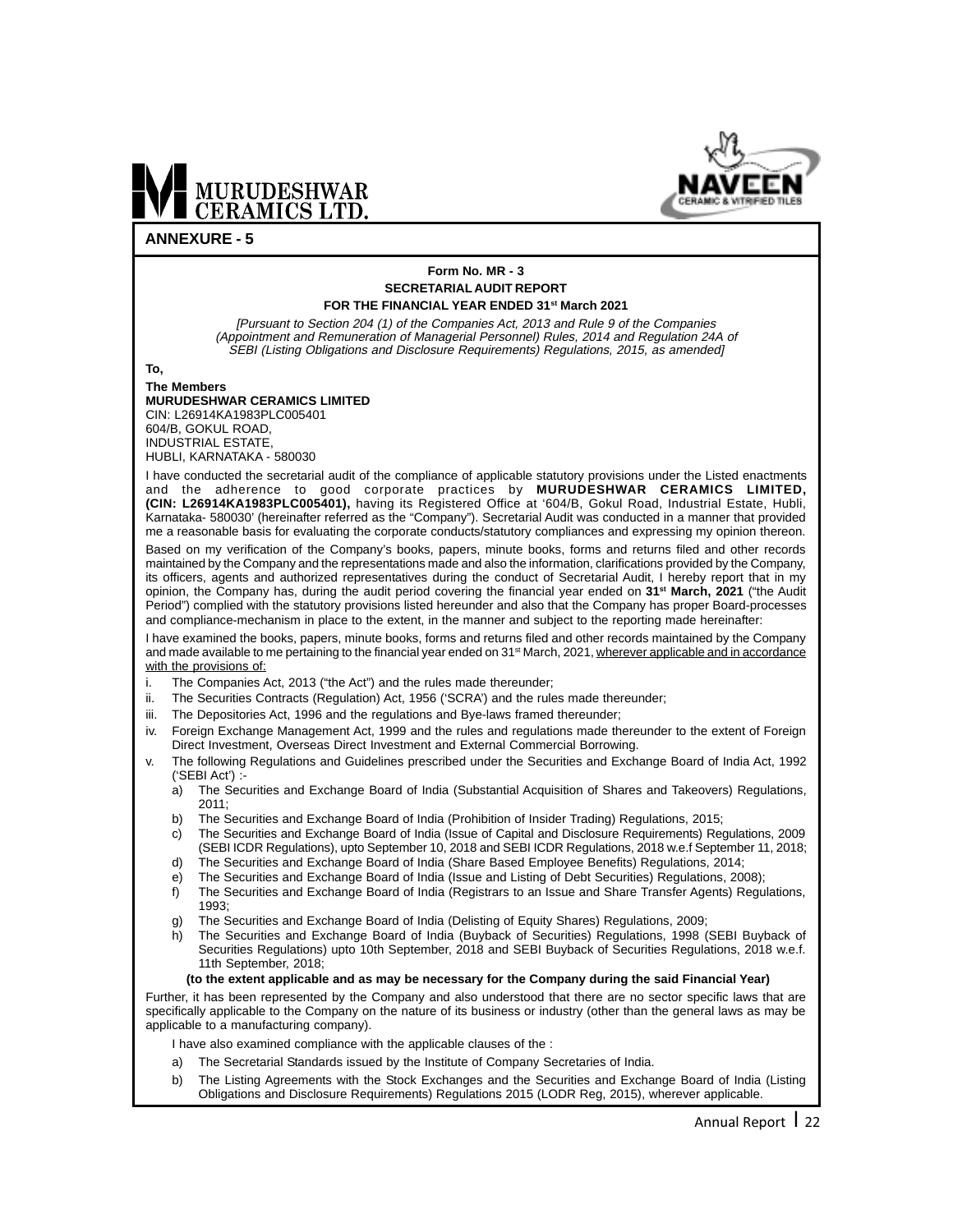

### MURUDESHWAR

#### **ANNEXURE - 5** (Contd.)

During the period under review the Company has complied with the necessary provisions of the Act, Rules, Regulations, Standards, etc mentioned above wherever and as applicable to the Company baring the instances of filling of e-forms with MCA along with additional fees as permitted under law.

**I further report that,** the Compliance by the Company of applicable financial laws such as Direct & Indirect Tax laws and maintenance of financial records and books of accounts have not been reviewed in this Audit, since the same have been subject to review by the Statutory Financial Auditors, Tax Auditors and other designated professionals.

#### **I further report that,**

The Board of Directors of the Company is duly constituted with proper balance of Executive Directors, Non-Executive Directors and Independent Directors. The composition of the Board of Directors during the period under review were in compliance with the provisions of the Act.

Adequate notice is given to all directors to schedule the Board Meetings, agenda and detailed notes on agenda were sent at least seven days in advance and a system exists for seeking and obtaining further information and clarifications on the agenda items before the meeting and for meaningful participation at the meeting. As per the minutes of the Meetings duly recorded and signed by the Chairman, the decisions at the Board and Committee Meetings were carried out with requisite majority.

**I further report that,** based on the information provided and the representations made by the Company, there are adequate systems and processes in the Company commensurate with the size and operations of the Company to monitor and ensure compliance with applicable laws, rules, regulations and guidelines and that the Company has responded to the clarification sought/ notices/ queries received by the Company from statutory/regulatory authorities, wherever required and found necessary.

During the year, the Company witnessed a sudden demise of Dr. Rama Nagappa Shetty, the Chairman of the Company.

Further, during the year, the Company at its Board Meeting held on 13<sup>th</sup> November, 2020 and at its General Meeting conducted through postal ballot on 26<sup>th</sup> December, 2020 passed resolutions approving 'Raising of fund by way of creating, offering, issuing and allotting 47,57,390 equity shares and 53,63,948 share warrants on preferential basis to the Promoters group convertible into equity shares in one or more tranches'.

I further report that, based on the information provided and representation by the Management of the Company, there were no specific events/actions that occurred/ arose during the said audit period of the F.Y. 2020-21, having a major bearing on the company's affairs in pursuance of the above referred laws, rules, regulations, guidelines, standards.

|                                                                                                                                     |   |                          | For Swati Hegde & Associates          |  |  |
|-------------------------------------------------------------------------------------------------------------------------------------|---|--------------------------|---------------------------------------|--|--|
|                                                                                                                                     |   |                          | <b>Company Secretaries</b>            |  |  |
| Date                                                                                                                                | ÷ | 09-08-2021               | Sd/-                                  |  |  |
|                                                                                                                                     |   | <b>Place : Bengaluru</b> | Swati Ramachandra Hegde<br>Proprietor |  |  |
| <b>UDIN</b>                                                                                                                         |   | F010795C000759136        | Mem. No: F10795 & COP No: 19286       |  |  |
| This report is to be read with my letter of even date which is attached as 'Annexure -1' and forms an integral part of this report. |   |                          |                                       |  |  |
| 'Annexure - 1'                                                                                                                      |   |                          |                                       |  |  |

#### **To the Secretarial Audit Report**

FOR THE FINANCIAL YEAR ENDED 31st MARCH, 2021

#### **To,**

**The Members MURUDESHWAR CERAMICS LIMITED** 604/B, GOKUL ROAD, INDUSTRIAL ESTATE,

HUBLI, KARNATAKA - 580030.

My report of even date is to be read along with this letter:

- 1. Maintenance of secretarial records is the responsibility of the management of the Company. My responsibility is to express an opinion on these secretarial records based on my audit.
- 2. I have followed the audit practices and processes as were appropriate to obtain reasonable assurance about the correctness of the contents of the secretarial records. The verification was done on test-check basis to ensure that correct facts are reflected in secretarial records. I believe that the process and practices, I followed provide a reasonable basis for my opinion.
- 3. I have not verified the correctness and appropriateness of financial records and books of accounts of the Company.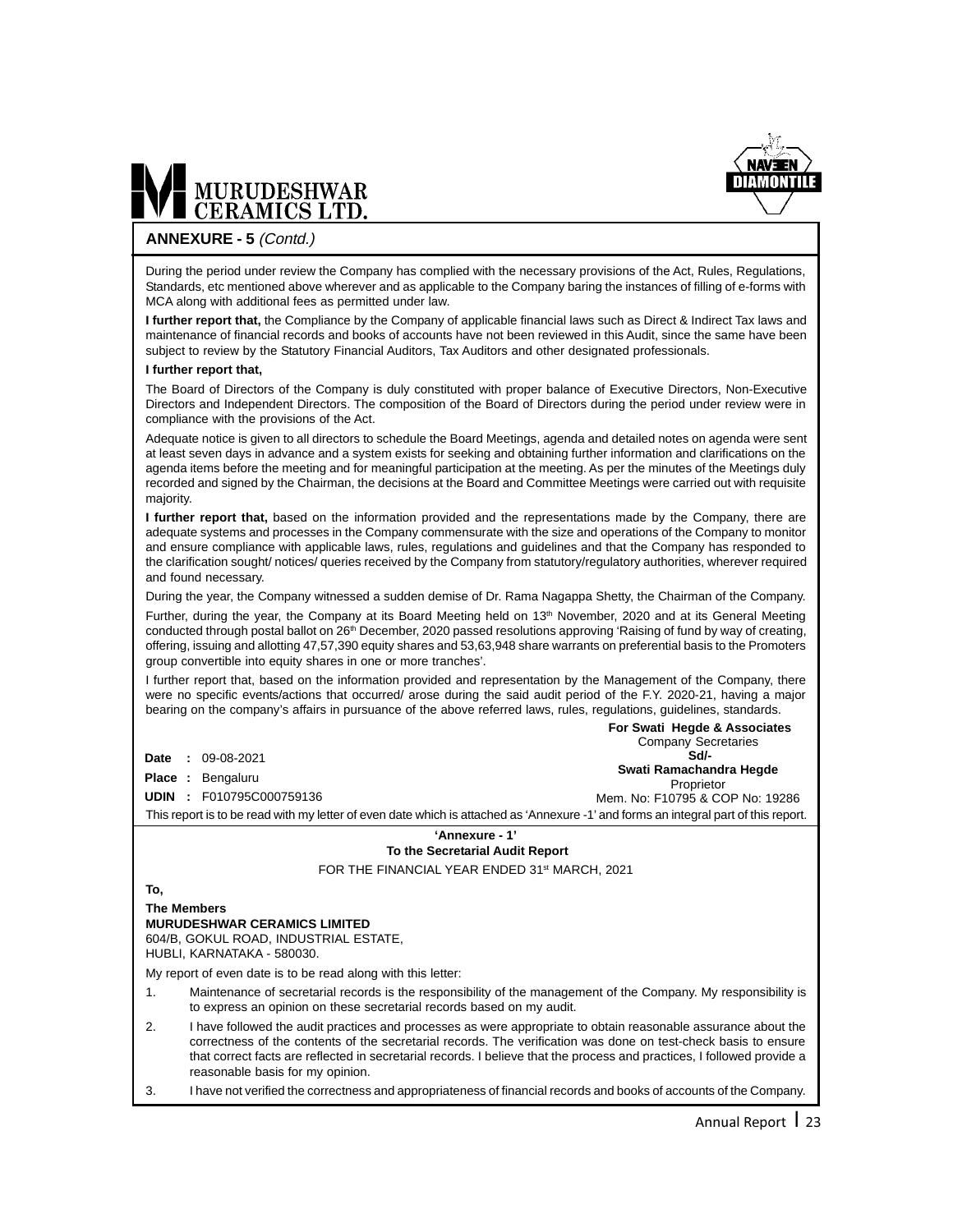

### WE MURUDESHWAR **ANNEXURE - 5** (Contd.)

| 4.             | Wherever required, I have obtained Management Representation about the compliance of laws, rules and<br>regulations and happening of events, etc.                                                                                                                 |                      |                                    |  |  |
|----------------|-------------------------------------------------------------------------------------------------------------------------------------------------------------------------------------------------------------------------------------------------------------------|----------------------|------------------------------------|--|--|
| 5.             | The compliance of the provisions of corporate and other applicable laws, rules, regulations, standards is the<br>responsibility of management. My examination was limited to the verification of procedures on test-check basis.                                  |                      |                                    |  |  |
| 6.             | The Secretarial Audit report is neither an assurance as to future viability of the Company nor of the efficacy or<br>effectiveness with which the management has conducted the affairs of the Company.                                                            |                      |                                    |  |  |
|                |                                                                                                                                                                                                                                                                   |                      | For Swati Hegde & Associates       |  |  |
|                |                                                                                                                                                                                                                                                                   |                      | <b>Company Secretaries</b><br>Sd/- |  |  |
| Date           | $: 09-08-2021$                                                                                                                                                                                                                                                    |                      | Swati Ramachandra Hegde            |  |  |
| Place :        | Bengaluru                                                                                                                                                                                                                                                         |                      | Proprietor                         |  |  |
|                | <b>UDIN : F010795C000759136</b>                                                                                                                                                                                                                                   |                      | Mem. No: F10795 & COP No: 19286    |  |  |
|                | ANNEXURE - 6 : Certificate pursuant to clause 10 of Schedule V of SEBI (LODR), Regulations, 2015                                                                                                                                                                  |                      |                                    |  |  |
|                | <b>CERTIFICATE OF NON - DISQUALIFICATION OF DIRECTORS</b>                                                                                                                                                                                                         |                      |                                    |  |  |
|                | [Pursuant to Regulation 34(3) and Schedule V Para C clause (10)(i) of the SEBI (Listing<br>Obligations and Disclosure Requirements) Regulations, 2015)]                                                                                                           |                      |                                    |  |  |
| To,            |                                                                                                                                                                                                                                                                   |                      |                                    |  |  |
| The Members of |                                                                                                                                                                                                                                                                   |                      |                                    |  |  |
|                | <b>Murudeshwar Ceramics Limited</b><br>604/B, Gokul Road, Industrial Estate,                                                                                                                                                                                      |                      |                                    |  |  |
|                | Hubli, Karnataka- 580030 India                                                                                                                                                                                                                                    |                      |                                    |  |  |
|                | I have examined the relevant registers, records, forms, returns and disclosures received from the Directors of <b>Murudeshwar</b>                                                                                                                                 |                      |                                    |  |  |
|                | Ceramics Limited having CIN L26914KA1983PLC005401 and having registered office at '604/B, GOKUL ROAD,                                                                                                                                                             |                      |                                    |  |  |
|                | INDUSTRIAL ESTATE, HUBLI, KARNATAKA-580030 INDIA' (hereinafter referred to as 'the Company'), produced before                                                                                                                                                     |                      |                                    |  |  |
|                | me by the Company for the purpose of issuing this Certificate, in accordance with Regulation 34(3) read with Schedule V<br>Para-C Sub clause 10(i) of the Securities Exchange Board of India (Listing Obligations and Disclosure Requirements)                    |                      |                                    |  |  |
|                | Regulations, 2015.                                                                                                                                                                                                                                                |                      |                                    |  |  |
|                | In my opinion and to the best of my information and according to the verifications (including Directors Identification                                                                                                                                            |                      |                                    |  |  |
|                | Number (DIN) status at the portal www.mca.gov.in) as considered necessary and explanations/representations furnished                                                                                                                                              |                      |                                    |  |  |
|                | to me by the Company & its officers and also considering relevant relaxations granted by the MCA / SEBI, I hereby certify<br>that none of the Directors on the Board of the Company as stated below for the Financial Year ending on 31 <sup>st</sup> March, 2021 |                      |                                    |  |  |
|                | have been debarred or disqualified from being appointed or continuing as Directors of companies by the Securities and                                                                                                                                             |                      |                                    |  |  |
|                | Exchange Board of India, Ministry of Corporate Affairs or any such other Statutory Authority.                                                                                                                                                                     |                      |                                    |  |  |
| Sr. No.        | <b>Name of Director</b>                                                                                                                                                                                                                                           | <b>DIN</b>           | Date of appointment in Company     |  |  |
| 1.             | Satish Rama Shetty                                                                                                                                                                                                                                                | 00037526             | 27/06/2007                         |  |  |
| 2.             | Sunil Rama Shetty                                                                                                                                                                                                                                                 | 00037572             | 29/11/1993                         |  |  |
| 3.<br>4.       | Naveen Rama Shetty<br>Sankappa Keremane Shetty                                                                                                                                                                                                                    | 00058779<br>00894366 | 24/11/1995<br>14/05/2012           |  |  |
| 5.             | Shivabasayya Siddaramayya Hiremath                                                                                                                                                                                                                                | 02272897             | 30/07/2008                         |  |  |
| 6.             | Annappayya                                                                                                                                                                                                                                                        | 03558522             | 24/06/2011                         |  |  |
| 7.             | Sarvani Alva                                                                                                                                                                                                                                                      | 06896403             | 31/07/2014                         |  |  |
| 8.<br>9.       | Karan Satish Shetty<br>Sathya Murthy Padaki                                                                                                                                                                                                                       | 08168200<br>08276537 | 10/08/2018<br>12/11/2018           |  |  |
|                | *The date of appointment is as per the MCA Portal.                                                                                                                                                                                                                |                      |                                    |  |  |
|                | Ensuring the eligibility of for the appointment / continuity of every Director on the Board is the responsibility of the                                                                                                                                          |                      |                                    |  |  |
|                | management of the Company. Our responsibility is to express an opinion on these based on our verification. This certificate                                                                                                                                       |                      |                                    |  |  |
|                | is neither an assurance as to the future viability of the Company nor of the efficiency or effectiveness with which the                                                                                                                                           |                      |                                    |  |  |
|                | management has conducted the affairs of the Company.                                                                                                                                                                                                              |                      |                                    |  |  |
|                |                                                                                                                                                                                                                                                                   |                      | For Swati Hegde & Associates       |  |  |
|                |                                                                                                                                                                                                                                                                   |                      | <b>Company Secretaries</b>         |  |  |
| Date<br>÷      | 10-08-2021                                                                                                                                                                                                                                                        |                      | Sd/-<br>Swati Ramachandra Hegde    |  |  |
|                | Place: Bengaluru                                                                                                                                                                                                                                                  |                      | Proprietor                         |  |  |

**UDIN :** F010795C000763844

Annual Report | 24

Proprietor Mem. No: F10795 & COP No: 19286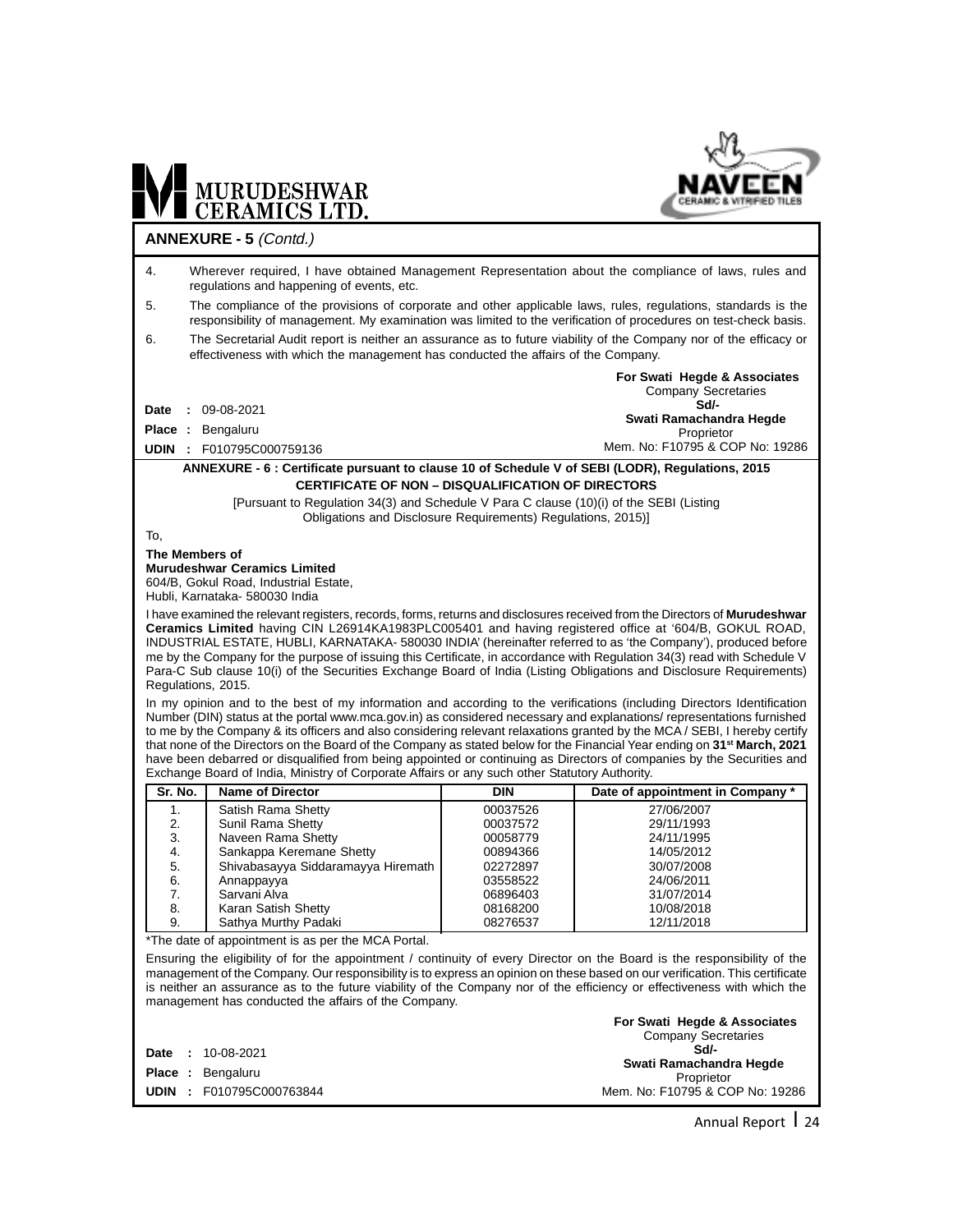

### **MURUDESHWAR**

**MANAGEMENT DISCUSSION AND ANALYSIS REPORT FORMING PART OF THE DIRECTORS' REPORT**

#### **INDUSTRY STRUCTURE AND DEVELOPMENT**

The global ceramic tiles market size is projected to grow from USD 207.7 billion in 2020 to USD 285.1 billion by 2025, at a Compound Annual Growth Rate of 6.5% from 2020 to 2025. The world's second largest tile producer with volumes over the 1.1 billion square meters mark, the Indian ceramic industry holds potential to become the largest producer in the world, as the industry is looking to almost double its turnover in coming years. The growth of the industry is majorly driven by the increasing demand for ceramic tiles, sanitary wares, pipes, etc., for construction application within India and exports to the Middle East, Europe, and other newer destinations. Glazed vitrified tiles, as one of the major tile trends, is expected to witness the highest growth during the forecast period in 2021, owing to its high durability and luxurious appearance. Based on the consumers, the floor and wall tiles market is segmented into residential, commercial, and others. The residential sector is expected to hold a major market share during the coming period, mainly due to increasing population and growth in disposable income. Currently, vitrified tiles account for almost 50% of total tile sales in the Indian tiles industry, and are expected to reach around 501.70 Bn INR by the end of 2023.

The Indian tile industry is certainly being driven by increased spending on infrastructure by the government, speeding urbanization, emerging trends, and the growing need for more infrastructures, further increasing the demand for vitrified tiles. The government's push to housing and sanitation development, implementation of proposed goods and service tax and favorable demographic profile, drives the Indian tile market, alongside the boost from the 'Make in India' initiative. Also, government schemes - like Pradhan Mantri Awas Yojana (Urban and Gramin) that aim at 'housing for all' by the year 2022, with an estimate of providing around 2 crore houses to eligible recipients, out of which 104 lakh houses are already sanctioned till date, will certainly drive the demand for tiles in India for next few years.

However, COVID-19 pandemic has shut-down the production of ceramic tiles in India, mainly owing to the prolonged lockdown in two quarters of year 2020. This has hampered the growth of India ceramic tiles market significantly from last few months, as is likely to continue during 2021. Moreover, the COVID-19 has already affected the residential and commercial construction industry in the first quarter of 2020 and is likely to cause a negative impact on the market growth throughout the year.

#### **ABOUT CERAMIC MARKET AND COMPETITION:**

India is one of the fastest-growing ceramic tile markets in the world. The government on housing and sanitation, favorable demographic profile, and increasing urbanization drive the Indian ceramic tile market. Movement of large amounts of population to urban areas for employment and a better standard of living are driving the demand for the construction sector in the country. The construction sector, which in turn is driving the ceramic tiles market, is positively influenced by high demand growth. The Indian ceramic tiles market is a highly fragmented one with a large number of local and regional players in attendance. The ceramic tiles market consists of both organized and unorganized players in the 40:60 ratio. At present due to the huge number of unorganised tile manufacturers in the Indian market, National brands contribute less than 50% of the domestic and export market.

#### **OPPORTUNITIES AND THREATS**

The Indian Ceramic Tiles industry is highly fragmented in nature, with many small-size family owned entities. The industry enjoys some inherent advantages such as abundant raw material from indigenous sources, advanced infrastructure and low labour costs. The growing urbanization in India is likely to remain a major growth driver for the ceramic tiles market. Investments are made in housing, smart cities, and other forms of urban management. Urbanization boosts the demand for residential and commercial construction markets in the country, which has fueled rapid growth for the Indian ceramic tiles market. Moreover, nearly 10 million people are migrating to the urban area every year in India, which is expected to form 77 new cities with more than 1 million populations by 2030.

However, The COVID-19 pandemic has shut-down the production of ceramic tiles in India, mainly owing to the prolonged lockdown in two quarters of year 2020. This has hampered the growth of India ceramic tiles market significantly from the first quarter during 2021. Moreover, the COVID-19 has already affected the residential and commercial construction industry and is likely to cause a negative impact on the market growth throughout the year. Apart from these challenges, Ceramic industry is facing challenges with regards to raw material availability, environmental issues, social issues, products dumping from China and energy availability.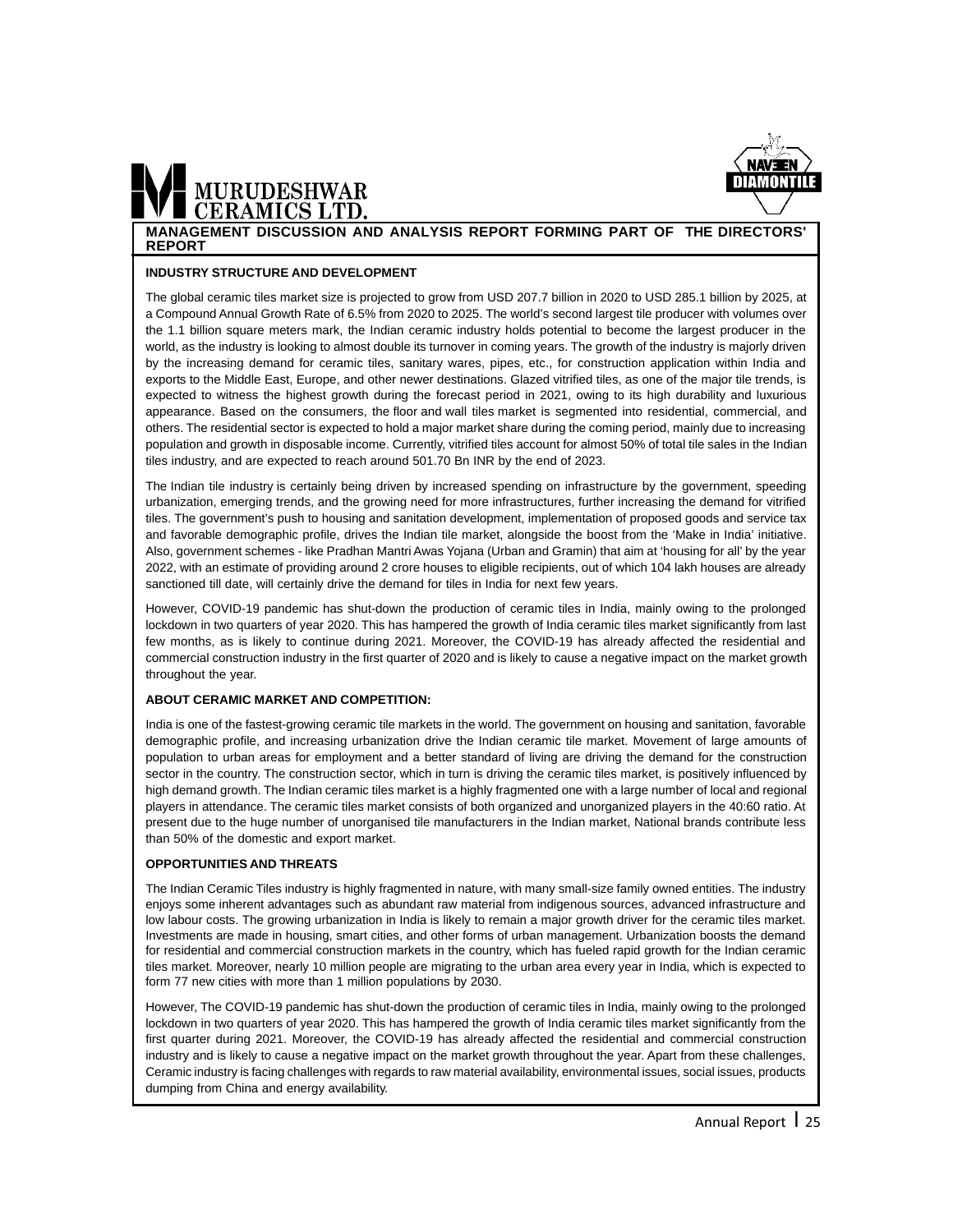

### MURUDESHWAR

**MANAGEMENT DISCUSSION AND ANALYSIS REPORT FORMING PART OF THE DIRECTORS' REPORT** (Contd.)

#### **SEGMENT–WISE OR PRODUCT-WISE PERFORMANCE**

The financial performance and operational performance have been more fully described in the Director's Report. Shareholders may refer to the same in the Director's report and financial statements for further reference.

#### **OUTLOOK**

India is one of the fastest-growing ceramic tile markets in the world, fuelled by the growing construction sector in the country and a rise in exports to the advanced nations, the Indian ceramic industry, which has the potential to be the largest producer in the world, is looking to double its turnover in the coming years. The domestic industry has also now moved on from traditional products such as floor tiles to other value-added products such as glazed vitrified tiles and polished vitrified tiles.

While, domestic sales were impacted, due to Covid-19-induced lockdown in the country, exports remained continued to grow in 2021-22 which restricted the decline in overall size of the industry. Non-availability of migrant labour on construction sites is a concern and may impact project deliveries. Supply chains too have been impacted post COVID-19 restricting availability of materials needed for production of tiles in the short term.

#### **RISKS AND CONCERNS**

COVID-19 has already impacted on every country's GDP. The nationwide lockdowns and the shutdown of non-essential industries have caused a downfall in the global economy. The falling demand from customers worldwide has led the world into a global recession and total recovery is not expected in the near future. Many construction projects and activities, including government infrastructure projects, which were initially running, came to a complete halt due to the imposition of lockdowns. Even after the easing of lockdowns restrictions in several countries, construction companies will work with reduced finances, labor, and working hours, which is further going to delay project deliveries. It is estimated that initially, government projects will resume operations; however, with the constraint of budgeted revenue, it will be difficult for even government to finance the big projects for the rest of the year. The impact of the slowdown of the construction industry was felt by the ceramic tiles industry as well. Apart from the shutdown of production facilities, the cancellation of several projects in the commercial and industrial construction sector will lead to the reduced demand for ceramic tiles in 2021-22.

Apart from the above, manufacturing of tile is an extremely energy-intensive manufacturing process; power, gas, and transportation cost are the vital cost-related concerns impacting the industry. Uniformity in power and fuel availability at reasonable rates is vital for the growth of the ceramic tiles industry. Volatile and unstable markets have significant negative consequences, which are primarily faced by the manufacturing organizations. Furthermore, there is greater volatility in the pricing of raw materials used for manufacturing ceramic tiles. Rising costs and unexpected deviations in raw material price levels destabilize the supply chains and render it difficult for manufacturers to sustain in the competitive ceramic tiles market.

#### **INTERNAL CONTROL SYSTEMS AND ADEQUACY**

The Company has aligned its current systems of internal financial control with the requirement of Companies Act 2013, which is intended to increase transparency and accountability in an organization's process of designing and implementing a system of internal control. The framework requires a company to identify and analyze risks and manage appropriate responses. The Company has successfully laid down the framework and ensured its effectiveness.

The Company's Internal Control System, is line with its size, scale and complexity of operations. The Internal Auditor monitors and evaluates the efficacy and adequacy of internal control system in the company, its compliance with operating systems, accounting procedures and policies at all locations of the company. The Company has also appointed a practicing chartered accountant to conduct the internal audit and to submit a report for the Board. The internal control procedures are adequate and efficient.

#### **DISCUSSION ON FINANCIAL PERFORMANCE WITH RESPECT TO OPERATIONAL PERFORMANCE**

The financial performance and operational performance have been more fully described in the Director's Report. Shareholders may refer to the same in the Director's report for further reference.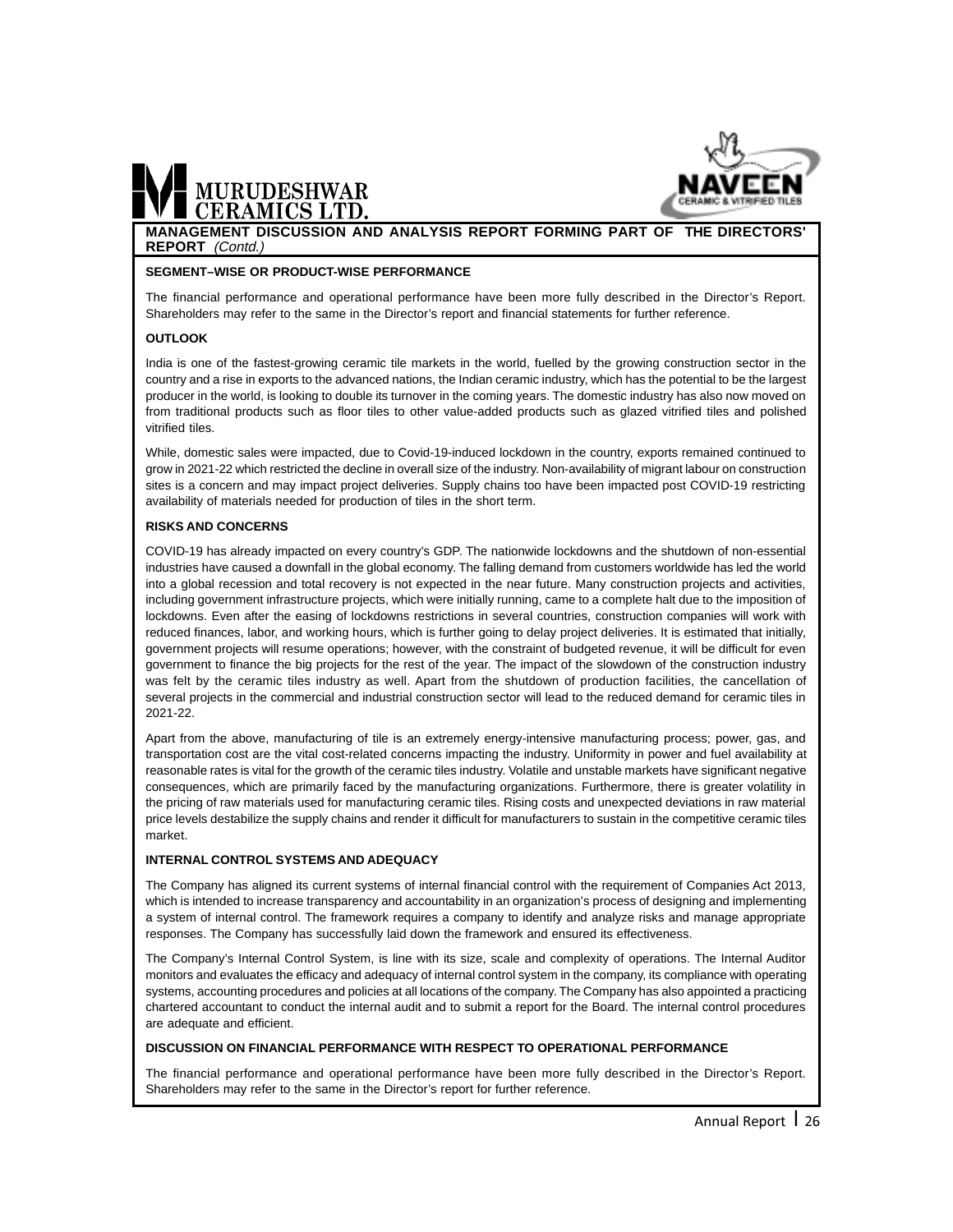

**MANAGEMENT DISCUSSION AND ANALYSIS REPORT FORMING PART OF THE DIRECTORS' REPORT** (Contd.)

#### **MATERIAL DEVELOPMENT IN HUMAN RESOURCES / INDUSTRIAL RELATIONS**

Over the last year Human Resource Department has taken various initiatives for employee benefit and retention. Management also continues to give due importance for Manpower training and motivation from time to time. The Company continued to engage services of senior level personnel even at branches level to ensure better control and coordination. The understanding between the Management and workers continues to be cordial. As at the end of the year the Company had 285 employees on the rolls.

#### **DETAILS OF SIGNIFICANT CHANGES IN KEY FINANCIAL RATIOS**

During the year under review, the followings are significant changes (i.e. changes of 25% or more as compared to the immediate previous financial year) in key financial ratios have been occurred.

| SI. No.        | Ratio                                      | FY 2020-21 | FY 2019-20 | Variance (%) |
|----------------|--------------------------------------------|------------|------------|--------------|
| 1              | <b>Current Ratio</b>                       | 1.54       | 1.46       | $+5.48%$     |
| $\overline{2}$ | Total Outside Liability/Tangible Net Worth | 0.35       | 0.23       | $+52.17%$    |
| 3              | <b>Fixed Assets Coverage Ratio</b>         | 1.15       | 1.10       | +4.55%       |
| 4              | Interest Coverage Ratio                    | 0.50       | 1.83       | -72.68%      |
| 5              | Debt Equity Ratio                          | 0.25       | 0.23       | $-8.70%$     |
| 6              | <b>Fixed Assets Ratio</b>                  | 0.26       | 0.36       | $-38.46%$    |
| $\overline{7}$ | Debt Service Coverage Ratio                | 0.86       | 1.64       | $-47.56%$    |
| 8              | Debtors Turnover                           | 2.54       | 2.51       | $+1.20%$     |
| 9              | <b>Inventory Turnover</b>                  | 0.77       | 1.03       | $-25.24%$    |
| 10             | Operating Profit Margin (%)                | 8.48       | 26.17      | $-67.60%$    |
| 11             | Net Profit Margin (%)                      | $-14.72$   | 2.96       | $-114.72\%$  |

#### **DETAILS OF ANY CHANGE IN RETURN ON NET WORTH AS COMPARED TO THE IMMEDIATELY PREVIOUS FINANCIAL YEAR ALONG WITH A DETAILED EXPLANATION THEREOF**

There are no major changes in return on Net Worth as compared to the immediately previous financial year except carry forward profit or losses. However, Return on net worth was impacted due to lower profitability.

#### **DISCLOSURE OF ACCOUNTING TREATMENT**

There are no changes in accounting treatments for the financial year ended March 31, 2021. The financial statements have been prepared in accordance with Indian Accounting Standards (Ind AS), the provisions of the Companies Act, 2013 (to the extent notified) and guidelines issued by SEBI. Your Company has been adopted "IndAS" since April 01, 2017.

#### **CAUTIONARY STATEMENT**

Opportunities, threats, outlook, forecasts etc. in any form and manner, made in this section or any other sections of this Annual Report are purely based on certain assumptions and expectation of future event, actual results could differ from those expressed or implied. Important factors that could make a difference to the Company's operations include economic conditions affecting domestic demand supply conditions, finished goods prices, changes in Government Regulations and Tax regime, etc. The Company assumes no responsibility to publicly amend, modify or revise any forward looking statements on the basis of subsequent developments, information or events.

|                                            | By order of the Board<br><b>For Murudeshwar Ceramics Limited</b>            |                                                  |  |
|--------------------------------------------|-----------------------------------------------------------------------------|--------------------------------------------------|--|
| Place : Bengaluru<br>Date: August 13, 2021 | <b>Satish Rama Shetty</b><br>Chairman & Managing Director<br>(DIN 00037526) | Naveen Rama Shetty<br>Director<br>(DIN 00058779) |  |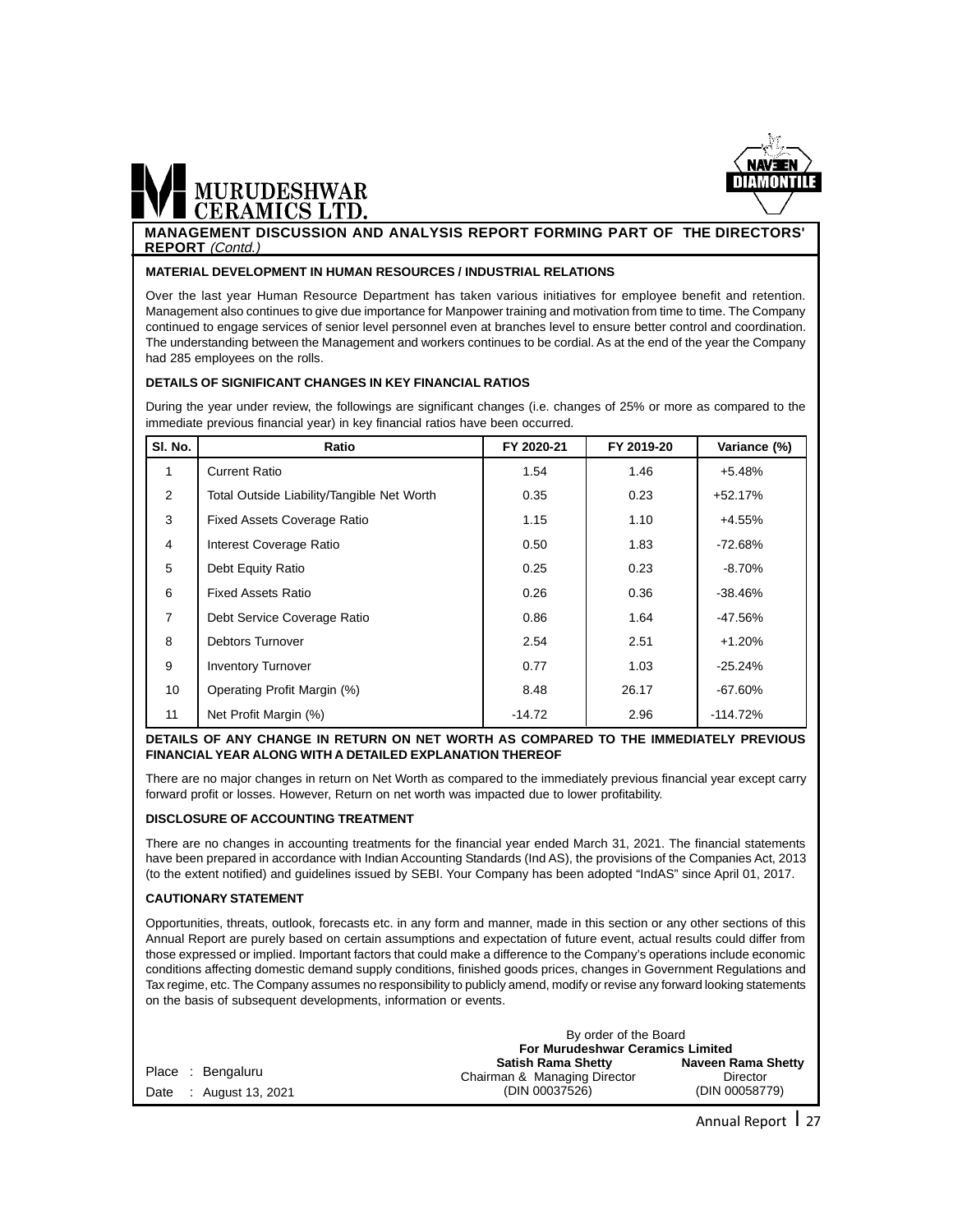

#### **CORPORATE GOVERNANCE REPORT**

MURUDESHWAR<br>CERAMICS LTD.

"Good Corporate Governance is about maximizing shareholders value on a sustainable basis while ensuring fairness to all stakeholders; customers; investors; employees; government and society"

#### **1. PHILOSOPHY AND CORPORATE GOVERNANCE**

Philosophy of the company on corporate governance oversees the business strategies and ensures fiscal accountability, ethical corporate behaviour and fairness to all stakeholders comprising regulators, employees, customers, vendors, investors and the society at large. Our corporate governance is a reflection of our value system encompassing our culture, policies, and relationships with our stakeholders. Integrity and transparency are key to our corporate governance practices to ensure that we gain and retain the trust of our stakeholders at all times.

The corporate governance standards have been framed by the Board of Directors of the Company which provide a structure within which directors and the Management can effectively pursue the Company's objectives for the benefit of its stakeholders. The Board has defined a set of corporate governance best practices and guidelines to help fulfill our corporate responsibility towards our stakeholders. These guidelines ensure that the Board will have the necessary authority and processes to review and evaluate our operations as and when required. Further, these guidelines allow the Board to make decisions that are independent of the Management. The Board, at its discretion, may change these guidelines periodically to achieve our stated objectives.

The Company is in compliance with the requirements in terms of Regulation 17 to 27 read with Schedule V and clauses (b) to (i) of sub-regulation (2) of Regulation 46 of Securities and Exchange Board of India (Listing Obligations and Disclosure Requirements) Regulations, 2015 ("SEBI Listing Regulations"), as applicable, with regard to Corporate Governance.

#### **2. BOARD OF DIRECTORS**

As on the date of this report the composition of the Board of Directors is as follows:

#### 2.1 **Non-Executive Directors**

 $2.2$ 

| 1) | Dr Rama Nagappa Shetty                  |   | Chairman & Director (till 17.12.2020) |
|----|-----------------------------------------|---|---------------------------------------|
| 2) | Dr. Shivabasayya Siddaramayya Hiremath: |   | Independent Director.                 |
| 3) | Shri Annappayya                         |   | Independent Director                  |
| 4) | Shri Sankappa Keremane Shetty           |   | Independent Director                  |
| 5) | Smt. Sarvani Alva                       | ÷ | Independent Director                  |
| 6) | Shri Sunil Rama Shetty                  |   | Non-Executive Director                |
| 7) | Shri Naveen Rama Shetty                 |   | Non-Executive Director                |
| 8) | Shri Sathya Murthy Padaki               | ÷ | Independent Director                  |
|    | <b>Executive Director</b>               |   |                                       |
| 9) | Shri Satish Rama Shetty                 | ÷ | Chairman & Managing Director          |
|    | 10) Shri Karan Satish Shetty            |   | <b>Whole Time Director</b>            |

The Board has Seven Non-Executive directors out of which five are independent directors. The said composition is in conformity with the requirements of SEBI (Listing Obligations and Disclosure Requirements) Regulations, 2015, the Managing Director and the Whole Time Director have been appointed for a term of five years effective from their respective date of their appointment. All the directors are resident Indian. Smt. Sarvani Alva is the woman Independent Director.

None of the above said Non-Executive Directors has any pecuniary relationship or transaction with the Company excepting eligibility for Sitting Fees and reimbursement of expenses incurred for attending the Board Meetings. Promoters Shri Sunil Rama Shetty and Shri Naveen Rama Shetty continue to not receive any kind of remuneration for attending any Board and/or Committee meetings as they have waived their entitlement for such remuneration.

Independent Directors are non-executive directors as defined under Regulation 16(1)(b) of the SEBI Listing Regulations, Section 149(6) of the Companies Act, 2013 and rules framed thereunder. In terms of Regulation 25(8) of SEBI Listing Regulations, they have confirmed that they are not aware of any circumstance or situation which exists or may be reasonably anticipated that could impair or impact their ability to discharge their duties. Based on the declarations received from the Independent Directors, the Board of Directors has confirmed that they meet the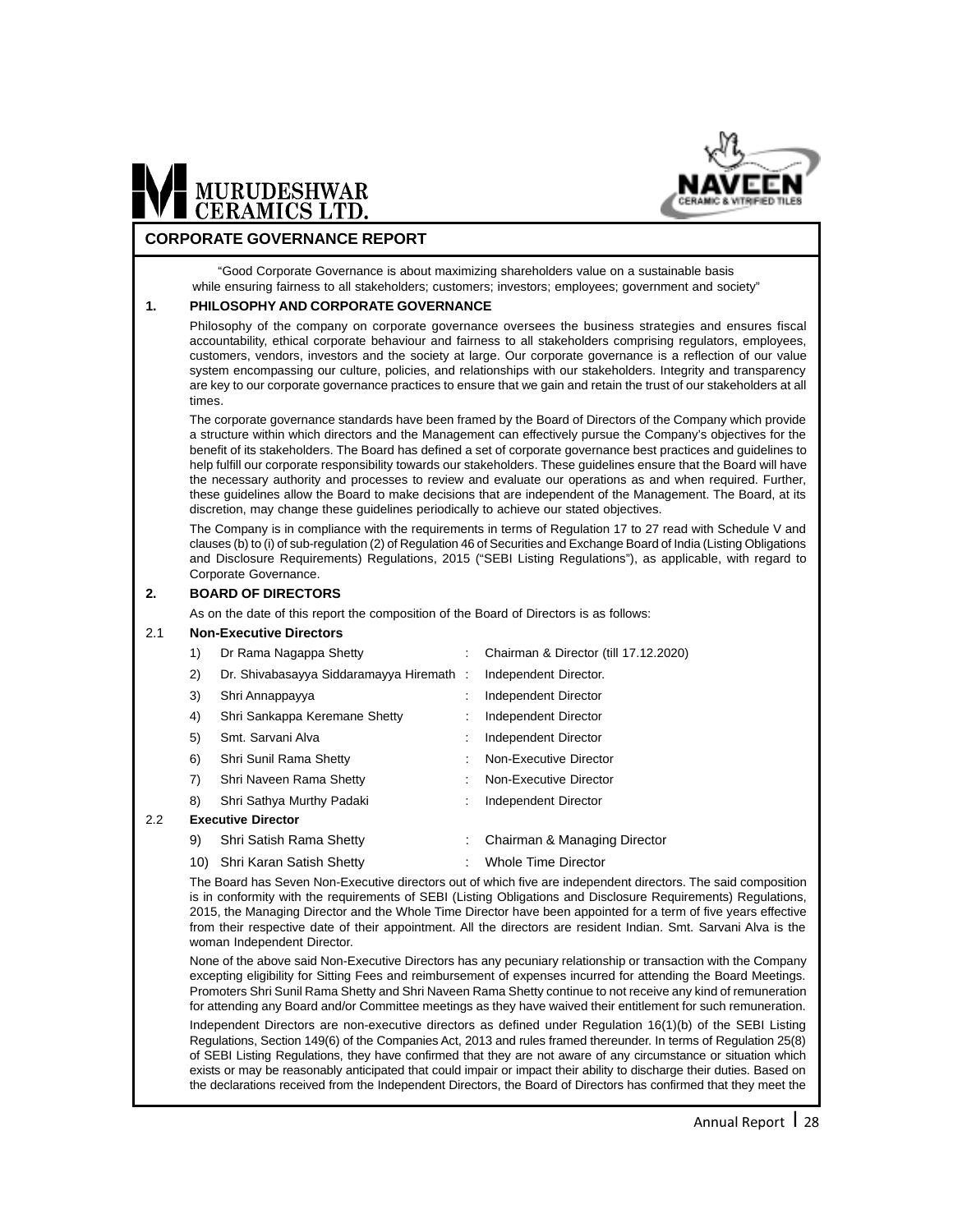

#### **CORPORATE GOVERNANCE REPORT** (Contd.)

criteria of independence as mentioned under Regulation 16(1)(b) of the SEBI Listing Regulations and that they are independent from the management. Further, the Independent Directors have included their names in the data bank of Independent Directors maintained with the Indian Institute of Corporate Affairs in terms of Section 150 of the Act read with Rule 6 of the Companies (Appointment & Qualification of Directors) Rules, 2014.

#### **a. Brief Particulars of Directors appointed / re-appointed and cessation :**

Pursuant to regulations of SEBI (Listing obligations and Disclosure Requirements) Regulations, 2015, brief particulars of Directors appointed / reappointed are furnished hereunder :

**(a) Shri Sunil Rama Shetty (DIN - 00037572) :** Pursuant to the provisions of section 152 and all other applicable provisions of the Companies Act, 2013 ("Act"), and rules made thereunder and as per provisions contained in the Articles of Association of the Company, resolution for reappointment of Shri Sunil Rama Shetty (DIN 00037572), as a director without affecting his current position, who is liable to retire by rotation has been placed for shareholders' approval. Shri Sunil Rama Shetty is the promoters' Director since inception.

**(b) Dr. Rama Nagappa Shetty (DIN – 00038810) :** Due to sad and sudden demise of our beloved Dr. Rama Nagappa Shetty, Chairman of the Company on 17th December, 2020 has vacant the office of Chairman and directorship on 18th December, 2020. Lt. Dr. Rama Nagappa Shetty (15 August 1928 – 17 December 2020) was an Indian entrepreneur and philanthropist. He was the owner of R N Shetty Group of companies, including RNS Infrastructure Limited, RNS Motors Limited, Murudeshwar Ceramics limited, Naveen Hotels Limited and Murudeshwar Power Corporation Limited etc. He was the chairman of a chain of educational institutions under the R N Shetty Trust. He was a recipient of the Karnataka state government's Rajyotsava Award in 2004.

#### **b. Board qualifications, skills, expertise and competencies :**

The Board of Murudeshwar Ceramics Limited comprises qualified members who bring in the required skills, competence and expertise that allow them to make effective contributions to the Board in decision making and its committees. The Board members are committed to ensure that the Board of Murudeshwar Ceramics Limited is in compliance with the standards of corporate governance. The Board consist of proper balance of Leadership, Finance, Sales and marketing, Technology, Diversity, Mergers and acquisitions and Global Business.

#### **c. Meetings, Attendance and Membership of Committees:**

During the year under review Six (6) Board Meetings were held on June 26, 2020, August 12, 2020, September 26, 2020, November 13, 2020, January 13, 2021 and February 13, 2021 and the gap between any two consecutive Board Meetings has not exceeded 120 days except the first meeting due to outbreak of Covid-19 Pandemic. However, SEBI and MCA have already given relaxation in this regard.

The following are the particulars of attendance of directors at the Board / General Meetings of the Company and memberships of Committees and number of other directorships, of each director during the year 2020-21.

| SI.            | Name of Director                          | <b>BOARD MEETINGS</b> |          | Whether attended | <b>COMMITTEES</b> |          | Other director |
|----------------|-------------------------------------------|-----------------------|----------|------------------|-------------------|----------|----------------|
| No.            |                                           | Held                  | Attended | last AGM         | Memberships       | Chairman | -ships held    |
| 1              | Dr. Rama Nagappa Shetty (Upto 17.12.2020) | 6                     | 3        | No.              | 4                 |          | 13             |
| 2              | Dr. Shivabasayya Siddaramayya Hiremath    | 6                     | 6        | Yes              |                   |          | 3              |
| 3              | Shri Annappayya                           | 6                     | 6        | Yes              |                   | 2        |                |
| $\overline{4}$ | Shri Sankappa Keremane Shetty             | 6                     | 6        | <b>Yes</b>       | 2                 | 2        | 3              |
| 5              | Smt. Sarvani Alva                         | 6                     | 5        | No.              |                   |          |                |
| 6              | Shri Satish Rama Shetty                   | 6                     | 6        | Yes              | 5                 |          | 15             |
| $\overline{7}$ | Shri Sunil Rama Shetty                    | 6                     | 5        | No.              |                   |          | 13             |
| 8              | Shri Naveen Rama Shetty                   | 6                     | 6        | Yes              |                   |          | 14             |
| 9              | Shri Karan Satish Shetty                  | 6                     | 6        | Yes              |                   |          |                |
| 10             | Shri Sathya Murthy Padaki                 | 6                     | 4        | No.              |                   |          |                |

**Note :** Membership in Committees & Chairman includes all other public companies. Other directorship includes all companies. However, no directors of Murudeshwar Ceramics Limited are holding directorship in any other listed company except on the Board of Murudeshwar Ceramics Limited.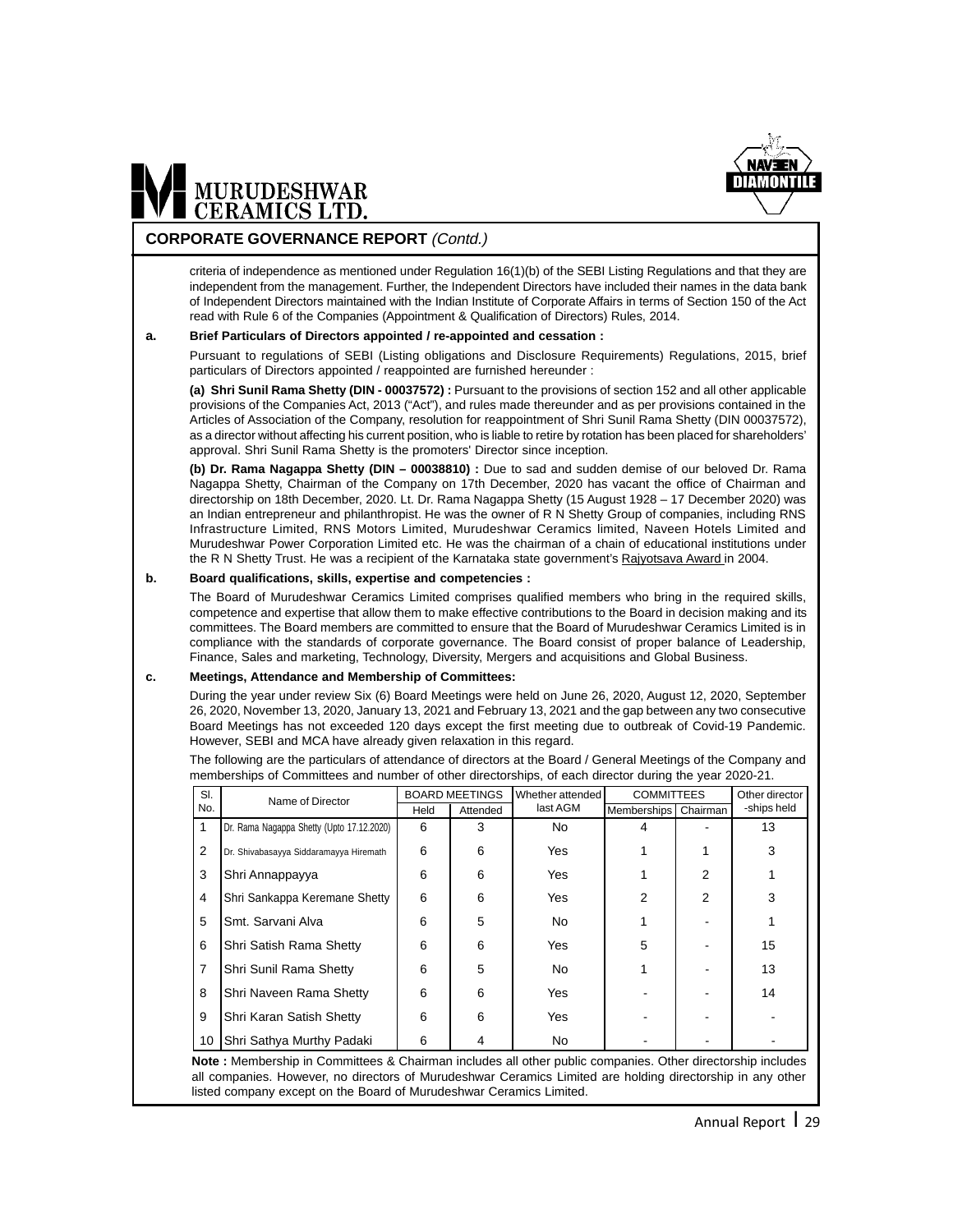

#### **CORPORATE GOVERNANCE REPORT** (Contd.)

#### **d. Web link where details of Familiarisation Programmes imparted to Independent Directors is disclosed:**

Pursuant to regulations 25(7) of the SEBI (Listing Obligations and Disclosure Requirements) Regulations, 2015 with a view to familiarize the Independent Directors with the company's operations, the company has conducted a programme details of which are available on the website of the Company at www.naveentile.com.

**e. Detailed reasons for the resignation of an Independent Director who resigns before the expiry of his tenure along with a confirmation by such director that there are no other material reasons other than those provided.**

During the year under review no Independent Director has tendered their resignation.

**f. Confirmations that in the opinion of the board, independent directors fulfill the conditions specified in these regulations and are independent from the management.**

As per declarations submitted by the Independent Directors as prescribed by laws and as per the parameters of the skills and knowledges, in the opinion of the Board of the Company, all the Independent Directors fulfill the conditions specified in the Regulations of the SEBI (Listing Obligations and Disclosure Requirements) Regulations, 2015 and the criteria set under the Companies Act, 2013 and rules made their under.

#### **g. Disclosure of relationships between directors inter-se:**

No directors are related to each other except Shri Satish Rama Shetty, Shri Sunil Rama Shetty and Shri Naveen Rama Shetty are brothers and Shri Karan Satish Shetty is a son of Shri Satish Rama Shetty.

#### **3. CODE OF CONDUCT**

The Board of Directors has laid down Code of Conduct for all the Board Members and senior management personnel of the Company. In the above context, Board Members and Senior Management Personnel have affirmed compliance with the said Code of Conduct for the year ended 31.03.2021 and necessary declaration from Managing Director is annexed forming part of this report.

#### **4. AUDIT COMMITTEE**

Audit Committee is constituted in line with the provisions of Regulation 18 of SEBI Listing Regulations and Section 177 of the Companies Act, 2013 and rules framed thereunder.

| <b>Composition</b>                                                                                               | <b>Extract of terms of reference</b>                                                                                                                                                                                  |
|------------------------------------------------------------------------------------------------------------------|-----------------------------------------------------------------------------------------------------------------------------------------------------------------------------------------------------------------------|
| Shri Sankappa Keremane Shetty<br>1.<br>Chairman:                                                                 | Oversight of financial reporting process.<br>$\bullet$<br>Reviewing with the management, the annual financial                                                                                                         |
| Dr. Rama Nagappa Shetty,<br>2.<br>Member(till 17.12.2020)*                                                       | statements and auditors' report thereon before submission to<br>the Board for approval.                                                                                                                               |
| 3. Shri Satish Rama Shetty<br>Member(since 18.12.2020)*; and                                                     | Evaluation of internal financial controls and risk management<br>۰<br>systems.                                                                                                                                        |
| Shri Annappayya<br>4.                                                                                            | Recommendation for appointment, remuneration and terms of<br>۰<br>appointment of auditors of the Company.                                                                                                             |
| The Chairman, Shri Sankappa K Shetty<br>and Shri Annappayya, members are<br>independent non-executive directors. | Approve policies in relation to the implementation of the Insider<br>$\bullet$<br>Trading Code and to supervise implementation of the same.<br>To consider matters with respect to the Company's Code of<br>$\bullet$ |
| Shri Satish Rama Shetty, member is<br>the Chairman & Managing Director<br>of the Company.                        | Conduct.<br>To Carrying out other function as is mentioned in the terms of<br>reference of the audit committee.                                                                                                       |
| The Company Secretary acts as the Secretary to<br>the Audit Committee.                                           | Audit Committee invites such of the executives as it considers appropriate, representatives<br>of the statutory auditors and internal auditors, to be present at its meetings.                                        |

\*Dr. Rama Nagappa Shetty, member has resigned from the membership of the Audit Committee due to his sad and sudden demise on 17.12.2020.

\*Shri Satish Rama Shetty, Vice Chairman & Managing Director of the Company has been appointed as a member of the Audit Committee w.e.f. 18.12.2020 in place of Dr. Rama Nagappa Shetty.

During the year under review four (4) Audit Committee Meetings were held June 26, 2020, August 12, 2020, November 13, 2020, and February 13, 2021 and gap between any two consecutive Meetings has not exceeded 120 days except the first meeting due to outbreak of Covid-19 Pandemic. However, SEBI and MCA have already relaxed on this regard.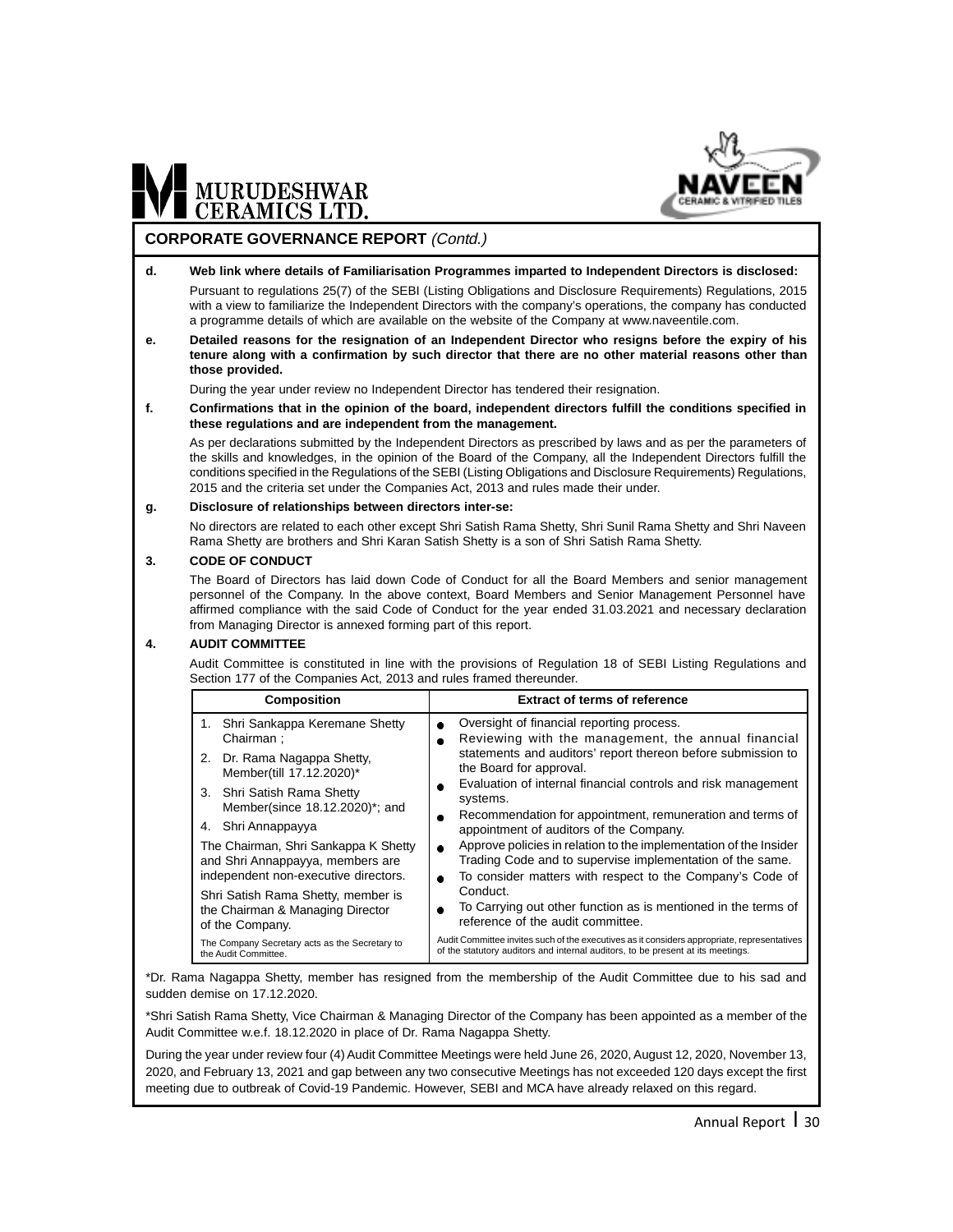

#### **CORPORATE GOVERNANCE REPORT** (Contd.)

#### **5. NOMINATION AND REMUNERATION COMMITTEE:**

Committee is constituted in line with the provisions of Regulation 19 of SEBI Listing Regulations and Section 178 of the Act.

| <b>Composition</b>                                                                                         | <b>Extract of terms of reference</b>                                                                                                                                                                |
|------------------------------------------------------------------------------------------------------------|-----------------------------------------------------------------------------------------------------------------------------------------------------------------------------------------------------|
| 1. Shri. Annappayya – Chairman;                                                                            | Recommend to the Board the setup and composition of the                                                                                                                                             |
| 2. Dr Shivabasayya Siddaramayya                                                                            | Board and its Committees.                                                                                                                                                                           |
| Hiremath - Member; and                                                                                     | Recommend to the Board the appointment / re-appointment                                                                                                                                             |
| Shri Sankappa Keremane Shetty<br>3.                                                                        | of Directors and Key Managerial Personnel.                                                                                                                                                          |
| .- Member; and                                                                                             | Support the Board and Independent Directors in evaluation of                                                                                                                                        |
| The Company Secretary acts as the<br>Secretary to the Audit Committee.                                     | the performance of the Board, its Committees and individual<br>Directors.                                                                                                                           |
| All the members including the Chairman<br>of the Committee are non-executive<br>and Independent Directors. | Recommend to the Board the Remuneration Policy for<br>Directors, executive team or Key Managerial Personnel as<br>well as the rest of employees. Oversee familiarization<br>programs for Directors. |

During the year the Remuneration Committee has met 2 times on 26.06.2020 and 12.08.2020 and all three Directors Shri Annappayya, Dr. Shivabasayya Siddaramayya Hiremath and Shri Sankappa Keremane Shetty attended the meeting.

**Remuneration Policy :** The Committee reviews the remuneration package for Executive Directors periodically with reference to trends prevailing elsewhere for similar industry for similar positions. The Board of Directors decides on a suitable remuneration package to the Executive Directors based on recommendations of the Remuneration Committee and submits the same for approval of members.

#### **Details of Remuneration paid / accrued to Executive Director for the year ended 31.03.2021 :**

| Name of Executive Director                         | <b>Salarv</b><br>(₹) | Perquisites &<br>Amenities (₹) | <b>TOTAL</b><br>(₹) |
|----------------------------------------------------|----------------------|--------------------------------|---------------------|
| Shri Satish R Shetty, Chairman & Managing Director | 60,00,000.00         | 12,00,000.00                   | 72,00,000.00        |
| Shri Karan Satish Shetty                           | 24,00,000.00         | 99.996.00                      | 24.99.996.00        |
| Total                                              | 84,00,000.00         | 12,99,996.00                   | 96,99,996.00        |

#### **NOTE :**

- **1.** None of the above said remuneration /benefits are performance linked.
- 2. The Executive Directors shall discharge their duties under the supervision, control and directions of the Board of Directors from time to time. There is no service contract or agreement.
- 3. The Term of office of the above said Directors are five years for both the Managing Director and for the Whole Time Director effective from their respective dates of appointment or re-appointment.
- 4. Directors are entitled to sitting fee of  $\overline{2}25,000/$  per Board meeting and  $\overline{5},000/$  per committee meeting attended and reimbursement of travel and other incidental expenses.

However, the said Executive Directors continue to not receive any kind of sitting fees for attending any Board and / or Committees' meetings as they have waived their entitlement for such remuneration.

#### **Pecuniary Relationship / transaction of Non-Executive Directors**

Non-Executive Independent Directors of the Company have no pecuniary relationship or transaction with either the Company or with any Promoters of the Company.

The Non-Executive Directors are entitled to sitting fees of  $\bar{\zeta}25,000/$ - for every Board meeting and  $\bar{\zeta}5,000/$ - for committee meetings attended and reimbursement of travel and stay expenses for each meeting attended. However, Shri Sunil R Shetty and Shri Naveen R Shetty Directors (Relative of Shri Satish R Shetty) continue to not receive any kind of remuneration for attending any Board and/or Committee meetings as they have waived their entitlement for such remuneration

#### **Remuneration Package of Non-Executive Directors**  $\bullet$

The remuneration packages of Non-Executive Directors have been furnished in paragraph 5.3(b) as above. No Non-Executive Directors are getting any remuneration except Independent Directors who are getting only sitting fees for attending Board Meetings and Committee's meetings.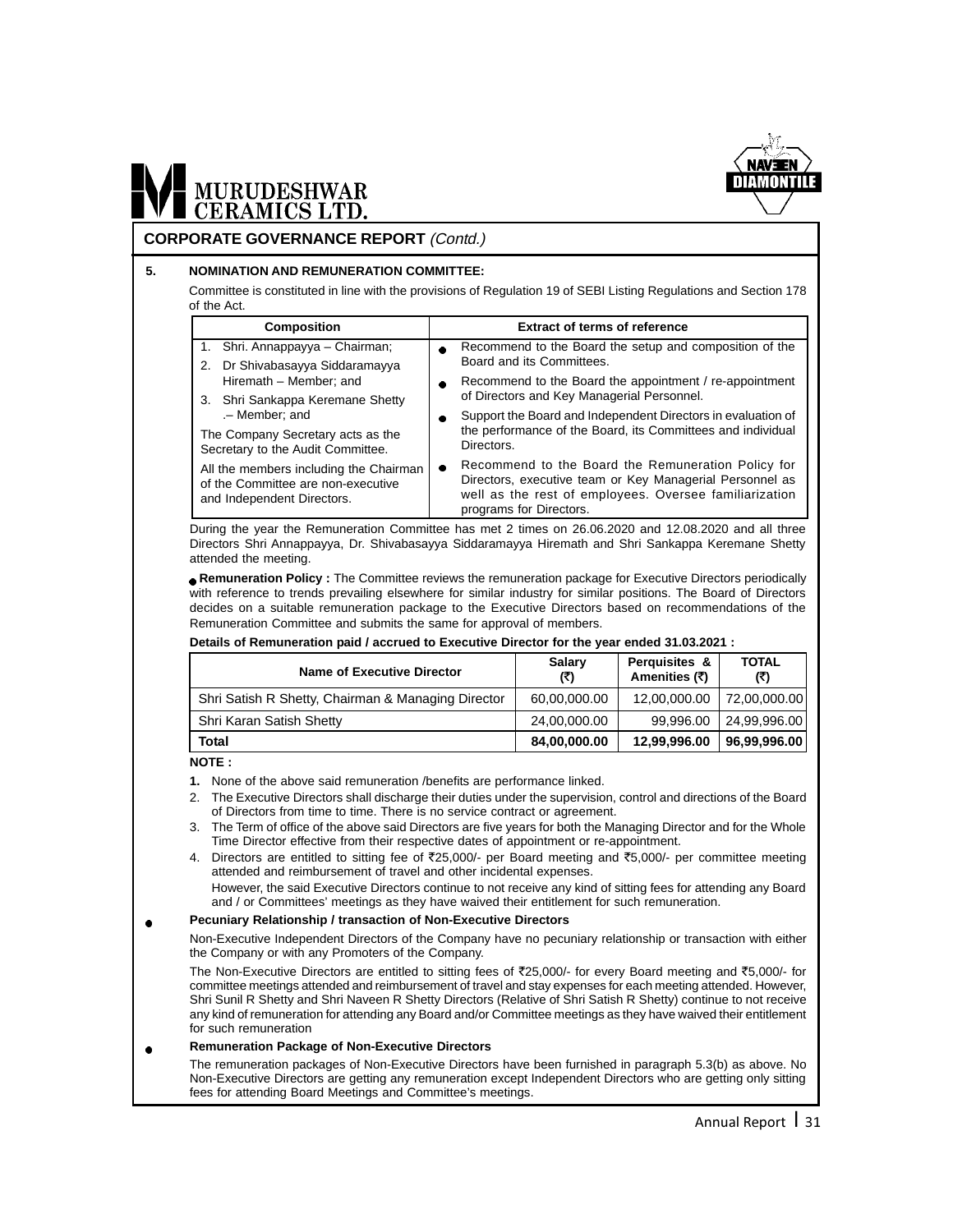

# MURUDESHWAR

#### **CORPORATE GOVERNANCE REPORT** (Contd.)

#### **Share holding of Directors as on March 31, 2021.**  $\bullet$

| Name of Director                       | Nature of office of Director    | <b>Shares held</b> | Percentage to Eq. Capital |
|----------------------------------------|---------------------------------|--------------------|---------------------------|
| Dr. Rama Nagappa Shetty                | Non-Executive (till 17-12-2020) | 26,808             | 0.05                      |
| Shri Satish Rama Shetty                | Executive                       | 11,10,402          | 2.12                      |
| Shri Sunil Rama Shetty                 | Non-Executive                   | 11, 11, 102        | 2.12                      |
| Shri Naveen Rama Shetty                | Non-Executive                   | 11,10,502          | 2.12                      |
| Shri Annappayya                        | Non-Executive (ID)              | Nil                | 0.00                      |
| Shri Sankappa Keremane Shetty          | Non-Executive (ID)              | Nil                | 0.00                      |
| Dr. Shivabasayya Siddaramayya Hiremath | Non-Executive (ID)              | 2.300              | 0.00                      |
| Smt.Sarvani Alva                       | Non-Executive (ID)              | Nil                | 0.00                      |
| Shri Karan Satish Shetty               | Executive                       | 9,800              | 0.02                      |
| Shri Sathya Murthy Padaki              | Non-Executive (ID)              | Nil                | 0.00                      |

None of the above directors holds any convertible instruments of the Company.

#### **6. STAKEHOLDERS GRIEVANCE COMMITTEE**

The Committee is constituted in line with the provisions of Regulation 20 of SEBI Listing Regulations and Section 178 of the Companies Act, 2013.

During the year under review the committee was met on 26.06.2020.

| <b>Composition</b>                                                     |      | <b>Extract of terms of reference</b>                                                                                                                                                                                                                      |
|------------------------------------------------------------------------|------|-----------------------------------------------------------------------------------------------------------------------------------------------------------------------------------------------------------------------------------------------------------|
| 1. Shri. Annappayya – Chairman;                                        |      | Resolving the grievances of the security holders of the listed                                                                                                                                                                                            |
| 2. Dr. Rama Nagappa Shetty<br>- Member (till $17.12.2020$ )*           |      | entity including complaints related to transfer/ transmission of<br>shares, non-receipt of annual report, non-receipt of declared<br>dividends, issue of new/duplicate certificates, general meetings                                                     |
| 3. Shri Sankappa Keremane Shetty<br>- Member; and                      | etc. |                                                                                                                                                                                                                                                           |
| 4. Shri Satish Rama Shetty                                             |      | Review of measures taken for effective exercise of voting rights<br>by shareholders.                                                                                                                                                                      |
| $-$ Member (since 18.12.2020)*                                         |      | Review of adherence to the service standards adopted by the                                                                                                                                                                                               |
| The Company Secretary acts as the<br>Secretary to the Audit Committee. |      | listed entity in respect of various services being rendered by<br>the Registrar & Share Transfer Agent.                                                                                                                                                   |
|                                                                        |      | Review of the various measures and initiatives taken by the<br>listed entity for reducing the quantum of unclaimed dividends<br>and ensuring timely receipt of dividend warrants/annual reports/<br>statutory notices by the shareholders of the company. |

Dr. Rama Nagappa Shetty, member has resigned from the membership of the Committee due to his sad and sudden demise on 17.12.2020.

Shri Satish Rama Shetty, Vice Chairman & Managing Director of the Company has been appointed as a member of the Committee w.e.f. 18.12.2020 in place of Dr. Rama Nagappa Shetty.

#### **7. CORPORATE SOCIAL RESPONSIBILITY ("CSR") COMMITTEE:**

The Corporate Social Responsibility (CSR) Committee of Murudeshwar Ceramics Limited ("the Company") has been constituted in line with the provisions of Section 135 of Companies Act, 2013 and Schedule VII of the Companies Act, 2013 and CSR Rules issued by the Ministry of Corporate Affair on February 27, 2014. During the year under review the committee has conducted a meeting on February 13, 2021.

| <b>Composition</b>                                         | <b>Extract of terms of reference</b>                                                                                                            |  |  |  |
|------------------------------------------------------------|-------------------------------------------------------------------------------------------------------------------------------------------------|--|--|--|
| 1. Shri Satish Rama Shetty<br>- Chairman:                  | Formulate and recommend to the Board, a Corporate Social<br>Responsibility Policy in compliance with Section 135 of the<br>Companies Act, 2013. |  |  |  |
| 2. Dr. Shivabasayya Siddaramayya<br>Hiremath - Member; and | Identify the activities to be undertaken as per Schedule VII of<br>the Companies Act, 2013.                                                     |  |  |  |
| 3. Shri Naveen Rama Shetty<br>- Member                     | Institute a transparent monitoring mechanism for implementation<br>of the CSR projects or programs or activities undertaken by the<br>Company.  |  |  |  |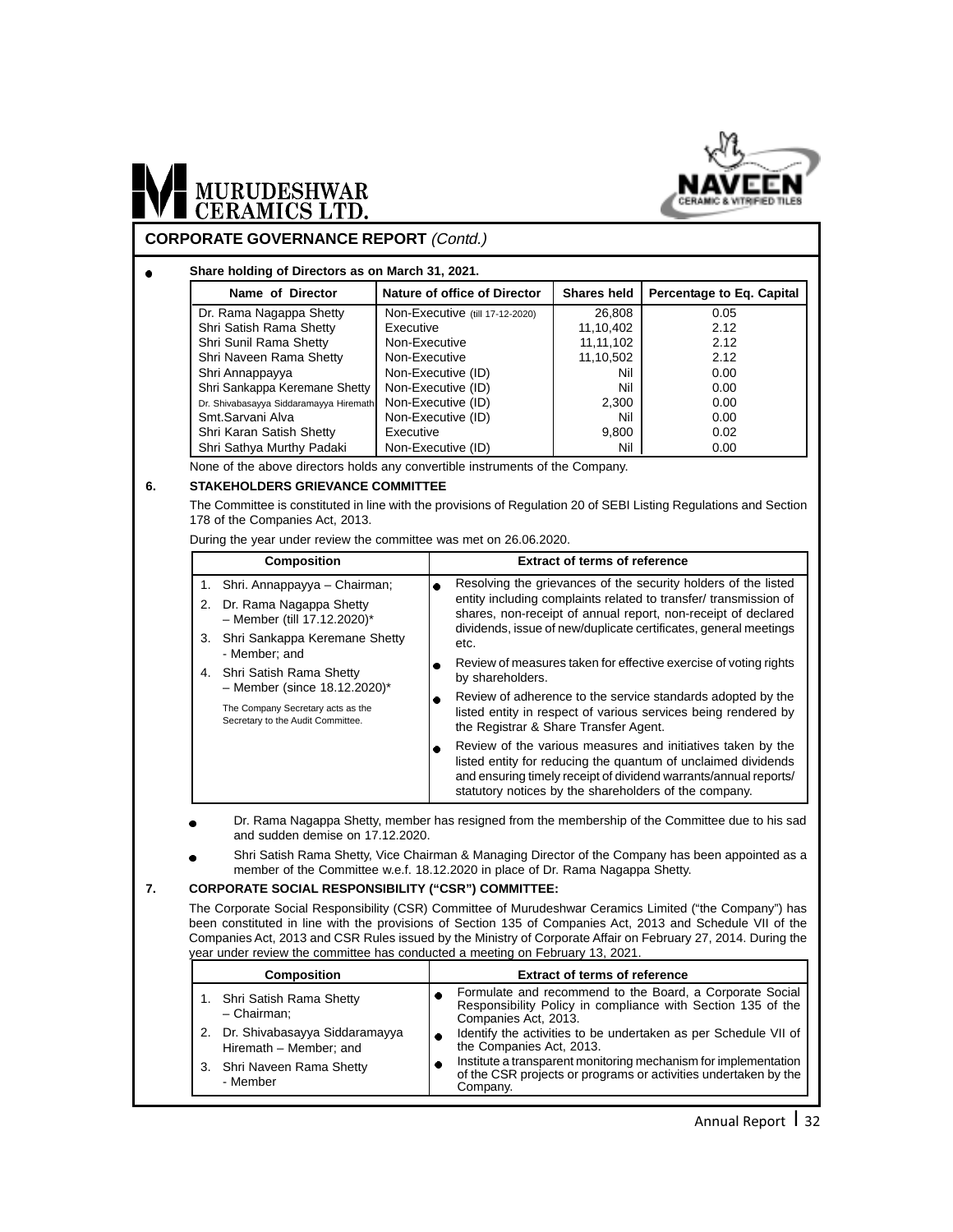

#### **CORPORATE GOVERNANCE REPORT** (Contd.)

The Company Secretary acts as the Secretary to the Audit Committee.

- Recommend the amount of CSR expenditure to be incurred on the earmarked CSR activities.
- Monitor the implementation of the CSR Policy from time to time.  $\bullet$ 
	- Such other functions as the Board may deem fit.

#### **8. OTHER COMMITTEES**

In order to closely monitor the day to day administration and speed up the administrative procedures, the Sub- Committee of the Board called the "Executive Committee" is functioning under the overall control and supervision of the Board of Directors.

Following Directors are members of the said Executive Committee:

1) Dr. Rama Nagappa Shetty, (till 17.12.2020); 2) Shri Satish Rama Shetty; 3) Shri Sunil Rama Shetty; 4) Shri Naveen Rama Shetty; 5) Shri Annappayya and 6) Shri Sankappa Keremane Shetty

The said Committee has been discharging all the functions and responsibilities vested in it by the Board of Directors from time to time. Decisions taken by the Committee will be referred to the Board for review and suggestions, if any.

#### **9. INDEPENDENT DIRECTORS MEET:**

The Independent Directors of the Company have been holding one meeting in a year, without the attendance of non-Independent Directors and members of management. Independent Directors on the Board to abide by the provision specified in Schedule IV of the Companies Act, which defines Code for Independent Directors. Accordingly, a meeting of independent Directors was held by the independent directors on February 13, 2021. All the Five independent Directors attended the meeting.

#### **10. DISCLOSURES:**

- a. **Materially significant related party transactions:** All Related party transactions have been furnished in the Note 27.2 forming part of the statement of accounts. None of the transactions stated therein may be considered to have potential conflict with the interests of the Company and all transactions are in the usual course of business of the Company. The related party transactions, in the ordinary course of business are subject to periodical review by the audit committee. Policy for determining 'material' subsidiaries and policy on dealing with related party transactions have already placed on the website of the company at www.naveentile.com.
- **b. Disclosures of transactions of the listed entity:** with any person or entity belonging to the promoter/promoter Group which hold(s) 10% or more shareholding in the listed, has been shown in Note 27.2 forming part of the statement of accounts as under for the financial year 2020-21:

|                                    |              |                 |                                    |                                   | $(5 \text{ In Lakhs})$           |
|------------------------------------|--------------|-----------------|------------------------------------|-----------------------------------|----------------------------------|
| Name of Party                      | <b>Sales</b> | <b>Purchase</b> | <b>Dividend</b><br><b>Receipts</b> | <b>Service</b><br><b>Receipts</b> | <b>Closing</b><br><b>Balance</b> |
| Murudeshwar Power Corporation Ltd. | ۰            |                 | 68.51                              | 587.18                            | 590.90                           |
| RNS Infrastructure Ltd.            | 52.20        | 97.79           | -                                  | 1.733.76                          | 699.15                           |

- **c. Board Disclosures and Risk Management.** : The Company has regular procedure of reporting to the Board on quarterly basis about all significant transactions, developments, policies etc., concerning the Industry in general and the Company in particular. The Board reviews the same and also uses the same as tool of risk assessment, planning and control.
- **d. Disclosures under the SEBI Regulations 2015 :** The Company has been regular in making timely disclosures as prescribed under the SEBI Regulations 2015. The Company has not been subjected to any penalties or strictures either by SEBI or by Stock Exchanges in the last three years. However, the Stock Exchanges have imposed penalty on the company due to violation of Regulations 17 of the SEBI (Listing Obligations and Disclosure Requirements) Regulations, 2015.
- **e. Disclosures in relation to the Sexual Harassment of Women at workplace :** Your Company is committed to providing work environment that ensures every employee is treated with dignity and respect and afforded equitable treatment. The Company is also committed to promoting a work environment that is conducive to the professional growth of its employees and encourages equality of opportunity. The Company will not tolerate any form of sexual harassment and is committed to take all necessary steps to ensure that its employees are not subjected to any form of harassment. Your Company has a set of Policy in this respect. The following Statement shows the details of complaint received during the F.Y. 2020-21.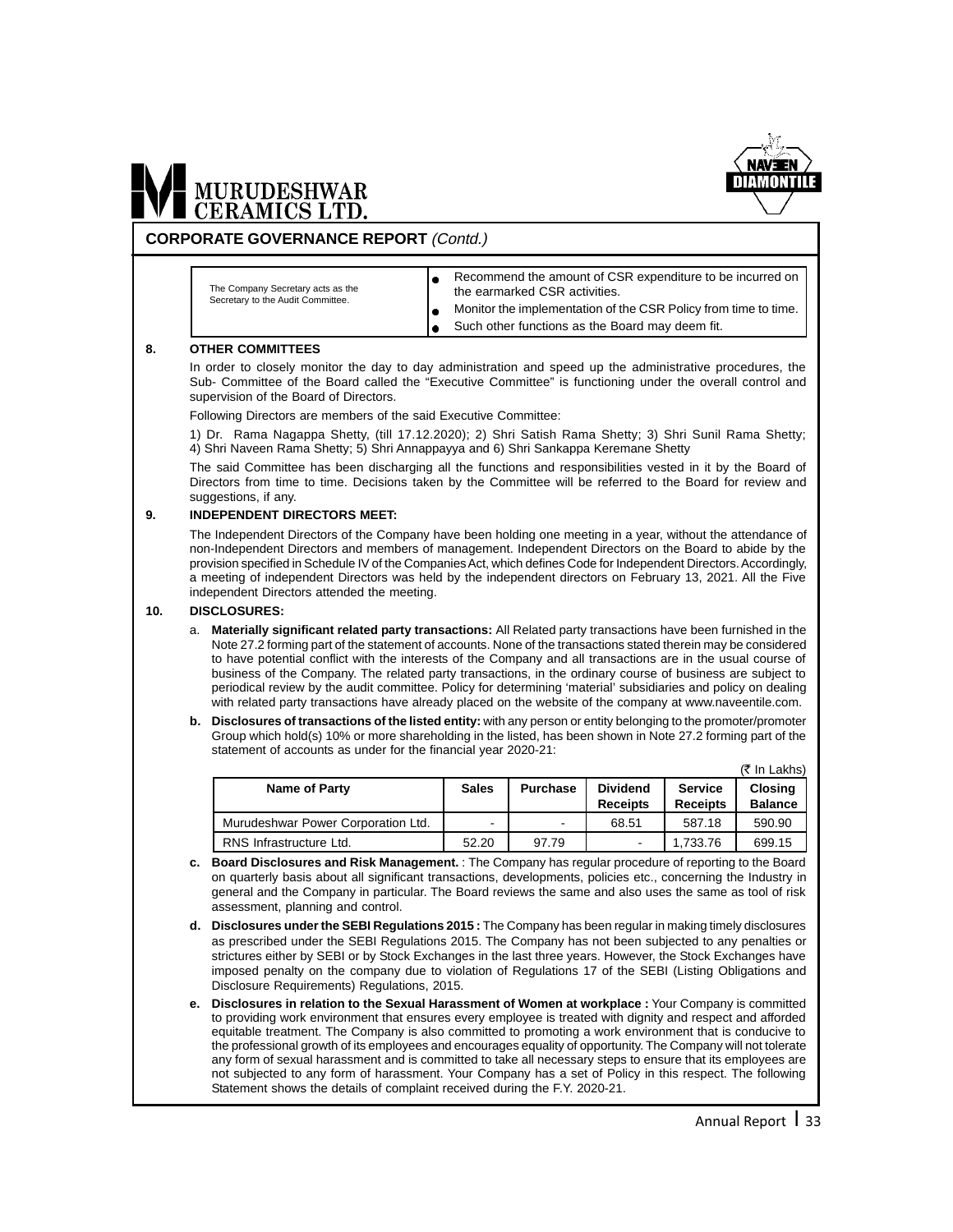

# MURUDESHWAR

#### **CORPORATE GOVERNANCE REPORT** (Contd.)

| <b>Particulars</b>                                           | Redressal  |
|--------------------------------------------------------------|------------|
| Number of complaints filed during the financial year         | <b>NIL</b> |
| Number of complaints disposed during the financial year      | <b>NIL</b> |
| Number of complaints pending as on end of the financial year | NIL        |

**f. Total fees for all services paid by the listed entity to the Statutory Auditor:** During the year under review the company has paid the following amounts to the Statutory Auditors of the Company:

| <b>Particulars</b>          | Amount ( $\bar{\tau}$ in lakhs) |
|-----------------------------|---------------------------------|
| <b>Statutory Audit Fees</b> | 3.00                            |
| <b>For Taxation Matter</b>  | 0.50                            |
| For management services     | 0.50                            |
| Reimbursement of expenses   | 2.00                            |

- **g. Acceptance of recommendation of committees :** The Board of Directors of the Company has always accepted the recommendations from the all committees of the Board which are mandatorily required during the financial year 2020-2021.
- **h. Details of compliance with mandatory requirements and adoption of the non- mandatory requirements :** Your companies always try to comply with all laws, rules, regulations, notifications, circulars, recommendation and advisory issued by the various statutory departments from time to time. During the year under review your company has complied with all the applicable laws from time to time.

#### **11. GENERAL BODY MEETINGS**

The three Annual General Meetings of the Company were held at Shri R N Shetty Kalyana Mantap, Opp. Glass House, Hubballi on the following dates:

| Year ended | Date of Meeting | <b>Time</b> | <b>Special Resolutions was passed</b>                                                                                                                                                                                                                                                                                                                                                                                                                                                                                                                                                                                                                                                                                                                                                                                                                                                                                                                                                                                                                                                                                                                                                                                                                    |
|------------|-----------------|-------------|----------------------------------------------------------------------------------------------------------------------------------------------------------------------------------------------------------------------------------------------------------------------------------------------------------------------------------------------------------------------------------------------------------------------------------------------------------------------------------------------------------------------------------------------------------------------------------------------------------------------------------------------------------------------------------------------------------------------------------------------------------------------------------------------------------------------------------------------------------------------------------------------------------------------------------------------------------------------------------------------------------------------------------------------------------------------------------------------------------------------------------------------------------------------------------------------------------------------------------------------------------|
| 2019-20    | 26.09.2020      | 3.00 p.m.   | 1. To re-appoint Shri Satish Rama Shetty (DIN 00037526),<br>as the Managing Director for the further period of five<br>years w.e.f. 26.06.2020 and also designate him as the<br>Vice - Chairman of the Company; and<br>2. Continuation of directorship of Shri Annappayya<br>(DIN: 03558522) as an Independent Director.                                                                                                                                                                                                                                                                                                                                                                                                                                                                                                                                                                                                                                                                                                                                                                                                                                                                                                                                 |
| 2018-19    | 28.09.2019      | 3.00 p.m.   | 1. Approval for setting a threshold limit and to provide<br>Power to the Board of Directors under Section 180(1)<br>of The Companies Act, 2013;<br>2. Approval for setting a threshold limit to Make<br>Investments, Give Loans, Guarantees and Provide<br>Securities under Section 186 of the Companies Act,<br>2013 and provide power to the Board of Directors;<br>3. Approval for setting a threshold limit under section 185<br>and provide power to the Board of Directors;<br>4. Approval for enter into Related Party Transactions as<br>prescribed under section 188 and provide power to the<br>Board of Directors:<br>5. Approval for re-appointment of Smt. Sarvani Alva (DIN:<br>06896403), as an Independent Director with effect from<br>31 <sup>St</sup> July, 2019 for the period of next consecutive five<br>years;<br>6. Approval for re-appointment of Shri Sankappa<br>Keremane Shetty (DIN 00894366) as an Independent<br>Director with effect from 31 <sup>St</sup> July, 2019 for the period<br>of next consecutive five years;<br>7. Approval for re-appointment Shri Annappayya (DIN<br>03558522) as an Independent Director with effect from<br>31 <sup>St</sup> July, 2019 for the period of next consecutive five<br>years. |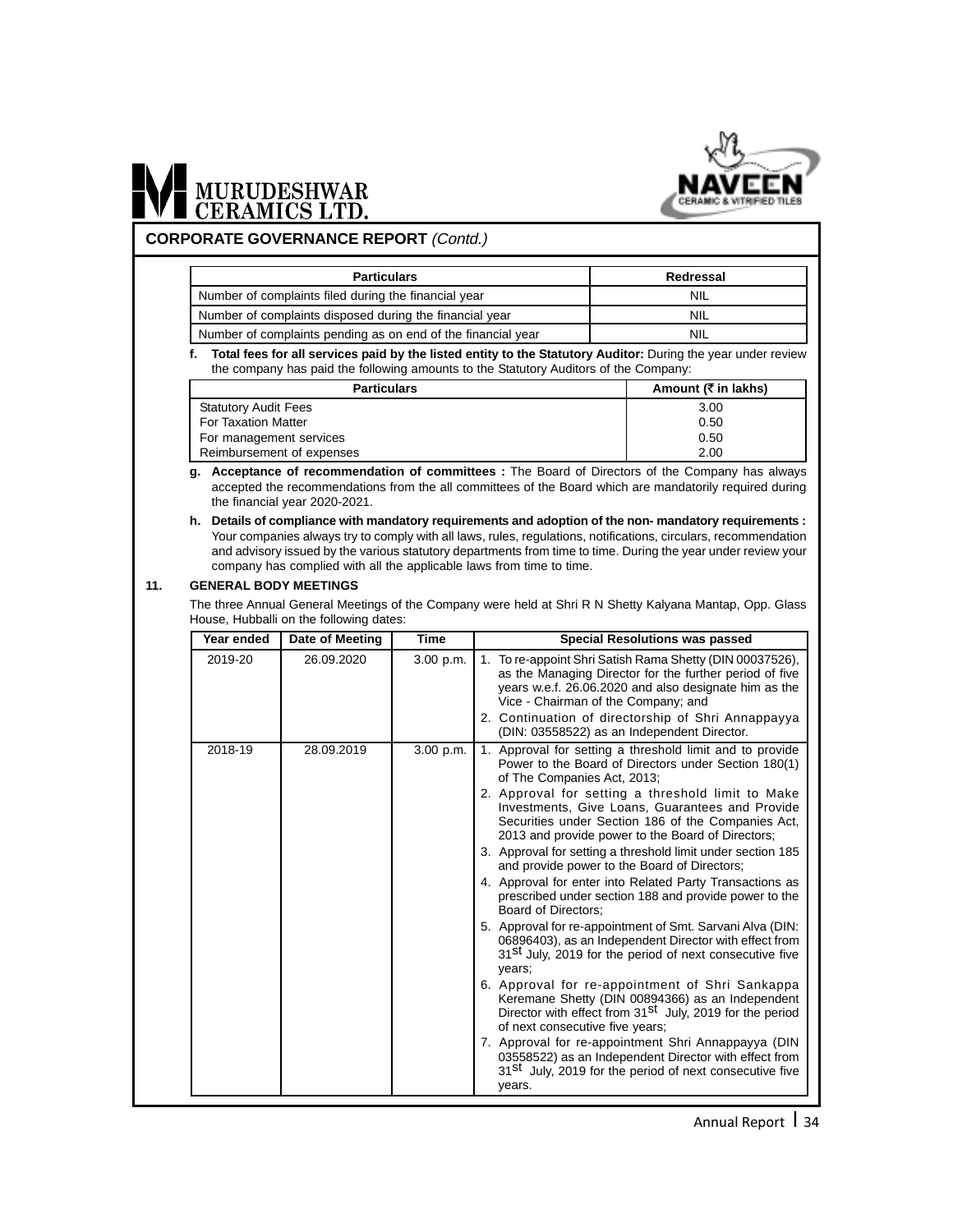

**CORPORATE GOVERNANCE REPORT** (Contd.)

|         |            |           | 8. Approval for re-appointment Dr. Shivabasayya<br>Siddaramayya Hiremath (DIN 02272897) as an<br>Independent Director with effect from 31 <sup>st</sup> July, 2019<br>for the period of next consecutive five years. |
|---------|------------|-----------|----------------------------------------------------------------------------------------------------------------------------------------------------------------------------------------------------------------------|
| 2017-18 | 28.09.2018 | 4.00 p.m. | 1. To Regularisation of Additional Director, Mr. Karan Satish<br>Shetty, by appointing him as Director (Executive<br>Director) of the Company;                                                                       |
|         |            |           | 2. To appoint and fix remuneration of Mr. Karan Satish<br>Shetty (DIN: 08168200) as the Whole Time Director of<br>the Company.                                                                                       |

**b. Extra Oridiary General Body Meetings :** None

- **c. Details of Special Resolution Passed last year through Postal Ballot :** Pursuant to Section 110 of the Companies Act, 2013 ("the Act"), read with Rule 22 of the Companies (Management and Administration) Rules, 2014 and Securities and Exchange Board of India (Listing Obligations and Disclosure Requirements) Regulations, 2015 ("SEBI Listing Regulations"), consent of the Members of the Company was sought by way of Special Resolution through Postal Ballot Notice dated 13"" November. 2020 by means of voting through electronic means (remote e-voting) on the following Special Resolution:
- 1. Issuance of Equity Shares and Share Warrants convertible into Equity Shares to Murudeshwar Power Corporation Limited and Naveen Mechanised Construction Company Private Limited, promoters' group of the Companies, on a preferential basis.

#### **12. MEANS OF COMMUNICATION :**

- a. The quarterly, half-yearly and annual Financial Results prescribed under Regulation 33 of SEBI (LODR) Regulations 2015 were published in Financial Express in English Version and Udayavani in Vernacular text and also made available on the website of the company at www.naveentile.com and the website of exchanges at www.bseindia.com and at https://www.nseindia.com respectively.
- b. The Presentations made to Institutional Investors were mainly on case-to-case basis and purely related to matters concerning the Company and corresponding Lenders. No analysts were involved during the year.
- c. The Company's website www.naveentile.com contained a separate dedicated section **"Investor Relations"** where all shareholders' information are available. The Company's Annual Report and all other necessary documents prescribed under SEBI (LODR) Regulations, 2015 is also uploaded on the website in a user friendly and downloadable form.
- d. All periodical compliances filings like shareholding pattern, corporate governance report, media releases, among others are filed electronically through NSE NEAPS and BSE Listing Centre maintained by National Stock Exchange of India Limited and Bombay Stock Exchange Limited respectively.
- e. The investor complaints are processed in a centralized web based complaints redress system of SEBI Complaints Redress System (SCORES). The salient features of this system are Centralized database of all complaints, online upload of Action Taken Reports (ATRs) by concerned companies and online viewing by investors of actions taken on the complaint and its current status.
- f. The Management Discussion and Analysis report is separately annexed forming part of the Directors' Report.

#### **13. GENERAL INFORMATION TO SHAREHOLDERS**

- **a. Outstanding GDR / ADR / Warrants / any other Convertible Instruments :** Nil.
- **b. Commodity Price risk of foreign exchange risk and hedging risk :** The Company has a Risk Management policy which the company follows in case of such situation.
- **c. Plant Location :** Please refer first page of the Annual Report.
- **d. Annual General Meeting**

|    |                      | (a) Date and time : Saturday, $25th$ day of September, 2021 at 3.00 p.m. IST                                                                                          |
|----|----------------------|-----------------------------------------------------------------------------------------------------------------------------------------------------------------------|
|    | (b) Venue            | Shri R N Shetty Kalyana Mantap, Opp. Indira Glass House, Hubballi - 580 029.                                                                                          |
|    | e. Financial Year    | : 1 <sup>st</sup> day of April to 31 <sup>st</sup> day of March of succeeding year.                                                                                   |
| f. | <b>Books Closure</b> | From Saturday, September 18, 2021 to Saturday, September 25, 2021<br>(both days inclusive)                                                                            |
| α. |                      | Stock Exch. on which: a) Bombay Stock Exchange Ltd., (Stock Code 515037)<br><b>listed and Stock Code</b> b) National Stock Exchange of India Ltd., (Symbol MURUDCERA) |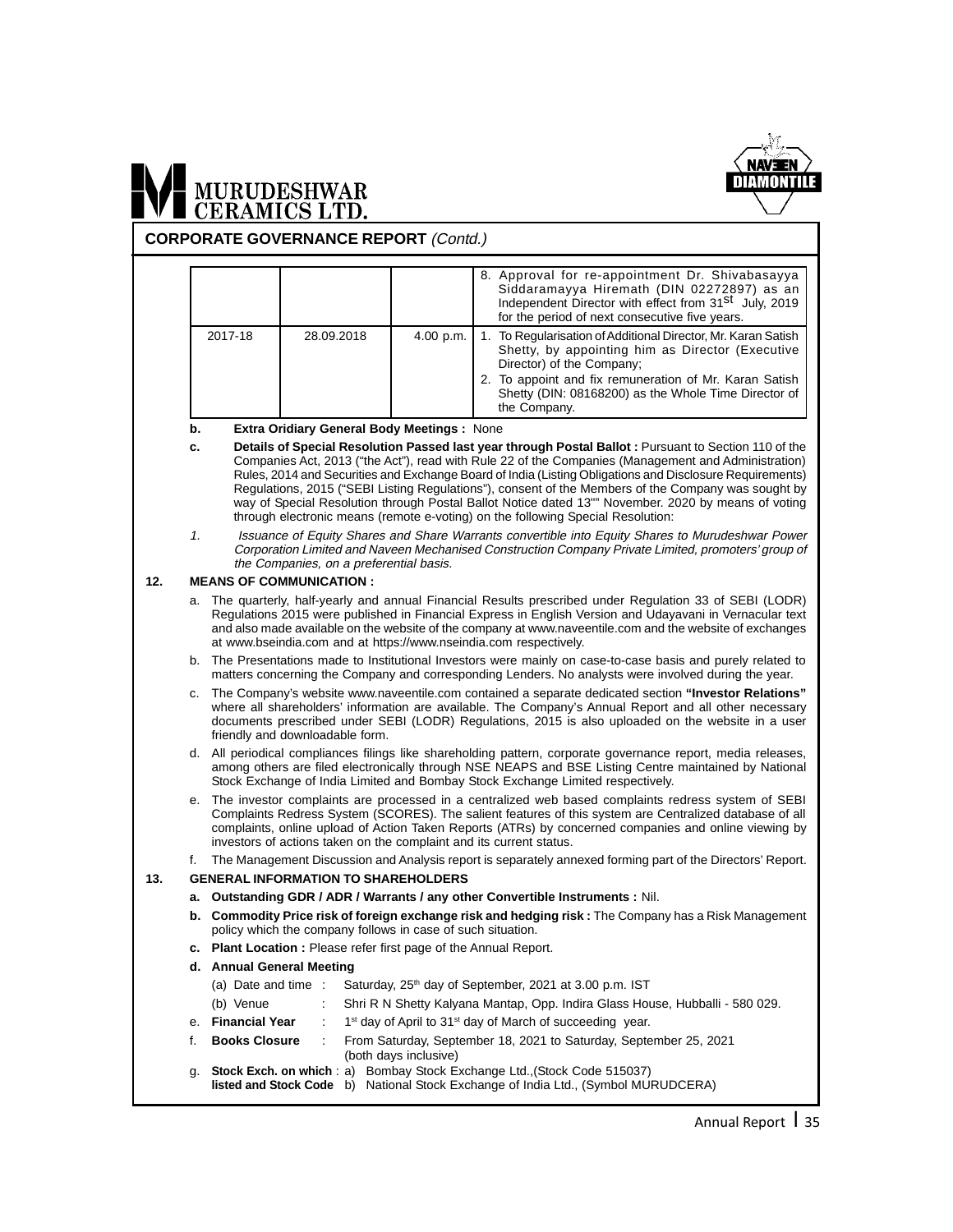

Annual Report 1 36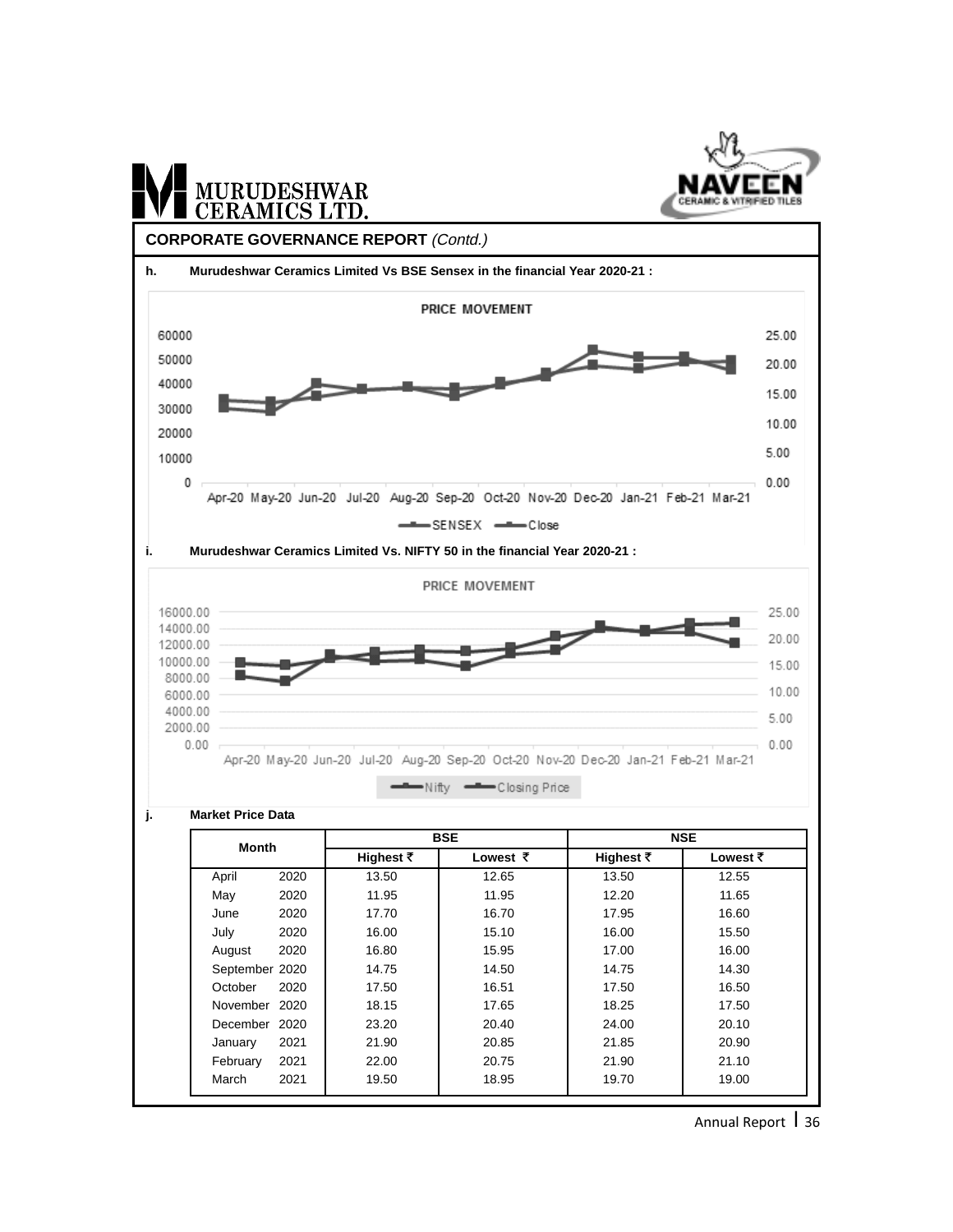

#### **CORPORATE GOVERNANCE REPORT** (Contd.)

#### **k. Share Transfer System and Dematerialization**

At the end of March 31, 2021, the Company had 18,454 shareholders holding 5,23,31,312 equity shares of the Company. Out of the which 17,039 members (92.33%) hold 5,19,77,931 (99.32%) shares in dematerialized form. The Balance of 1,415 members (7.67%) hold 3,53,381 equity shares (0.68%) in physical form.

From the records it is clear that 1,415 (7.67%) of the total number of members holding in all 3,53,381 (0.68%) in physical form have still not taken action to dematerialize their shares, in spite of various reminders and appeal made by the Company in the interest of such members. Since, the trading of shares of this Company is allowed by Stock Exchanges only in dematerialized form, members holding shares in physical form will lose the advantage of easy liquidity for their shares unless their shareholding is dematerialized. Such members are requested to dematerialize their shares in their own interest. Members may please contact their Depository Participants or may contact the Company Secretary for guidance.

Note : a) The particulars of Share Transfer Agents for all Share related matters are furnished at the end of of this Report.

#### **l. Distribution of Shareholding as on 31.03.2021**

| Nominal Value of Shares                      | No. of Holders | %      | <b>Share Amount</b>         |        |  |
|----------------------------------------------|----------------|--------|-----------------------------|--------|--|
|                                              |                |        | in₹<br>% to Paid-up Capital |        |  |
| Upto 5,000                                   | 14.186         | 76.87  | 23,37,293                   | 4.47   |  |
| 5.001<br>10.000<br>-                         | 2,082          | 11.28  | 17,80,292                   | 3.40   |  |
| 10.001<br>20,000<br>$\overline{\phantom{a}}$ | 1.084          | 5.87   | 17,03,081                   | 3.25   |  |
| 20.001<br>30.000<br>$\blacksquare$           | 410            | 2.22   | 10,73,223                   | 2.05   |  |
| 30.001<br>40.000<br>$\blacksquare$           | 170            | 0.92   | 6,14,065                    | 1.17   |  |
| 40.001<br>50,000<br>٠                        | 156            | 0.85   | 7,47,188                    | 1.43   |  |
| 50.001<br>1.00.000<br>۰                      | 204            | 1.11   | 15,42,709                   | 2.95   |  |
| 1,00,001<br>&<br>Above                       | 162            | 0.88   | 4,25,33,461                 | 81.28  |  |
| TOTAL                                        | 18,454         | 100.00 | 5,23,31,312                 | 100.00 |  |

#### **m. Shareholding Pattern as on 31.03.2021**

| SI. No.        | <b>Category of Shareholder</b>                                  | Shares as on 31-03-2021 | % of Holding |
|----------------|-----------------------------------------------------------------|-------------------------|--------------|
| 1              | Financial Institutions Govt. Sponsored<br>(Insurance Companies) | 67,901                  | 0.13         |
| 2              | <b>Mutual Funds</b>                                             | 700                     |              |
| 3              | <b>Banks/Financial Institutions</b>                             | 4,698                   | 0.01         |
| $\overline{4}$ | NRI's                                                           | 6,27,969                | 1.20         |
| 5              | Hindu Undivided Family                                          | 4,44,312                | 0.85         |
| 6              | Foreign Institutional Investors                                 | 900                     |              |
| 7              | Promoter Directors & their Relatives                            | 3,65,50,676             | 69.85        |
| 8              | <b>Other Bodies Corporates</b>                                  | 7,78,960                | 1.49         |
| 9              | <b>Clearing Members</b>                                         | 90.068                  | 0.17         |
| 10             | Resident Individuals                                            | 1,37,65,128             | 26.30        |
|                | TOTAL                                                           | 5,23,31,312             | 100.00       |

#### **n. Compliance with non-mandatory requirements under Corporate Governance Provisions**

The Company has taken action to comply with Non-mandatory requirements to the following extent:

1) The Dr. Rama Nagappa Shetty, Non-Executive Director was Chairman Upto 17.12.2020 and is entitled to reimbursement of expenses incurred for the Business purposes of the Company. However, the Chairman has waived his entitlement to remuneration for attending Board/ Committee Meetings. At present Shri Satish Rama Shetty is the Chairman and Managing Director of the Company.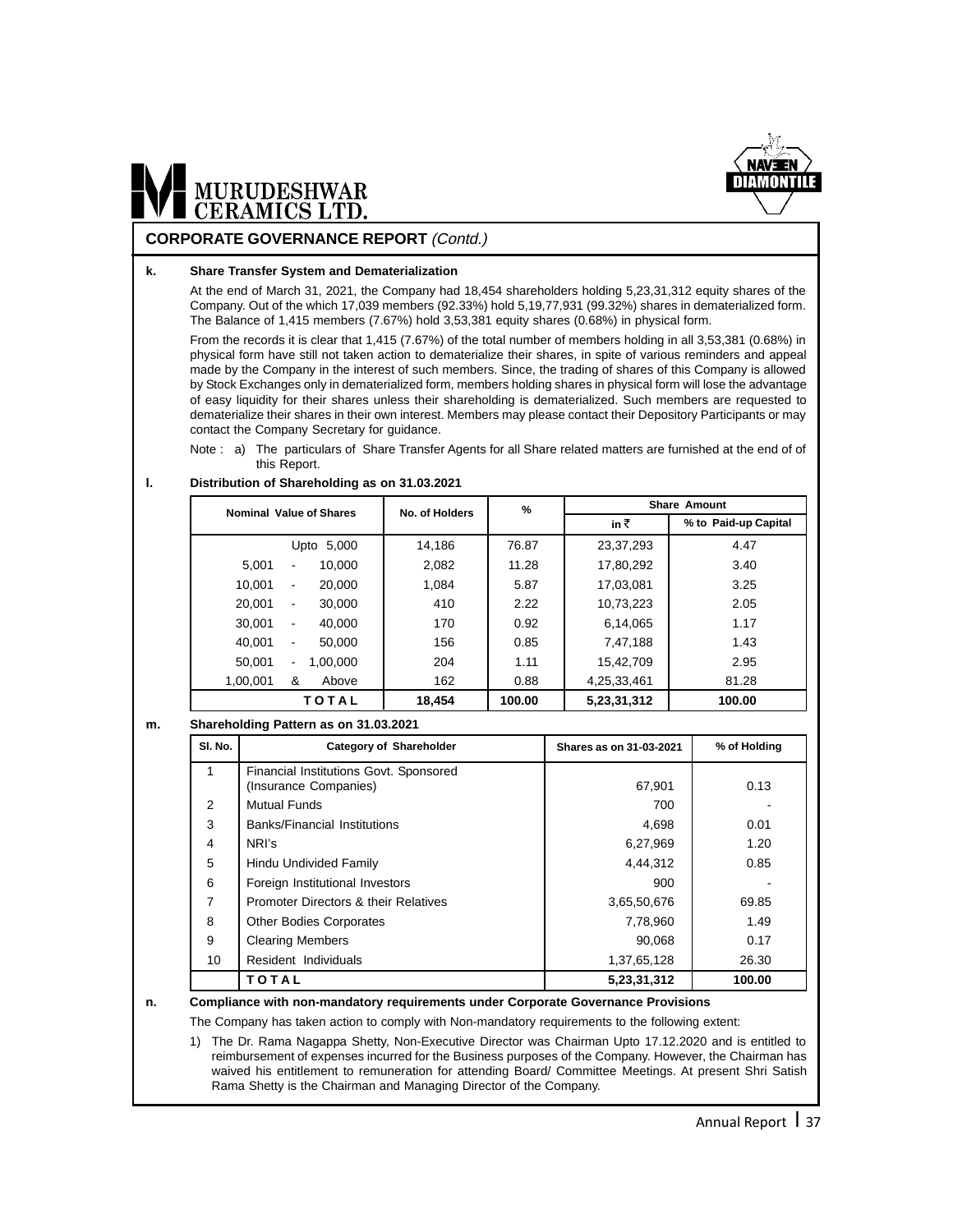

#### **CORPORATE GOVERNANCE REPORT** (Contd.)

- 2) **Audit qualification:** The Company is in the regime of unqualified financial statements.
- 3) **Reporting of Internal Auditor:** The Internal Auditor of the Company reports directly to the Audit Committee.
- 4) **Training of Board Members:** All new Non-Executive Directors inducted to the Board are introduced to the Company culture with appropriate orientation sessions. The Board members are provided with necessary documents / brochures, reports and internal policies to enable them to familiarize with the Company's procedures and practices. Periodic presentations are made at the Board and Board Committee Meetings on business and performance updates of the Company, global business environment, business strategy and risks involved.
- 5) **The Whistle Blower Policy:** The Company has established a mechanism for employees to report concerns about unethical behavior, actual or suspected fraud, or violation of the Company's Code of Conduct. It also provides for adequate safeguards against the victimization of employees who avail of the mechanism, and allows direct access to the Chairman of the Audit Committee in exceptional cases. The existence of the policy/ mechanism is communicated through appropriate manuals within the organization.
- 6) **Risk Management:** The Board reviews the Company's risk management practices and activities periodically. This includes comprehensive review of various risks attached to the company's business for achieving key objectives and actions taken to mitigate them. The Board review and advises on risk management aspects inter alia in the areas of leadership development, information security, project management and execution risks, contracts management risks, financial risks, forex risks and geopolitical risks.

#### **o. General**

- **1)** Members of the Company may nominate a person to whom share(s) held by such Member/s shall vest in the event of the death of such member/s. Such Nomination should be prescribed as under the Companies Act,2013.
- 2) Members holding shares in physical form may please furnish their change of address, if any, and Bank Account details to the Company from time to time to enable the Company to update such particulars in the corresponding ledger folios for prompt delivery of any communication from the Company.
- It is noticed that some of the members holding shares in dematerialized form have not updated address, e-mail, phone numbers and Bank account details with their Depositories through their DPs. Some members holding dematerialized shares request the Company for updating the particulars. Members may please note that the Company has no access to their Demat accounts and all such corrections have to be got updated by the members in their Demat accounts through their respective DPs.

#### **p. Address for Communication :**

- **1.** Members may contact **Company Secretary at the Registered Office of the Company at Murudeshwar Bhavan, 604/B, Gokul Road, Hubli – 580 030 [Phone: 0836 – 2331615 (upto 18)], Fax: 0836 – 4252583 or at 7th Floor, Naveen Complex, No. 14, M. G. Road, Bengaluru – 560 001** (Phone-080-25584181. Fax: 080-25584017) for clarifications or grievances if any.
- In respect of members holding shares in physical form, all correspondences relating to share transfers, transmissions, issue of certificates on split-up/ consolidation/ replacement, change of address and dematerialisation requests may be addressed to the Share Transfer Agents – **Canbank Computer Services Limited at its Office at No.218, "J.P.ROYALE", Ist Floor, 2nd Main, Sampige Road, Near 14th Cross, Malleswaram, Bengaluru – 560 003**. Phone: 080-23469661 - 62, Fax: 080 – 23469667 - 68.
- The Company has designated a separate E-mail Id investor@naveentile.com for the benefit of members to report their grievances, if any, regarding their shareholding, transfers / transmissions and dividends.

#### **q. Other Provisions:**

**Certificate from Auditors:** Statutory Auditors have certified that the Company has complied with Corporate Governance Provisions. A copy of the said certificate is annexed forming part of this Report.

|                                             | For and on behalf of the Board                                                |                                                         |  |  |
|---------------------------------------------|-------------------------------------------------------------------------------|---------------------------------------------------------|--|--|
| Place : Bengaluru<br>Date : August 13, 2021 | <b>Satish Rama Shetty</b><br>Chairman and Managing Director<br>(DIN 00037526) | <b>Naveen Rama Shetty</b><br>Director<br>(DIN 00058779) |  |  |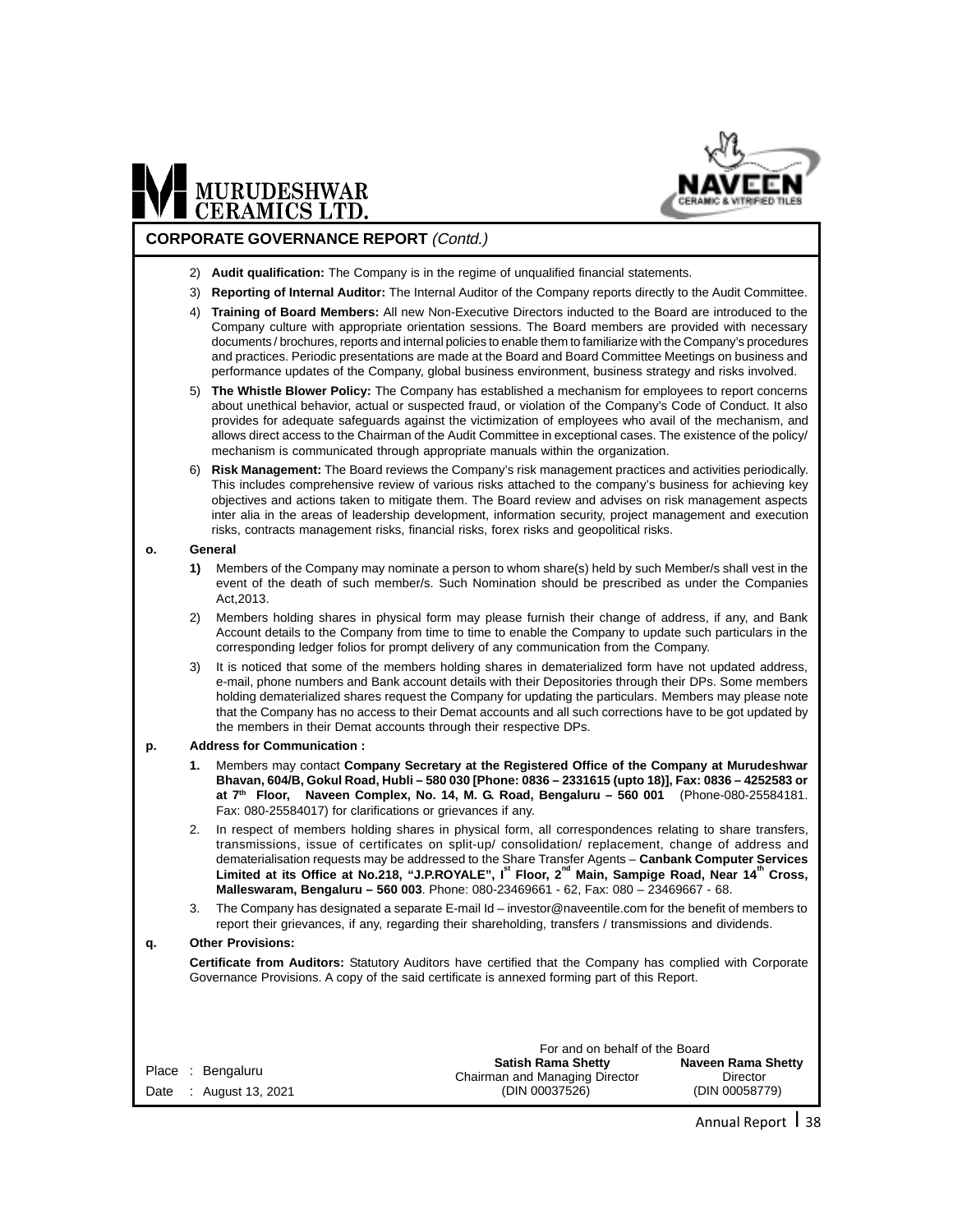

#### **AUDITORS' CERTIFICATE ON COMPLIANCE OF CORPORATE GOVERNANCE PROVISIONS**

To,

#### **The Members, Murudeshwar Ceramics Limited**

We have examined all relevant records of Murudeshwar Ceramics Limited (the Company) for the purpose of certifying compliance of conditions of Corporate Governance under Chapter IV read with Schedule V of the SEBI (Listing Obligations & Disclosure Requirements) Regulations, 2015 for the financial year ended on March 31, 2021.

The compliance of conditions of Corporate Governance is the responsibility of the Management. Our examination was limited to procedures and implementation thereof, adopted by the company for ensuring the compliance of the conditions of Corporate Governance as stipulated in the said Clause / Regulations.

In our opinion and to the best of our information and according to the explanations given to us, we certify that the company has complied with the conditions of the Corporate Governance as stipulated in Chapter IV read with Schedule V of the SEBI (Listing Obligations & Disclosure Requirements) Regulations, 2015.

We further state that this certificate is neither an assurance as to the future viability of the Company nor the efficiency or effectiveness with which the Management has conducted the affairs of the Company.

**For K G RAO & CO.,** Chartered Accountants ICAI FIRM REG No : 010463S  **KRISHNARAJ K** Partner Membership No : 217422

UDIN : 21217422AAAABL1708

Place : Bengaluru

Date : 29-06-2021

#### **DECLARATION REGARDING COMPLIANCE WITH COMPANIES CODE OF CONDUCT BY THE BOARD MEMBERS AND SENIOR MANAGEMENT PERSONNEL**

To

The Members Murudeshwar Ceramics Ltd.

This is to confirm that the Company has laid down Code of Conduct for all Board members and senior management personnel of the Company and a copy of the said Code of Conduct is available on the Company's website at www.naveentile.com.

This is also to confirm that the members of the Board of Directors and senior management personnel within the meaning of the said Code of Conduct have affirmed compliance with the said Code of Conduct applicable to them for the year ended 31.03.2021.

**For Murudeshwar Ceramics Limited**

Date : August 13, 2021 (DIN 00037526)

 **SATISH R SHETTY** Place : Bengaluru Chairman and Managing Director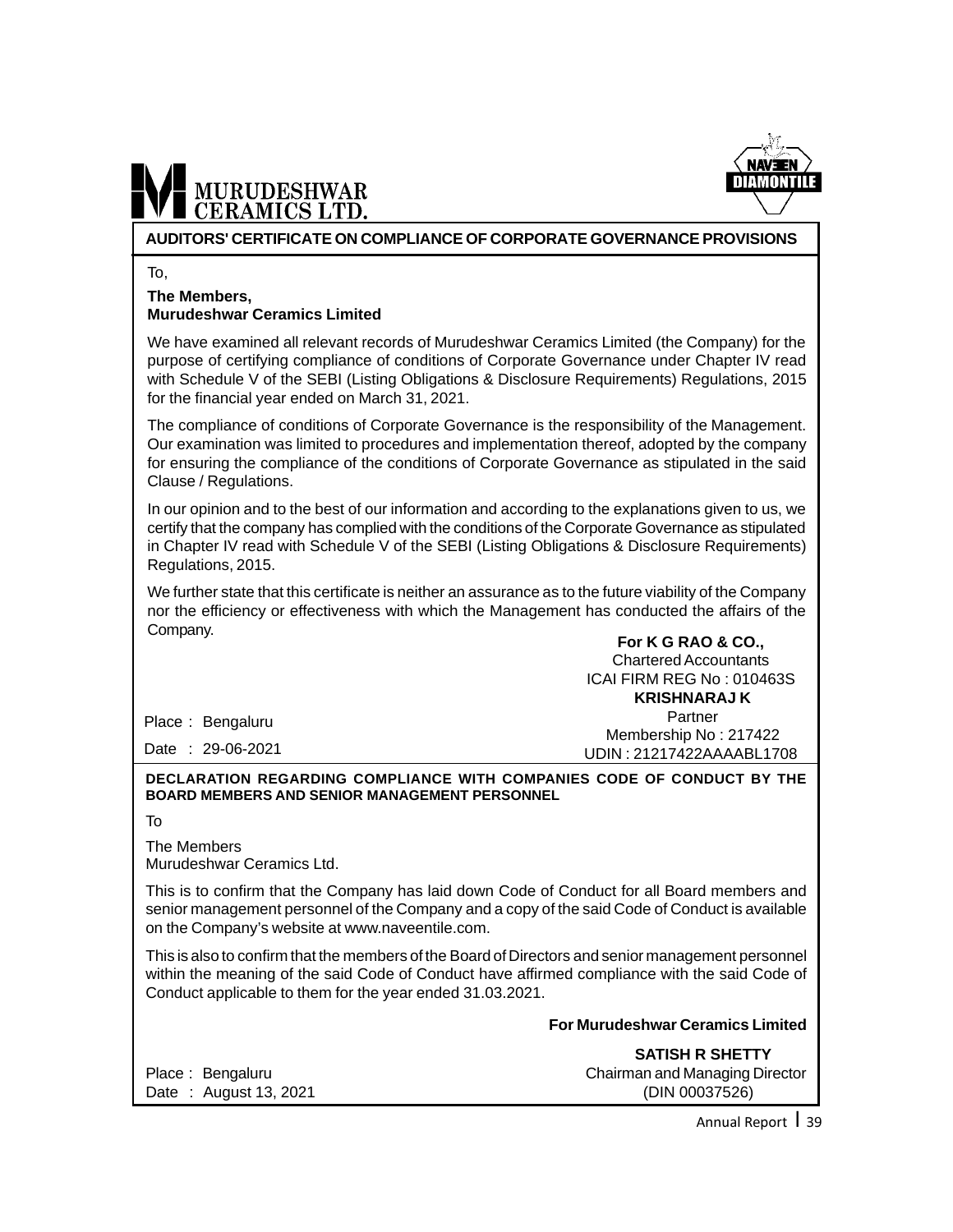

# MURUDESHWAR

#### **MANAGING DIRECTOR & CHIEF FINANCIAL OFFICER CERTIFICATION**

To

#### **The Board of Directors, Murudeshwar Ceramics Limited**

- A. We have reviewed financial statements and the cash flow statement for the year ended 31<sup>st</sup> March 2021 and that to the best of our knowledge and belief:
	- (1) These statements do not contain any materially untrue statement or omission any material fact or contain statements that might be misleading;
	- (2) These statements together present a true and fair view of the listed entity's affairs and are in compliance with existing accounting standards, applicable laws and regulations.
- B. There are, to the best of our knowledge and belief, no transactions entered into by the listed entity during the year which are fraudulent, illegal or violative of the listed entity's code of conduct.
- C. We accept responsibility for establishing and maintaining Internal Controls for financial reporting and that they have evaluated the effectiveness of Internal Control Systems of the listed entity pertaining to financial reporting and they have disclosed to the Auditors and the Audit Committee, deficiencies if any in the design or operation of such Internal Controls, if any, of which they are aware and the steps they have taken or propose to take to rectify these deficiencies
- D. We have indicated to the Auditors and the Audit Committee ;
	- (1) Significant changes in Internal Control over Financial reporting if any during the year;
	- (2) Significant changes in Accounting Policies if any during the year and that the same have been disclosed in the notes to the financial statements; and
	- (3) Instances of significant fraud if any of which they have become aware and the involvement therein, if any, of the management or an employee having a significant role in the listed entity's Internal Control System over Financial Reporting.

**For Murudeshwar Ceramics Limited**

|                       | ו טו וזומו שטכטוואמו טכומוווטט בוווווונט |                         |  |  |  |
|-----------------------|------------------------------------------|-------------------------|--|--|--|
|                       | <b>Satish Rama Shetty</b>                | Narayan Manjunath Hegde |  |  |  |
| Place: Bengaluru      | Chairman and Managing Director           | VP Finance & CFO        |  |  |  |
| Date: August 13, 2021 | (DIN 00037526)                           |                         |  |  |  |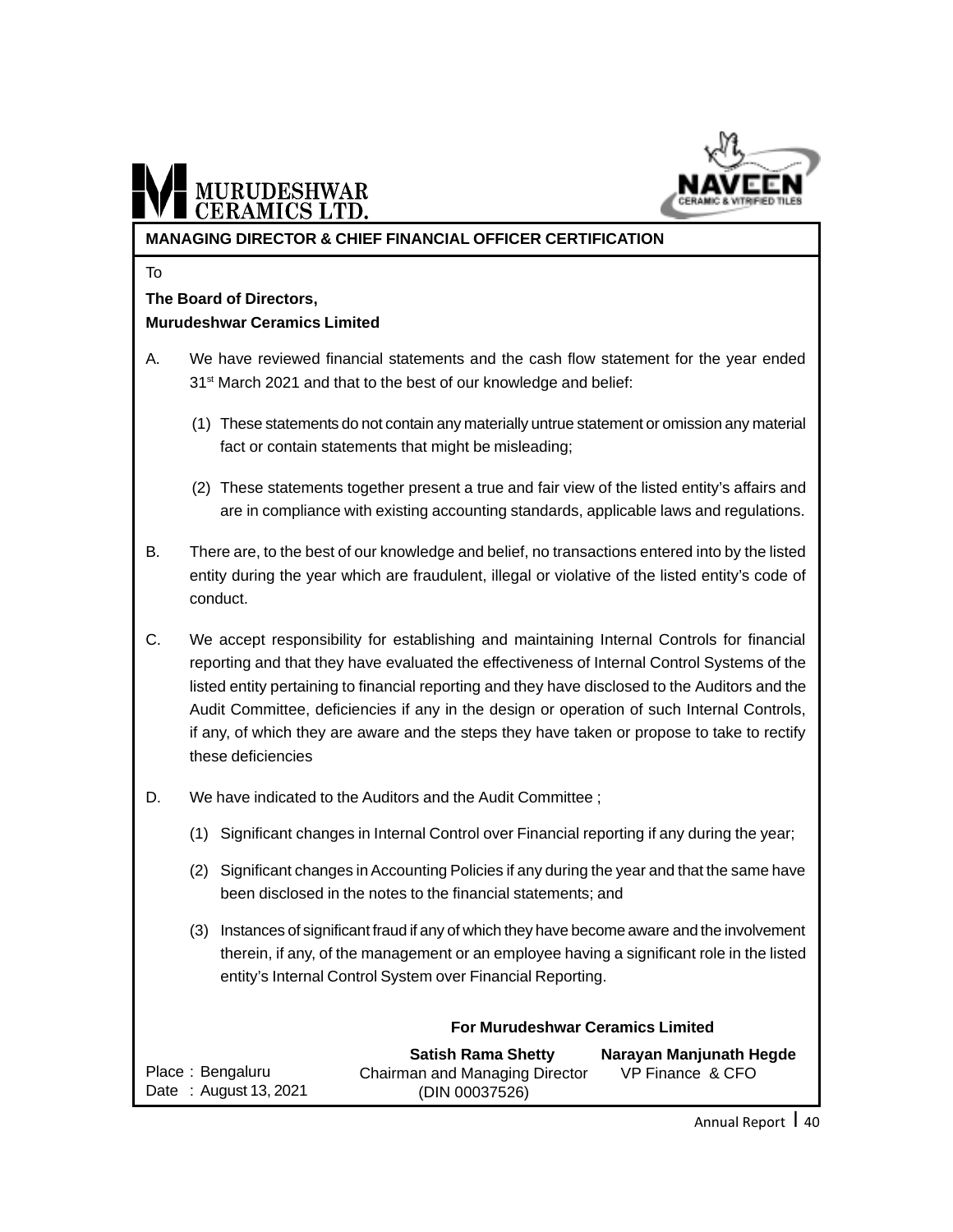

#### **INDEPENDENT AUDITORS' REPORT**

#### To,

#### **The Members of MURUDESHWAR CERAMICS LIMITED**

#### **Report on the Audit of Standalone Ind AS Financial Statement**

#### **Opinion:**

We have audited the standalone Ind AS financial statements of **Murudeshwar Ceramics Limited** ("the Company"), which comprise the Balance Sheet as at 31 March 2021, and the Statement of Profit and Loss (including other comprehensive income), Statement of Changes in Equity and Statement of Cash Flows for the year then ended, and notes to the standalone Ind AS financial statements, including a summary of significant accounting policies and other explanatory information (hereinafter referred to as "the standalone Ind AS financial statements").

In our opinion and to the best of our information and according to the explanations given to us, the aforesaid standalone financial statements give the information required by the Companies Act, 2013 (the "Act") in the manner so required and give a true and fair view in conformity with the Indian Accounting Standards prescribed under section 133 of the Act read with the Companies (Indian Accounting Standards) Rules, 2015, as amended, ("Ind AS") and other accounting principles generally accepted in India, of the state of affairs of the Company as at March 31, 2021, the profit / loss and total comprehensive income, changes in equity and its cash flows for the year ended on that date.

#### **Basis for Opinion:**

We conducted our audit in accordance with the Standards on Auditing (SAs) specified under Section 143(10) of the Act. Our responsibilities under those SAs are further described in the Auditor's Responsibilities for the Audit of the Standalone Ind AS financial statements section of our report. We are independent of the Company in accordance with the Code of Ethics issued by the Institute of Chartered Accountants of India together with the ethical requirements that are relevant to our audit of the standalone Ind AS financial statements under the provisions of the Act and the Rules there under, and we have fulfilled our other ethical responsibilities in accordance with these requirements and the Code of Ethics. We believe that the audit evidence we have obtained is sufficient and appropriate to provide a basis for our opinion on the Standalone Financial Statements.

#### **Key Audit Matters:**

Key audit matters are those matters that, in our professional judgment, were of most significance in our audit of the financial statements of the current period. These matters were addressed in the context of our audit of the financial statements as a whole, and in forming our opinion thereon, and we do not provide a separate opinion on these matters. we have determined the matters described below to be the Key Audit matters to be communicated in our report.

| <b>Key Audit Matters</b>                                                                                                                                                                                                                                              | <b>Auditor's Response</b>                                                                                                                                                                                                                                                                                               |
|-----------------------------------------------------------------------------------------------------------------------------------------------------------------------------------------------------------------------------------------------------------------------|-------------------------------------------------------------------------------------------------------------------------------------------------------------------------------------------------------------------------------------------------------------------------------------------------------------------------|
| 1. Inventory                                                                                                                                                                                                                                                          |                                                                                                                                                                                                                                                                                                                         |
| The Value of inventory as at 31.03.2021 is 10,449.56<br>lakhs which is 22.14% of total asset value, given the<br>size of the inventory balance relative to the total asset<br>size of the company, the valuation of inventory required<br>significant audit attention | We have performed the following procedures w.r.t valuation<br>of the inventory and assessment of procedures of physical<br>verification of inventory during the period to ensure accuracy<br>of inventory reporting.<br>On a sample basis, we tested the net realisable value of<br>inventory to recent selling prices. |
| As disclosed in the notes forming part of statement of<br>accounts inventories are held at the lower of cost or<br>net realisable value determined using weighted                                                                                                     | We have also considered the stock audit report by stock<br>auditors engaged by the lending bank to ensure that there<br>are no inconsistencies in reporting.                                                                                                                                                            |
| average cost<br>The determination of valuation of inventory requires                                                                                                                                                                                                  | At the year end the valuation of inventory is reviewed by<br>management and cost of inventory is revalued where<br>inventory is forecast to be sold below cost.                                                                                                                                                         |
| management to exercise qualitative judgments and<br>apply assumptions                                                                                                                                                                                                 | In the view of the management, basic raw material used is<br>clay for manufacturing of tiles and the same being a natural<br>resources, does not have any depletion in value over the<br>passage of time.                                                                                                               |
| 2. Property, Plant and Equipment                                                                                                                                                                                                                                      |                                                                                                                                                                                                                                                                                                                         |
| Additions to Fixed assets during the year were 836.45<br>lakhs(including CWIP of the previous year).                                                                                                                                                                  | Our audit procedures included testing the design implantation<br>and operating effectiveness of controls in respect of review                                                                                                                                                                                           |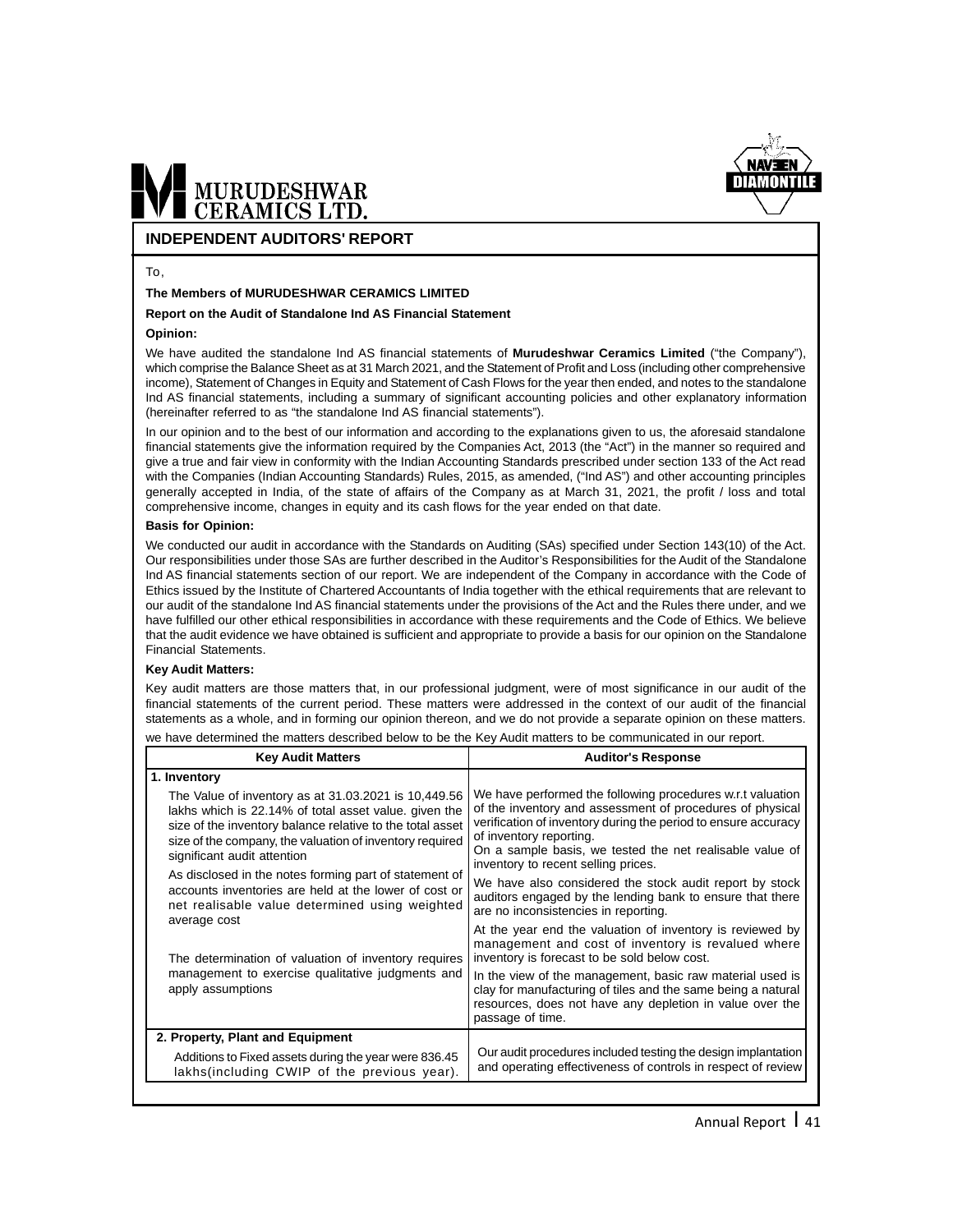

#### **INDEPENDENT AUDITORS' REPORT** (Contd.)

| inappropriate timing of capitalization of project/      | of capitalization of assets, particularly in respect of timing                                                                                                                                                                                            |
|---------------------------------------------------------|-----------------------------------------------------------------------------------------------------------------------------------------------------------------------------------------------------------------------------------------------------------|
| inappropriate classification of categories of the items | of the capitalization and recording of additions to items of                                                                                                                                                                                              |
| of PPE could result in material misstatement of CWIP/   | various categories of PPE with source documentation,                                                                                                                                                                                                      |
| PPE with consequent impact on depreciation charge       | substantive testing of appropriateness of cut-off date                                                                                                                                                                                                    |
| and results for the year                                | considered for project capitalization                                                                                                                                                                                                                     |
|                                                         | We tested the source documentation to determine whether<br>the expenditure is of capital nature and has been approved<br>and segregated into appropriate categories. We reviewed<br>operating expenses to determine the appropriateness of<br>accounting. |

#### **Information Other than the Financial Statements and Auditor's Report Thereon:**

The Company's Board of Directors is responsible for the other information. The other information comprises the information included in the Management Discussion and Analysis, Board's Report including Annexures to Board's Report, Business Responsibility Report, Corporate Governance and Shareholder's Information, but does not include the standalone financial statements and our auditor's report thereon.

Our opinion on the standalone financial statements does not cover the other information and we do not express any form of assurance conclusion thereon.

In connection with our audit of the standalone financial statements, our responsibility is to read the other information and, in doing so, consider whether the other information is materially inconsistent with the standalone financial statements or our knowledge obtained during the course of our audit or otherwise appears to be materially misstated.

If, based on the work we have performed, we conclude that there is a material misstatement of this other information; we are required to report that fact. We have nothing to report in this regard.

#### **Management's Responsibility for the Standalone Ind AS financial statements**:

The Company's management and Board of Directors are responsible for the matters stated in Section 134(5) of the Act with respect to the preparation of these standalone Ind AS financial statements that give a true and fair view of the state of affairs, profit / loss, changes in equity and cash flows of the Company in accordance with the accounting principles generally accepted in India, Including Indian Accounting Standard (Ind AS) specified under Section 133 of the Act read with the Companies (Indian Accounting Standards) Rules, 2015, as amended.. This responsibility also includes maintenance of adequate accounting records in accordance with the provisions of the Act for safeguarding of the assets of the Company and for preventing and detecting frauds and other irregularities; selection and application of appropriate accounting policies; making judgments and estimates that are reasonable and prudent; and design, implementation and maintenance of adequate internal financial controls that were operating effectively for ensuring the accuracy and completeness of the accounting records, relevant to the preparation and presentation of the standalone Ind AS financial statements that give a true and fair view and are free from material misstatement, whether due to fraud or error.

In preparing the standalone Ind AS financial statements, management and Board of Directors are responsible for assessing the Company's ability to continue as a going concern, disclosing, as applicable, matters related to going concern and using the going concern basis of accounting unless management either intends to liquidate the Company or to cease operations, or has no realistic alternative but to do so.

Board of Directors is also responsible for overseeing the Company's financial reporting process.

#### **Auditor's Responsibilities for the Audit of the Standalone Ind AS financial statements:**

Our objectives are to obtain reasonable assurance about whether the standalone Ind AS financial statements as a whole are free from material misstatement, whether due to fraud or error, and to issue an auditor's report that includes our opinion. Reasonable assurance is a high level of assurance, but is not a guarantee that an audit conducted in accordance with SAs will always detect a material misstatement when it exists. Misstatements can arise from fraud or error and are considered material if, individually or in the aggregate, they could reasonably be expected to influence the economic decisions of users taken on the basis of these standalone Ind AS financial statements.

As part of an audit in accordance with SAs, we exercise professional judgment and maintain professional skepticism throughout the audit. We also :

Identify and assess the risks of material misstatement of the standalone Ind AS financial statements, whether due to fraud or error, design and perform audit procedures responsive to those risks, and obtain audit evidence that is sufficient and appropriate to provide a basis for our opinion. The risk of not detecting a material misstatement resulting from fraud is higher than for one resulting from error, as fraud may involve collusion, forgery, intentional omissions, misrepresentations, or the override of internal control.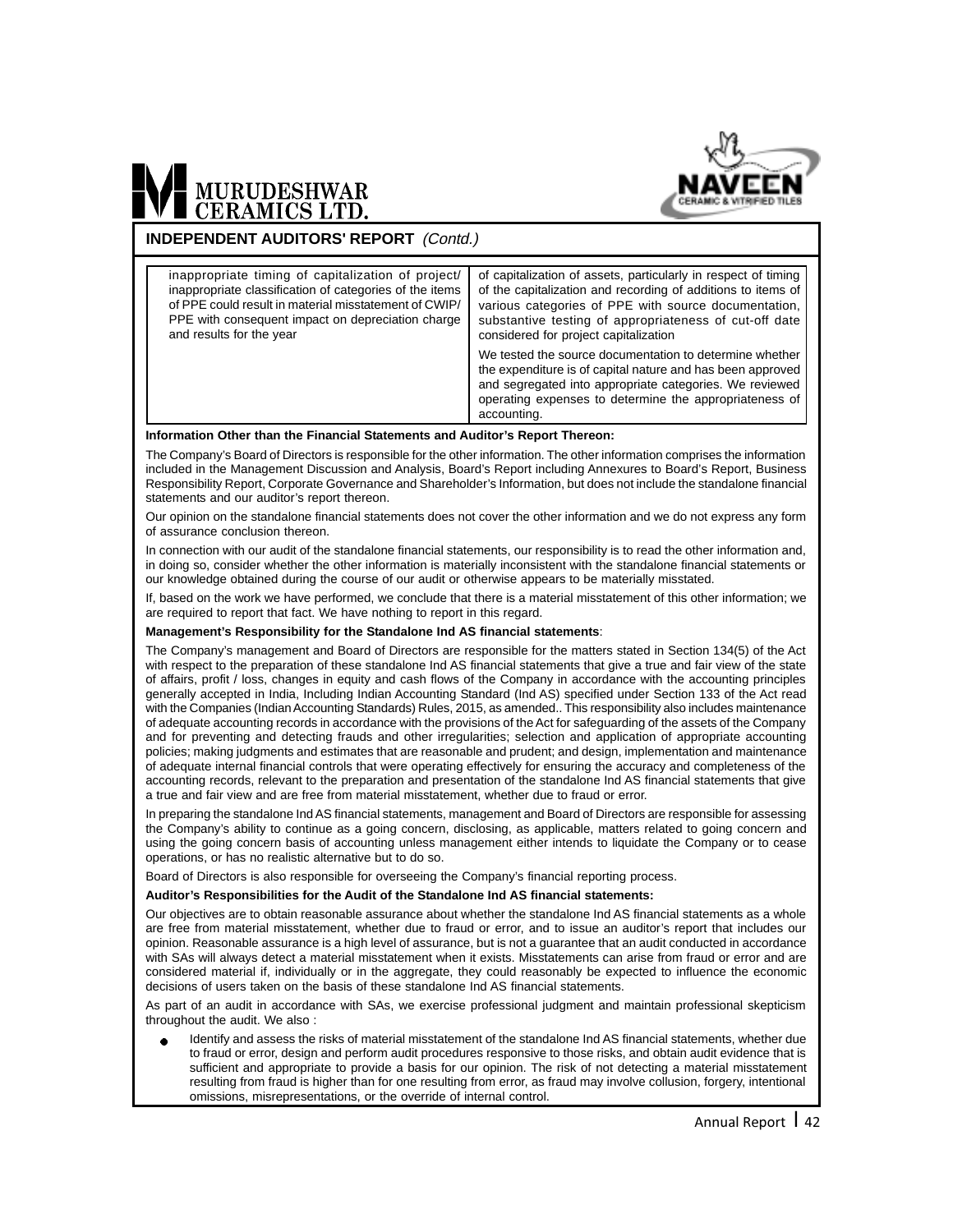

## MURUDESHWAR

#### **INDEPENDENT AUDITORS' REPORT** (Contd.)

- Obtain an understanding of internal control relevant to the audit in order to design audit procedures that are appropriate in the circumstances. Under Section 143(3)(i) of the Act, we are also responsible for expressing our opinion on whether the company has adequate internal financial controls with reference to standalone Ind AS financial statements in place and the operating effectiveness of such controls.
- Evaluate the appropriateness of accounting policies used and the reasonableness of accounting estimates and related disclosures made by management.
- Conclude on the appropriateness of management's use of the going concern basis of accounting and, based on the audit evidence obtained, whether a material uncertainty exists related to events or conditions that may cast significant doubt on the Company's ability to continue as a going concern. If we conclude that a material uncertainty exists, we are required to draw attention in our auditor's report to the related disclosures in the standalone Ind AS financial statements or, if such disclosures are inadequate, to modify our opinion. Our conclusions are based on the audit evidence obtained up to the date of our auditors' report. However, future events or conditions may cause the Company to cease to continue as a going concern.
- Evaluate the overall presentation, structure and content of the standalone Ind AS financial statements, including the disclosures, and whether the standalone Ind AS financial statements represent the underlying transactions and events in a manner that achieves fair presentation.

#### **Materiality**

Materiality is the magnitude of misstatements in the standalone financial statements that, individually or in aggregate, makes it probable that the economic decisions of a reasonably knowledgeable user of the standalone financial statements may be influenced. We consider quantitative materiality and qualitative factors in (i) planning the scope of our audit work and in evaluating the results of our work; and (ii) to evaluate the effect of any identified misstatements in the standalone financial statements.

#### **Communication with those charged with governance**

We communicate with those charged with governance regarding, among other matters, the planned scope and timing of the audit and significant audit findings, including any significant deficiencies in internal control that we identify during our audit.

We also provide those charged with governance with a statement that we have complied with relevant ethical requirements regarding independence, and to communicate with them all relationships and other matters that may reasonably be thought to bear on our independence, and where applicable, related safeguards.

From the matters communicated with those charged with governance, we determine those matters that were of most significance in the audit of the standalone financial statements of the current period and are therefore the key audit matters. We describe these matters in our auditor's report unless law or regulation precludes public disclosure about the matter or when, in extremely rare circumstances, we determine that a matter should not be communicated in our report because the adverse consequences of doing so would reasonably be expected to outweigh the public interest benefits of such communication.

#### **Report on Other Legal and Regulatory Requirements**

- 1. As required by Section 143(3) of the Act, based on our audit we report that:
	- (a) We have sought and obtained all the information and explanations which to the best of our knowledge and belief were necessary for the purposes of our audit.
	- (b) In our opinion, proper books of account as required by law relating to preparation of the aforesaid Ind AS financial statements have been kept by the Company so far as it appears from our examination of those books;
	- (c) The balance sheet, the statement of profit and loss (including other comprehensive income), the statement of cash flows dealt with by this Report are in agreement with the books of account maintained for the purpose of preparation of the Ind AS financial statements;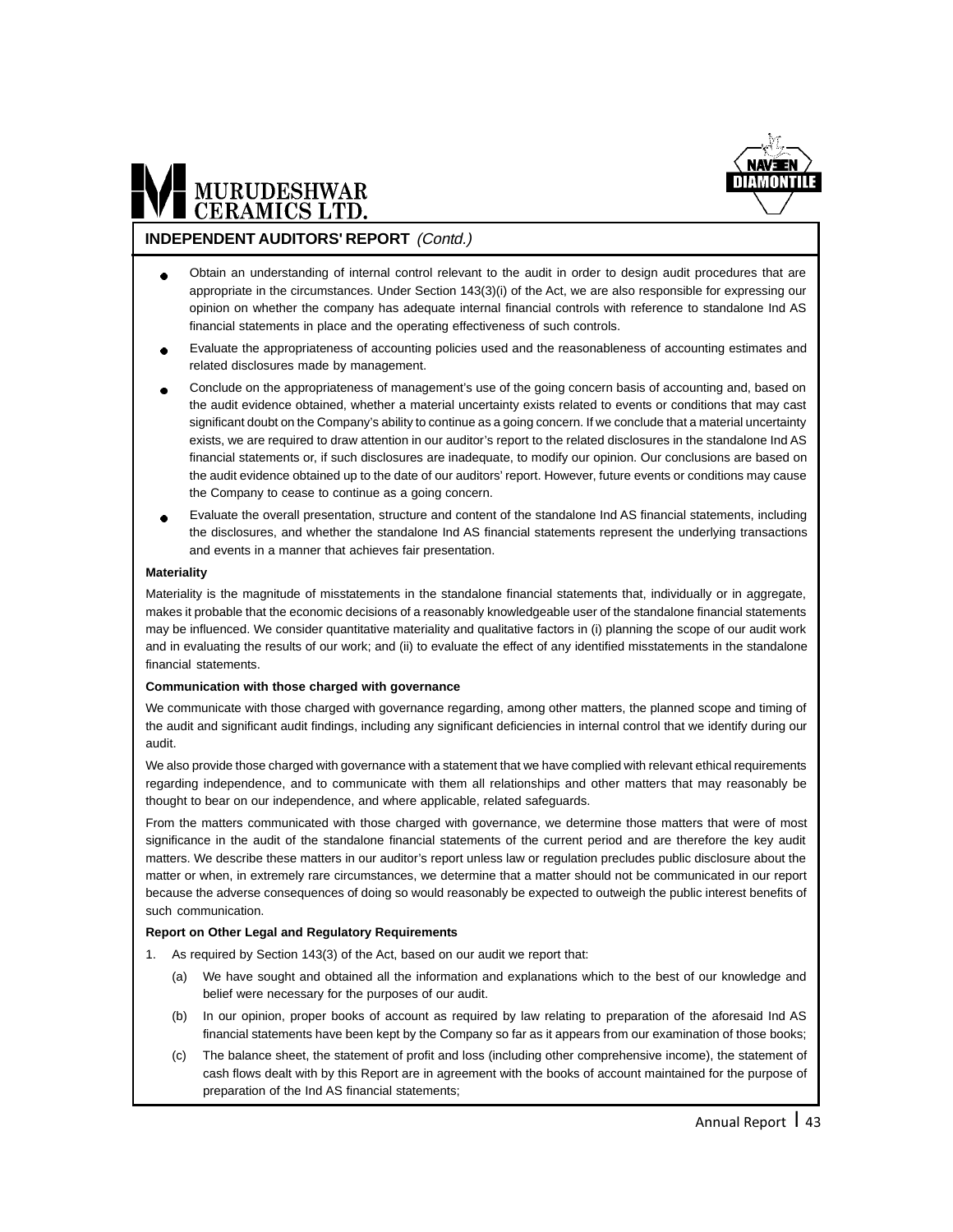

#### **INDEPENDENT AUDITORS' REPORT** (Contd.)

- (d) In our opinion, the aforesaid Ind AS financial statements comply with the Accounting Standards specified under Section 133 of the Act read with relevant rule issued there under.
- (e) On the basis of the written representations received from the Directors of the Company as on 31 March 2021 taken on record by the Board of Directors of the Company, none of the directors is disqualified as on 31 March 2021 from being appointed as a director in terms of Section 164 (2) of the Act;
- (f) With respect to the adequacy of the internal financial controls over financial reporting and the operating effectiveness of such controls, refer to our separate report in "Annexure A", which is based on the auditors' report of the company.
- (g) With respect to the other matters to be included in the Auditor's Report in accordance with the requirements of section 197(16) of the Act, as amended : In our opinion and to the best of our information and according to the explanations given to us, the remuneration paid by the Company to its directors during the year is in accordance with the provisions of section 197 of the Act
- (h) With respect to the other matters to be included in the Auditor's Report in accordance with Rule 11 of the Companies (Audit and Auditors) Rules, 2014, in our opinion and to the best of our information and according to the explanations given to us:
	- The Company has disclosed the impact of pending litigations on its financial position in its financial statements.
	- ii. The Company did not have any long-term contracts including derivative contracts for which there were any material foreseeable losses.
	- iii. There were no amounts which were required to be transferred to the Investor Education and Protection Fund by the Company.
- 2. As required by the Companies (Auditor's Report) Order, 2016 ("the Order") issued by the Central Government of India in terms of section 143(11) of the Act, we give in the **Annexure B**, a statement on the matters specified in the paragraph 3 and 4 of the order.

**For K G RAO & CO.,** Chartered Accountants ICAI FIRM REGN. No. : 010463S  **KRISHNARAJ K** Place : Bengaluru Partner Partner Partner Partner Partner Partner Partner Partner (Membership No : 217422) Date : 29-06-2021 UDIN : 21217422AAAABK5259

#### **ANNEXURE "A" TO THE INDEPENDENT AUDITORS' REPORT**

(Referred to in paragraph 1(f) under 'Report on Other Legal & Regulatory Requirement' of our report to the members of Murudeshwar Ceramics Limited of even date)

Report on the Internal Financial Controls under Clause (i) of Sub-section 3 of Section 143 of the Companies Act, 2013 ("the Act") of Murudeshwar Ceramics Limited

We have audited the internal financial controls over financial reporting of **Murudeshwar Ceramics Limited** ("the Company") as of 31 March 2021 in conjunction with our audit of the Ind AS financial statements of the Company for the year ended on that date.

#### **Management's Responsibility for Internal Financial Controls :**

The Board of Directors of the Company is responsible for establishing and maintaining internal financial controls based on the internal control over financial reporting criteria established by the Company considering the essential components of internal control stated in the Guidance Note on Audit of Internal Financial Controls over Financial Reporting issued by the Institute of Chartered Accountants of India ('ICAI'). These responsibilities include the design, implementation and maintenance of adequate internal financial controls that were operating effectively for ensuring the orderly and efficient conduct of its business, including adherence to company's policies, the safeguarding of its assets, the prevention and detection of frauds and errors, the accuracy and completeness of the accounting records, and the timely preparation of reliable financial information, as required under the Companies Act, 2013.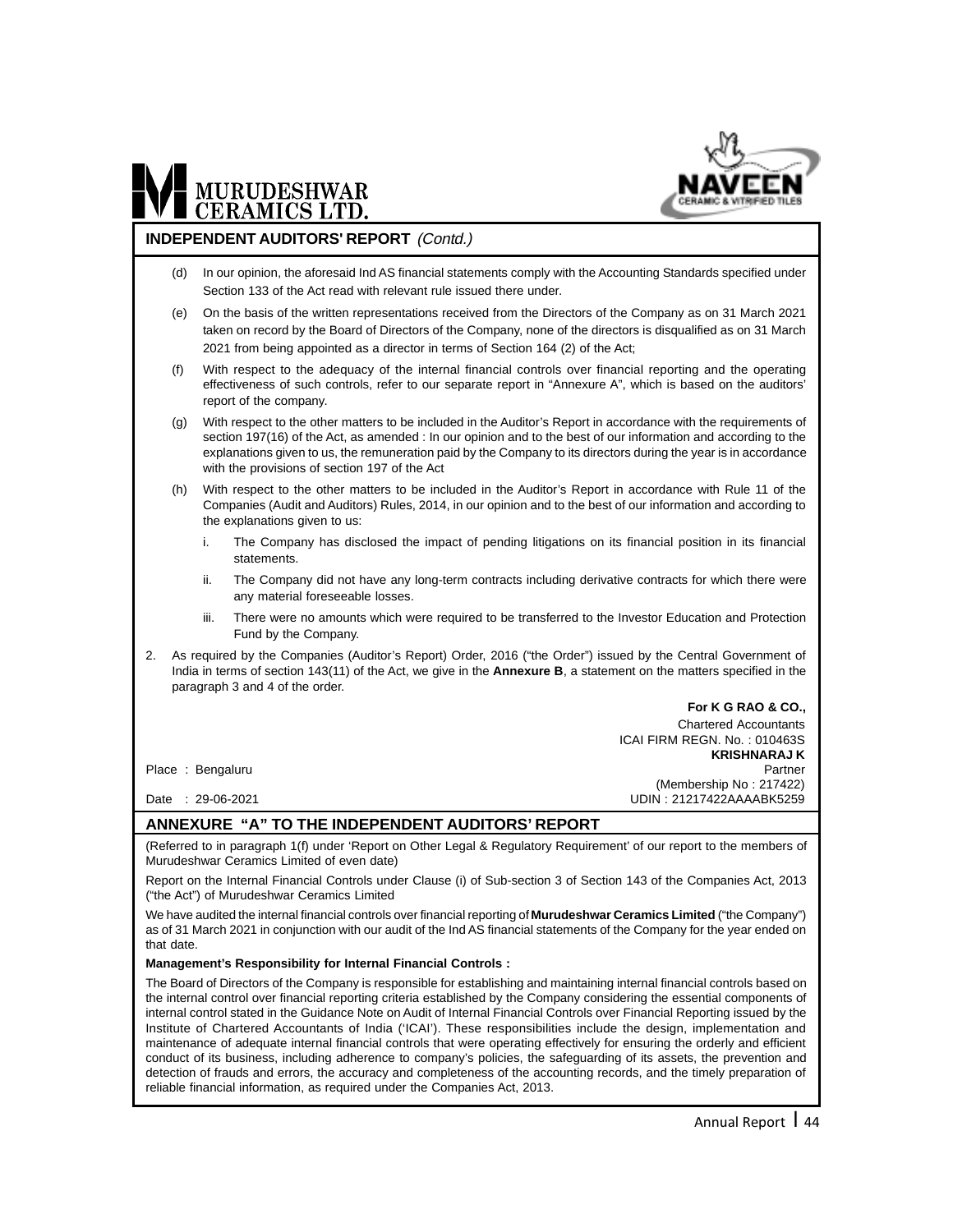

#### **ANNEXURE "A" TO THE INDEPENDENT AUDITORS' REPORT** (Contd.)

#### **Auditor's Responsibility**

Our responsibility is to express an opinion on the Company's internal financial controls over financial reporting based on our audit. We conducted our audit in accordance with the Guidance Note and the Standards on Auditing prescribed under section 143(10) of the Companies Act, 2013, to the extent applicable to an audit of internal financial controls. The Guidance Note and those Standards require that we comply with ethical requirements and plan and perform the audit to obtain reasonable assurance about whether adequate internal financial controls over financial reporting was established and maintained and if such controls operated effectively in all material respects.

Our audit involves performing procedures to obtain audit evidence about the adequacy of the internal financial controls system over financial reporting and their operating effectiveness. Our audit of internal financial controls over financial reporting included obtaining an understanding of internal financial controls over financial reporting, assessing the risk that a material weakness exists, and testing and evaluating the design and operating effectiveness of internal control based on the assessed risk. The procedures selected depend on the auditor's judgment, including the assessment of the risks of material misstatement of the financial statements, whether due to fraud or error.

We believe that the audit evidence we have obtained is sufficient and appropriate to provide a basis for our audit opinion on the Company's internal financial controls system over financial reporting.

#### **Meaning of Internal Financial Controls over Financial Reporting**

A company's internal financial control over financial reporting is a process designed to provide reasonable assurance regarding the reliability of financial reporting and the preparation of financial statements for external purposes in accordance with generally accepted accounting principles. A company's internal financial control over financial reporting includes those policies and procedures that

- (1) pertain to the maintenance of records that, in reasonable detail, accurately and fairly reflect the transactions and dispositions of the assets of the company;
- (2) provide reasonable assurance that transactions are recorded as necessary to permit preparation of financial statements in accordance with generally accepted accounting principles, and that receipts and expenditures of the company are being made only in accordance with authorisations of management and directors of the company; and
- (3) provide reasonable assurance regarding prevention or timely detection of unauthorised acquisition, use, or disposition of the company's assets that could have a material effect on the financial statements.

#### **Inherent Limitations of Internal Financial Controls over Financial Reporting:**

Because of the inherent limitations of internal financial controls over financial reporting, including the possibility of collusion or improper management override of controls, material misstatements due to error or fraud may occur and not be detected. Also, projections of any evaluation of the internal financial controls over financial reporting to future periods are subject to the risk that the internal financial control over financial reporting may become inadequate because of changes in conditions, or that the degree of compliance with the policies or procedures may deteriorate.

#### **Opinion:**

In our opinion, to the best of our information and according to the explanations given to us, the Company has, in all material respects, an adequate internal financial controls system over financial reporting and such internal financial controls over financial reporting were operating effectively as at 31 March 2021, based on the internal control over financial reporting criteria established by the Company considering the essential components of internal control stated in the Guidance Note on Audit of Internal Financial Controls Over Financial Reporting issued by the ICAI.

|                  | ייט איס איז וע ו <b>זע</b>   |
|------------------|------------------------------|
|                  | <b>Chartered Accountants</b> |
|                  | ICAI FIRM REGN. No.: 010463S |
|                  | <b>KRISHNARAJ K</b>          |
| Place: Bengaluru | Partner                      |
|                  | (Membership No: 217422)      |
| Date: 29-06-2021 | UDIN: 21217422AAAABK5259     |
|                  |                              |

**For K G RAO & CO.,**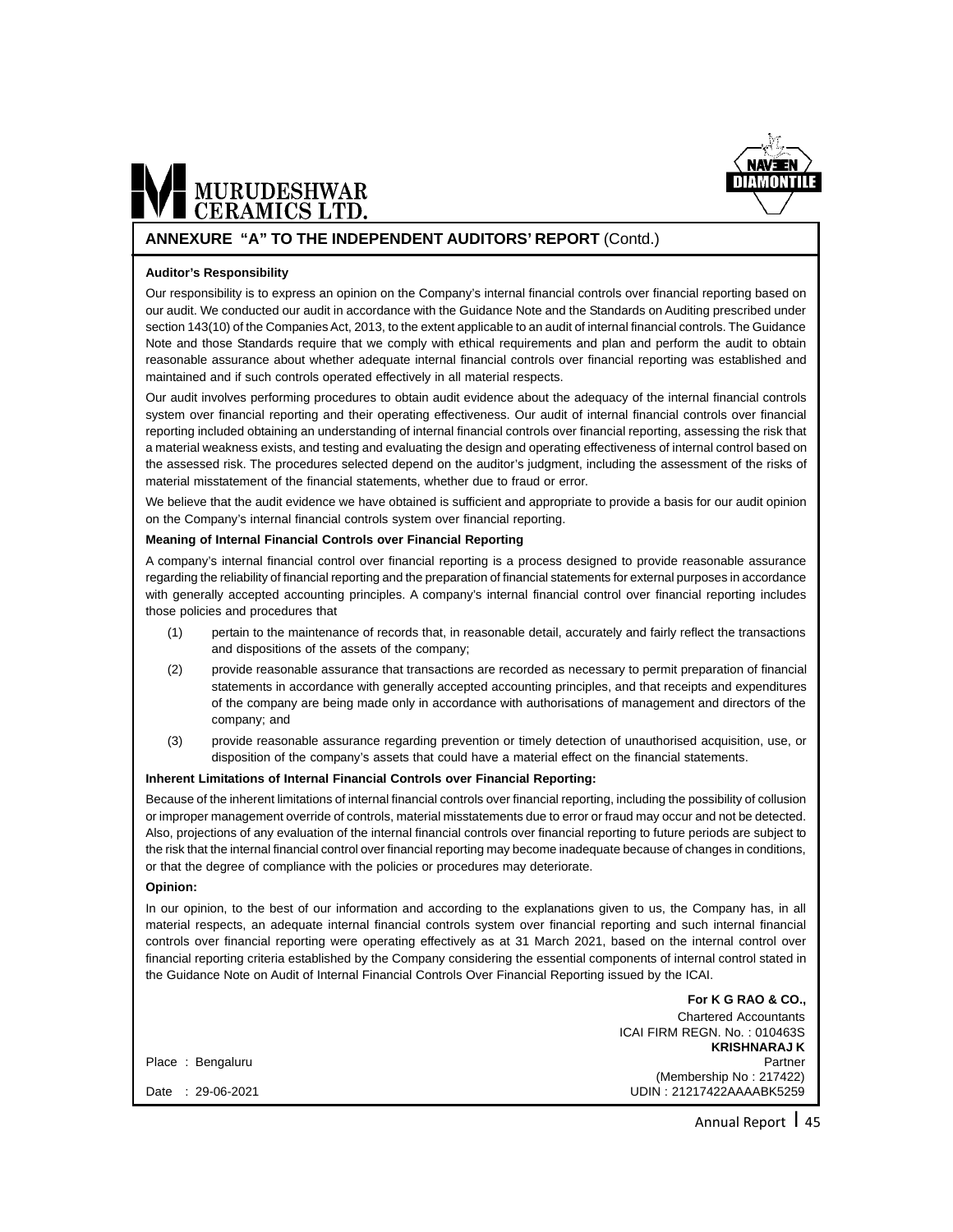

## MURUDESHWAR

#### **ANNEXURE "B" TO THE INDEPENDENT AUDITORS' REPORT**

(Referred to in paragraph 2 under 'Report on Other Legal & Regulatory Requirement' of our report to the members of Murudeshwar Ceramics Limited of even date)

- i. In respect of the Company's Property Plant and Equipment:
	- (a) The Company has maintained proper records showing full particulars, including quantitative details and situation of property, plant and equipment;
	- (b) The property, plant and equipment were physically verified by the management in accordance with a regular program of verification which, in our opinion, provides for physical verification of fixed assets at regular intervals. According to the information and explanations given to us, no material discrepancies between the books records and the physical fixed assets have been noticed.
	- (c) According to the information and explanations given to us and the records examined by us and based on the examination of the conveyance deed provided to us, we report that, the title deeds, comprising all the immovable properties of land and buildings which are freehold, are held in the name of the company as at the balance sheet date. In respect of immovable properties of land and building that have been taken on lease and disclosed as fixed assets in the standalone financial statements, the lease agreements are in the name of the Company
- ii. As explained to us, the inventories were physically verified during the year by the Management at reasonable intervals and no material discrepancies were noticed on physical verification of the inventory.
- iii. According to the information and explanations given to us. the company has not granted the loans/advances, secured or unsecured to the Companies, or other parties covered in the register maintained under Section 189 of the Companies Act,2013 and accordingly cluase3(III) (a) to (c) are not applicable to the company and hence not commented there upon.
- iv. In our opinion and according to the information and explanations given to us, the company has complied with the provisions of section 185 and 186 of the Companies Act, 2013 in respect of loans, investments, guarantees, and securities, as applicable.
- v. The Company has not accepted any deposits from the public during the year and hence the directives issued by the Reserve Bank of India and the provisions of Sections 73 to 76 or any other relevant provisions of the Act and the Companies (Acceptance of Deposit) Rules, 2015 with regard to the deposits accepted from the public are not applicable.
- vi. The maintenance of cost records has not been specified by the Central Government under section 148(1) of the Companies Act, 2013 for the business activities carried out by the Company. Thus reporting under clause 3(vi) of the order is not applicable to the Company.
- vii. According to the information and explanations given to us, in respect of statutory dues:
	- a) The Company has generally been regular in depositing undisputed statutory dues, including Provident Fund, Employees' State Insurance, Income Tax, Goods & Service Tax, Duty of Customs, Cess and other material statutory dues applicable to it with the appropriate authorities.
	- b) There were no undisputed amounts payable in respect of Provident Fund, Employees' State Insurance, Income Tax, Goods & Service Tax, Duty of Customs, Cess and other material statutory dues in arrears as at March 31, 2021 for a period of more than six months from the date they became payable.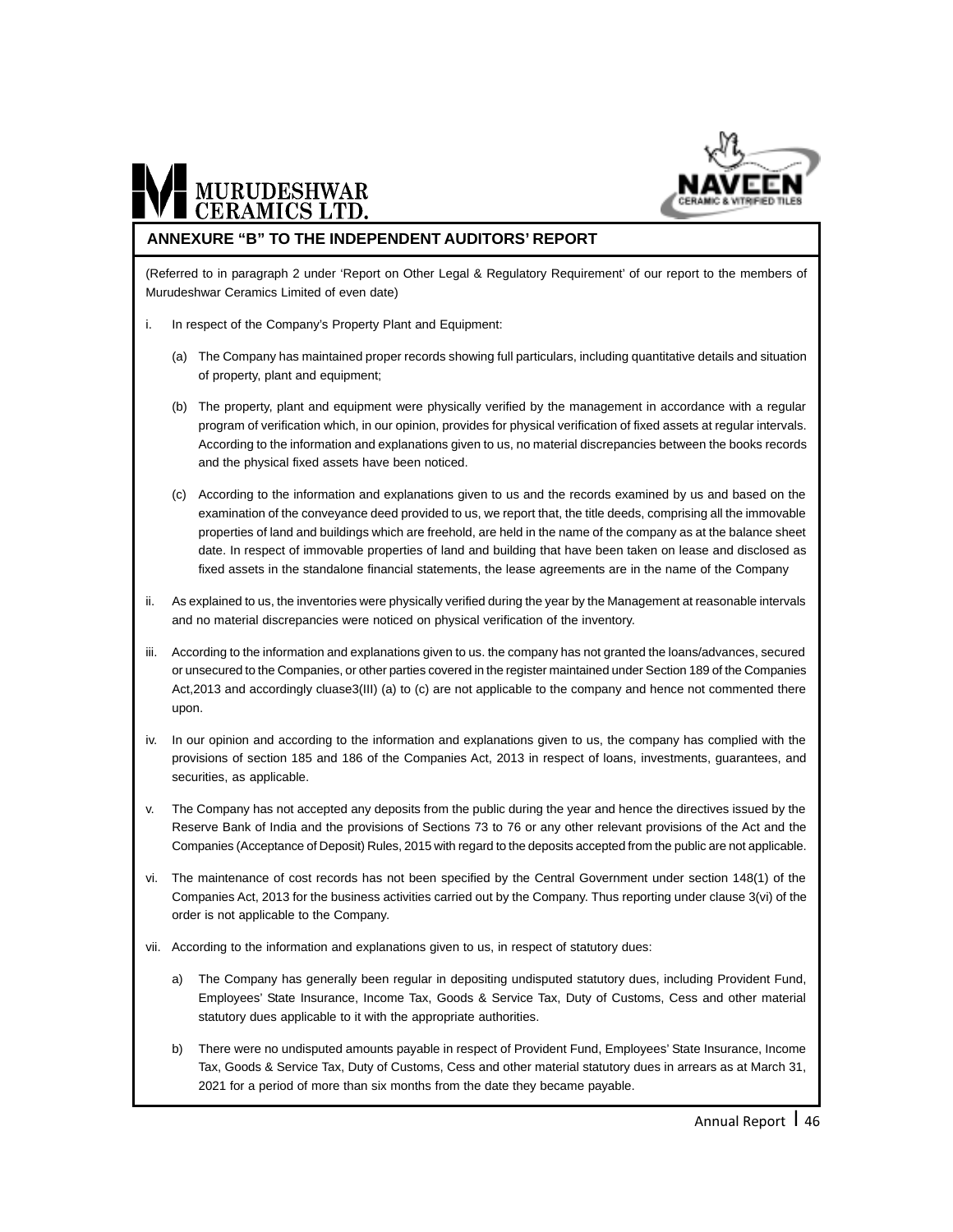

#### **ANNEXURE "B" TO THE INDEPENDENT AUDITORS' REPORT** (Contd.)

c) Details of dues of income tax, excise duty and custom duty which have not been deposited as at 31.03.2021 on account of dispute are as under :

| Nature of<br>the statute    | Nature of<br>dues | Forum where<br>Dispute is Pending | Period to<br>which Relates | <b>Remarks</b>                                                                                         |
|-----------------------------|-------------------|-----------------------------------|----------------------------|--------------------------------------------------------------------------------------------------------|
| The Income<br>Tax Act, 1961 | Income Tax        | Appellate Tribunal                | AY 2007-2008<br>to 2015-16 | Disallowances of expenses and additions<br>to income, Carry forward loss hence<br>no tax demand arises |
| The Income<br>Tax Act. 1961 | Income Tax        | <b>CIT Appeals</b>                | AY 2006-2007               | Disallowances of expenses and additions<br>to income, Tax is paid under MAT,<br>no additional demand   |

- viii. In our opinion and according to the information and explanations given to us, the Company has not defaulted in the repayment of dues to banks or financial institutions. The Company has not issued any debentures.
- ix. Based upon the audit procedures performed and the information and explanations given by the management, the company has not raised moneys by way of initial public offer or further public offer including debt instruments except term Loans which is applied for the purpose for which the same is raised.
- x. Based upon the audit procedures performed and the information and explanations given by the management, we report that no fraud by the Company or on the company by its officers or employees has been noticed or reported during the year.
- xi. Based upon the audit procedures performed and the information and explanations given by the management, the managerial remuneration has been paid or provided in accordance with the requisite approvals mandated by the provisions of section 197 read with Schedule V to the Companies Act.
- xii. The Company is not a Nidhi Company and hence reporting under clause 3 (xii) of the Order is not applicable to the Company.
- xiii. In our opinion, all transactions with the related parties are in compliance with section 177 and 188 of Companies Act, 2013 and the details have been disclosed in the Ind AS Financial Statements as required by the applicable accounting standards.
- xiv. Based upon the audit procedures performed and the information and explanations given by the management, the company has, during the year, at its Board Meeting held on 13<sup>th</sup> November, 2020 and at its General Meeting conducted through postal ballot on 26<sup>th</sup> December, 2020, passed resolutions approving "Raising of fund by way of creating, offering, issuing and allotting 47,57,390 equity shares and 53,63,948 share warrants convertible into equity shares in one or more tranches on preferential basis to the Promoters' group".
- xv. Based upon the audit procedures performed and the information and explanations given by the management, the company has not entered into any non-cash transactions with directors or persons connected with him and hence reporting under the provisions of clause 3 (xv) of the Order are not applicable to the Company .
- xvi. The company is not required to be registered under section 45 IA of the Reserve Bank of India Act, 1934 and hence reporting under the provisions of clause 3 (xvi) of the Order are not applicable to the Company. **For K G RAO & CO.,**

|                  | <b>Chartered Accountants</b> |
|------------------|------------------------------|
|                  | ICAI FIRM REGN. No.: 010463S |
|                  | <b>KRISHNARAJ K</b>          |
| Place: Bengaluru | Partner                      |
|                  | (Membership No: 217422)      |
| Date: 29-06-2021 | UDIN: 21217422AAAABK5259     |
|                  |                              |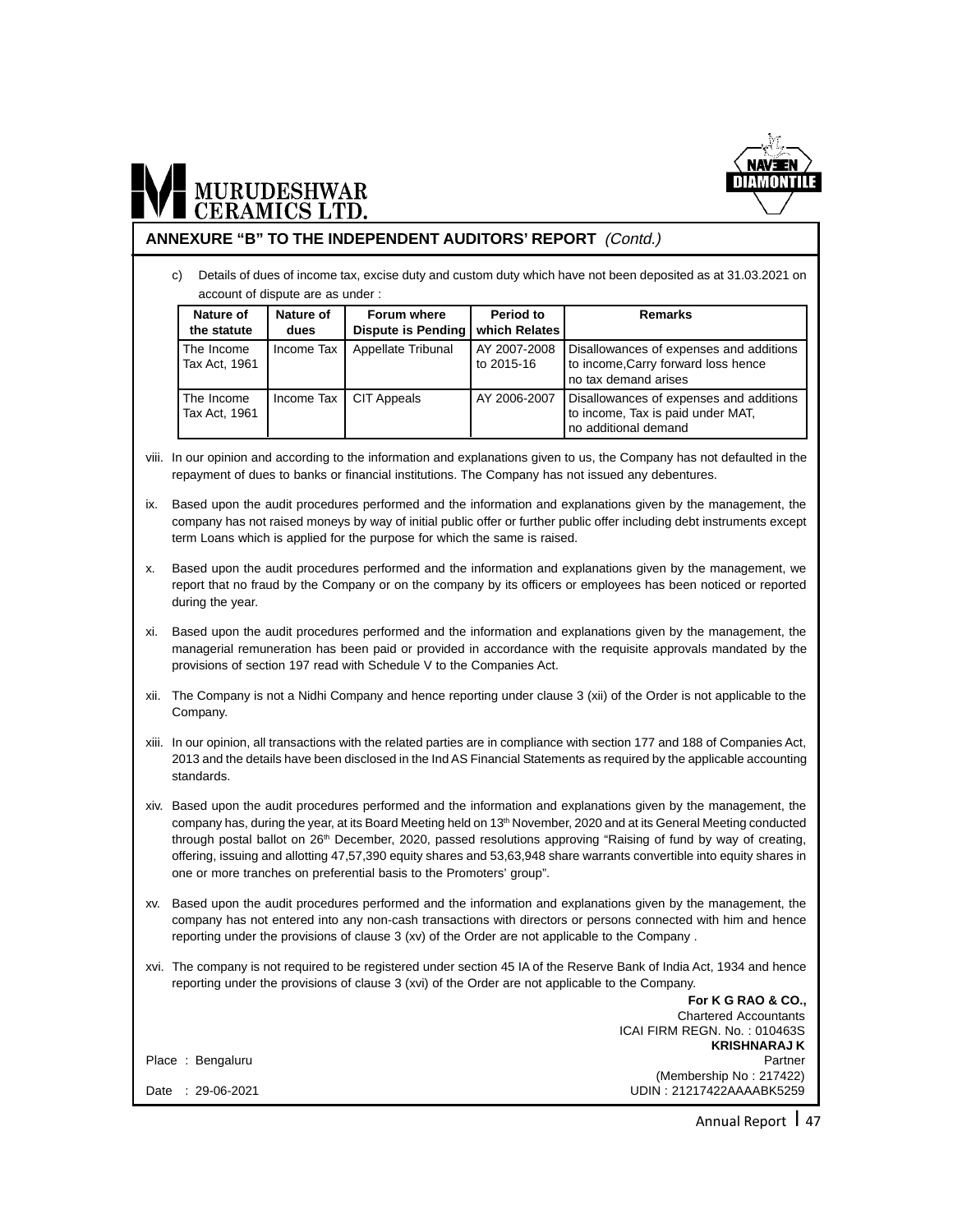

### MURUDESHWAR Ŀ\

|         |                                                                        | <b>Particulars</b>                                             | <b>Notes</b>               | March 31, 2021                          | March 31, 2020                                    |
|---------|------------------------------------------------------------------------|----------------------------------------------------------------|----------------------------|-----------------------------------------|---------------------------------------------------|
| A       | <b>ASSETS</b>                                                          |                                                                |                            | $\overline{\tau}$ in lakhs              | ₹ in lakhs                                        |
|         | <b>Non Current Assets</b>                                              |                                                                |                            |                                         |                                                   |
|         | Property, plant and equipment                                          |                                                                | 3                          | 29,727.34                               | 30,601.82                                         |
|         | Capital work-in-progress                                               |                                                                |                            | 768.51                                  | 204.90                                            |
|         | Financial Assets:                                                      |                                                                |                            |                                         |                                                   |
|         | Investments                                                            |                                                                | 4                          | 390.29                                  | 390.29                                            |
|         | Non-Financial Assets (Net)                                             |                                                                | 5                          | 197.58                                  | 197.58                                            |
|         | Other Non-Current Assets                                               |                                                                | 5                          | 582.83                                  | 66.60                                             |
|         |                                                                        | <b>Total Non-Current Assets (A)</b>                            |                            | 31,666.55                               | 31,461.19                                         |
| В       | <b>CURRENT ASSETS</b>                                                  |                                                                |                            |                                         |                                                   |
|         | Inventories                                                            |                                                                | 6                          | 10,449.56                               | 9,972.38                                          |
|         | Financial Assets:                                                      |                                                                |                            |                                         |                                                   |
|         | <b>Trade Receivables</b>                                               |                                                                | 7                          | 3,164.66                                | 4,106.72                                          |
|         | Cash and cash equivalents                                              |                                                                | 8                          | 340.40                                  | 327.09                                            |
|         | Other current assets                                                   |                                                                | 9                          | 1,579.78                                | 1,384.17                                          |
|         | <b>Total Current Assets (B)</b>                                        |                                                                |                            | 15,534.40                               | 15,790.36                                         |
|         | Total Assets (A+B)                                                     |                                                                |                            | 47,200.95                               | 47,251.55                                         |
| C       | <b>EQUITY AND LIABILITIES</b>                                          |                                                                |                            |                                         |                                                   |
|         | <b>EQUITY</b>                                                          |                                                                |                            |                                         |                                                   |
|         | Equity share capital                                                   |                                                                | 10                         | 5,233.91                                | 4,758.17                                          |
|         | Reserves and Surplus                                                   |                                                                | 10                         | 27,838.29                               | 28,671.41                                         |
|         | <b>IND AS Transition Reserve</b>                                       |                                                                |                            |                                         |                                                   |
|         |                                                                        | Other equity - (Money Received against Share Warrant)          |                            | 241.38                                  |                                                   |
|         | <b>Total Equity</b>                                                    |                                                                |                            | 33,313.58                               | 33,429.58                                         |
| D       | <b>LIABILITIES</b>                                                     |                                                                |                            |                                         |                                                   |
|         | <b>Non-Current liabilities</b>                                         |                                                                |                            |                                         |                                                   |
|         | Financial liabilities :                                                |                                                                |                            |                                         |                                                   |
|         | <b>Borrowings</b>                                                      |                                                                | 11                         | 1,470.92                                | 785.14                                            |
|         | Deferred Tax Liability                                                 |                                                                | 12                         | 1,387.31                                | 1,794.52                                          |
|         | <b>Trade Payables</b>                                                  |                                                                | 13                         | 143.98                                  | 214.62                                            |
|         | Lease Liabilities                                                      |                                                                | 13                         | 161.95                                  | 197.62                                            |
|         |                                                                        | <b>Total Non-Current liabilities</b>                           |                            | 3,164.16                                | 2,991.90                                          |
|         | <b>Current liabilities</b>                                             |                                                                |                            |                                         |                                                   |
|         | Financial liabilities :                                                |                                                                |                            |                                         |                                                   |
|         | <b>Trade Payables</b>                                                  |                                                                | 14                         | 1,879.23                                | 2,352.52                                          |
|         | Other financial liabilities                                            |                                                                | 15                         | 6,847.14                                | 6,950.42                                          |
|         | Other current liabilities                                              |                                                                | 16                         | 1,931.58                                | 1,424.77                                          |
|         | Provisions                                                             |                                                                | 17                         | 65.26                                   | 102.36                                            |
|         |                                                                        |                                                                |                            | 10,723.21                               | 10,830.07                                         |
|         | <b>Total Equity and Liabilities</b><br>In terms of our report attached | For and on behalf of the Board of Directors                    |                            | 47,200.95                               | 47,251.55                                         |
|         | For K. G. RAO & CO.,                                                   | <b>MURUDESHWAR CERAMICS LIMITED</b>                            |                            |                                         |                                                   |
|         | <b>Chartered Accountants</b><br>ICAI FIRM REG No: 010463S              | <b>SATISH R. SHETTY</b><br>Vice Chairman and Managing Director | <b>Director</b>            | SUNIL R. SHETTY                         | <b>NAVEEN R. SHETTY</b><br><b>Director</b>        |
|         | <b>KRISHNARAJ K</b>                                                    | (DIN 00037526)<br><b>S.S. HIREMATH</b>                         | <b>ANNAPPAYYA</b>          | (DIN 00037572)                          | (DIN 00058779)                                    |
| Partner | Membership No:217422                                                   | Director                                                       | Director<br>(DIN 03558522) | SANKAPPA K. SHETTY<br><b>Director</b>   | KARAN SATISH SHETTY<br><b>Whole Time Director</b> |
|         | UDIN: 21217422AAAABK5259                                               | (DIN 02272897)<br>SATHYA MURTHY PADAKI                         | <b>SARVANI ALVA</b>        | (DIN 00894366)                          | (DIN 08168200)<br>N.M. HEGDE                      |
|         | Place: Bengaluru<br>Date: 29-06-2021                                   | Director<br>(DIN 08276537)                                     | Director<br>(DIN 06896403) | <b>ASHOK KUMAR</b><br>Company Secretary | Vice President (Finance) & CFO                    |

**BALANCE SHEET AS AT 31st MARCH 2021**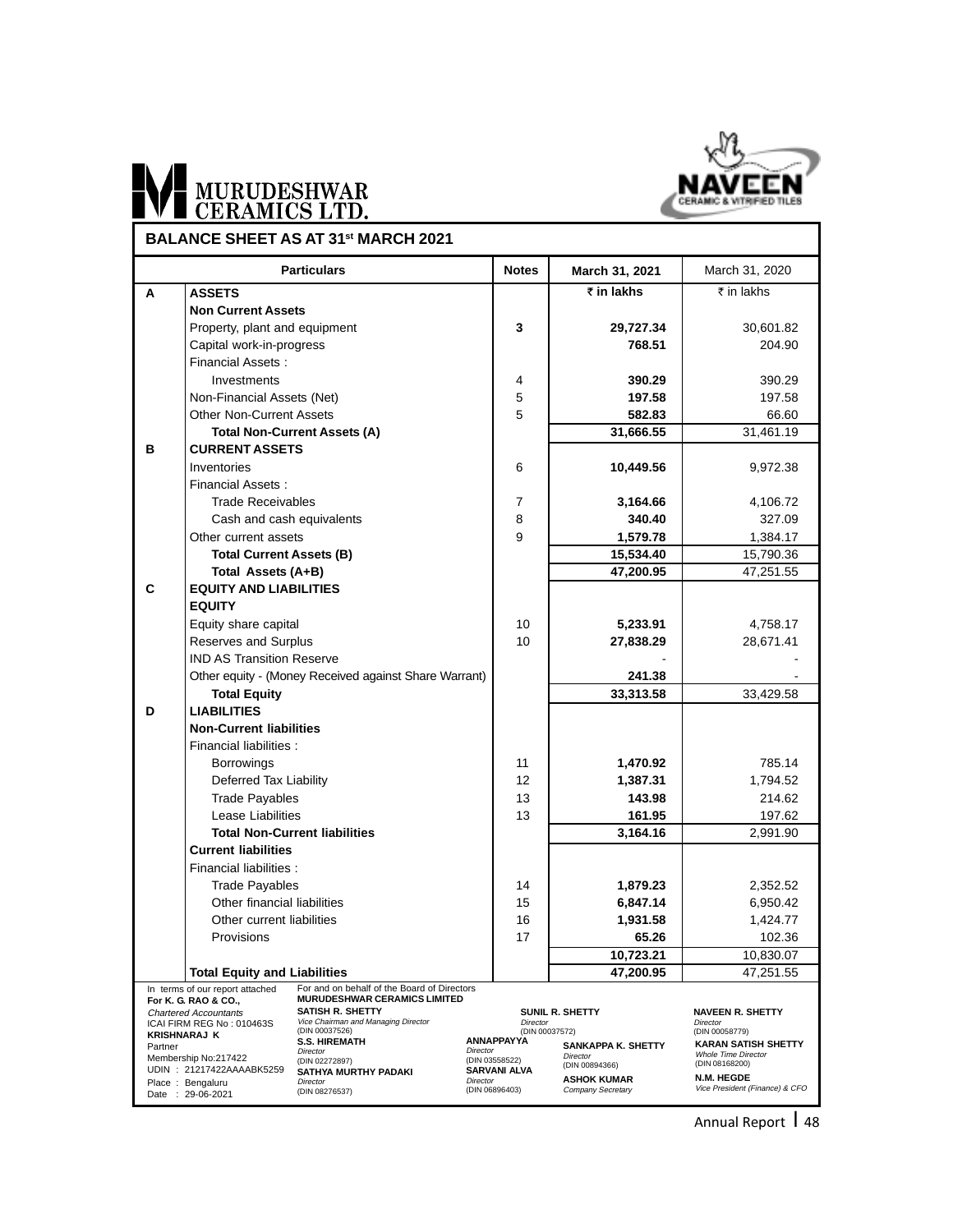

# WI MURUDESHWAR

|                                |                                                                                                                                              | STATEMENT OF PROFIT AND LOSS FOR THE YEAR ENDED 31st MARCH 2021                                                                                                                                                              |                                                             |                                                                            |                                                                                                                   |
|--------------------------------|----------------------------------------------------------------------------------------------------------------------------------------------|------------------------------------------------------------------------------------------------------------------------------------------------------------------------------------------------------------------------------|-------------------------------------------------------------|----------------------------------------------------------------------------|-------------------------------------------------------------------------------------------------------------------|
|                                |                                                                                                                                              | <b>Particulars</b>                                                                                                                                                                                                           | <b>Notes</b>                                                | March 31, 2021                                                             | March 31, 2020                                                                                                    |
| т                              | <b>REVENUES</b>                                                                                                                              |                                                                                                                                                                                                                              |                                                             | ₹ in lakhs                                                                 | ₹ in lakhs                                                                                                        |
|                                | Revenue from operations                                                                                                                      |                                                                                                                                                                                                                              | 18                                                          | 8,048.95                                                                   | 10,317.22                                                                                                         |
|                                | Other Income                                                                                                                                 |                                                                                                                                                                                                                              | 19                                                          | 126.24                                                                     | 850.93                                                                                                            |
|                                | <b>Total Revenue</b>                                                                                                                         |                                                                                                                                                                                                                              |                                                             | 8,175.19                                                                   | 11,168.15                                                                                                         |
| Ш                              | <b>EXPENSES</b>                                                                                                                              |                                                                                                                                                                                                                              |                                                             |                                                                            |                                                                                                                   |
|                                | Cost of materials consumed                                                                                                                   |                                                                                                                                                                                                                              | 20                                                          | 3,076.37                                                                   | 3,291.76                                                                                                          |
|                                |                                                                                                                                              | Changes in inventory of finished goods and                                                                                                                                                                                   |                                                             |                                                                            |                                                                                                                   |
|                                | work-in-progress                                                                                                                             |                                                                                                                                                                                                                              | 21                                                          | (1.09)                                                                     | 1,377.97                                                                                                          |
|                                | Employee benefits expense                                                                                                                    |                                                                                                                                                                                                                              | 22                                                          | 1,217.67                                                                   | 1,236.30                                                                                                          |
|                                | Finance costs                                                                                                                                |                                                                                                                                                                                                                              | 23                                                          | 1,592.60                                                                   | 1,599.60                                                                                                          |
|                                |                                                                                                                                              | Depreciation and amortisation expenses                                                                                                                                                                                       | 3                                                           | 1,024.97                                                                   | 992.50                                                                                                            |
|                                | Other expenses                                                                                                                               |                                                                                                                                                                                                                              | 24                                                          | 2,859.34                                                                   | 2,339.02                                                                                                          |
|                                | <b>Total Expenses</b>                                                                                                                        |                                                                                                                                                                                                                              |                                                             | 9,769.86                                                                   | 10,837.15                                                                                                         |
| Ш                              | Profit / (Loss) before tax (I - II)                                                                                                          |                                                                                                                                                                                                                              |                                                             | (1,594.67)                                                                 | 331.00                                                                                                            |
| IV                             | <b>Tax Expense</b>                                                                                                                           |                                                                                                                                                                                                                              |                                                             |                                                                            |                                                                                                                   |
|                                | <b>Current Tax</b>                                                                                                                           |                                                                                                                                                                                                                              |                                                             |                                                                            | 56.79                                                                                                             |
|                                | Prior period tax                                                                                                                             |                                                                                                                                                                                                                              |                                                             |                                                                            | (1.01)                                                                                                            |
|                                | Deferred tax                                                                                                                                 |                                                                                                                                                                                                                              |                                                             |                                                                            | 157.41                                                                                                            |
|                                |                                                                                                                                              | Deferred Tax Provision for Earlier years Reversed                                                                                                                                                                            |                                                             | (412.18)                                                                   |                                                                                                                   |
|                                | Less: MAT Credit Entitlement                                                                                                                 |                                                                                                                                                                                                                              |                                                             |                                                                            | (56.79)                                                                                                           |
|                                | Add: MAT Credit Reversed                                                                                                                     |                                                                                                                                                                                                                              |                                                             | 4.97                                                                       |                                                                                                                   |
|                                | <b>Total tax expenses</b>                                                                                                                    |                                                                                                                                                                                                                              |                                                             | (407.21)                                                                   | 156.40                                                                                                            |
| V                              |                                                                                                                                              | Profit / (Loss) for the year (III - IV)                                                                                                                                                                                      |                                                             | (1, 187.46)                                                                | 174.60                                                                                                            |
| VI                             | Other comprehensive income                                                                                                                   |                                                                                                                                                                                                                              |                                                             |                                                                            |                                                                                                                   |
|                                |                                                                                                                                              | (a) (i) Items that will not be reclassified to profit or loss                                                                                                                                                                |                                                             |                                                                            |                                                                                                                   |
|                                |                                                                                                                                              | '- Remeasurement of defined benefit plans                                                                                                                                                                                    |                                                             | (32.13)                                                                    | (35.69)                                                                                                           |
|                                |                                                                                                                                              | (ii) Income tax relating to items that will not be<br>reclassified to profit & loss                                                                                                                                          |                                                             |                                                                            |                                                                                                                   |
|                                |                                                                                                                                              | '- Remeasurement of defined benefit plans                                                                                                                                                                                    |                                                             | 8.35                                                                       | 5.96                                                                                                              |
|                                |                                                                                                                                              | (b) (i) Items that may be reclassified to profit or loss                                                                                                                                                                     |                                                             |                                                                            |                                                                                                                   |
|                                |                                                                                                                                              | (ii) Income tax on items that may be reclassified                                                                                                                                                                            |                                                             |                                                                            |                                                                                                                   |
|                                | to profit or loss                                                                                                                            |                                                                                                                                                                                                                              |                                                             |                                                                            |                                                                                                                   |
|                                |                                                                                                                                              | Total other comprehensive income                                                                                                                                                                                             |                                                             | (23.78)                                                                    | (29.73)                                                                                                           |
| VII                            |                                                                                                                                              | Total comprehensive income for the period $(V + VI)$                                                                                                                                                                         |                                                             | (1, 211.24)                                                                | 144.87                                                                                                            |
|                                |                                                                                                                                              | Earnings per equity share (for continuing operation):                                                                                                                                                                        |                                                             |                                                                            |                                                                                                                   |
|                                | Basic in $\bar{z}$                                                                                                                           |                                                                                                                                                                                                                              |                                                             | (2.48)                                                                     | 0.30                                                                                                              |
|                                | Diluted in $\bar{\tau}$                                                                                                                      |                                                                                                                                                                                                                              |                                                             | (2.42)                                                                     | 0.30                                                                                                              |
| <b>KRISHNARAJ K</b><br>Partner | In terms of our report attached<br>For K. G. RAO & CO.,<br><b>Chartered Accountants</b><br>ICAI FIRM REG No: 010463S<br>Membership No:217422 | For and on behalf of the Board of Directors<br><b>MURUDESHWAR CERAMICS LIMITED</b><br><b>SATISH R. SHETTY</b><br>Vice Chairman and Managing Director<br>(DIN 00037526)<br><b>S.S. HIREMATH</b><br>Director<br>(DIN 02272897) | Director<br><b>ANNAPPAYYA</b><br>Director<br>(DIN 03558522) | SUNIL R. SHETTY<br>(DIN 00037572)<br><b>SANKAPPA K. SHETTY</b><br>Director | <b>NAVEEN R. SHETTY</b><br>Director<br>(DIN 00058779)<br><b>KARAN SATISH SHETTY</b><br><b>Whole Time Director</b> |
|                                | UDIN : 21217422AAAABK5259<br>Place: Bengaluru                                                                                                | SATHYA MURTHY PADAKI<br>Director                                                                                                                                                                                             | <b>SARVANI ALVA</b><br>Director                             | (DIN 00894366)<br><b>ASHOK KUMAR</b>                                       | (DIN 08168200)<br>N.M. HEGDE                                                                                      |
|                                | Date: 29-06-2021                                                                                                                             | (DIN 08276537)                                                                                                                                                                                                               | (DIN 06896403)                                              | Company Secretary                                                          | Vice President (Finance) & CFO                                                                                    |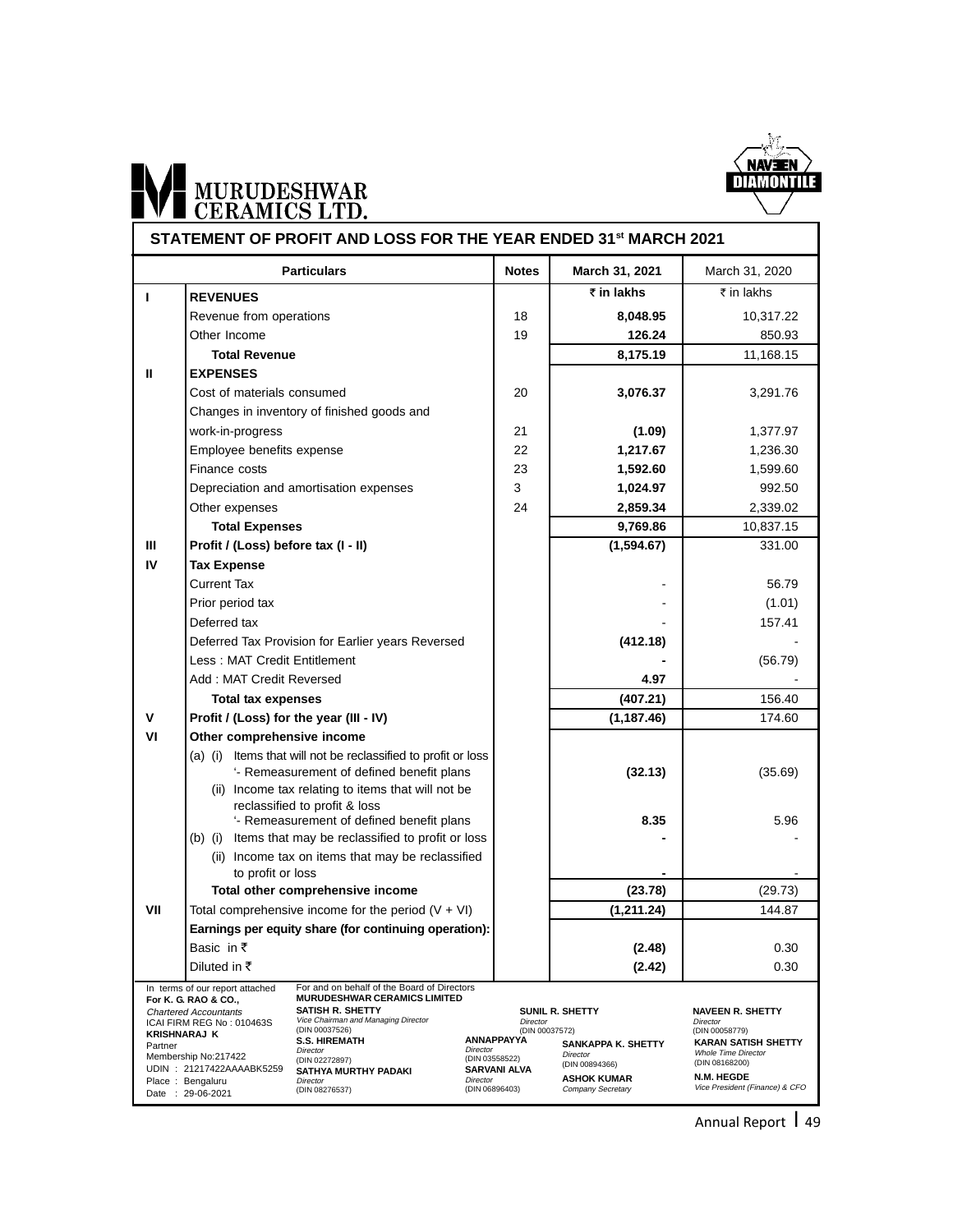

#### **CASH FLOW STATEMENT ANNEXED TO BALANCE SHEET FOR THE PERIOD FROM APRIL 2020 to MARCH 2021**

 $(7$  in lakhe)

|   | $(x \sin \alpha x)$                                                       |             |          |            |            |
|---|---------------------------------------------------------------------------|-------------|----------|------------|------------|
|   | 2020 - 2021<br>2019 - 2020                                                |             |          |            |            |
| A | <b>CASH FLOW FROM OPERATING ACTIVITIES :</b>                              |             |          |            |            |
|   | Net profit/(loss) after tax and before extra-ordinary items               | (1, 187.46) |          | 174.60     |            |
|   | <b>Adjustments for:</b>                                                   |             |          |            |            |
|   | Depreciation                                                              | 968.64      |          | 992.50     |            |
|   | Interest paid                                                             | 1,135.83    |          | 1,358.29   |            |
|   | <b>Rent Received</b>                                                      | (14.30)     |          | (15.30)    |            |
|   | Loss on Sale of Fixed Assets                                              | 9.48        |          |            |            |
|   | Profit on sale of Assets                                                  | (8.88)      |          | (12.50)    |            |
|   | Interest Income on Investments                                            | (33.59)     |          | (20.61)    |            |
|   | Dividend received                                                         | (68.51)     |          | (52.13)    |            |
|   | Remeasurement of defined benefit plans                                    | (23.78)     |          | (29.73)    |            |
|   | Operating profit before working capital changes                           | 777.43      |          | 2,395.12   |            |
|   | Adjustments for:                                                          |             |          |            |            |
|   | Increase / (Decrease) in Other Long Term Liabilities                      | (407.20)    |          | 298.24     |            |
|   | Decrease / (Increase) in Inventories                                      | (477.17)    |          | 129.19     |            |
|   | Decrease / (Increase) in Trade receivables                                | 942.06      |          | 490.79     |            |
|   | Increase / (Decrease) in Trade Payables                                   | (543.93)    |          | 1,082.40   |            |
|   | Decrease / (Increase) in Short term loans & advances                      |             |          |            |            |
|   | Decrease / (Increase) in Other Current Assets                             | (156.14)    |          | 369.17     |            |
|   | Decrease / (Increase) in Long term Loans & Advances                       | (516.31)    |          | 1.73       |            |
|   | Increase / (Decrease) in Other Current Liabilities                        | 506.81      |          | (61.52)    |            |
|   | Increase / (Decrease) in Short Term Provisions                            | (37.10)     |          |            |            |
|   | Cash generated from operations                                            | 88.45       |          | 4,705.12   |            |
|   | Taxes paid                                                                | (39.46)     |          | 41.04      |            |
|   | <b>Net cash from Operating Activities</b><br>(before extra-ordinary item) |             | 48.99    |            | 4,746.16   |
|   | <b>B. CASH FLOW FROM INVESTING ACTIVITIES :</b>                           |             |          |            |            |
|   | <b>Purchase of Fixed Assets</b>                                           | (836.45)    |          | (1,901.02) |            |
|   | Sale of Fixed Assets                                                      | 140.00      |          | 12.50      |            |
|   | Interest received                                                         | 33.59       |          | 20.61      |            |
|   | Dividend received                                                         | 68.51       |          | 52.13      |            |
|   | Rent received                                                             | 14.30       |          | 15.30      |            |
|   | Investments                                                               |             |          |            |            |
|   | Net cash flow from investing activities                                   |             | (580.05) |            | (1,800.48) |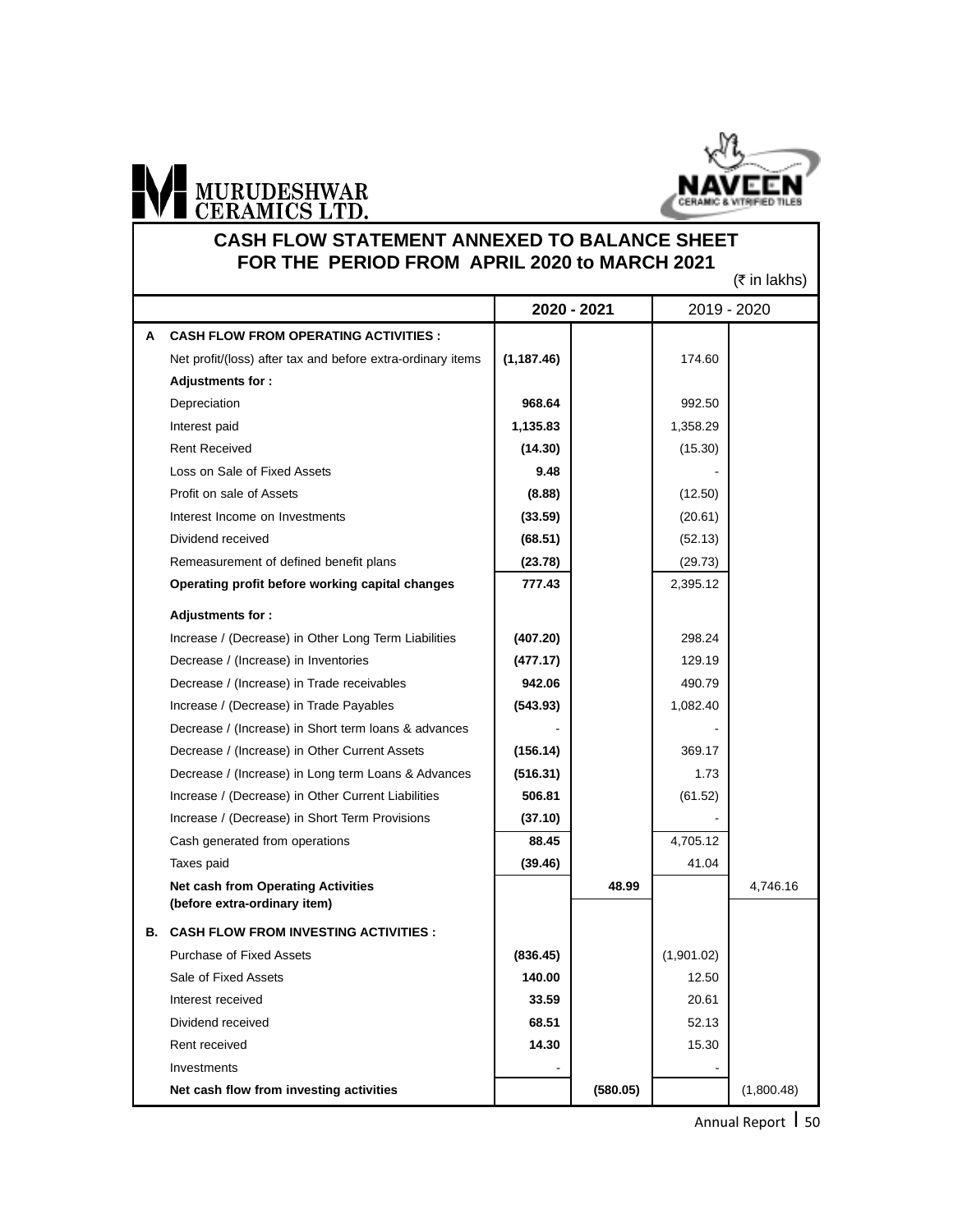

#### **CASH FLOW STATEMENT ANNEXED TO BALANCE SHEET** FOR THE PERIOD FROM APRIL 2020 to MARCH 2021 (Contd.)

 $(\bar{\bar{\tau}}$  in lakhs)

|                                                                                                                                                                                                                                  |                                                                                  | 2020 - 2021                    | 2019-2020                  |                                                                                     |  |  |  |
|----------------------------------------------------------------------------------------------------------------------------------------------------------------------------------------------------------------------------------|----------------------------------------------------------------------------------|--------------------------------|----------------------------|-------------------------------------------------------------------------------------|--|--|--|
| <b>C. CASH FLOW FROM FINANCING ACTIVITIES:</b>                                                                                                                                                                                   |                                                                                  |                                |                            |                                                                                     |  |  |  |
| Long term Borrowings repaid                                                                                                                                                                                                      | 685.78                                                                           |                                | (1,532.07)                 |                                                                                     |  |  |  |
| Short term Borrowings repaid                                                                                                                                                                                                     | (103.29)                                                                         |                                | (9.21)                     |                                                                                     |  |  |  |
| Proceeds from issue of Share Capital                                                                                                                                                                                             | 856.33                                                                           |                                |                            |                                                                                     |  |  |  |
| <b>Issue of Share Warrants</b>                                                                                                                                                                                                   | 241.38                                                                           |                                |                            |                                                                                     |  |  |  |
| <b>IND AS Transition Reserve</b>                                                                                                                                                                                                 |                                                                                  |                                | (22.35)                    |                                                                                     |  |  |  |
| Interest paid                                                                                                                                                                                                                    | (1, 108.36)                                                                      |                                | (1,358.29)                 |                                                                                     |  |  |  |
| Payment of Lease Liabilities                                                                                                                                                                                                     | (27.47)                                                                          |                                |                            |                                                                                     |  |  |  |
| Net Cash used in Financial activities                                                                                                                                                                                            |                                                                                  | 544.37                         |                            | (2,921.92)                                                                          |  |  |  |
| Net Increase/(Decrease) in cash and cash Equivalents                                                                                                                                                                             |                                                                                  | 13.31                          |                            | 23.76                                                                               |  |  |  |
| Cash and Cash Equivalents as at 01.04.2020                                                                                                                                                                                       |                                                                                  | 327.09                         |                            | 303.33                                                                              |  |  |  |
| Cash and Cash Equivalents as at 31.03.2021                                                                                                                                                                                       |                                                                                  | 340.40                         |                            | 327.09                                                                              |  |  |  |
| <b>NOTES TO THE CASH FLOW STATEMENT</b>                                                                                                                                                                                          |                                                                                  |                                |                            |                                                                                     |  |  |  |
| <b>CASH AND CASH EQUIVALENT:</b>                                                                                                                                                                                                 |                                                                                  |                                |                            |                                                                                     |  |  |  |
| Cash and cash equivalents consists of cash on hand and balances with Banks and investments in<br>money market instruments. Cash and cash equivalents in the cash flow statement comprise the following<br>Balance Sheet amounts. |                                                                                  |                                |                            |                                                                                     |  |  |  |
|                                                                                                                                                                                                                                  |                                                                                  | 2020-2021                      |                            | 2019 - 2020                                                                         |  |  |  |
| Cash on hand and balances with Banks                                                                                                                                                                                             |                                                                                  | 340.40                         | 327.09                     |                                                                                     |  |  |  |
| Short Term investments                                                                                                                                                                                                           |                                                                                  |                                |                            |                                                                                     |  |  |  |
| Cash and cash equivalents effect of changes in Exchange rates                                                                                                                                                                    |                                                                                  |                                |                            |                                                                                     |  |  |  |
| Cash and cash equivalents as restated                                                                                                                                                                                            |                                                                                  | 340.40                         |                            | 327.09                                                                              |  |  |  |
| For and on behalf of the Board of Directors<br><b>MURUDESHWAR CERAMICS LIMITED</b><br>SATISH R. SHETTY<br>Vice Chairman and Managing Director<br>(DIN 00037526)<br><b>S.S. HIREMATH</b><br>Director<br>Director                  | <b>SUNIL R. SHETTY</b><br><b>Director</b><br>(DIN 00037572)<br><b>ANNAPPAYYA</b> | SANKAPPA K. SHETTY<br>Diroctor | Director<br>(DIN 00058779) | <b>NAVEEN R. SHETTY</b><br><b>KARAN SATISH SHETTY</b><br><b>Whole Time Director</b> |  |  |  |

#### **CERTIFICATE**

*Director*<br>(DIN 03558522) **SARVANI ALVA** Director (DIN 06896403)

Director (DIN 00894366) **ASHOK KUMAR** Company Secretary

**For K.G.RAO & CO.,** Chartered Accountants ICAI FIRM REGN. No : 010463S **KRISHNARAJ K** Partner Membership No : 217422 Place : Bengaluru We have examined the above Cash Flow Statement of Murudeshwar Ceramics Ltd., for the year ended 31.03.2021 and certify that the said statement has been prepared by the Company in accordance with IND AS-7 issued by the Institute of Chartered Accountants of India and as per requirements of Listing Agreements with Stock Exchanges and is based on and is in agreement with Profit & Loss Account and Balance Sheet of the Company for the year ended on 31.03.2021.

Date : 29-06-2021

Place : Bengaluru Date : 29-06-2021 (DIN 02272897)

Director (DIN 08276537)

**SATHYA MURTHY PADAKI**

Annual Report | 51

UDIN : 21217422AAAABK5259

(DIN 08168200) **N.M. HEGDE** Vice President (Finance) & CFO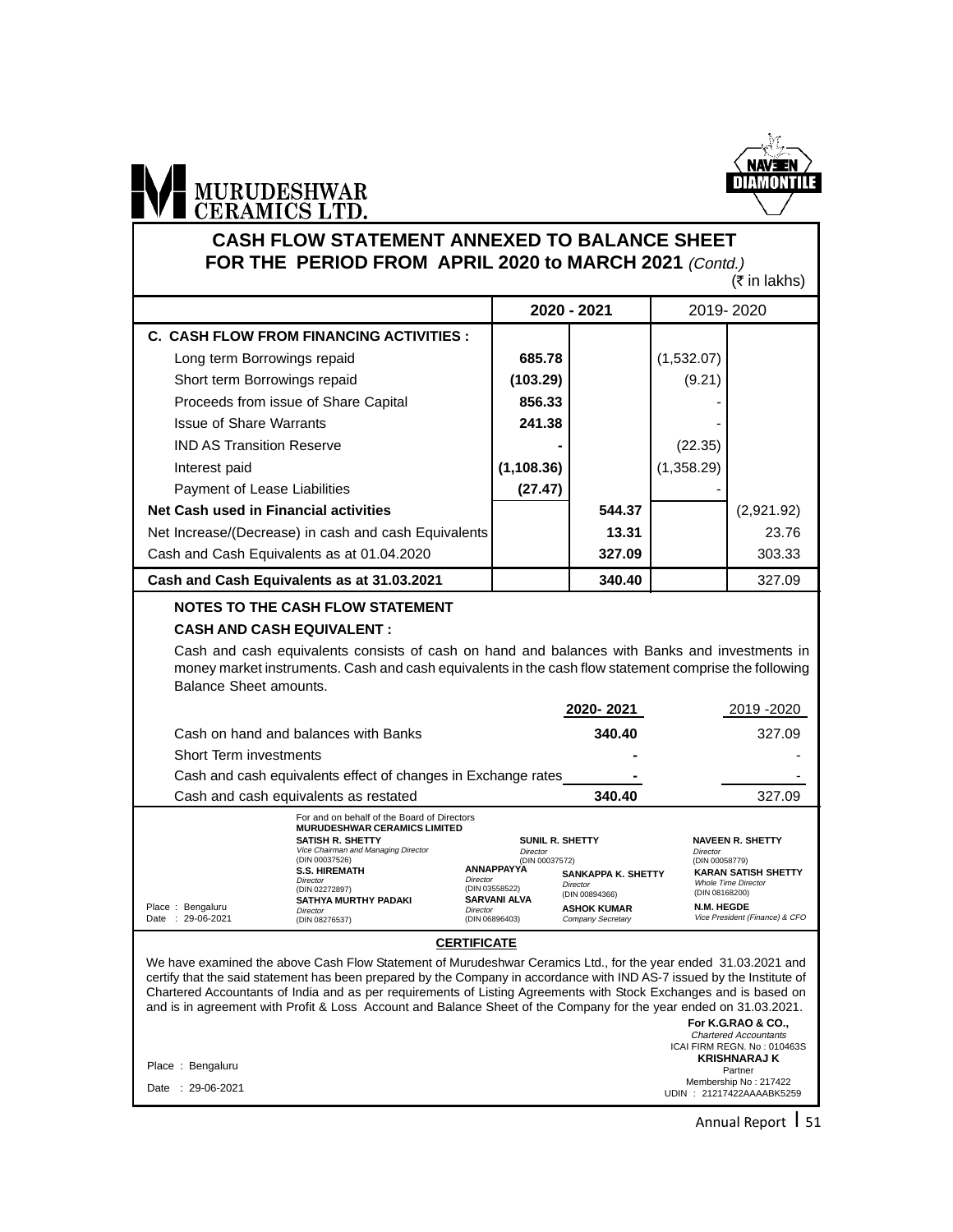

#### **NOTES FORMING PART OF THE FINANCIAL STATEMENTS**

#### **Note : 1 Corporate Information :**

Murudeshwar Ceramics Limited (the Company) was established in the year 1983. The Company is manufacturing and trading Ceramic and Vitrified floor & wall Tiles. The Registered Office of the Company is at 604/B, Murudeshwar Bhavan, Gokul Road, Hubli – 580 030 and the Corporate Office is at Naveen Complex, 7th Floor, 14,M.G.Road, Bengaluru – 560 001. The Company is having 2 manufacturing plants at Sira, Dist. Tumkur and Karaikal, Pondicherry. The Company is trading outsourced Vitrified Tiles and Ceramic Tiles as well. The Company's products are branded as "Naveen Ceramic Tiles" and "Naveen Diamontile". The Company is having well established marketing network all over the country.

#### **Note : 2 Significant Accounting Policies :**

#### **1. Basis of Preparation**

These financial statements are separate financial statements prepared in accordance with Indian Accounting Standards ("Ind AS"), the provisions of the Companies Act, 2013 ("the Act") (to the extent notified) and guidelines issued by the Securities and Exchange Board of India (SEBI). The Ind AS are prescribed under section 133 of the Act read with Rule 3 of the Companies (Indian Accounting Standards) Rules, 2015 as amended from time to time.

Accounting policies have been consistently applied except where a newly-issued accounting standard is initially adopted or a revision to an existing accounting standard requires a change in the accounting policy hitherto in use.

#### **Functional and presentation currency**

These financial statements are presented in Indian Rupees (INR), which is also the Company's functional currency. All amounts have been rounded-off to the nearest lakhs, unless otherwise indicated.

#### **Basis of measurement**

The financial statements have been prepared on the historical cost basis except certain financial assets and liabilities which are required to be measured at fair value as per Ind AS.

#### **2. Use of estimates and judgement**

In the application of the Company's accounting policies, the directors of the Company are required to make judgments, estimates and assumptions about the carrying amounts of assets and liabilities that are not readily apparent from other sources. The estimates and associated assumptions are based on historical experience and other factors that are considered to be relevant. Actual results may differ from these estimates.

The estimates and underlying assumptions are reviewed on an ongoing basis. Revisions to accounting estimates are recognized in the period in which the estimate is revised if the revision affects only that period or in the period of the revision and future periods if the revision affects both current and future periods.

The key assumptions concerning the future, and other key sources of estimation uncertainty at the end of the reporting period that may have a significant risk of causing a material adjustment to the carrying amounts of assets and liabilities within the next financial year.

#### **Current / Non-Current Classification**

The Company recognizes any asset or liability as current if it satisfies any of the following conditions :

- a) Asset/Liability is expected to be realized/settled during the company's normal operating cycle.
- b) The asset is intended for sale or consumption.
- c) The Asset/Liability is held primarily for the purpose of trading.
- d) The Asset/Liability is expected to be realized/settled within 12 months after the reporting period.
- e) The Asset is cash/cash equivalent unless it is restricted from being exchanged or used to settle a liability for at least 12 months after the reporting date.
- f) In the case of the liability, the company does not have an unconditional right to defer the settlement of liability for at least 12 months after the reporting date.

All other assets/liabilities are classified as non-current.

**Estimation of uncertainties relating to the global health pandemic from COVID-19 ("COVID-19") :**

The Company has considered the possible effects that may result from the pandemic relating to COVID-19 in the preparation of these financial statements including the recoverability of carrying amounts of financial and non-financial assets. In developing the assumptions relating to the possible future uncertainties in the global economic conditions because of this pandemic, the Company has, at the date of approval of these financial statements, used internal and external sources of information including credit reports and related information and economic forecasts and expects that the carrying amount of these assets will be recovered. The impact of COVID-19 on the Company financial statements may differ from that estimated as at the date of approval of these financial statements.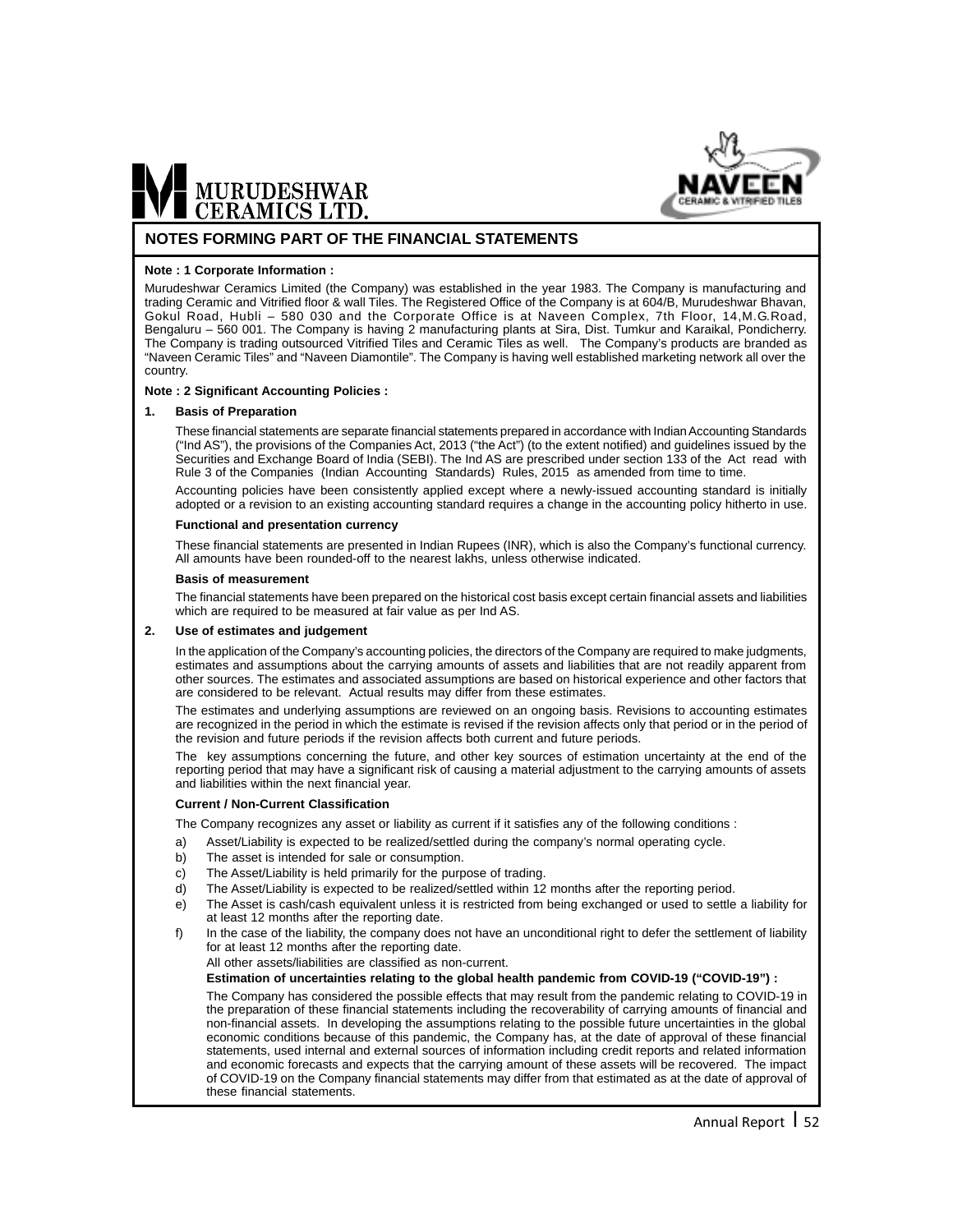

#### **NOTES FORMING PART OF THE FINANCIAL STATEMENTS** (Contd.)

#### **3. Revenue**

MURUDESHWAR<br>CERAMICS LTD.

- i) Disclosure as per Ind AS 115 "Revenue from contract with Customers" Revenue from contract from customers is recognized on transfer of control of promised goods or services to a customer at an amount that reflects the consideration to which the company is expected to be entitled to in exchange for those goods or services. The Transaction price of goods sold, and services rendered is net of variable consideration on account of various discounts and schemes offered by company as part of the contract. Revenue is recognized only to the extent that it is highly probable that the amount will not be subject to significant reversal when uncertainty relating to its recognition is resolved.
- Sale of Products Revenue from sale of products is recognized when the control on the goods have been transferred to the customer. The performance obligation in case of sale of product is satisfied at a point in time that is, when the material is shipped to the customer or on delivery to the customer as may be specified in the contract.
- iii) Rendering of Services The Revenue from services is recognized over time by measuring progress towards satisfaction of performance obligations for the services rendered. The company uses output method for measurement of revenue from services.
- iv) Interest Interest income from a financial asset is recognized when it is probable that the economic benefits will flow to the company and the amount of income can be measured reliably. Interest income is accrued on a time basis, by reference to the principal outstanding and at the effective interest rate applicable, which is the rate that exactly discounts estimated future cash receipts through the expected life of the financial asset to that assets net carrying amount on initial recognition.
- v) Dividend Revenue is recognized when the shareholders' or unit holders' right to receive payment is established, which is generally when shareholders approve the dividend.
- vi) Rental Income Rental income from the properties given on lease (net of any incentives given to the lessees) is recognized on accrual basis over the lease term.

#### **4. Expenses**

All expenditures are accounted on accrual basis after reducing any specific income attributable to such expenditure.

#### **5. Property, plant and Equipment**

The cost of property, plant and equipment comprises its purchase price net of any trade discounts and rebates, any import duties and other taxes (other than those subsequently recoverable from the tax authorities), any directly attributable expenditure on making the asset ready for its intended use, including relevant borrowing costs for qualifying assets and any expected costs of decommissioning. Expenditure incurred after the property, plant and equipment have been put into operation, such as repairs and maintenance, are charged to the Statement of Profit and Loss in the period in which the costs are incurred. Major shut-down and overhaul expenditure is capitalized as the activities undertaken to improve the economic benefits expected to arise from the asset.

#### **Capital Work in Progress**

The cost of assets not ready for intended use, as on the balance sheet date, is shown as Capital Work in Progress.

#### **Depreciation commences when the assets are ready for their intended use**

Depreciable amount for assets is the cost of an asset, or other amount substituted for cost, less its estimated residual value. Depreciation is recognized so as to write off the cost of assets (other than freehold land and properties under construction) less their residual values over their useful lives, using straight-line method as per the useful life prescribed in Schedule II to the Companies Act, 2013 except in respect of Plant and Machinery and Factory building, in those case the life of the assets has been assessed as under based on technical advice, taking into account the nature of the asset, the estimated usage of the asset, the operating conditions of the asset, past history of replacement, anticipated technological changes, manufacturers warranties and maintenance support, etc.

Depreciation is provided on estimated useful lives of the assets as per Schedule – II of the Companies Act, 2013 except for the following assets where the useful life has been estimated based on the technical estimate.

| <b>Estimated Life</b> | Life as per Schedule-II |
|-----------------------|-------------------------|
| 25-30 Years           | 20 Years                |
| 50 Years              | 60 Years                |
|                       |                         |

Amounts spent on Site preparation at Quarry for mining of Clay have been capitalized under the head Building-Others and Depreciation provided accordingly.

No depreciation is charged on capital work in progress and free hold land.

The Company reviews the residual value, useful lives and depreciation method annually and, if expectations differ from previous estimates, the change is accounted for as a change in accounting estimate on a prospective basis.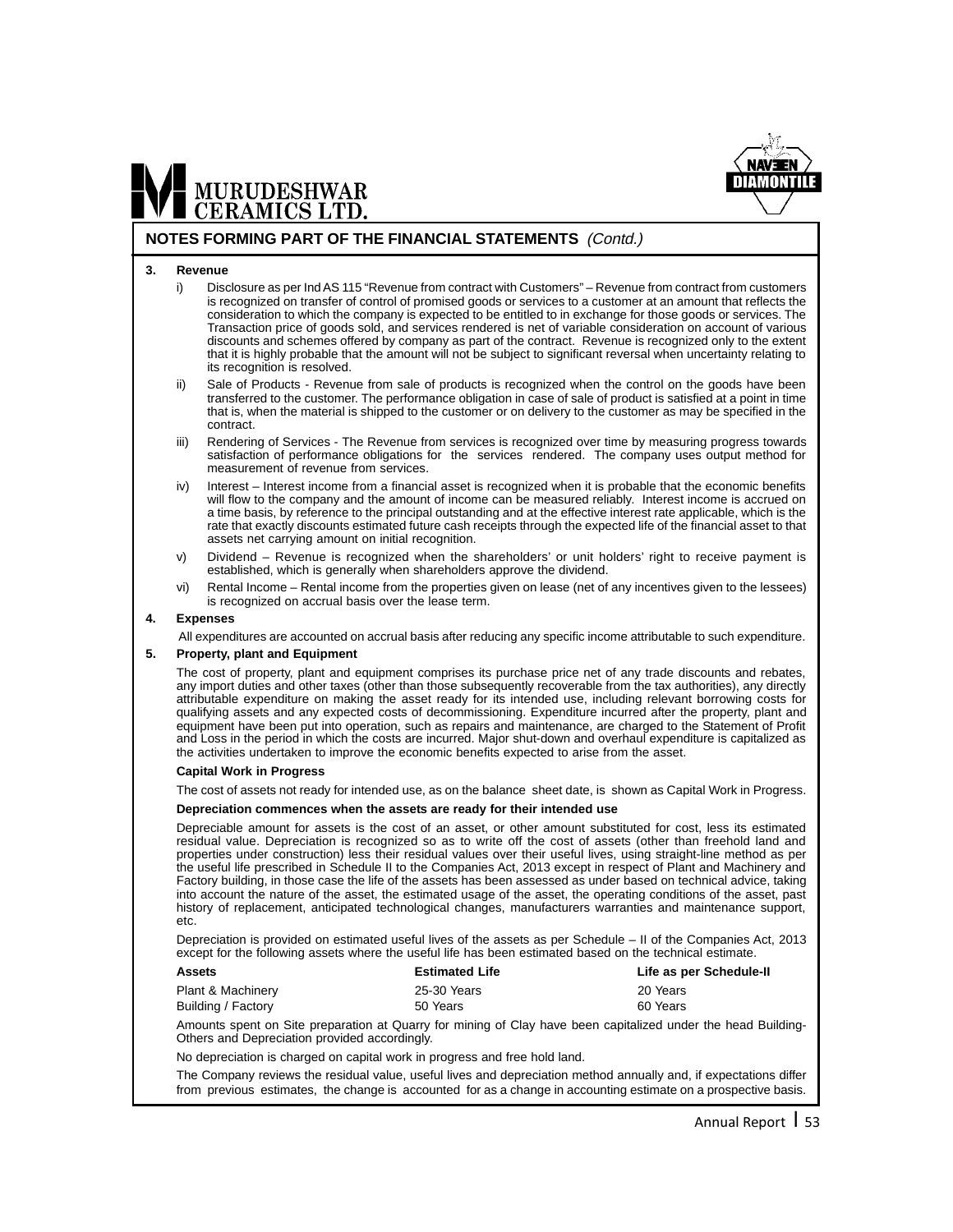

#### **NOTES FORMING PART OF THE FINANCIAL STATEMENTS** (Contd.)

#### **Derecognition**

MURUDESHWAR<br>CERAMICS LTD.

The carrying amount of an item of property, plant and equipment, is de-recognized on disposal or when no future economic effects are expected from its use or disposal. The Gain or Loss arising from the Derecognition of an item of property, plant and equipment is measured as the difference between the net disposal proceeds and the carrying amount of the item and is recognized in the statement of profit and loss when the item is derecognized.

#### **6. Inventories**

Raw Materials, Work in progress, Finished goods, packing materials, stores, spares, components, consumables and stock in trade are carried at the lower of cost and net realizable value. However, the materials and other items held for use in production of inventories are not written down below cost. If the finished goods in which they will be incorporated are expected to be sold at or above cost. The comparison of cost and net realizable value is made on an item by item basis. Net realizable value is the estimated selling price in the ordinary course of the business less estimated cost of completion and estimated costs necessary to make the sale.

In determining the cost of raw materials, packing materials, stock in trade, stores, spares, components and consumables weighted average cost method is used. Cost of inventory comprises all costs of purchase, duties, taxes (other than those subsequently recoverable from the tax authorities) and all the other costs incurred in bringing the inventory to their present location and condition.

Cost of finished goods and work in progress, includes the cost of raw materials, packing materials, an appropriate share of fixed and variable production overheads and other costs incurred in bringing the inventories to present location and condition. Fixed production overheads are allocated on the basis of normal capacity of production facilities.

#### **7. Leases**

Ind AS 116 requires lessees to determine the lease term as the non-cancellable period of a lease adjusted with any option to extend or terminate the lease, if the use of such option is reasonably certain

The Company's lease asset classes primarily consist of leases for shops. The Company assesses whether a contract contains a lease, at inception of a contract. A contract is, or contains, a lease if the contract conveys the right to control the use of an identified asset for a period of time in exchange for consideration. To assess whether a contract conveys the right to control the use of an identified asset, the Company assesses whether : (i) the contract involves the use of an identified asset (ii) the Company has substantially all of the economic benefits from use of the asset through the period of the lease and (iii) the Company has the right to direct the use of the asset.

At the date of commencement of the lease, the Company recognizes a right-of-use (ROU) asset and a corresponding lease liability for all lease arrangements in which it is a lessee, except for leases with a term of 12 months or less (short-term leases) and low value leases. For these short term and low-value leases, the Company recognizes the lease payments as an operating expense on a straight-line basis over the term of the lease.

Certain lease arrangements includes the options to extend or terminate the lease before the end of the lease term. ROU assets and lease liabilities includes these options when it is reasonably certain that they will be exercised.

The ROU assets are initially recognized at cost, which comprises the initial amount of the lease liability adjusted for any lease payments made at or prior to the commencement date of the lease plus any initial direct costs less any lease incentives. They are subsequently measured at cost less accumulated depreciation and impairment losses.

ROU assets are depreciated from the commencement date on a straight-line basis over the shorter of the lease term and useful life of the underlying asset. ROU assets are evaluated for recoverability whenever events or changes in circumstances indicate that their carrying amounts may not be recoverable. For the purpose of impairment testing, the recoverable amount (i.e. the higher of the fair value less cost to sell and the value-in-use) is determined on an individual asset basis unless the asset does not generate cash flows that are largely independent of those from other assets. In such cases, the recoverable amount is determined for the Cash Generating Unit (CGU) to which the asset belongs.

The lease liability is initially measured at amortized cost at the present value of the future lease payments. The lease payments are discounted using the interest rate implicit in the lease or, if not readily determinable, using the incremental borrowing rates in the country or domicile of these leases.Lease liabilities are remeasured with a corresponding adjustment to the related ROU asset if the Company changes its assessment of whether it will exercise an extension or a termination option.

Lease liability and ROU assets have been separately presented in the Balance Sheet and lease payments have been classified as financing cash flows.

#### **8. Investments in associate company**

The company has elected to recognize its investments in associate company at cost in accordance with the option available in IND AS 27 "Separate financial statements".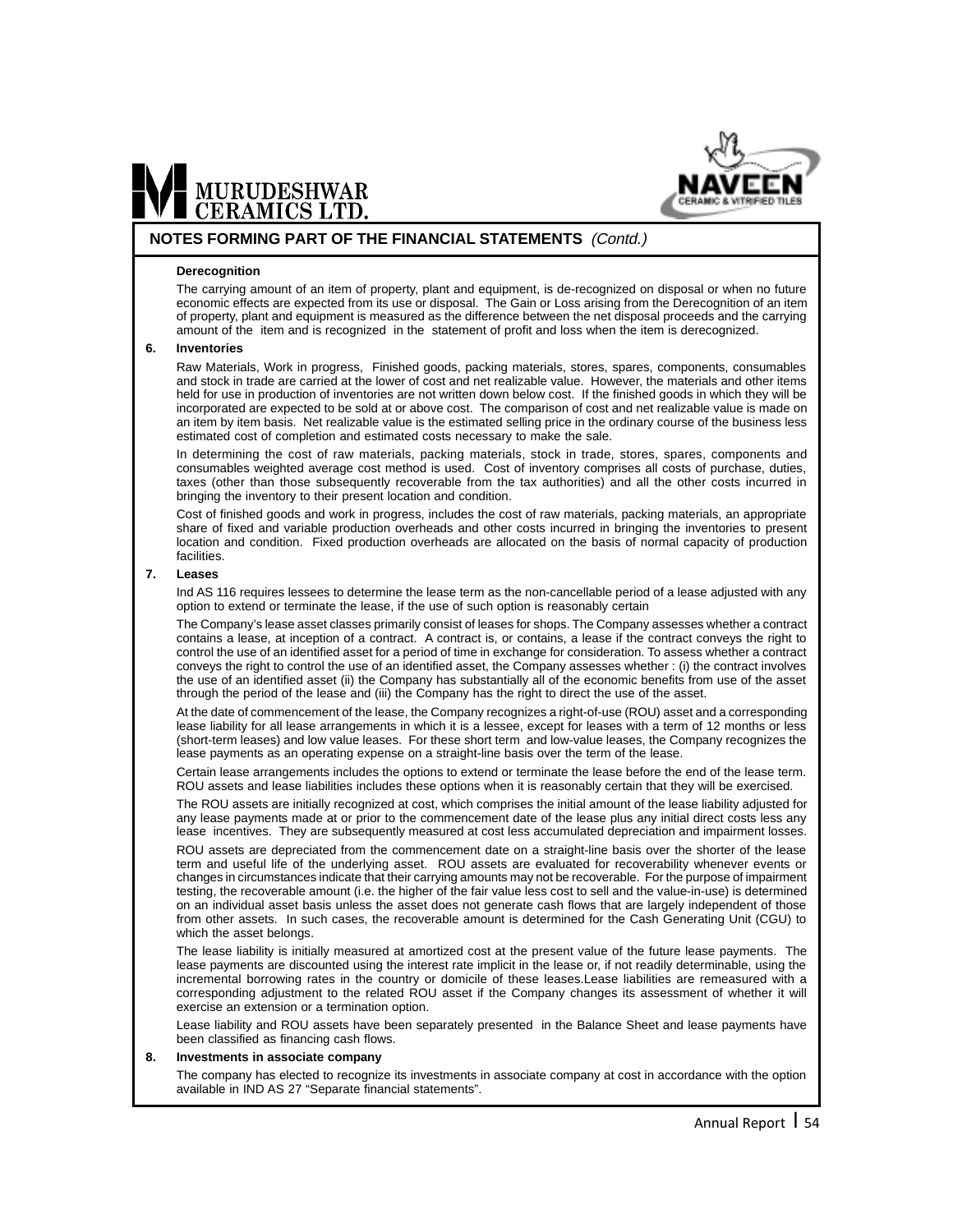

#### **NOTES FORMING PART OF THE FINANCIAL STATEMENTS** (Contd.)

#### **9. Taxes on Income**

#### **Current Tax**

The current tax is determined on the basis of taxable income and tax credits computed in accordance with the provisions of Indian Income Tax Act, 1961.

#### **Deferred Tax**

Deferred income tax is provided using the liability method on all timing differences at the balance sheet date between tax bases of assets and liabilities and their carrying amounts for financial reporting purposes at the tax rates and tax laws substantively enacted at the balance sheet date. In assessing the realisability of deferred income tax assets. the Management considers whether some portion or all of the deferred income tax assets will not be realized. The ultimate realization of deferred income tax assets is dependent upon the generation of future taxable income during the periods in which the temporary differences become deductible. The Management considers the scheduled reversals of deferred income tax liabilities, projected future taxable income and tax-planning strategies in making this assessment. Based on the level of historical taxable income and projections for future taxable income over the periods in which the deferred income tax assets are deductible, the Management believes that the Company will realize the benefits of those deductible differences. The amount of the deferred income tax assets considered realizable, however could be reduced in the near term if estimates of future taxable income during the carry forward period are reduced.

#### **10. Financial Instruments**

The Company recognizes financial assets and financial liabilities when it becomes a party to the contractual provisions of the instrument. All financial assets and liabilities are recognized at fair value on initial recognition, except for trade receivables which are initially measured at transaction price. Transaction costs that are directly attributable to the acquisition or issue of financial assets and financial liabilities are considered as cost on initial recognition.

The Disclosure as per IND AS is given as under –

#### **As on 31.03.2021 (**` **In Lacs)**

| Cash and cash equivalents                                                  | <b>Note</b>    | <b>FVTPL</b> | <b>FVTOCI</b>            | <b>Amortised</b><br>Cost | <b>Total</b>   | <b>Total</b><br>fair value |
|----------------------------------------------------------------------------|----------------|--------------|--------------------------|--------------------------|----------------|----------------------------|
| including other bank balances                                              |                |              |                          |                          | carrying value |                            |
| <b>Financial Assets:</b><br>Trade receivables<br>Cash and cash equivalents | $\overline{7}$ |              |                          | 3,164.66                 | 3,164.66       |                            |
| including other bank balances                                              | 8              |              |                          | 340.40                   | 340.40         |                            |
| Investments                                                                | 4              |              |                          | 390.29                   | 390.29         |                            |
| Other financial assets                                                     | 5              |              |                          |                          |                |                            |
| <b>Total Financial Assets</b>                                              |                |              | $\blacksquare$           | 3,895.35                 | 3,895.35       |                            |
| <b>Financial Liabilities:</b>                                              |                |              |                          |                          |                |                            |
| Trade payables                                                             | 14             |              |                          | 2,023.21                 | 2,023.21       |                            |
| Lease Liabilities                                                          | 13             |              |                          | 161.95                   | 161.95         |                            |
| Other financial liabilities                                                | 15             |              |                          | 9,705.36                 | 9,705.36       |                            |
| <b>Total Financial Liabilities</b>                                         |                |              | $\blacksquare$           | 11,890.52                | 11,890.52      |                            |
| As on 31.03.2020 (₹ In Lacs)                                               |                |              |                          |                          |                |                            |
| Cash and cash equivalents                                                  | <b>Note</b>    | <b>FVTPL</b> | <b>FVTOCI</b>            | <b>Amortised</b>         | <b>Total</b>   | <b>Total</b>               |
| including other bank balances                                              |                |              |                          | Cost                     | carrying value | fair value                 |
| <b>Financial Assets:</b>                                                   |                |              |                          |                          |                |                            |
| Trade receivables                                                          | 7              |              |                          | 4,106.72                 | 4,106.72       |                            |
| Cash and cash equivalents                                                  |                |              |                          |                          |                |                            |
| including other bank balances                                              | 8              |              |                          | 327.09                   | 327.09         |                            |
| Investments                                                                | 4              |              |                          | 390.29                   | 390.29         |                            |
| Other financial assets                                                     | 5              |              |                          |                          |                |                            |
| <b>Total Financial Assets</b>                                              |                |              |                          | 4,824.10                 | 4,824.10       |                            |
| <b>Financial Liabilities:</b>                                              |                |              |                          |                          |                |                            |
| Trade payables                                                             | 14             |              |                          | 2,567.14                 | 2,567.14       |                            |
| Lease Liabilities                                                          | 13             |              |                          | 197.62                   | 197.62         |                            |
| Other financial liabilities                                                | 15             |              |                          | 9,530.08                 | 9,530.08       |                            |
| <b>Total Financial Liabilities</b>                                         |                |              | $\overline{\phantom{0}}$ | 12.294.84                | 12,294.84      |                            |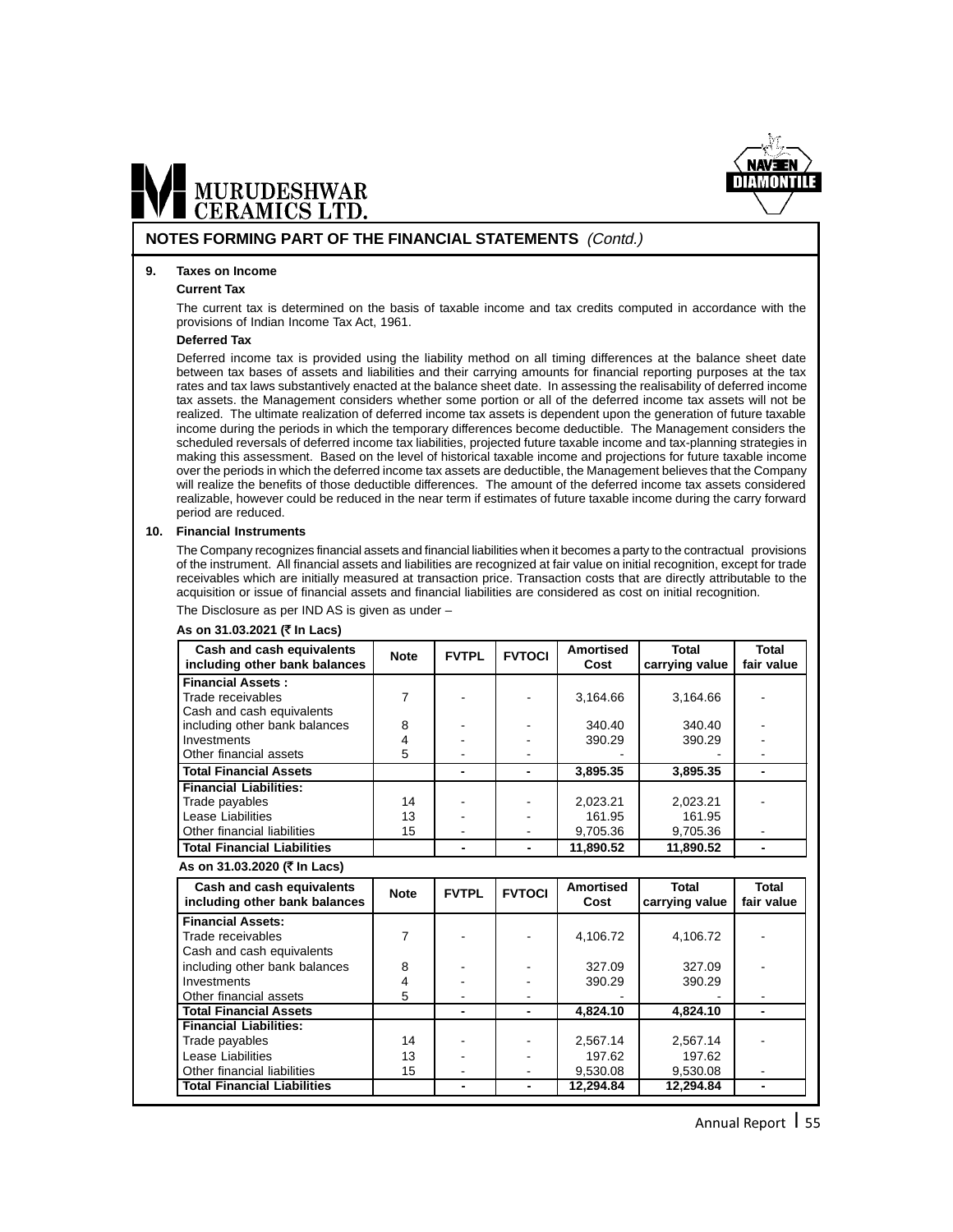

#### **NOTES FORMING PART OF THE FINANCIAL STATEMENTS** (Contd.)

#### **Other Financial Instruments and Cash & Cash Equivalents**

The Company held cash and cash equivalents of  $\overline{3}340.40$  Lakhs ( $31$ <sup>st</sup> March 2020 -  $\overline{3}327.09$  Lakhs). The cash and cash equivalents are held with banks with high rating. The Company held deposits with banks and financial institutions of ₹326.88 Lakhs (31<sup>st</sup> March 2020 - ₹315.57 Lakhs), In order to manage the risk, Company places deposits with only high rated banks/institutions. **(Amount in** ` **Lakhs)**

|                                                                                                    |                    | AIIIUUIIL III \LANISI |
|----------------------------------------------------------------------------------------------------|--------------------|-----------------------|
| <b>Particulars</b>                                                                                 | As at<br>31-Mar-21 | As at<br>31-Mar-20    |
| Financial assets for which loss allowance is measured using<br>12 month Expected Credt Loss (ECL). |                    |                       |
| Non-current Investment                                                                             |                    |                       |
| Non-current Loans & Advances                                                                       |                    |                       |
| Other Non-Current Financial Assets                                                                 |                    |                       |
| Cash & Cash Equivalent                                                                             |                    |                       |
| Bank balances other than cash and cash equivalents                                                 |                    |                       |
| Current Loans & Advances                                                                           |                    |                       |
| Other Current Financial Assets                                                                     |                    |                       |
| Financial assets for which loss allowance is measured using<br>Lifetime Expected Credit Loss (ECL) |                    |                       |
| <b>Trade Receivables</b>                                                                           |                    |                       |
| Total                                                                                              |                    |                       |

The management assessed that the fair value of cash and cash equivalents, trade receivables, loans, other financial assets, trade payable and other financial liabilities approximate the carrying amount largely due to short-term maturity of these instruments.

The fair value of the financial assets and liabilities is included at the amount at which the instrument could be exchanged in a current transaction between willing parties, other than in a forced or liquidation sale.

#### **Fair Value Hierarchy**

Financial assets and financial liabilities measured at fair value in the statement of financial position are grouped into three Levels of a fair value hierarchy. The three Levels are defined based on the observability of significant inputs to the measurement, as follows.

**Level 1 :** Quoted prices (unadjusted) in active markets for financial instruments.

**Level 2 :** The fair value of financial instruments that are not traded in an active market Is determined using valuation techniques which maximize the use of observable market data rely as little as possible on entity specific estimates.

Level 3 : Inputs for the assets or liabilities that are not based on the observable marked data (unobservable inputs)

#### **Measurement of fair value of financial instruments**

The fair value measurement is not applicable since there was no financial assets and liabilities are measured at fair value.

#### **Financial Risk Management**

The Company's principal financial liabilities comprise borrowings, trade payables and other payables. The main purpose of these financial liabilities is to finance the Company's operations. The Company's principal financial assets include trade & other receivables, cash & cash Equivalent, investment, other balances with banks, loans and deposits that derive directly from its operations.

Company is exposed to following risk from the use of its financial instrument.

- 1. Market Risk
- 2. Credit Risk
- 3. Liquidity Risk
- **1. Market Risk :** Market risk is the risk that the fair value of future cash flows of a financial instrument will fluctuate because of changes in market prices. The market risk comprises three types of risk: Interest rate risk, Foreign currency risk and another price risk.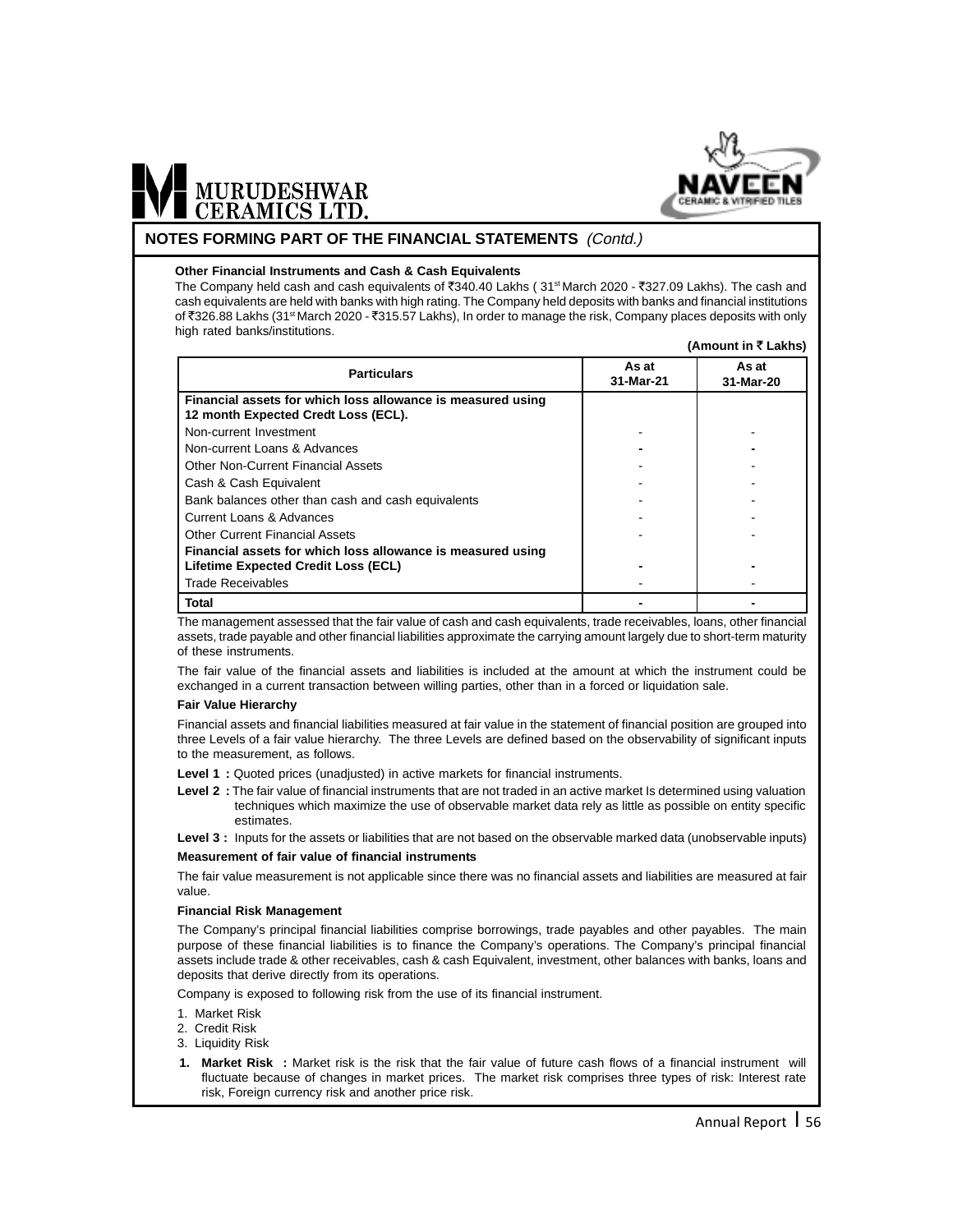

#### **NOTES FORMING PART OF THE FINANCIAL STATEMENTS** (Contd.)

- a) Interest rate risk is the risk that the fair value of future cash flows of a financial instrument will fluctuate because of market interest risk. The Company's exposure to risk of changes in market interest rates is minimal. The company has not used any interest rate derivatives.
- b) Foreign currency risk : Foreign currency risk is the risk that the fair value of future cash flows of an exposure will fluctuate due to changes in foreign exchange rates. The company has not entered into any forward exchange contracts/derivative contracts.
- c) Other price risk is the risk that the fair value of a financial instrument will fluctuate due to changes in market traded prices. The company has not invested in any traded equity instruments or bonds.
- **2. Credit risk :** The credit risk refers to the risk that a counterparty will default on its contractual obligation resulting in financial loss to the company. Credit risk arises from financial assets such as trade receivables, other balances with banks, loans and other receivables. The Company has adopted a policy of only dealing with the counterparties that have sufficiently high credit ratings. The exposure and credit ratings of the counterparties are continuously monitored, and aggregate value of transactions is reasonably spread amongst the counterparties. There are no cases of historical defaults and hence no provision for expected credit loss is necessary.
- **3. Liquidity risk :** The liquidity risk is the risk that the company will encounter difficulty in raising funds to meet the commitments associated with financial instruments that are settled by delivering cash or another financial asset. The company has established liquidity risk management framework for managing its short term, medium term and long term and liquidity management requirements. The company has adequate credit facilities agreed with banks to ensure that there is sufficient cash to meet all its normal operating commitments in a timely and cost-effective manner.

#### **11. Borrowings and Borrowing Cost**

Borrowings are recognized initially at fair value, net of transaction costs incurred. Borrowings are subsequently stated at amortized cost. Any difference between the proceeds (net of transaction costs) and the redemption value is recognized in the income statement over the period of the borrowings using the effective interest rate method.

Borrowing costs directly attributable to the acquisition, construction or production of qualifying assets, which are assets that necessarily take a substantial period of time to get ready for their intended use or sale, are added to the cost of those assets, until such time as the assets are substantially ready for their intended use or sale.

All other borrowing costs are recognized in statement of profit and loss in the period in which they are incurred.

#### **12. Provision and contingencies**

The company recognizes provisions when a present obligation (legal or constructive) as a result of a past event exists and it is probable that an outflow of resource embodying economic benefits will be required to settle such obligation and the amount of such obligation can be reliably estimated.

#### **13. Cash and cash equivalents**

Cash and cash equivalent for the purpose of balance sheet comprises of cash and banks balances.

#### **14. Earnings per share**

Basic earnings per share is computed by dividing profit or loss attributable to equity shareholders of the Company by the weighted average number of equity shares outstanding during the year. The weighted average number of shares outstanding during the year is adjusted for events of bonus issue and share split.

Diluted earnings per share is computed by dividing the net profit after tax by the weighted average number of equity shares considered for deriving basic EPS and also weighted average number of equity shares that could have been issued upon conversion of all dilutive potential equity shares. Dilutive potential equity shares are deemed converted as of the beginning of the period, unless issued at a later date. Dilutive potential equity shares are determined independently for each period presented.

#### **15. Employee benefits**

- **(i) Short term Employee benefits :** Employee benefits such as salaries, wages, short term compensated absences, expected cost of bonus, ex-gratia and performance – linked rewards falling due wholly within the twelve months or rendering the service are classified as short term employee benefits and are expensed in the period in which employee renders the related service.
- **(ii) Post-employment benefits :**
	- **A. Defined contribution plans :** The company's superannuation scheme, the state governed provident fund scheme, employee insurance scheme and employee pension scheme are defined contribution plans. The contribution paid/payable under such schemes is recognized during the period in which the employee renders the related service.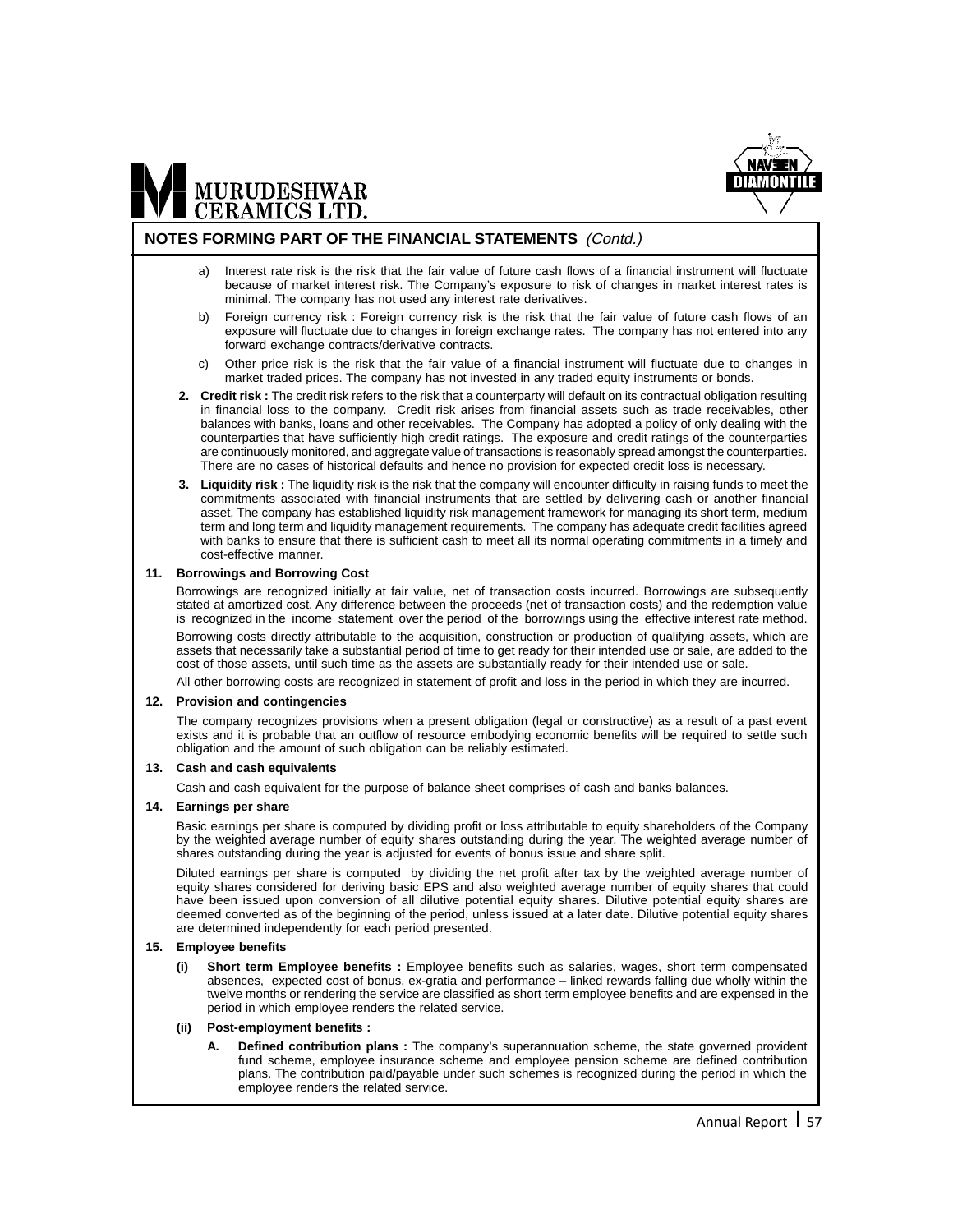

#### **NOTES FORMING PART OF THE FINANCIAL STATEMENTS** (Contd.)

**B. Defined benefit plans :** The present value of obligation under defined benefit plan is determined based on actuarial valuation using the Projected Unit Credit Method.

The obligation is measured at the present value of estimated future cash flows using a discount rate based on the market yield on government securities of a maturity period equivalent to weighted average maturity profile of defined benefit obligations at the balance sheet date.

Re-measurement, comprising actuarial gains and losses, the return on plan assets (excluding amount included in net interest on the net defined benefit liability or asset) and any change in the effect of asset ceiling (if applicable) is recognized in other comprehensive income and is reflected in Retained earnings and the same is not eligible to be reclassified to profit and loss.

Defined benefit costs comprising current service cost, past service cost and gains or losses on settlements are recognized in the Statement of Profit and loss as employee benefits expense, interest cost implicit in the defined benefit employee cost is recognized in the Statement of Profit and Loss under finance cost.

Gains or losses on settlement on any defined benefit plan are recognized when the settlement occurs. Past service cost is recognized as expense at the earlier of the plan amendment or curtailment and when the company recognized related restructuring costs or termination benefits.

In case of funded plans, the fair value of the plan assets is reduced from the gross obligation under the defined benefit plans to recognize the obligation on a net basis.

**(iii) Long term employee benefits :** The obligation recognized in respect of long term benefits such as compensated absences, long service award is measured at present value of estimated future cash flows expected to be made by company and is recognized in similar manner as in the case of defined benefit plans as above.

**Gratuity** – The Company provides for gratuity, a defined benefit retirement plan ("the Gratuity Plan") covering eligible employees. The Gratuity Plan provides a lump-sum payment to vested employees at retirement, death, incapacitation or termination of employment, of an amount based on the respective employee's salary and the tenure of employment with the company. Gratuity has been paid through an approved gratuity fund managed by the LIC of India. Premium paid thereon is accounted as expenditure. The Company has also provided for gratuity as per actuarial valuation performed by an independent actuary, at each Balance Sheet date using the projected unit credit method. These defined benefit plans expose the Company to actuarial risks, such as longevity risk, currency risk, interest rate risk and market risk.

**Leave Encashment -** Leave encashment has been determined based on the actuarial valuation, available leave entitlement at the end of each calendar year. The incremental amount so calculated each year is debited to Salaries and Wages - leave encashment.

#### **16. Investment Property:**

#### **The disclosure as per IND AS is as under –**

- **1.** Accounting policy for measurement of investment
	- The entity is following cost model for recognition & measurement of investment.
- 2. The investment property is valued and recognised at Cost, therefore no such valuation is carried out by any professional/valuers.
- 3. Amounts recognised in the Profit & Loss Account

| Rental income from Investment Property                                                  | 14.30.100 |
|-----------------------------------------------------------------------------------------|-----------|
| Direct Operating Expenses arising from Investment Property generating rental income     |           |
| Muncipal Tax/Property Tax                                                               | 2.61.888  |
| <b>Flat Maintenance Charges</b>                                                         | 2.67.502  |
| Direct Operating Expenses arising from Investment Property not generating rental income | <b>NA</b> |

- 4. The existence and amounts of restrictions on the realisability of the Investment Property or remittance of income and proceeds of disposals – Nil
- 5. Contractual obligation to purchase, construct or develop investment property or for repair and maintainance or enhancements - Nil.
- 6. Asset Value and Depreciation Disclosure:
	- Depreciation method used: Straight Line Method
	- Useful life of Depreciation : 60 Years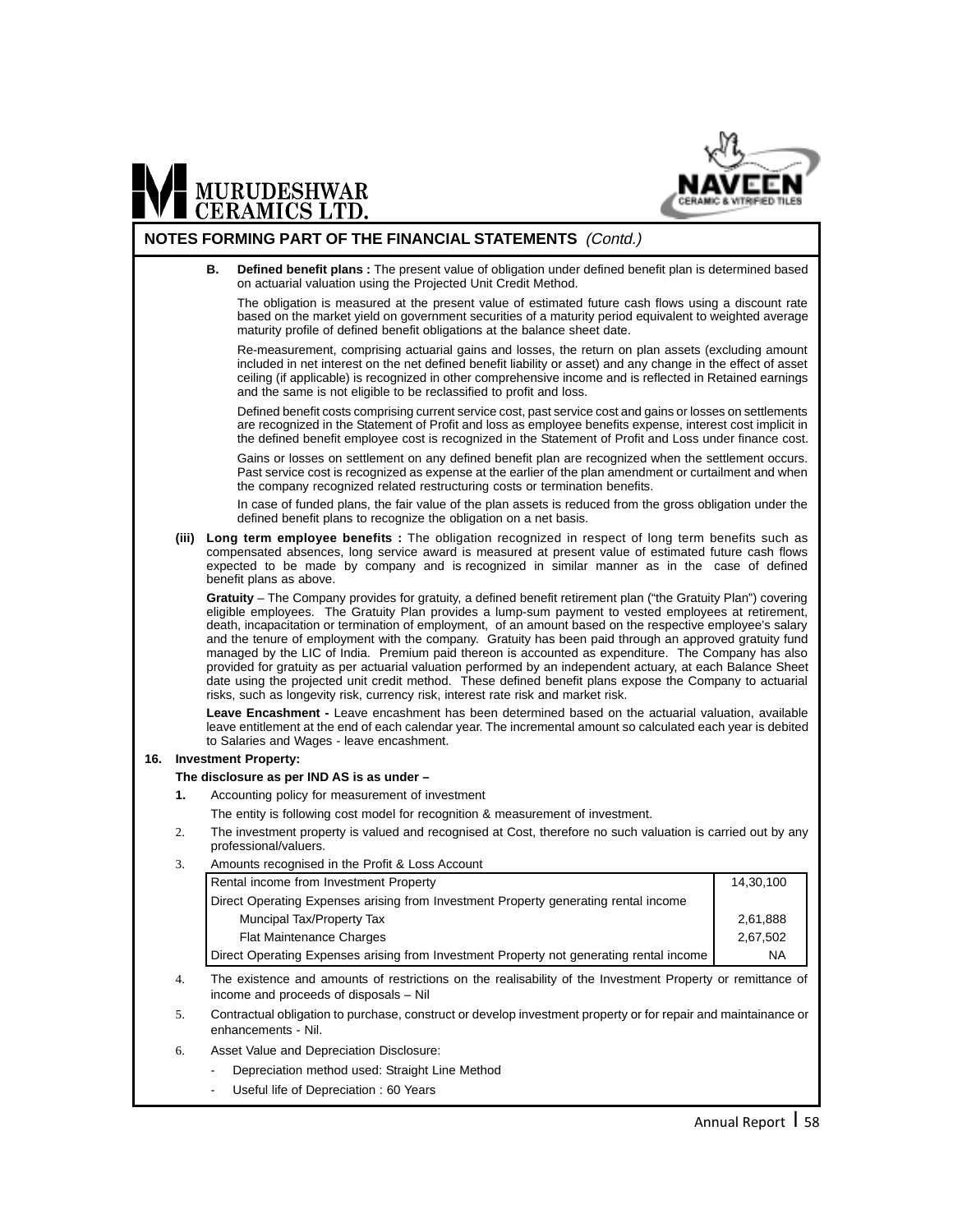

#### **NOTES FORMING PART OF THE FINANCIAL STATEMENTS** (Contd.)

#### - Asset Schedule

| <b>Property</b>                                      | Opening as on<br>01.04.2020<br>ΙAΙ | <b>Addition</b><br>[B] | <b>Deletion</b><br>[C] | <b>Depreciation for</b><br>the year [D] | <b>Closing value</b><br>as on 31.03.2021<br>$E=[A+B-C-D]$ |
|------------------------------------------------------|------------------------------------|------------------------|------------------------|-----------------------------------------|-----------------------------------------------------------|
| <b>FLAT AT BANGALORE</b><br>- JUNGFRAU BLOCK No. 306 | 43,94,254                          |                        |                        | 81,375                                  | 43,12,879                                                 |
| <b>FLAT AT BANGALORE</b><br>- JULIAN BLOCK No. 307   | 43.94.254                          |                        |                        | 81.375                                  | 43,12,879                                                 |
| <b>FLAT AT BANGALORE</b><br>- ARONIA BLOCK No. 501   | 43.94.254                          |                        |                        | 81.375                                  | 43.12.879                                                 |
| <b>FLAT AT BANGALORE</b><br>- ARONIA BLOCK No. 307   | 43,94,254                          |                        |                        | 81,375                                  | 43,12,879                                                 |
| <b>TOTAL</b>                                         |                                    |                        |                        |                                         | 1,72,51,516                                               |

7. Fair Value of Investment Property

Since the Investment property is valued following the cost model, no fair valuation is carried out.

#### **17. Segment reporting policies**

Operating segments are reported in a manner consistent with the internal reporting provided to the chief operating decision maker.

#### **18. Events after the reporting date**

Where events occurring after the balance sheet date provide evidence of the conditions that existed at the end of reporting period, the impact of such events is adjusted within the financial statements. Otherwise, events after the balance sheet date of the material size of the nature are only disclosed.

#### **19. Government Grants/Subsidy**

The Company has not received subsidy of any kind from the government during the year.

#### **20. Recent Pronouncements**

On March 24, 2021, the Ministry of Corporate Affairs ("MCA") through a Notification, amended Schedule III to the Companies Act, 2013.The amendments revise Division I, II and III of Schedule III and are applicable from April 1, 2021. Key amendments relating to Division II which relate to companies whose financial statements are required to comply with Companies (Indian Accounting Standards) Rules 2015 are:

#### **I. Balance Sheet:**

- Lease liabilities should be separately disclosed under the head 'financial liabilities', duly distinguished as current or non-current.
- Certain additional disclosures in the statement of changes in equity such as changes in equity share capital due to prior period errors and restated balances at the beginning of the current reporting period.
- Specified format for disclosure of shareholding of promoters.
- Specified format for ageing schedule of trade receivables, trade payables, capital work-in-progress and intangible asset under development.
- If a group has not used funds for the specific purpose for which it was borrowed from banks and financial institutions, then disclosure of details of where it has been used.
- Specific disclosure under 'additional regulatory requirement' such as compliance with approved schemes of arrangements, compliance with number of layers of companies, title deeds of immovable property not held in name of company, loans and advances to promoters, directors, key managerial personnel (KMP) and related parties, details of benami property held etc.

#### **II. Statement of Profit and Loss:**

Additional disclosures relating to Corporate Social Responsibility (CSR), undisclosed income and crypto or virtual currency specified under the head 'additional information' in the notes forming part of the Consolidated Financial Statements.

The amendments are extensive, and the Company will evaluate the same to give effect to them as required by law.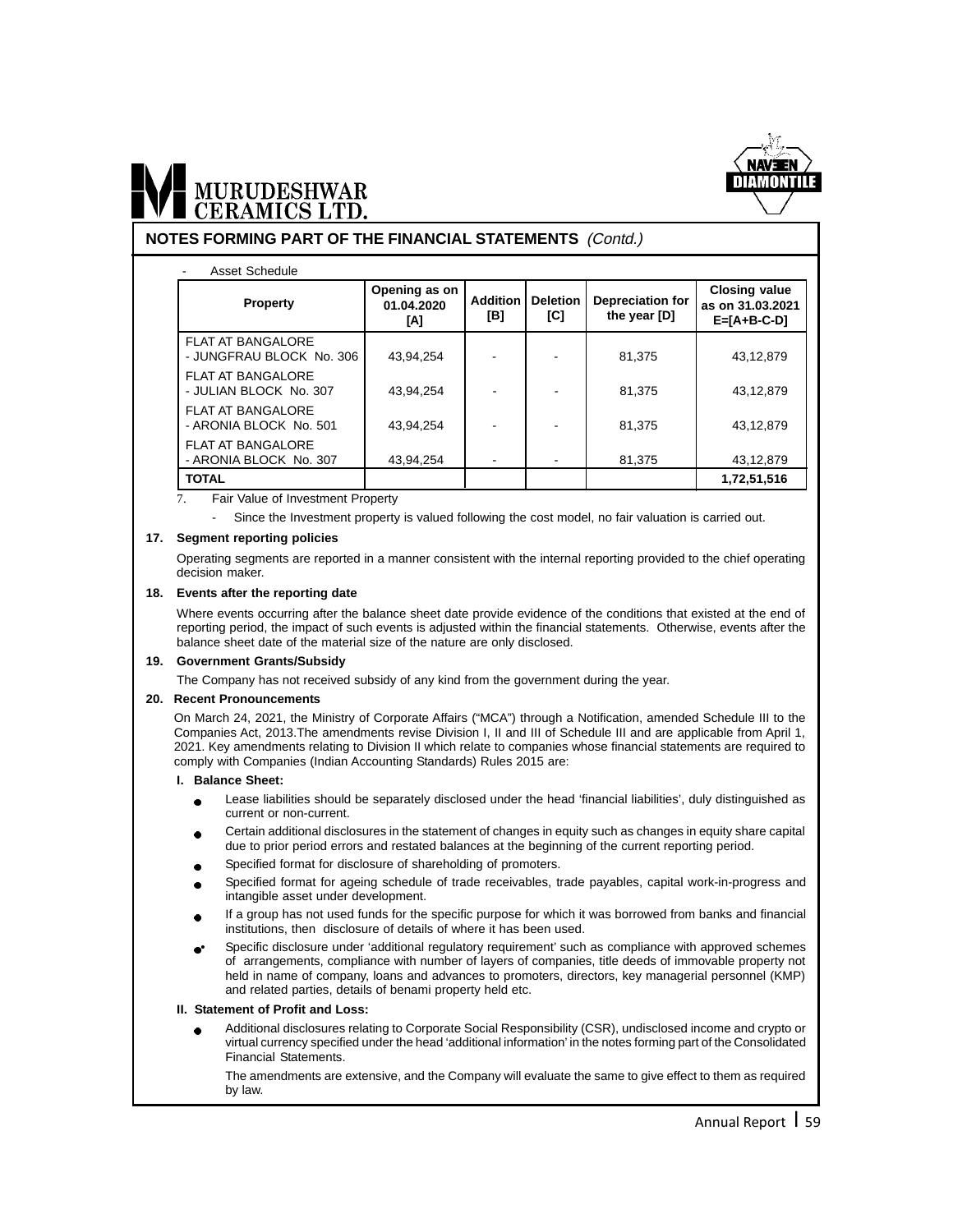| <b>NOTES FORMING PART OF THE FINANCIAL STATEMENTS (Contd.)</b>                                                    |          |                 |                                    |                               |                                 |                                          |                 |                                  |                  |
|-------------------------------------------------------------------------------------------------------------------|----------|-----------------|------------------------------------|-------------------------------|---------------------------------|------------------------------------------|-----------------|----------------------------------|------------------|
| NOTE: 3 PROPERTY, PLANT & EQUIPMENT AND OTHER INTANGIBLE ASSETS                                                   |          |                 |                                    |                               |                                 |                                          |                 |                                  |                  |
| ( ₹ in lakhs)<br>Changes in the carrying value of property, plant and equipment for the year ended March 31, 2021 |          |                 |                                    |                               |                                 |                                          |                 |                                  |                  |
|                                                                                                                   |          |                 |                                    | Property, Plant and Equipment |                                 |                                          |                 |                                  |                  |
| <b>Particulars</b>                                                                                                | Land     | <b>Building</b> | <b>Plant and</b><br>Equip-<br>ment | <b>Computers</b>              | <b>Office</b><br>Equip-<br>ment | <b>Furniture</b><br>&<br><b>Fixtures</b> | <b>Vehicles</b> | Right<br>to use<br><b>Assets</b> | <b>Total</b>     |
| Gross carrying value as of April 1, 2020                                                                          | 8,070.69 | 9,106.99        | 16,400.36                          | 39.18                         | 23.37                           | 114.73                                   | 164.44          |                                  | 230.21 34,149.97 |
| <b>Additions</b>                                                                                                  |          | 194.68          | 61.77                              | 3.22                          | 11.76                           | 0.27                                     | 1.14            | 18.25                            | 291.09           |
| Deletions                                                                                                         |          |                 | 197.09                             |                               |                                 |                                          |                 |                                  | 197.09           |
| Gross carrying value as of March 31, 2021                                                                         | 8,070.69 | 9,301.67        | 16,265.04                          | 42.40                         | 35.13                           | 115.00                                   | 165.58          |                                  | 248.46 34,243.97 |
| Accumulated depreciation as of April 1, 2020                                                                      |          | 747.97          | 2,616.01                           | 15.58                         | 7.78                            | 36.12                                    | 64.27           | 60.42                            | 3,548.15         |
| Depreciation                                                                                                      |          | 195.60          | 731.85                             | 9.47                          | 5.05                            | 8.79                                     | 17.88           | 56.33                            | 1,024.97         |
| Accumulated depreciation on deletions                                                                             |          |                 | 56.49                              |                               |                                 |                                          |                 |                                  | 56.49            |
| Accumulated depreciation as of March 31, 2021                                                                     |          | 943.57          | 3,291.37                           | 25.05                         | 12.83                           | 44.91                                    | 82.15           | 116.75                           | 4,516.63         |
| Carrying value as of March 31, 2021                                                                               | 8,070.69 | 8,358.10        | 12,973.67                          | 17.35                         | 22.30                           | 70.09                                    | 83.43           |                                  | 131.71 29,727.34 |
| Carrying value as of March 31, 2020                                                                               | 8.070.69 | 8.359.02        | 13,784.35                          | 23.60                         | 15.59                           | 78.61                                    | 100.17          |                                  | 169.79 30,601.82 |

Annual Report

l 60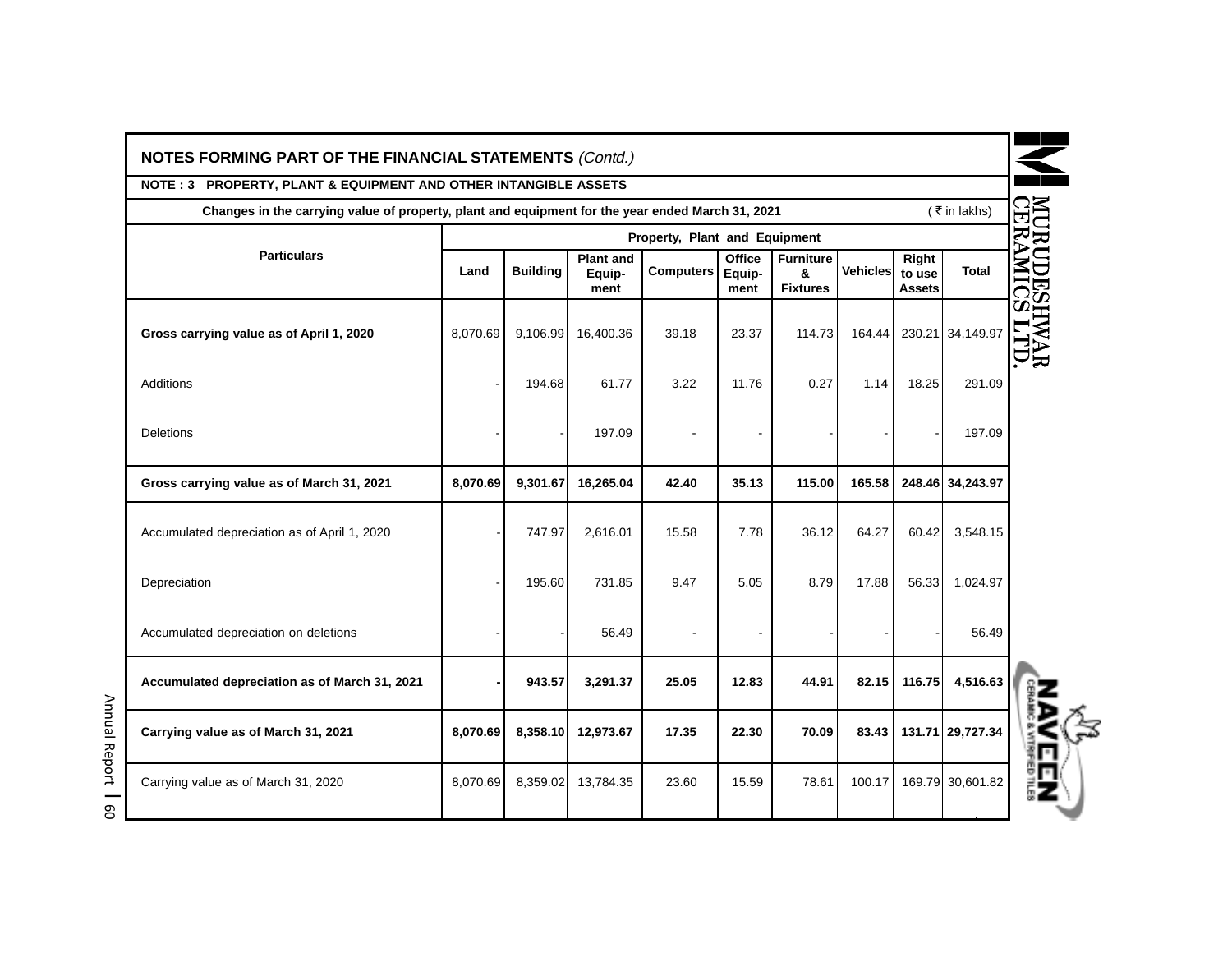

# WI MURUDESHWAR

#### **NOTES FORMING PART OF THE FINANCIAL STATEMENTS** (Contd.)

| As at 31-03-2020<br>As at 31-03-2021<br>Govt.<br>Govt.<br><b>Particulars</b><br><b>Debenture</b><br>Equity<br>Equity<br>Total<br>& Trust<br>& Trust<br>& Bonds<br><b>Instruments</b><br>Instruments<br><b>Securities</b><br>Securities<br>Investments in:<br>a) Associates<br>374.80<br>374.80<br>374.80<br>$\blacksquare$<br>b) Structured Entities<br>15.49<br>2.00<br>0.49<br>2.00<br>13.00<br>0.49<br><b>Total</b><br>0.49<br>13.00<br>390.29<br>376.80<br>376.80<br>0.49<br>Quoted Investments<br>Market Value<br>Unquoted Investments<br>376.80<br>0.49<br>390.29<br>376.80<br>0.49<br>13.00<br>Impairment<br><b>NOTE: 5 NON - FINANCIAL ASSETS</b><br>As at 31.03.2021<br><b>Particulars</b><br><b>Other Non-Current Assets:</b><br>Capital Advances / Prepaid Rent<br>8.82<br>(i)<br>Prepaid Interest - IND AS<br>4.30<br>(ii)<br>(iii) Advances Other than Capital Advances<br>533.23<br><b>Security Deposits</b><br>36.48<br>582.83<br><b>Non-Financial Assets:</b><br><b>PLA and Cenvat Credit</b><br>6.70<br>(i)<br>VAT Credit Receivable<br>19.66<br>(iii)<br>(iii) Service Tax Credit Receivable<br>(iv) Income Tax Refund Receivable<br>171.22<br><b>Total</b><br>197.58<br>As at 31.03.2021<br><b>Particulars</b><br><b>Raw Materials</b><br>4,140.29<br>1,980.42<br>Work in Progress |                                            |        |  |  |  |  |  |
|-------------------------------------------------------------------------------------------------------------------------------------------------------------------------------------------------------------------------------------------------------------------------------------------------------------------------------------------------------------------------------------------------------------------------------------------------------------------------------------------------------------------------------------------------------------------------------------------------------------------------------------------------------------------------------------------------------------------------------------------------------------------------------------------------------------------------------------------------------------------------------------------------------------------------------------------------------------------------------------------------------------------------------------------------------------------------------------------------------------------------------------------------------------------------------------------------------------------------------------------------------------------------------------------------------|--------------------------------------------|--------|--|--|--|--|--|
|                                                                                                                                                                                                                                                                                                                                                                                                                                                                                                                                                                                                                                                                                                                                                                                                                                                                                                                                                                                                                                                                                                                                                                                                                                                                                                       |                                            |        |  |  |  |  |  |
|                                                                                                                                                                                                                                                                                                                                                                                                                                                                                                                                                                                                                                                                                                                                                                                                                                                                                                                                                                                                                                                                                                                                                                                                                                                                                                       | Debenture<br>& Bonds                       | Total  |  |  |  |  |  |
|                                                                                                                                                                                                                                                                                                                                                                                                                                                                                                                                                                                                                                                                                                                                                                                                                                                                                                                                                                                                                                                                                                                                                                                                                                                                                                       |                                            |        |  |  |  |  |  |
|                                                                                                                                                                                                                                                                                                                                                                                                                                                                                                                                                                                                                                                                                                                                                                                                                                                                                                                                                                                                                                                                                                                                                                                                                                                                                                       | $\blacksquare$                             | 374.80 |  |  |  |  |  |
|                                                                                                                                                                                                                                                                                                                                                                                                                                                                                                                                                                                                                                                                                                                                                                                                                                                                                                                                                                                                                                                                                                                                                                                                                                                                                                       | 13.00                                      | 15.49  |  |  |  |  |  |
|                                                                                                                                                                                                                                                                                                                                                                                                                                                                                                                                                                                                                                                                                                                                                                                                                                                                                                                                                                                                                                                                                                                                                                                                                                                                                                       | 13.00                                      | 390.29 |  |  |  |  |  |
|                                                                                                                                                                                                                                                                                                                                                                                                                                                                                                                                                                                                                                                                                                                                                                                                                                                                                                                                                                                                                                                                                                                                                                                                                                                                                                       |                                            |        |  |  |  |  |  |
|                                                                                                                                                                                                                                                                                                                                                                                                                                                                                                                                                                                                                                                                                                                                                                                                                                                                                                                                                                                                                                                                                                                                                                                                                                                                                                       |                                            |        |  |  |  |  |  |
|                                                                                                                                                                                                                                                                                                                                                                                                                                                                                                                                                                                                                                                                                                                                                                                                                                                                                                                                                                                                                                                                                                                                                                                                                                                                                                       | 13.00                                      | 390.29 |  |  |  |  |  |
|                                                                                                                                                                                                                                                                                                                                                                                                                                                                                                                                                                                                                                                                                                                                                                                                                                                                                                                                                                                                                                                                                                                                                                                                                                                                                                       |                                            |        |  |  |  |  |  |
|                                                                                                                                                                                                                                                                                                                                                                                                                                                                                                                                                                                                                                                                                                                                                                                                                                                                                                                                                                                                                                                                                                                                                                                                                                                                                                       | (₹ in Lakhs)                               |        |  |  |  |  |  |
|                                                                                                                                                                                                                                                                                                                                                                                                                                                                                                                                                                                                                                                                                                                                                                                                                                                                                                                                                                                                                                                                                                                                                                                                                                                                                                       | As at 31.03.2020                           |        |  |  |  |  |  |
|                                                                                                                                                                                                                                                                                                                                                                                                                                                                                                                                                                                                                                                                                                                                                                                                                                                                                                                                                                                                                                                                                                                                                                                                                                                                                                       |                                            |        |  |  |  |  |  |
|                                                                                                                                                                                                                                                                                                                                                                                                                                                                                                                                                                                                                                                                                                                                                                                                                                                                                                                                                                                                                                                                                                                                                                                                                                                                                                       |                                            | 11.21  |  |  |  |  |  |
|                                                                                                                                                                                                                                                                                                                                                                                                                                                                                                                                                                                                                                                                                                                                                                                                                                                                                                                                                                                                                                                                                                                                                                                                                                                                                                       |                                            | 4.30   |  |  |  |  |  |
|                                                                                                                                                                                                                                                                                                                                                                                                                                                                                                                                                                                                                                                                                                                                                                                                                                                                                                                                                                                                                                                                                                                                                                                                                                                                                                       |                                            |        |  |  |  |  |  |
|                                                                                                                                                                                                                                                                                                                                                                                                                                                                                                                                                                                                                                                                                                                                                                                                                                                                                                                                                                                                                                                                                                                                                                                                                                                                                                       |                                            | 51.09  |  |  |  |  |  |
|                                                                                                                                                                                                                                                                                                                                                                                                                                                                                                                                                                                                                                                                                                                                                                                                                                                                                                                                                                                                                                                                                                                                                                                                                                                                                                       |                                            | 66.60  |  |  |  |  |  |
|                                                                                                                                                                                                                                                                                                                                                                                                                                                                                                                                                                                                                                                                                                                                                                                                                                                                                                                                                                                                                                                                                                                                                                                                                                                                                                       |                                            |        |  |  |  |  |  |
|                                                                                                                                                                                                                                                                                                                                                                                                                                                                                                                                                                                                                                                                                                                                                                                                                                                                                                                                                                                                                                                                                                                                                                                                                                                                                                       | 6.70                                       |        |  |  |  |  |  |
|                                                                                                                                                                                                                                                                                                                                                                                                                                                                                                                                                                                                                                                                                                                                                                                                                                                                                                                                                                                                                                                                                                                                                                                                                                                                                                       |                                            | 19.66  |  |  |  |  |  |
|                                                                                                                                                                                                                                                                                                                                                                                                                                                                                                                                                                                                                                                                                                                                                                                                                                                                                                                                                                                                                                                                                                                                                                                                                                                                                                       |                                            |        |  |  |  |  |  |
|                                                                                                                                                                                                                                                                                                                                                                                                                                                                                                                                                                                                                                                                                                                                                                                                                                                                                                                                                                                                                                                                                                                                                                                                                                                                                                       |                                            | 171.22 |  |  |  |  |  |
|                                                                                                                                                                                                                                                                                                                                                                                                                                                                                                                                                                                                                                                                                                                                                                                                                                                                                                                                                                                                                                                                                                                                                                                                                                                                                                       |                                            | 197.58 |  |  |  |  |  |
|                                                                                                                                                                                                                                                                                                                                                                                                                                                                                                                                                                                                                                                                                                                                                                                                                                                                                                                                                                                                                                                                                                                                                                                                                                                                                                       | <b>NOTE: 6 INVENTORIES</b><br>(₹ in Lakhs) |        |  |  |  |  |  |
|                                                                                                                                                                                                                                                                                                                                                                                                                                                                                                                                                                                                                                                                                                                                                                                                                                                                                                                                                                                                                                                                                                                                                                                                                                                                                                       | As at 31.03.2020                           |        |  |  |  |  |  |
|                                                                                                                                                                                                                                                                                                                                                                                                                                                                                                                                                                                                                                                                                                                                                                                                                                                                                                                                                                                                                                                                                                                                                                                                                                                                                                       | 3,546.81                                   |        |  |  |  |  |  |
|                                                                                                                                                                                                                                                                                                                                                                                                                                                                                                                                                                                                                                                                                                                                                                                                                                                                                                                                                                                                                                                                                                                                                                                                                                                                                                       | 2,126.41                                   |        |  |  |  |  |  |
| <b>Finished Goods</b><br>2,857.68                                                                                                                                                                                                                                                                                                                                                                                                                                                                                                                                                                                                                                                                                                                                                                                                                                                                                                                                                                                                                                                                                                                                                                                                                                                                     | 2,731.75                                   |        |  |  |  |  |  |
| Stock in Trade<br>75.22                                                                                                                                                                                                                                                                                                                                                                                                                                                                                                                                                                                                                                                                                                                                                                                                                                                                                                                                                                                                                                                                                                                                                                                                                                                                               | 195.89                                     |        |  |  |  |  |  |
| Stores and Spares<br>1,395.95                                                                                                                                                                                                                                                                                                                                                                                                                                                                                                                                                                                                                                                                                                                                                                                                                                                                                                                                                                                                                                                                                                                                                                                                                                                                         | 1,371.52                                   |        |  |  |  |  |  |
| <b>Total</b><br>10,449.56                                                                                                                                                                                                                                                                                                                                                                                                                                                                                                                                                                                                                                                                                                                                                                                                                                                                                                                                                                                                                                                                                                                                                                                                                                                                             | 9,972.38                                   |        |  |  |  |  |  |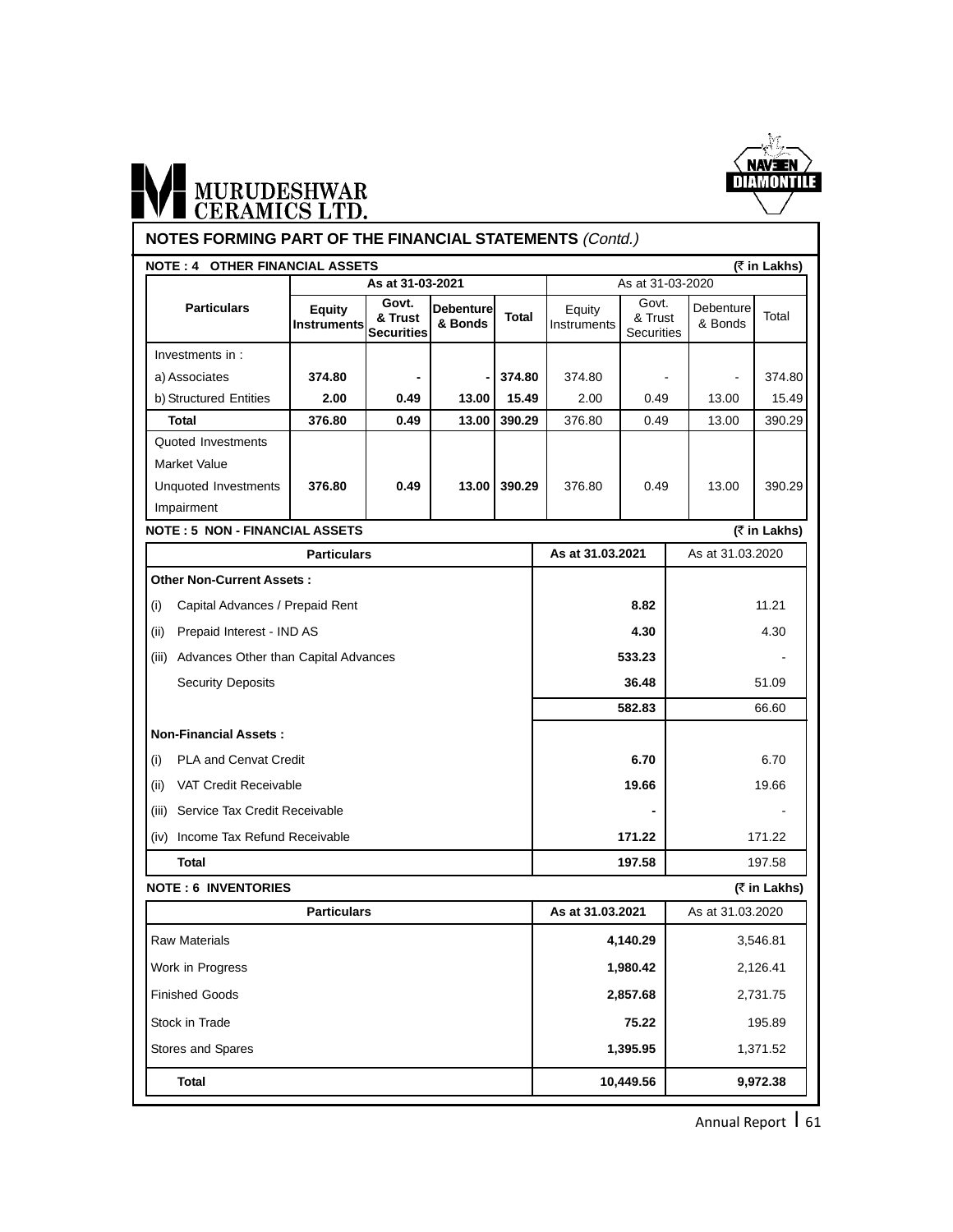

### WE MURUDESHWAR **NOTES FORMING PART OF THE FINANCIAL STATEMENTS** (Contd.)

| <b>NOTE: 7 TRADE RECEIVABLES</b>                                                                          |                    | (₹ in Lakhs)       |
|-----------------------------------------------------------------------------------------------------------|--------------------|--------------------|
| <b>Particulars</b>                                                                                        | As at 31.03.2021   | As at 31.03.2020   |
| Trade receivables outstanding for a period exceeding                                                      |                    |                    |
| six months from the date they were due for payment                                                        |                    |                    |
| Secured, considered good                                                                                  |                    |                    |
| Unsecured, considered good                                                                                | 1,161.99           | 262.47             |
| Doubtful                                                                                                  |                    |                    |
|                                                                                                           | 1,161.99           | 262.47             |
| Other Trade receivables:                                                                                  |                    |                    |
| Secured, considered good                                                                                  |                    |                    |
| Unsecured, considered good                                                                                | 2,002.67           | 3,844.25           |
| Doubtful                                                                                                  |                    |                    |
|                                                                                                           | 2,002.67           | 3,844.25           |
| Less: Provision for doubtful trade receivables                                                            |                    |                    |
|                                                                                                           | 2,002.67           | 3,844.25           |
|                                                                                                           | 3,164.66           | 4,106.72           |
| Note: Trade receivables include debts due from :                                                          |                    |                    |
| Companies in which directors are interested                                                               |                    |                    |
| <b>RNS Infrastructure Limited</b>                                                                         | 699.15             | 2,088.34           |
| Murudeshwar Power Corporation Limited                                                                     | 590.90             |                    |
| <b>Total</b>                                                                                              | 1,290.05           | 2.088.34           |
| <b>NOTE: 8 CASH AND CASH EQUIVALENTS</b>                                                                  |                    | (₹ in Lakhs)       |
| <b>Particulars</b>                                                                                        | As at 31.03.2021   | As at 31.03.2020   |
| Balances with bank (of nature Cash and Cash Equivalents)                                                  |                    |                    |
| <b>Earmarked Funds</b>                                                                                    | 89.75              | 17.84              |
| Margin Money                                                                                              | 190.07             | 261.47             |
| Cash on hand                                                                                              | 13.52              | 11.52              |
| Others - (Current Account)                                                                                | 47.06              | 36.26              |
| <b>Total</b>                                                                                              | 340.40             | 327.09             |
| <b>NOTE: 9 OTHER CURRENT ASSETS</b>                                                                       |                    | (₹ in Lakhs)       |
| <b>Capital Advances</b><br>(i)                                                                            | $\blacksquare$     |                    |
| Advances other than Capital Advances<br>(ii)                                                              |                    |                    |
| <b>Security Deposits</b>                                                                                  | 534.43             | 524.77             |
| Interest Accrued on Deposits                                                                              | 63.36              | 65.81              |
| <b>Total</b>                                                                                              | 597.79             | 590.58             |
| (iii) Loans and advances to employees                                                                     |                    |                    |
| Secured, considered good                                                                                  |                    |                    |
| Unsecured, considered good                                                                                | 267.43             | 232.66             |
| Doubtful                                                                                                  |                    |                    |
| Total                                                                                                     | 267.43             | 232.66             |
| Balances with government authorities<br>(iv)                                                              |                    |                    |
| Unsecured, considered good<br>(i) GST Credit                                                              | 44.72              | 57.94              |
|                                                                                                           | 44.72              | 57.94              |
|                                                                                                           |                    |                    |
| (v) Prepaid expenses - Unsecured, considered good<br>(vi) Others - Advances                               | 20.20              | 19.72              |
|                                                                                                           |                    |                    |
| Secured, considered good                                                                                  |                    | 442.70             |
|                                                                                                           | 610.18             |                    |
| For supply of goods and rendering services<br>Advance Payment of Income Tax (Net of provision Income Tax) | 39.46              | 40.57              |
|                                                                                                           | 649.64             | 483.27             |
| Less: Provision for other doubtful loans                                                                  |                    |                    |
| <b>Total</b>                                                                                              | 649.64<br>1,579.78 | 483.27<br>1,384.17 |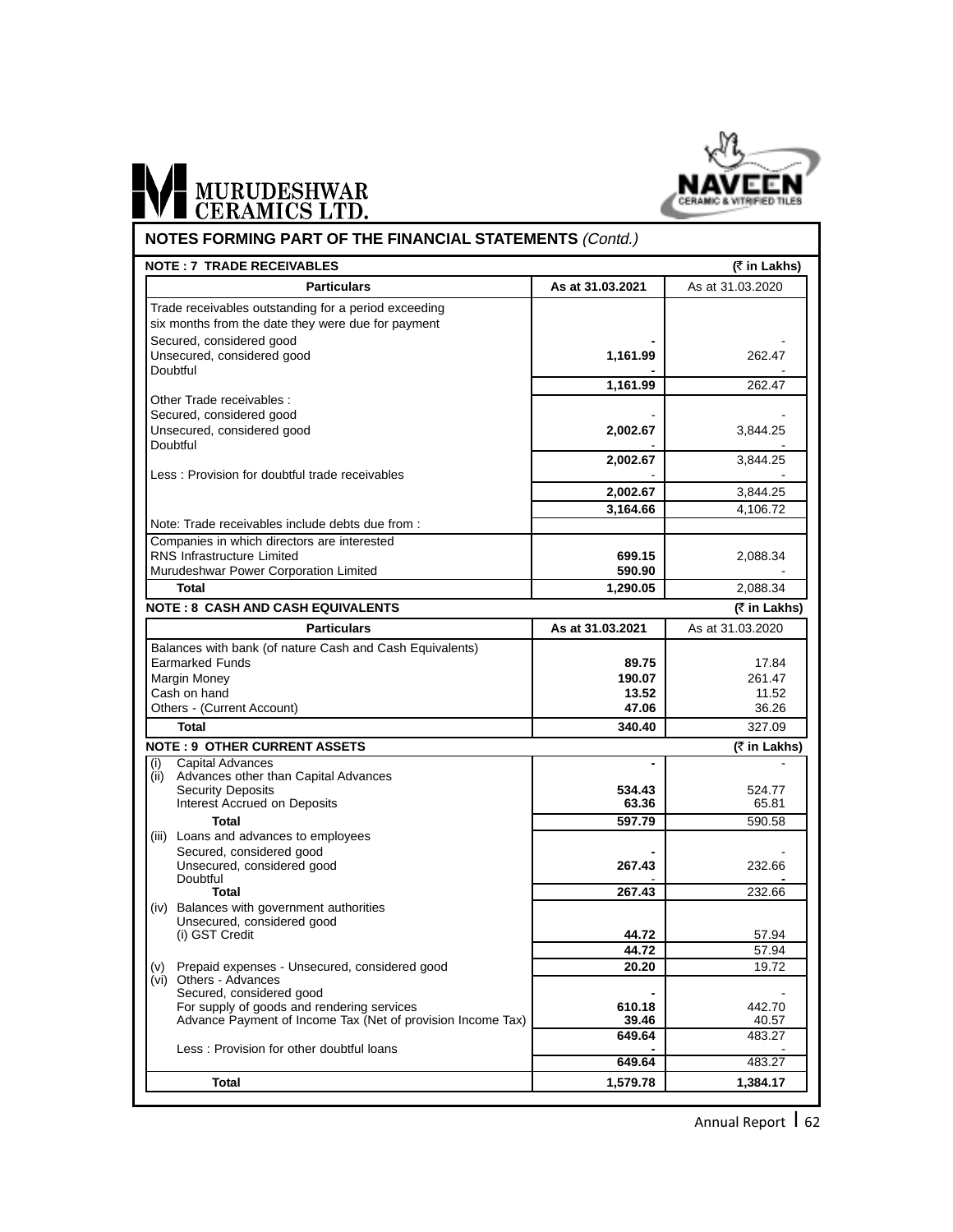| NOTES FORMING PART OF THE FINANCIAL STATEMENTS (Contd.)                          |                               |                              |                                    |                    |                          |                             |                                         |
|----------------------------------------------------------------------------------|-------------------------------|------------------------------|------------------------------------|--------------------|--------------------------|-----------------------------|-----------------------------------------|
| <b>NOTE: 10 STATEMENT OF CHANGES IN EQUITY</b>                                   |                               |                              |                                    |                    |                          |                             | (₹ in Lakhs)                            |
|                                                                                  |                               |                              | <b>Other Equity</b>                |                    |                          |                             | <b>Total Equity</b>                     |
| <b>Particulars</b>                                                               | <b>Equity</b><br><b>Share</b> |                              | <b>Reserves &amp; Surplus</b>      |                    |                          | Ind AS<br><b>Transition</b> | attributable to                         |
|                                                                                  | Capital                       | <b>Securities</b><br>Premium | <b>Retained</b><br><b>Earnings</b> | General<br>Reserve | Other<br><b>Items</b>    | Reserve                     | <b>Equity holders</b><br>of the Company |
| Balance as of April 1, 2019                                                      | 4,758.17                      | 12,739.33                    | 1,344.22                           | 12,795.85          | 1,615.03                 | 54.46                       | 33,307.06                               |
| Changes in equity share capital                                                  | $\blacksquare$                |                              |                                    |                    |                          |                             |                                         |
| Additional provision                                                             |                               |                              |                                    |                    |                          |                             |                                         |
| Remeasurement of Deferred tax liability for the year                             | $\blacksquare$                |                              |                                    |                    |                          |                             |                                         |
| Profit for the year                                                              | ÷                             |                              | 174.60                             |                    |                          | (22.35)                     | 152.25                                  |
| Remeasurement of the net defined benefit<br>liability / asset, net of tax effect | $\blacksquare$                | $\blacksquare$               | (29.73)                            |                    |                          |                             | (29.73)                                 |
| Dividend (including Corporate Dividend Tax)                                      |                               |                              |                                    |                    |                          |                             |                                         |
| Balance as of March 31, 2020                                                     | 4,758.17                      | 12,739.33                    | 1,489.09                           | 12,795.85          | 1,615.03                 | 32.11                       | 33,429.58                               |
| Changes in equity share capital                                                  | 475.74                        | 380.59                       |                                    |                    | $\blacksquare$           | (2.47)                      | 853.86                                  |
| Profit for the year                                                              | $\overline{a}$                | $\overline{\phantom{a}}$     | (1, 187.46)                        |                    | $\overline{\phantom{a}}$ |                             | (1, 187.46)                             |
| Remeasurement of the net defined benefit<br>liability / asset, net of tax effect | $\blacksquare$                | $\blacksquare$               | (23.78)                            |                    |                          |                             | (23.78)                                 |
| Interim Dividend (Including Corporate Dividend Tax)                              | $\blacksquare$                |                              |                                    |                    |                          |                             |                                         |
| (Including Corporate Dividend Tax)<br><b>Final Dividend</b>                      |                               |                              |                                    |                    |                          |                             |                                         |
| Balance as of March 31, 2021                                                     | 5,233.91                      | 13,119.92                    | 277.85                             | 12,795.85          | 1,615.03                 | 29.64                       | 33,072.20                               |

Annual Report

l 63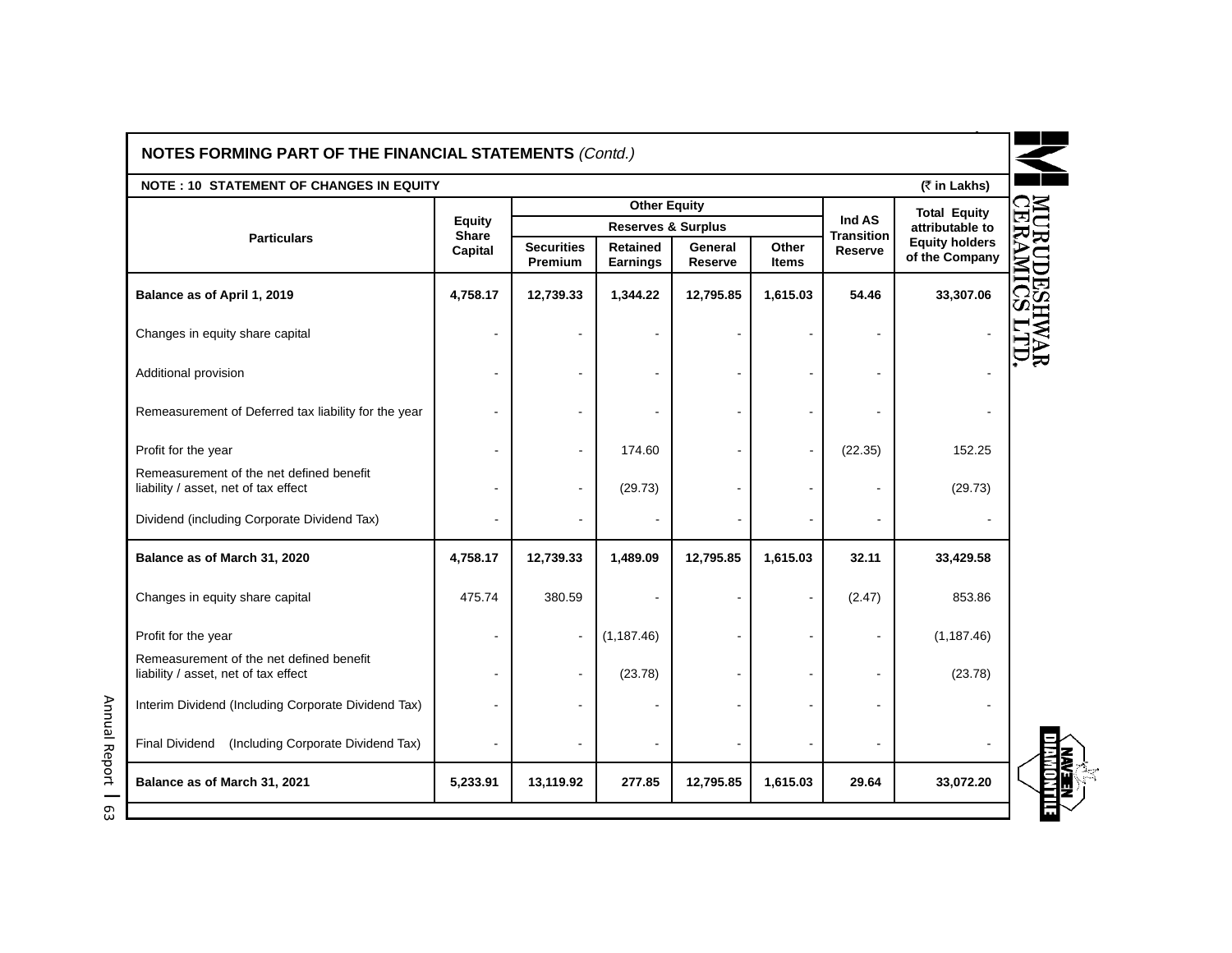

# MURUDESHWAR

#### **NOTES FORMING PART OF THE FINANCIAL STATEMENTS** (Contd.)

| <b>NOTE: 11 BORROWINGS</b>  | (₹ in Lakhs)     |                  |
|-----------------------------|------------------|------------------|
| <b>Particulars</b>          | As at 31.03.2021 | As at 31.03.2020 |
| <b>Bonds and Debentures</b> |                  |                  |
| <b>Term Loans</b>           |                  |                  |
| From Banks                  |                  |                  |
| Secured                     | 1,150.87         | 557.88           |
| From Others                 | 320.05           | 227.26           |
| Total                       | 1,470.92         | 785.14           |

The Term Loans from Banks are repayable in quarterly instalments. Interest is payable on monthly basis. The Term Loans from Banks, namely Canara Bank is secured by first charge created / to be created on the immovable / Fixed Assets of the Company, and by charges on the other movables including machinery, Spares, Tools, accessories and movable plant and machinery both present and future, save and except book debts and other Deferred Payment Guarantee equipments, Assets hypothecated to concerned institutions / Bankers against specific finance for the same. The said charge on the movable properties of the Company in favour of these Bankers is subject to prior charges created in favour of Company's Bankers for working capital requirements.Loans from ICICI Bank Ltd.,Kotak Mahindra Ltd. Punjab National Bank(e-OBC), The Daimler Financial Services and Sundaram Finance Limited for specific assets are secure against hypothecation of specific items of assets financed for. Loan from LIC of India is against pledge of Key-Man Policy. All the secured and unsecured loans other than public deposits have been further secured by way of Personal Guarantees by Promoter Directors of the Company to the extent applicable. The Term Loan from Indiabulls is secured by way of Mortgage of Title Deeds of specific assets.

| <b>NOTE : 12 OTHER NON - CURRENT LIABILITES</b>                                                                      |                  | (₹ in Lakhs)     |  |  |  |  |
|----------------------------------------------------------------------------------------------------------------------|------------------|------------------|--|--|--|--|
| <b>Particulars</b>                                                                                                   | As at 31.03.2021 | As at 31.03.2020 |  |  |  |  |
| <b>DEFERRED TAX LIABILITY</b>                                                                                        |                  |                  |  |  |  |  |
| Opening balance as on 01.04.2020                                                                                     | 2,633.61         | 2,476.20         |  |  |  |  |
| <b>Add:</b> Provision for the year                                                                                   | (412.18)         |                  |  |  |  |  |
| Restated opening Balance at the beginning of year                                                                    | 2,221.43         | 2,476.20         |  |  |  |  |
| Add: Provision for the year                                                                                          |                  | 157.41           |  |  |  |  |
| Deferred Payment Liabilities                                                                                         | 2,221.43         | 2,633.61         |  |  |  |  |
| Less: Deferred Tax Asset - MAT Credit                                                                                |                  |                  |  |  |  |  |
| Others MAT Credit                                                                                                    |                  |                  |  |  |  |  |
| Opening balance                                                                                                      | 839.09           | 782.30           |  |  |  |  |
| Add: Provided for the year                                                                                           |                  | 56.79            |  |  |  |  |
| Less: Excess Provision Reversed                                                                                      | 4.97             |                  |  |  |  |  |
| <b>Closing Balance</b>                                                                                               | 834.12           | 839.09           |  |  |  |  |
| Deferred tax Liability (Net)                                                                                         | 1,387.31         | 1,794.52         |  |  |  |  |
| The Company had calculated Deferred tax asset / liability using the rates that were prescribed for Minimum Alternate |                  |                  |  |  |  |  |

The Company had calculated Deferred tax asset / liability using the rates that were prescribed for Minimum Alternate Tax (MAT) during the previous year as the management was of opinion that MAT rate best reflected the value of DTL/DTA as on reporting date.

During the current financial year, the Company has Restated /trued up the calculation of Deferred Tax Assets/ Liabilities using the rate at which the normal income taxes would be payable by the company as per IND AS 12.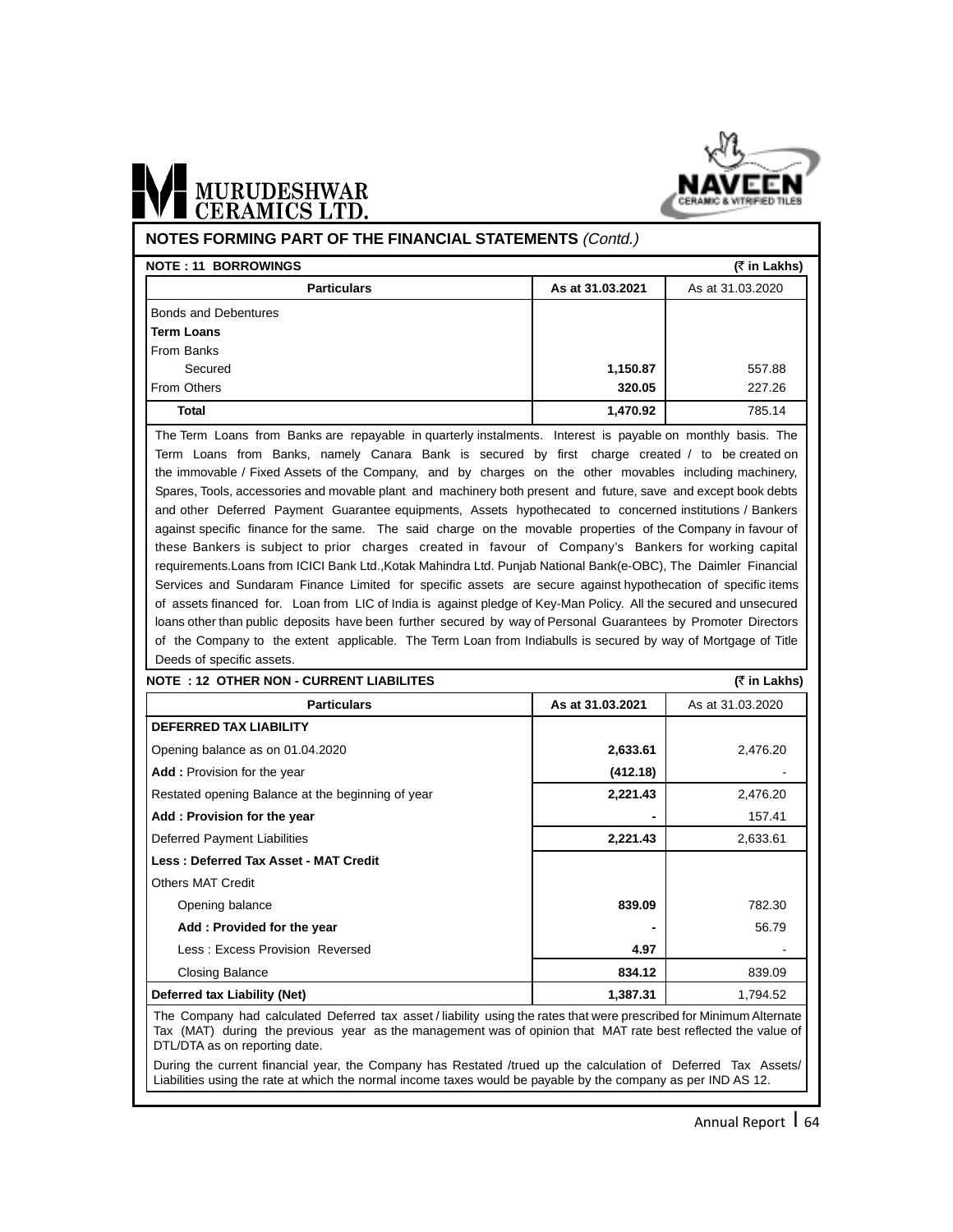

### WE MURUDESHWAR **NOTES FORMING PART OF THE FINANCIAL STATEMENTS** (Contd.)

| <u>INVILOTUMINING LAIVE OLI ITIL LIINANGIAL OTATLINLINTO (COMO.)</u>                                                                                                                                                                                                                                                                                                                                                                                                                                                                                                                                                                           |                  |                  |
|------------------------------------------------------------------------------------------------------------------------------------------------------------------------------------------------------------------------------------------------------------------------------------------------------------------------------------------------------------------------------------------------------------------------------------------------------------------------------------------------------------------------------------------------------------------------------------------------------------------------------------------------|------------------|------------------|
| <b>NOTE: 13 OTHER LONG-TERM LIABILITIES</b>                                                                                                                                                                                                                                                                                                                                                                                                                                                                                                                                                                                                    |                  | (₹ in Lakhs)     |
| <b>Particulars</b>                                                                                                                                                                                                                                                                                                                                                                                                                                                                                                                                                                                                                             | As at 31.03.2021 | As at 31.03.2020 |
| <b>Trade Payables</b><br>(a)                                                                                                                                                                                                                                                                                                                                                                                                                                                                                                                                                                                                                   |                  |                  |
| Acceptances<br>(i)                                                                                                                                                                                                                                                                                                                                                                                                                                                                                                                                                                                                                             | 143.98           | 214.62           |
| (ii) Other than Acceptances                                                                                                                                                                                                                                                                                                                                                                                                                                                                                                                                                                                                                    |                  |                  |
| Lease Liabilities<br>(b)                                                                                                                                                                                                                                                                                                                                                                                                                                                                                                                                                                                                                       | 161.95           | 197.62           |
| Total                                                                                                                                                                                                                                                                                                                                                                                                                                                                                                                                                                                                                                          | 305.93           | 412.24           |
| <b>NOTE: 14 TRADE PAYABLES</b>                                                                                                                                                                                                                                                                                                                                                                                                                                                                                                                                                                                                                 |                  | (₹ in Lakhs)     |
| Trade payables :                                                                                                                                                                                                                                                                                                                                                                                                                                                                                                                                                                                                                               |                  |                  |
| Acceptances                                                                                                                                                                                                                                                                                                                                                                                                                                                                                                                                                                                                                                    | 390.85           | 202.49           |
| Other than Acceptances                                                                                                                                                                                                                                                                                                                                                                                                                                                                                                                                                                                                                         | 1,488.38         | 2,150.03         |
| <b>Total</b>                                                                                                                                                                                                                                                                                                                                                                                                                                                                                                                                                                                                                                   | 1,879.23         | 2,352.52         |
| <b>NOTE: 15 OTHER FINANCIAL LIABILITIES</b>                                                                                                                                                                                                                                                                                                                                                                                                                                                                                                                                                                                                    |                  | (₹ in Lakhs)     |
| <b>Bonds and Debentures</b>                                                                                                                                                                                                                                                                                                                                                                                                                                                                                                                                                                                                                    |                  |                  |
| Loans repayable on demand from Banks:                                                                                                                                                                                                                                                                                                                                                                                                                                                                                                                                                                                                          |                  |                  |
| From Banks                                                                                                                                                                                                                                                                                                                                                                                                                                                                                                                                                                                                                                     |                  |                  |
| Secured                                                                                                                                                                                                                                                                                                                                                                                                                                                                                                                                                                                                                                        | 6,847.14         | 6,950.42         |
| <b>Total</b>                                                                                                                                                                                                                                                                                                                                                                                                                                                                                                                                                                                                                                   | 6.847.14         | 6.950.42         |
| The Cash Credit and other working capital facilities from the consortium of Bankers namely, Canara Bank, State Bank of India, Bank<br>of Baroda, DBS Bank India Ltd., (e-LVB), Punjab National Bank (e-OBC) & Axis Bank are secured by way of hypothecation of Raw<br>materials, Stock in Process, Finished Goods, Book Debts and Goods meant for export on pari-passu basis and further secured by way of<br>second & subsequent charge on the whole of the immovable / Fixed Assets of the Company. These borrowings are further secured<br>by way of Personal Guarantees by two Promoter Directors of the Company to the extent applicable. |                  |                  |

| <b>NOTE: 16 OTHER CURRENT LIABILITIES</b>                                            |                  | (₹ in Lakhs)     |
|--------------------------------------------------------------------------------------|------------------|------------------|
| <b>Particulars</b>                                                                   | As at 31.03.2021 | As at 31.03.2020 |
| Advances from Customers                                                              | 490.78           | 173.76           |
| Term Loan instalments payable within one year                                        | 632.50           | 282.23           |
| Deposits                                                                             | 68.77            | 68.52            |
| Statutory remittances (Contributions to PF and ESIC,<br>withholding Taxes, GST etc.) | 114.55           | 89.67            |
| Contractually reimburseable expenses                                                 | 1.48             | 3.40             |
| Salary & Wages Payable                                                               | 428.50           | 498.80           |
| Outstanding Liabilities for Expenses                                                 | 195.00           | 213.12           |
| <b>Bank Current Account</b>                                                          |                  | 95.27            |
| Total                                                                                | 1,931.58         | 1,424.77         |
| <b>NOTE: 17 PROVISIONS</b>                                                           |                  | (₹ in Lakhs)     |
| <b>Employee Benefits</b>                                                             | 73.61            | 51.53            |
| <b>Current Tax Provision</b>                                                         | (8.35)           | 50.83            |
| Total                                                                                | 65.26            | 102.36           |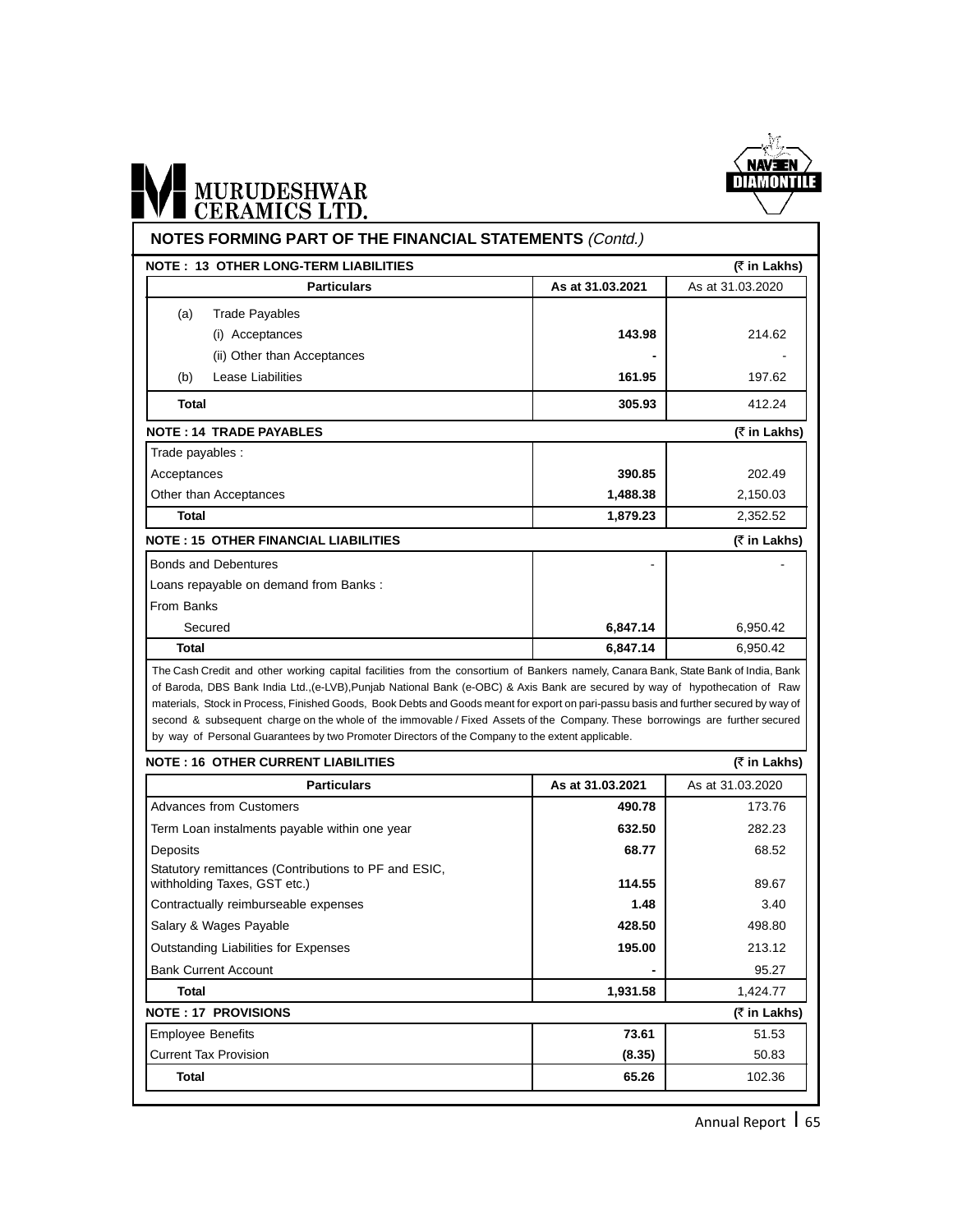

# WE MURUDESHWAR

### **NOTES FORMING PART OF THE FINANCIAL STATEMENTS (Contd.)**

|             | <b>NOTE : 18 REVENUE FROM OPERATIONS</b>                     |                                              | (₹ in Lakhs)                          |
|-------------|--------------------------------------------------------------|----------------------------------------------|---------------------------------------|
|             | <b>Particulars</b>                                           | For the year ended<br>31st March 2021        | For the year ended<br>31st March 2020 |
| (a)         | Sale of products                                             | 5,928.33                                     | 8,362.84                              |
| (b)         | Sale of services                                             | 2,113.66                                     | 1,925.61                              |
| (c)         | Other operating revenues                                     | 6.96                                         | 28.77                                 |
|             |                                                              | 8,048.95                                     | 10,317.22                             |
|             | Less:                                                        |                                              |                                       |
| (d)         | Excise duty                                                  |                                              |                                       |
|             | Total                                                        | 8,048.95                                     | 10,317.22                             |
| <b>Note</b> |                                                              |                                              |                                       |
| (i)         | Sale of products comprises :                                 |                                              |                                       |
|             | Sale of produced goods                                       | 4,703.37                                     | 6,315.04                              |
|             | Sale of traded goods                                         | 1,224.96                                     | 2,047.80                              |
|             | <b>Total - Sale of products</b>                              | 5,928.33                                     | 8,362.84                              |
| (ii)        | Sale of services comprises :                                 |                                              |                                       |
|             | Service - Earth Work                                         | 2,113.66                                     | 1,925.61                              |
|             | Service - Road Work                                          |                                              |                                       |
|             | <b>Total - Sale of services</b>                              | 2,113.66                                     | 1,925.61                              |
| (iii)       | Other operating revenues comprises :                         |                                              |                                       |
|             | Sale of Scraps                                               | 6.96                                         | 28.77                                 |
|             | Total - Other operating revenues                             | 6.96                                         | 28.77                                 |
|             | <b>NOTE: 19 OTHER INCOME</b>                                 |                                              | (₹ in Lakhs)                          |
| <b>Note</b> | <b>Particulars</b>                                           | For the year ended<br><b>31st March 2021</b> | For the year ended<br>31st March 2020 |
| (a)         | Interest income                                              | 33.59                                        | 20.61                                 |
| (b)         | Dividend income:                                             |                                              |                                       |
|             | Associates                                                   | 68.51                                        | 52.13                                 |
| (c)         | Other non-operating income (net of expenses directly         |                                              |                                       |
|             | attributable to such income)                                 | 24.14                                        | 778.19                                |
| (d)         | Subsidy Received                                             |                                              |                                       |
|             | <b>Total</b>                                                 | 126.24                                       | 850.93                                |
| (i)         | Interest income comprises :                                  |                                              |                                       |
|             | Interest from banks on:                                      |                                              |                                       |
|             | Deposits                                                     | 33.59                                        | 20.61                                 |
|             | <b>Total - Interest income</b>                               | 33.59                                        | 20.61                                 |
| (ii)        | Other non-operating income comprises :                       |                                              |                                       |
|             | Keyman Insurance Policy matured                              |                                              | 748.79                                |
|             | Insurance Claim received                                     | 0.96                                         | 1.32                                  |
|             | Profit on sale of fixed assets (net of expenses directly     |                                              |                                       |
|             | attributable prior period items (net)                        | 8.88                                         | 12.50                                 |
|             | Miscellaneous income (net of expenses directly attributable) |                                              | 0.28                                  |
|             |                                                              |                                              |                                       |
|             | <b>Rent Received</b><br>Total - Other non-operating income   | 14.30<br>24.14                               | 15.30<br>778.19                       |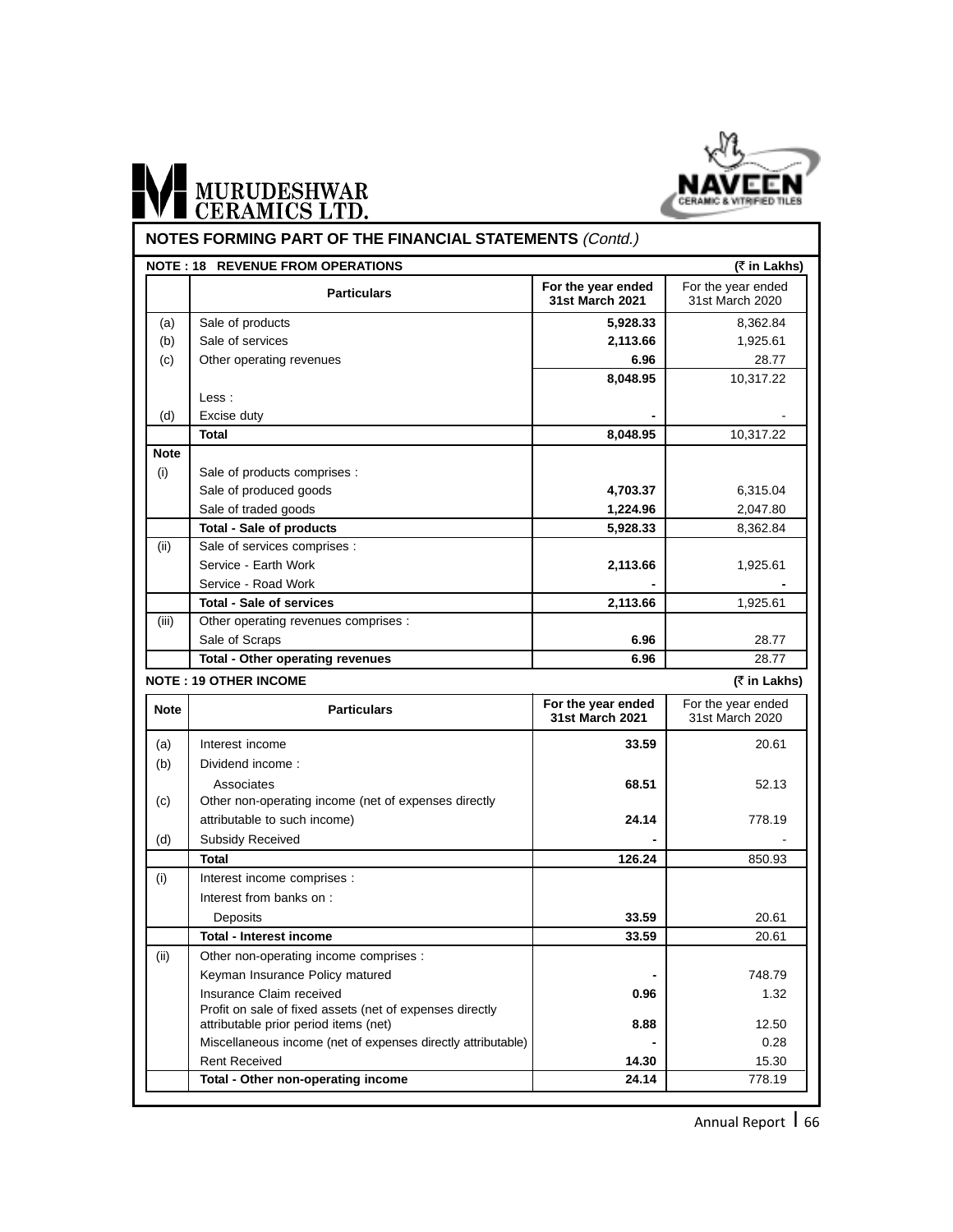

#### **NOTES FORMING PART OF THE FINANCIAL STATEMENTS** (Contd.) Opening Stock **3,546.81** 2,362.49 Add : Purchases 2,652.21 **5,765.41** 5,014.70 Less : Closing Stock **4,140.29** 3,546.81 **Cost of material consumed 1,625.12** 1,467.89 Material consumed comprises : Clay **1,136.53** 1,244.54 Glaze & Pigments **360.46** 153.30 **Packing Material 65.11** 65.11 Other items **1.90** 4.94 **Total 1,625.12** 1,467.89 **PURCHASE OF TRADED GOODS 1,451.25** 1,823.87 **Grand Total 3,076.37** 3,291.76 **NOTE : 20 COST OF MATERIALS CONSUMED (**` **in Lakhs) INVENTORIES AT THE END OF THE YEAR :** Finished goods **2,878.83** 2,731.75 **NOTE : 21 CHANGES IN INVENTORY OF FINISHED GOODS & WORK-IN-PROGRESS (**` **in Lakhs) For the year ended Particulars Particulars Particulars Particulars Particulars Particulars Particulars Particulars Particulars Particulars Particulars Particulars Particulars Particulars Particulars Particulars** For the year ended **For the year ended Particulars Particulars Particulars Particulars Particulars Particulars Particulars Particulars Particulars Particulars Particulars Particulars Particulars Particulars Particulars Particulars** For the year ended<br>31st March 2020

| <b>Particulars</b>                              | For the year ended<br>31 et March 2021 | For the year ended<br>31st March 2020 |
|-------------------------------------------------|----------------------------------------|---------------------------------------|
| <b>NOTE: 22 EMPLOYEE BENEFITS EXPENSE</b>       |                                        | (₹ in Lakhs)                          |
| Net (Increase) / decrease                       | (1.09)                                 | 1,377.97                              |
|                                                 | 4,858.16                               | 6,432.02                              |
| Stock-in-trade                                  |                                        | 174.27                                |
| Work-in-progress                                | 2,126.41                               | 2,389.77                              |
| <b>Finished Goods</b>                           | 2,731.75                               | 3,867.98                              |
| <b>INVENTORIES AT THE BEGINNING OF THE YEAR</b> |                                        |                                       |
|                                                 | 4,859.25                               | 5,054.05                              |
| Stock-in-trade                                  |                                        | 195.89                                |
| Work-in-progress                                | 1,980.42                               | 2,126.41                              |
| Finished goods                                  | 2,878.83                               | 2,731.75                              |

| <b>Particulars</b>                            | For the year ended<br>31st March 2021 | For the year ended<br>31st March 2020 |
|-----------------------------------------------|---------------------------------------|---------------------------------------|
| Salaries and Wages                            | 624.37                                | 653.85                                |
| Contributions to provident and other funds    | 58.60                                 | 65.00                                 |
| Staff welfare expenses                        | 481.41                                | 471.32                                |
| Defined Benefit Obligation - Gratuity         | 16.46                                 | 14.84                                 |
| Defined Benefit Obligation - Leave Encashment | 15.33                                 | 15.94                                 |
| Other Employee Benefit Expenses               | 21.50                                 | 15.35                                 |
| Total                                         | 1,217.67                              | 1,236.30                              |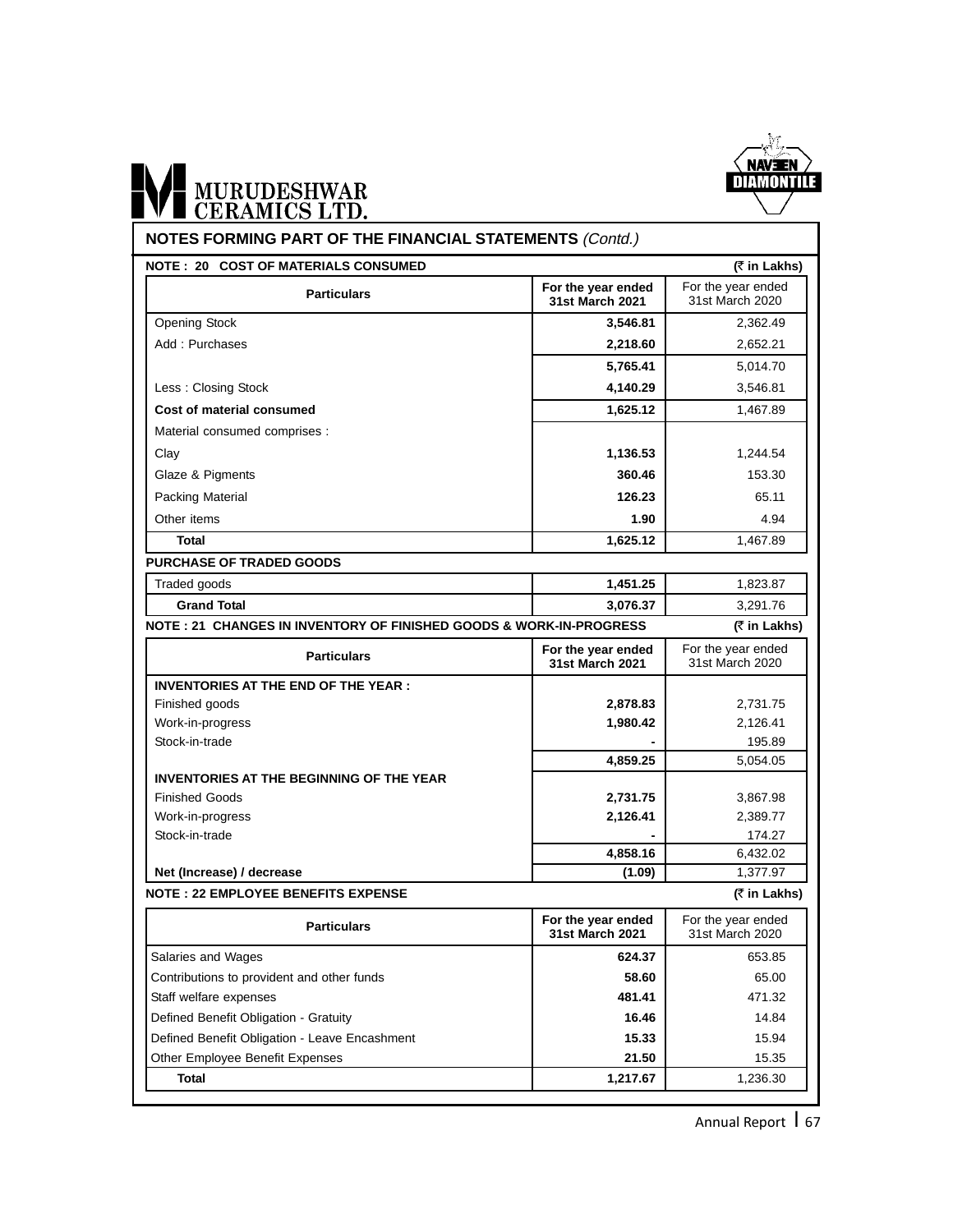

|              | <b>NOTE: 23 FINANCE COSTS</b>                     |                                              | (₹ in Lakhs)                          |
|--------------|---------------------------------------------------|----------------------------------------------|---------------------------------------|
|              | <b>Particulars</b>                                | For the year ended<br>31st March 2021        | For the year ended<br>31st March 2020 |
| (a)          | Interest expenses on :                            |                                              |                                       |
|              | (i) Borrowings                                    | 1,108.36                                     | 1,358.29                              |
|              | (ii) Trade payables                               | 238.42                                       | 90.24                                 |
|              | (iii) Others                                      |                                              |                                       |
|              | Interest on Lease Liabilities                     | 27.47                                        | 24.47                                 |
|              | - Security deposits                               | 4.05                                         | 4.05                                  |
|              | - Income Tax                                      | 0.48                                         |                                       |
| (b)          | Other borrowing costs                             | 213.82                                       | 122.55                                |
|              | <b>Total</b>                                      | 1,592.60                                     | 1,599.60                              |
|              | <b>NOTE: 24 OTHER EXPENSES</b>                    |                                              | (₹ in Lakhs)                          |
|              | <b>Particulars</b>                                | For the year ended<br><b>31st March 2021</b> | For the year ended<br>31st March 2020 |
|              | Consumption of stores and spare parts             | 240.54                                       | 148.72                                |
|              | Increase / (decrease) of excise duty on Inventory |                                              |                                       |
|              | Subcontracting                                    |                                              | 15.90                                 |
|              | Power and Fuel                                    | 1,385.96                                     | 1,059.85                              |
| Rent         |                                                   | 19.47                                        | 34.92                                 |
|              | Repairs and maintenance - Buildings               | 14.04                                        | 23.84                                 |
|              | Repairs and maintenance - Machinery               | 28.83                                        | 9.58                                  |
|              | Repairs and maintenance - Others                  | 78.57                                        | 73.62                                 |
| Insurance    |                                                   | 179.90                                       | 96.18                                 |
|              | Rates and taxes                                   | 107.53                                       | 116.20                                |
|              | Communication                                     | 15.13                                        | 16.00                                 |
|              | Travelling and conveyance                         | 253.85                                       | 279.01                                |
|              | Printing and stationery                           | 13.51                                        | 13.80                                 |
|              | Freight and forwarding                            | 299.22                                       | 290.63                                |
|              | Sales commission                                  | 13.32                                        | 21.72                                 |
|              | Sales discount                                    | 60.26                                        | 21.59                                 |
|              | <b>Export Expenses</b>                            | 15.60                                        |                                       |
|              | <b>Business promotion</b>                         | 6.46                                         | 1.55                                  |
|              | Donations and contributions                       | 1.68                                         | 0.25                                  |
|              | Legal and professional                            | 27.29                                        | 16.11                                 |
|              | Payments to auditors                              | 6.00                                         | 6.00                                  |
|              | <b>Directors Sitting Fees</b>                     | 7.61                                         | 6.50                                  |
|              | Advertisement & Publicity                         | 2.69                                         | 0.94                                  |
|              | <b>Sales Promotion Expenses</b>                   | 8.64                                         | 15.59                                 |
|              | Selling & Distribution expenses - Others          | 25.14                                        | 29.43                                 |
|              | Security charges                                  | 17.76                                        | 18.58                                 |
|              | CSR payments                                      | 9.11                                         | 8.55                                  |
|              | Loss on fixed assets sold / scrapped              | 9.48                                         |                                       |
|              | Miscellaneous expenses                            | 11.75                                        | 13.96                                 |
| <b>Notes</b> | <b>Total</b>                                      | 2,859.34                                     | 2,339.02                              |
|              | (i) Payments to the Auditors comprises :          |                                              |                                       |
|              | As auditors - statutory audit                     | 3.00                                         | 3.00                                  |
|              |                                                   |                                              |                                       |
|              | For taxation matters                              | 0.50                                         | 0.50                                  |
|              | For management services                           | 0.50                                         | 0.50                                  |
|              | Reimbursement of expenses                         | 2.00                                         | 2.00                                  |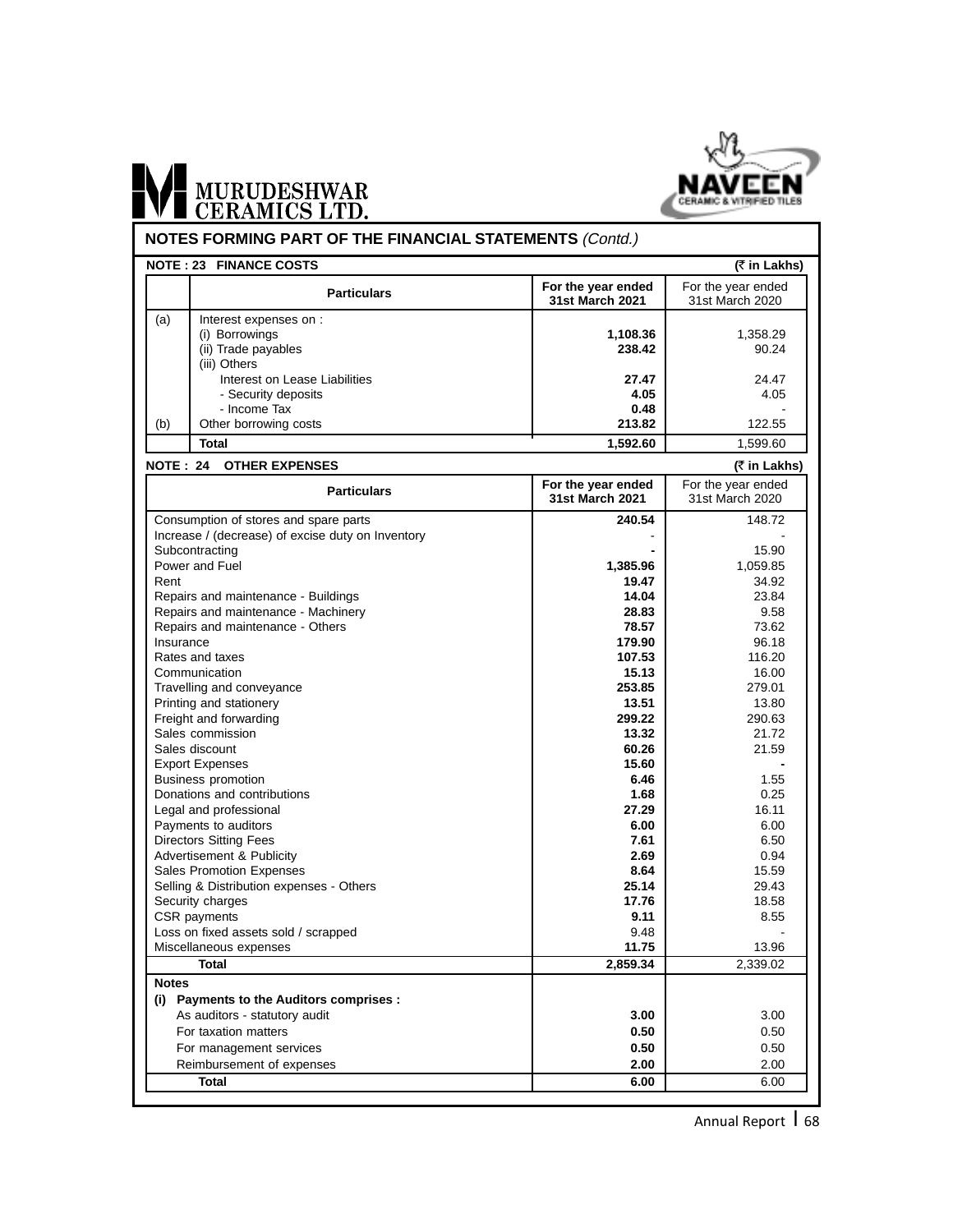

# WE MURUDESHWAR

#### **NOTES FORMING PART OF THE FINANCIAL STATEMENTS** (Contd.)

|                | <b>NOTE : 25 DISCLOSURES UNDER ACCOUNTING STANDARDS</b>                                                                                                                                                                                                                                                                                                                                                                                                                                                                                                                                                                                                                                                                                                                                                                                                                                                           |                               |                               |
|----------------|-------------------------------------------------------------------------------------------------------------------------------------------------------------------------------------------------------------------------------------------------------------------------------------------------------------------------------------------------------------------------------------------------------------------------------------------------------------------------------------------------------------------------------------------------------------------------------------------------------------------------------------------------------------------------------------------------------------------------------------------------------------------------------------------------------------------------------------------------------------------------------------------------------------------|-------------------------------|-------------------------------|
| <b>Note</b>    |                                                                                                                                                                                                                                                                                                                                                                                                                                                                                                                                                                                                                                                                                                                                                                                                                                                                                                                   |                               |                               |
| 25.1<br>25.1.a | <b>Employee benefit plans</b><br><b>DEFINED CONTRIBUTION PLANS</b>                                                                                                                                                                                                                                                                                                                                                                                                                                                                                                                                                                                                                                                                                                                                                                                                                                                |                               |                               |
| 25.1.b         | The Company makes Provident Fund and Superannuation Fund contributions to defined contribution plans<br>for qualifying employees. Under the Schemes, the Company is required to contribute a specified percentage<br>of the payroll costs to fund the benefits. The Company recognised ₹34,52,196/- (Year ended 31st March,<br>2020 ₹38,13,143/-) for Provident Fund contributions and ₹17,61,329/- (Year ended 31st March, 2020<br>₹17,25,329/-) for Superannuation Fund contributions in the Statement of Profit and Loss. The contributions<br>payable to these plans by the Company are at rates specified in the rules of schemes.<br><b>DEFINED BENEFIT PLANS</b><br>The Company offers the following employee benefit schemes to its employees :<br>i. Gratuity: The following tables sets out the funded status of the defined benefit schemes and the amount<br>recognised in the financial statements : |                               |                               |
|                | <b>Particulars</b>                                                                                                                                                                                                                                                                                                                                                                                                                                                                                                                                                                                                                                                                                                                                                                                                                                                                                                | Year ended<br>31st March 2021 | Year ended<br>31st March 2020 |
|                |                                                                                                                                                                                                                                                                                                                                                                                                                                                                                                                                                                                                                                                                                                                                                                                                                                                                                                                   | <b>Gratuity</b>               | Gratuity                      |
| A              | Change in Defined Benefit Obligations (DBO) during the year                                                                                                                                                                                                                                                                                                                                                                                                                                                                                                                                                                                                                                                                                                                                                                                                                                                       |                               |                               |
|                | Defined Benefit Obligation at the beginning of the year                                                                                                                                                                                                                                                                                                                                                                                                                                                                                                                                                                                                                                                                                                                                                                                                                                                           | 310.01                        | 251.09                        |
|                | Current service cost                                                                                                                                                                                                                                                                                                                                                                                                                                                                                                                                                                                                                                                                                                                                                                                                                                                                                              | 17.99                         | 17.07                         |
|                | Interest Expense                                                                                                                                                                                                                                                                                                                                                                                                                                                                                                                                                                                                                                                                                                                                                                                                                                                                                                  | 21.70                         | 17.58                         |
|                | Benefit Payment from Plan Assets                                                                                                                                                                                                                                                                                                                                                                                                                                                                                                                                                                                                                                                                                                                                                                                                                                                                                  | (34.15)                       |                               |
|                | Remeasurement - Due to Financial Assumptions                                                                                                                                                                                                                                                                                                                                                                                                                                                                                                                                                                                                                                                                                                                                                                                                                                                                      | 1.51                          | 10.00                         |
|                | Remeasurement - Due to Experience Adjustments                                                                                                                                                                                                                                                                                                                                                                                                                                                                                                                                                                                                                                                                                                                                                                                                                                                                     | 10.55                         | 14.27                         |
|                | Present value of DBO at the end of the year                                                                                                                                                                                                                                                                                                                                                                                                                                                                                                                                                                                                                                                                                                                                                                                                                                                                       | 327.61                        | 310.01                        |
| B              | Change in fair Value of Plan Assets during the year                                                                                                                                                                                                                                                                                                                                                                                                                                                                                                                                                                                                                                                                                                                                                                                                                                                               |                               |                               |
|                | Fair Value of Plan Assets at the beginning of the year                                                                                                                                                                                                                                                                                                                                                                                                                                                                                                                                                                                                                                                                                                                                                                                                                                                            | 329.66                        | 282.89                        |
|                | Interest Income                                                                                                                                                                                                                                                                                                                                                                                                                                                                                                                                                                                                                                                                                                                                                                                                                                                                                                   | 23.23                         | 19.80                         |
|                | Actual company contributions                                                                                                                                                                                                                                                                                                                                                                                                                                                                                                                                                                                                                                                                                                                                                                                                                                                                                      | 38.47                         | 26.50                         |
|                | <b>Employers Contribution</b>                                                                                                                                                                                                                                                                                                                                                                                                                                                                                                                                                                                                                                                                                                                                                                                                                                                                                     | (2.31)                        | 0.47                          |
|                | Benefit Payments from Plan Assets                                                                                                                                                                                                                                                                                                                                                                                                                                                                                                                                                                                                                                                                                                                                                                                                                                                                                 | (34.15)                       |                               |
|                | Plan assets at the end of the year                                                                                                                                                                                                                                                                                                                                                                                                                                                                                                                                                                                                                                                                                                                                                                                                                                                                                | 354.89                        | 329.66                        |
|                | Actual return on plan assets                                                                                                                                                                                                                                                                                                                                                                                                                                                                                                                                                                                                                                                                                                                                                                                                                                                                                      | 17.99                         | 17.07                         |
| C              | <b>Components of Defined Cost</b>                                                                                                                                                                                                                                                                                                                                                                                                                                                                                                                                                                                                                                                                                                                                                                                                                                                                                 |                               |                               |
|                | Current service cost                                                                                                                                                                                                                                                                                                                                                                                                                                                                                                                                                                                                                                                                                                                                                                                                                                                                                              | 17.99                         | 17.07                         |
|                | Interest Expenses on DBO                                                                                                                                                                                                                                                                                                                                                                                                                                                                                                                                                                                                                                                                                                                                                                                                                                                                                          | 21.70                         | 17.58                         |
|                | Interest (income) on Plan Assets                                                                                                                                                                                                                                                                                                                                                                                                                                                                                                                                                                                                                                                                                                                                                                                                                                                                                  | (23.23)                       | (19.80)                       |
|                | <b>Total Net Interest Cost</b>                                                                                                                                                                                                                                                                                                                                                                                                                                                                                                                                                                                                                                                                                                                                                                                                                                                                                    | (1.53)                        | (2.23)                        |
|                | Defined Benefit Cost included in P & L                                                                                                                                                                                                                                                                                                                                                                                                                                                                                                                                                                                                                                                                                                                                                                                                                                                                            | 16.46                         | 14.84                         |
|                | Remeasurement - Due to Financial Assumptions                                                                                                                                                                                                                                                                                                                                                                                                                                                                                                                                                                                                                                                                                                                                                                                                                                                                      | 1.51                          | 10.00                         |
|                | Remeasurement - Due to Experience Adjustments                                                                                                                                                                                                                                                                                                                                                                                                                                                                                                                                                                                                                                                                                                                                                                                                                                                                     | 10.55                         | 14.27                         |
|                | (Return) on Plan Assets (Excluding Interest income)                                                                                                                                                                                                                                                                                                                                                                                                                                                                                                                                                                                                                                                                                                                                                                                                                                                               | 2.31                          | (0.47)                        |
|                | Total Remeasurements in OCI                                                                                                                                                                                                                                                                                                                                                                                                                                                                                                                                                                                                                                                                                                                                                                                                                                                                                       | 14.38                         | 23.81                         |
|                | Total Defined Benefit Cost recognised in P & L and OCI                                                                                                                                                                                                                                                                                                                                                                                                                                                                                                                                                                                                                                                                                                                                                                                                                                                            | 30.84                         | 38.65                         |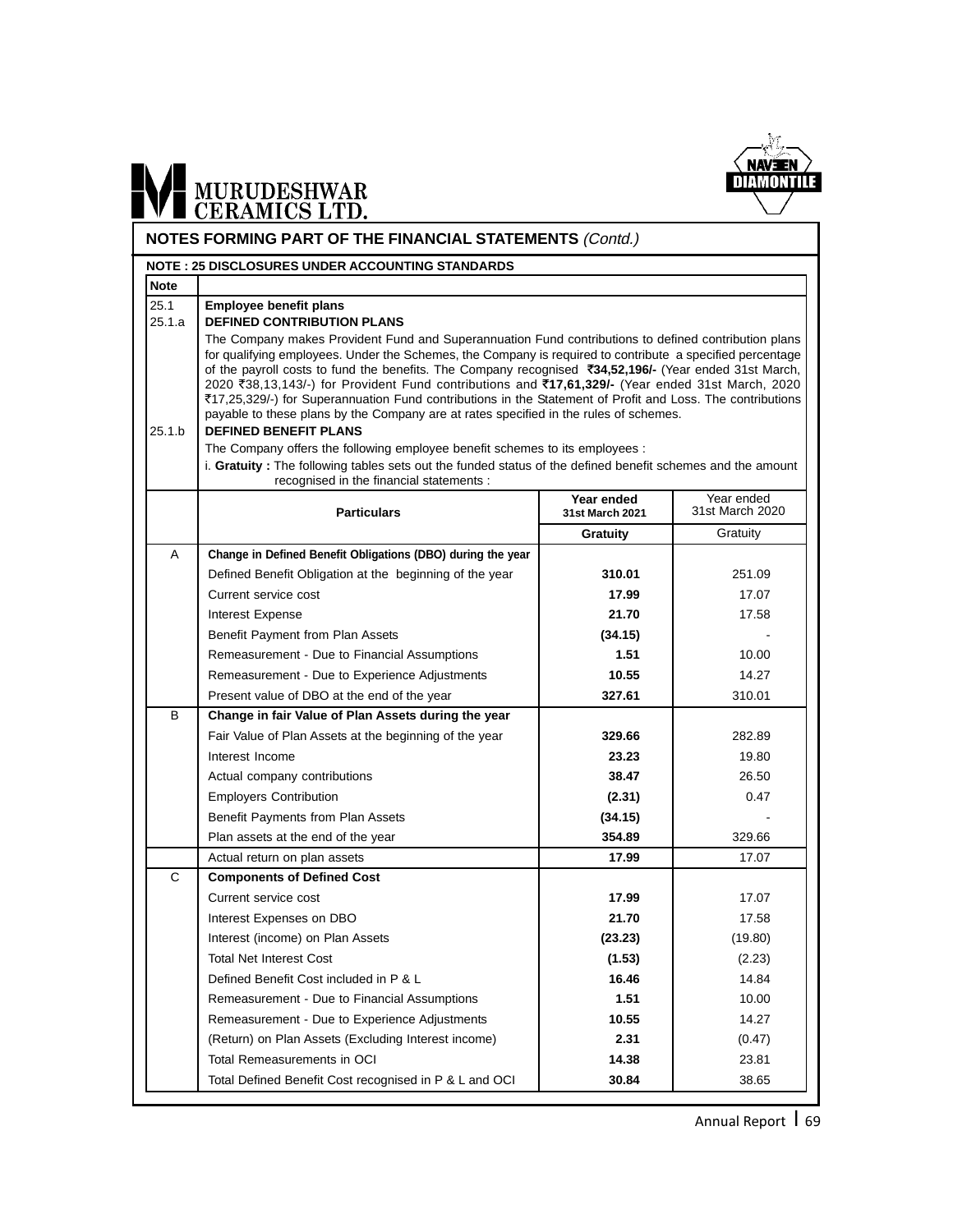

|             | NOTE: 25 DISCLOSURES UNDER ACCOUNTING STANDARDS (Contd.)<br><b>Particulars</b>                                                                                                                                  | Year ended<br>31st March 2021 | Year ended<br>31st March 2020 |
|-------------|-----------------------------------------------------------------------------------------------------------------------------------------------------------------------------------------------------------------|-------------------------------|-------------------------------|
|             |                                                                                                                                                                                                                 | Gratuity                      | Gratuity                      |
| D           | Amount Recognised in the Statement of Financial Position                                                                                                                                                        |                               |                               |
|             | Defined Benefit Obligation                                                                                                                                                                                      | 327.61                        | 310.01                        |
|             | Fair Value of Plan Assets                                                                                                                                                                                       | 354.89                        | 329.65                        |
|             | <b>Fund Status</b>                                                                                                                                                                                              | (27.28)                       | (19.64)                       |
|             | Net Defined Benefit Liability/(Assets)                                                                                                                                                                          | (27.28)                       | (19.64)                       |
| E           | Net Defined Benefit Liability/(Assets) Reconciliation                                                                                                                                                           |                               |                               |
|             | Net Defined Benefit Liability/(Assets) at beginning of the year                                                                                                                                                 | (19.64)                       | (31.79)                       |
|             | Defined Benefit Cost included in P & L                                                                                                                                                                          | 16.46                         | 14.84                         |
|             | Total Remeasurements included in OCI                                                                                                                                                                            | 14.38                         | 23.81                         |
|             | <b>Employers Contributions</b>                                                                                                                                                                                  | (38.47)                       | (26.50)                       |
|             | Net Defined Benefit Liability/(Assets) at end of the year                                                                                                                                                       | (27.28)                       | (19.64)                       |
|             | Weightage Average Asset Allocation at the year end                                                                                                                                                              |                               |                               |
|             | <b>Insurance Policies</b>                                                                                                                                                                                       | 100%                          | 100%                          |
|             | <b>Actuarial assumptions</b>                                                                                                                                                                                    |                               |                               |
|             | Discount rate                                                                                                                                                                                                   | 6.90%                         | 7.00%                         |
|             | Salary escalation                                                                                                                                                                                               | 6.00%                         | 6.00%                         |
|             | NOTE: 26 ADDITIONAL INFORMATION TO THE FINANCIAL STATEMENTS                                                                                                                                                     |                               | (₹ in Lakhs)                  |
| <b>Note</b> | Particulars                                                                                                                                                                                                     | As at<br>31st March 2021      | As at<br>31st March 2020      |
| 26.1        | Contingent liabilities and commitments (to the extent<br>not provided for)                                                                                                                                      |                               |                               |
| (i)         | Contingent liabilities                                                                                                                                                                                          |                               |                               |
|             | (a) Claims against the Company not acknowledged as<br>debt (give details)                                                                                                                                       |                               |                               |
|             | (b) Guarantees                                                                                                                                                                                                  | 389.91                        | 521.67                        |
|             | (c) Letters of Credit established with Banks                                                                                                                                                                    | 1,977.94                      | 2,101.78                      |
| (ii)        | Commitments<br>(a) Estimated amount of contracts remaining to be executed<br>on capital account and not provided for Tangible assets                                                                            |                               | 7.80                          |
|             |                                                                                                                                                                                                                 |                               | 7.80                          |
| 26.2        | Disclosures required under Section 22 of the Micro, Small and Medium Enterprises Development<br>Act, 2006                                                                                                       |                               |                               |
|             | Principal amount remaining unpaid to any supplier<br>(i)<br>as at the end of the accounting year                                                                                                                | 35.28                         | 75.54                         |
|             | Dues to Micro and Small Enterprises have been determined to the extent such parties have been identified on<br>the basis of information collected by the Management. This has been relied upon by the auditors. |                               |                               |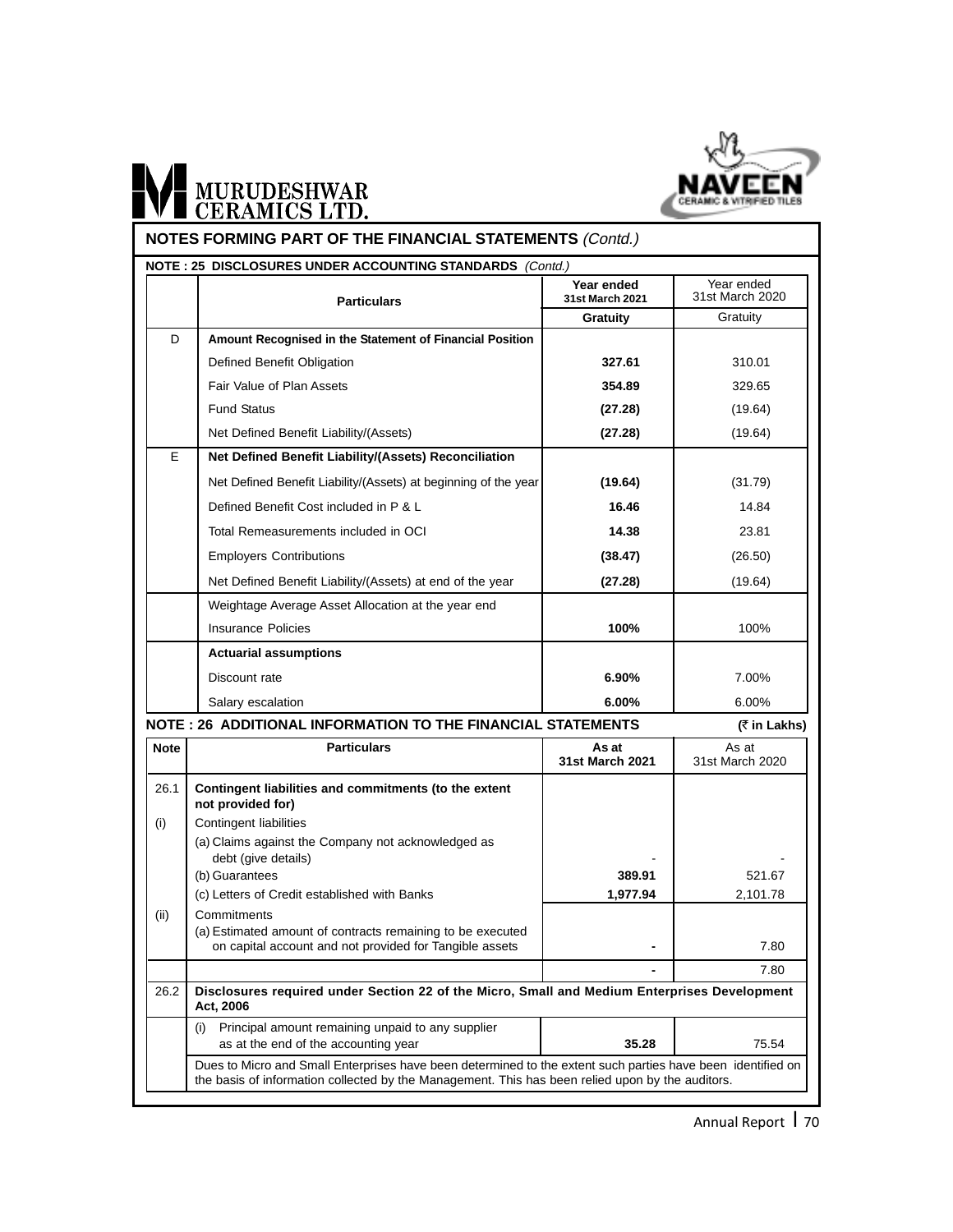

# WI MURUDESHWAR

#### **NOTES FORMING PART OF THE FINANCIAL STATEMENTS** (Contd.)

#### **NOTE : 26 ADDITIONAL INFORMATION TO THE FINANCIAL STATEMENTS** (Contd.)

|                      |                                                                                                                                                                                          |                                                                                                                                                                                                      |                                                                                                                                                                                                                                               |                                                           |                                                                                                                                                                                                                                                    | <b>Maximum Balance</b>                                                                                                                                                                                                                                                                                                                                                                                                  |
|----------------------|------------------------------------------------------------------------------------------------------------------------------------------------------------------------------------------|------------------------------------------------------------------------------------------------------------------------------------------------------------------------------------------------------|-----------------------------------------------------------------------------------------------------------------------------------------------------------------------------------------------------------------------------------------------|-----------------------------------------------------------|----------------------------------------------------------------------------------------------------------------------------------------------------------------------------------------------------------------------------------------------------|-------------------------------------------------------------------------------------------------------------------------------------------------------------------------------------------------------------------------------------------------------------------------------------------------------------------------------------------------------------------------------------------------------------------------|
|                      |                                                                                                                                                                                          |                                                                                                                                                                                                      |                                                                                                                                                                                                                                               | as at                                                     |                                                                                                                                                                                                                                                    | Outstanding                                                                                                                                                                                                                                                                                                                                                                                                             |
|                      |                                                                                                                                                                                          |                                                                                                                                                                                                      |                                                                                                                                                                                                                                               |                                                           |                                                                                                                                                                                                                                                    | during the year                                                                                                                                                                                                                                                                                                                                                                                                         |
|                      |                                                                                                                                                                                          |                                                                                                                                                                                                      |                                                                                                                                                                                                                                               |                                                           |                                                                                                                                                                                                                                                    | (₹ in Lakhs)                                                                                                                                                                                                                                                                                                                                                                                                            |
|                      |                                                                                                                                                                                          |                                                                                                                                                                                                      |                                                                                                                                                                                                                                               |                                                           |                                                                                                                                                                                                                                                    | 297.88                                                                                                                                                                                                                                                                                                                                                                                                                  |
|                      |                                                                                                                                                                                          |                                                                                                                                                                                                      |                                                                                                                                                                                                                                               |                                                           |                                                                                                                                                                                                                                                    | 76.92                                                                                                                                                                                                                                                                                                                                                                                                                   |
| are given below :    |                                                                                                                                                                                          |                                                                                                                                                                                                      |                                                                                                                                                                                                                                               |                                                           |                                                                                                                                                                                                                                                    |                                                                                                                                                                                                                                                                                                                                                                                                                         |
|                      |                                                                                                                                                                                          |                                                                                                                                                                                                      |                                                                                                                                                                                                                                               |                                                           |                                                                                                                                                                                                                                                    |                                                                                                                                                                                                                                                                                                                                                                                                                         |
|                      |                                                                                                                                                                                          |                                                                                                                                                                                                      |                                                                                                                                                                                                                                               |                                                           |                                                                                                                                                                                                                                                    | Payable in                                                                                                                                                                                                                                                                                                                                                                                                              |
|                      |                                                                                                                                                                                          |                                                                                                                                                                                                      |                                                                                                                                                                                                                                               |                                                           |                                                                                                                                                                                                                                                    | Foreign Currency                                                                                                                                                                                                                                                                                                                                                                                                        |
| (₹ in Lakhs)         |                                                                                                                                                                                          |                                                                                                                                                                                                      |                                                                                                                                                                                                                                               |                                                           |                                                                                                                                                                                                                                                    | (indicate amount with<br>Currency)                                                                                                                                                                                                                                                                                                                                                                                      |
| 731.98               |                                                                                                                                                                                          |                                                                                                                                                                                                      |                                                                                                                                                                                                                                               | 906.52                                                    |                                                                                                                                                                                                                                                    | US\$ 12,03,475                                                                                                                                                                                                                                                                                                                                                                                                          |
|                      |                                                                                                                                                                                          |                                                                                                                                                                                                      |                                                                                                                                                                                                                                               |                                                           |                                                                                                                                                                                                                                                    | For the year ended<br>31st March 2020                                                                                                                                                                                                                                                                                                                                                                                   |
|                      |                                                                                                                                                                                          |                                                                                                                                                                                                      |                                                                                                                                                                                                                                               |                                                           |                                                                                                                                                                                                                                                    | (₹ in Lakhs)                                                                                                                                                                                                                                                                                                                                                                                                            |
| <b>Raw Materials</b> |                                                                                                                                                                                          |                                                                                                                                                                                                      |                                                                                                                                                                                                                                               |                                                           |                                                                                                                                                                                                                                                    |                                                                                                                                                                                                                                                                                                                                                                                                                         |
|                      |                                                                                                                                                                                          |                                                                                                                                                                                                      |                                                                                                                                                                                                                                               | 44.17                                                     |                                                                                                                                                                                                                                                    | 57.03                                                                                                                                                                                                                                                                                                                                                                                                                   |
|                      |                                                                                                                                                                                          |                                                                                                                                                                                                      |                                                                                                                                                                                                                                               | 24.44                                                     |                                                                                                                                                                                                                                                    | 52.62                                                                                                                                                                                                                                                                                                                                                                                                                   |
|                      |                                                                                                                                                                                          |                                                                                                                                                                                                      |                                                                                                                                                                                                                                               | 68.61                                                     |                                                                                                                                                                                                                                                    | 109.65                                                                                                                                                                                                                                                                                                                                                                                                                  |
|                      |                                                                                                                                                                                          |                                                                                                                                                                                                      |                                                                                                                                                                                                                                               | 337.80                                                    |                                                                                                                                                                                                                                                    | 915.00                                                                                                                                                                                                                                                                                                                                                                                                                  |
| Travel               |                                                                                                                                                                                          |                                                                                                                                                                                                      |                                                                                                                                                                                                                                               |                                                           |                                                                                                                                                                                                                                                    | 2.45                                                                                                                                                                                                                                                                                                                                                                                                                    |
|                      |                                                                                                                                                                                          |                                                                                                                                                                                                      |                                                                                                                                                                                                                                               |                                                           |                                                                                                                                                                                                                                                    |                                                                                                                                                                                                                                                                                                                                                                                                                         |
|                      |                                                                                                                                                                                          |                                                                                                                                                                                                      |                                                                                                                                                                                                                                               |                                                           |                                                                                                                                                                                                                                                    | %                                                                                                                                                                                                                                                                                                                                                                                                                       |
|                      |                                                                                                                                                                                          |                                                                                                                                                                                                      |                                                                                                                                                                                                                                               |                                                           |                                                                                                                                                                                                                                                    |                                                                                                                                                                                                                                                                                                                                                                                                                         |
| <b>IMPORTED</b>      |                                                                                                                                                                                          |                                                                                                                                                                                                      |                                                                                                                                                                                                                                               |                                                           |                                                                                                                                                                                                                                                    |                                                                                                                                                                                                                                                                                                                                                                                                                         |
| Raw materials        |                                                                                                                                                                                          |                                                                                                                                                                                                      |                                                                                                                                                                                                                                               | 17.22                                                     |                                                                                                                                                                                                                                                    | 13.17                                                                                                                                                                                                                                                                                                                                                                                                                   |
|                      |                                                                                                                                                                                          |                                                                                                                                                                                                      |                                                                                                                                                                                                                                               | (134.53)                                                  |                                                                                                                                                                                                                                                    | (63.50)                                                                                                                                                                                                                                                                                                                                                                                                                 |
|                      |                                                                                                                                                                                          |                                                                                                                                                                                                      |                                                                                                                                                                                                                                               |                                                           |                                                                                                                                                                                                                                                    | 39.23                                                                                                                                                                                                                                                                                                                                                                                                                   |
|                      |                                                                                                                                                                                          |                                                                                                                                                                                                      |                                                                                                                                                                                                                                               |                                                           |                                                                                                                                                                                                                                                    | (14.19)                                                                                                                                                                                                                                                                                                                                                                                                                 |
|                      |                                                                                                                                                                                          |                                                                                                                                                                                                      |                                                                                                                                                                                                                                               |                                                           |                                                                                                                                                                                                                                                    | 47.60                                                                                                                                                                                                                                                                                                                                                                                                                   |
|                      |                                                                                                                                                                                          |                                                                                                                                                                                                      |                                                                                                                                                                                                                                               |                                                           |                                                                                                                                                                                                                                                    | (22.31)                                                                                                                                                                                                                                                                                                                                                                                                                 |
|                      |                                                                                                                                                                                          |                                                                                                                                                                                                      |                                                                                                                                                                                                                                               |                                                           |                                                                                                                                                                                                                                                    | 100.00                                                                                                                                                                                                                                                                                                                                                                                                                  |
|                      |                                                                                                                                                                                          |                                                                                                                                                                                                      |                                                                                                                                                                                                                                               |                                                           |                                                                                                                                                                                                                                                    | (100.00)                                                                                                                                                                                                                                                                                                                                                                                                                |
|                      |                                                                                                                                                                                          |                                                                                                                                                                                                      |                                                                                                                                                                                                                                               |                                                           |                                                                                                                                                                                                                                                    |                                                                                                                                                                                                                                                                                                                                                                                                                         |
|                      |                                                                                                                                                                                          |                                                                                                                                                                                                      |                                                                                                                                                                                                                                               |                                                           |                                                                                                                                                                                                                                                    | 92.68                                                                                                                                                                                                                                                                                                                                                                                                                   |
|                      |                                                                                                                                                                                          |                                                                                                                                                                                                      |                                                                                                                                                                                                                                               |                                                           |                                                                                                                                                                                                                                                    | (94.90)                                                                                                                                                                                                                                                                                                                                                                                                                 |
|                      |                                                                                                                                                                                          |                                                                                                                                                                                                      |                                                                                                                                                                                                                                               |                                                           |                                                                                                                                                                                                                                                    | 2.05<br>(0.66)                                                                                                                                                                                                                                                                                                                                                                                                          |
|                      |                                                                                                                                                                                          |                                                                                                                                                                                                      |                                                                                                                                                                                                                                               |                                                           |                                                                                                                                                                                                                                                    | 5.27                                                                                                                                                                                                                                                                                                                                                                                                                    |
|                      |                                                                                                                                                                                          |                                                                                                                                                                                                      |                                                                                                                                                                                                                                               | (62.09)                                                   |                                                                                                                                                                                                                                                    | (4.44)                                                                                                                                                                                                                                                                                                                                                                                                                  |
|                      |                                                                                                                                                                                          |                                                                                                                                                                                                      |                                                                                                                                                                                                                                               |                                                           |                                                                                                                                                                                                                                                    |                                                                                                                                                                                                                                                                                                                                                                                                                         |
| <b>TOTAL</b>         |                                                                                                                                                                                          |                                                                                                                                                                                                      |                                                                                                                                                                                                                                               | 1,734.87                                                  |                                                                                                                                                                                                                                                    | 100.00                                                                                                                                                                                                                                                                                                                                                                                                                  |
|                      | RNS Power Ltd.,<br>Payable<br>Components<br>Spare parts<br>Capital goods<br>Components<br>Spare parts<br><b>TOTAL</b><br><b>INDIGENOUS</b><br>Raw materials<br>Components<br>Spare parts | Name of the Party<br>Murudeshwar Power Corporation Ltd.<br>As at 31st March 2021<br><b>Particulars</b><br>Total Components and spare parts<br>Expenditure in Foreign Currency:<br><b>Particulars</b> | shares of the Company by such parties:<br>Payable in<br><b>Foreign Currency</b><br>(indicate amount with<br>Currency)<br>US\$ 9,95,834<br>Value of imports calculated on CIF basis :<br>Details of consumption of imported & indigenous items | Relationship<br><b>Group Companies</b><br>Group Companies | 31.03.2021<br>(₹ in Lakhs)<br>Payable<br>(₹ in Lakhs)<br>For the year ended<br>31st March 2021<br>(₹ in Lakhs)<br>(₹ in Lakhs)<br>51.31<br>(30.06)<br>62.25<br>(47.27)<br>130.78<br>(211.86)<br>1,607.90<br>(1,327.53)<br>35.59<br>(9.30)<br>91.38 | Disclosure as per Clause 32 of the Listing Agreements with the Stock Exchanges<br>Loans and advances in the nature of loans given to subsidiaries, associates and others and investment in<br><b>Amount outstanding</b><br>297.88<br>610.15<br>The year-end foreign currency exposures that have not been hedged by a derivative instrument or otherwise<br>As at 31st March 2020<br>For the year ended 31st March 2021 |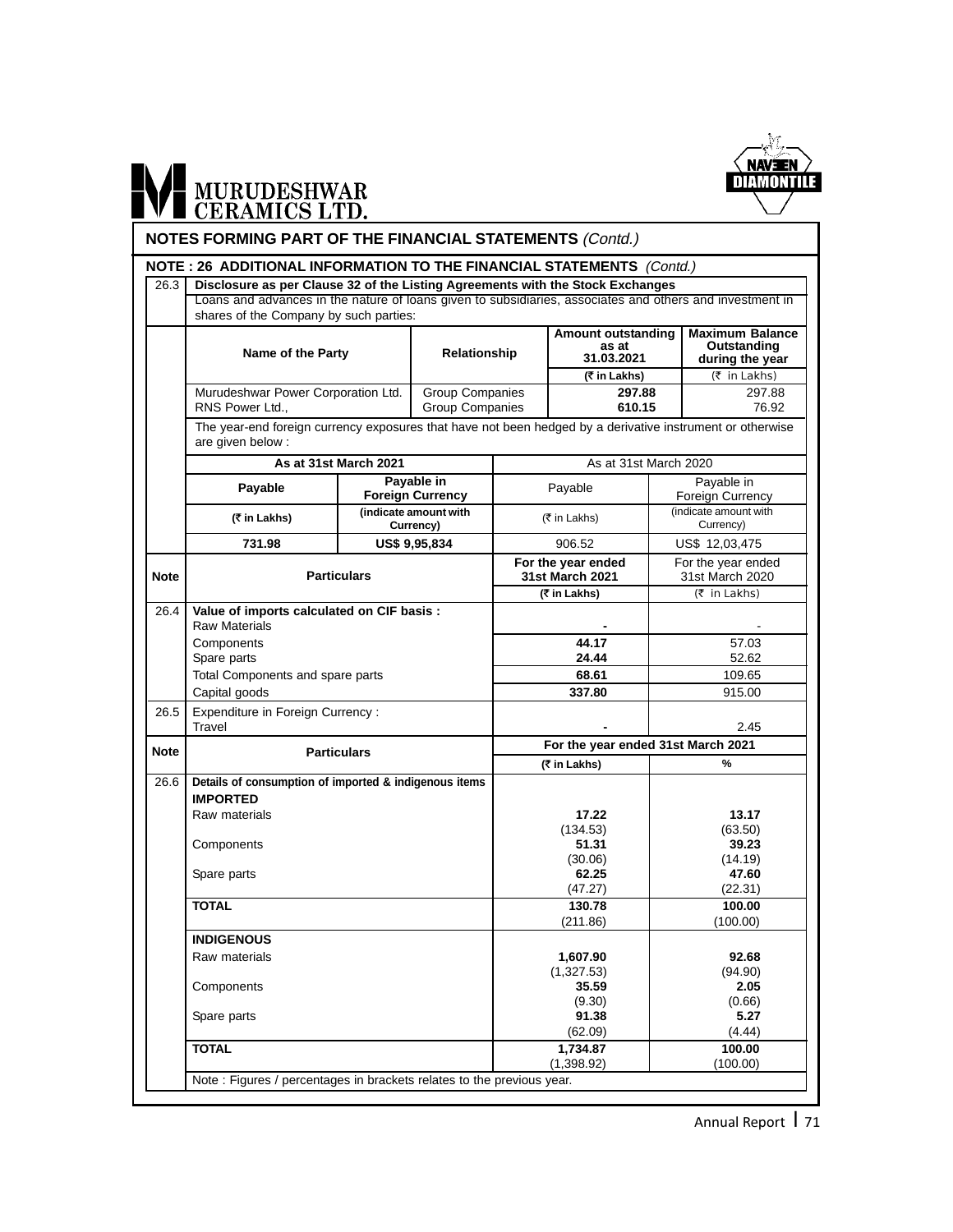|                                                                                                  | NOTE: 27 DISCLOSURES UNDER ACCOUNTING STANDARDS (Contd.)                                                                                                                                                                                                                                                                                                                                                                                                                                                                                                                                                                                                                                                                                                                                                                                                                                                                                                                                                                                                                                                                                                                                                                                                                                                                                                                                                                                                                                                                      |                          |                                     |              |  |  |  |
|--------------------------------------------------------------------------------------------------|-------------------------------------------------------------------------------------------------------------------------------------------------------------------------------------------------------------------------------------------------------------------------------------------------------------------------------------------------------------------------------------------------------------------------------------------------------------------------------------------------------------------------------------------------------------------------------------------------------------------------------------------------------------------------------------------------------------------------------------------------------------------------------------------------------------------------------------------------------------------------------------------------------------------------------------------------------------------------------------------------------------------------------------------------------------------------------------------------------------------------------------------------------------------------------------------------------------------------------------------------------------------------------------------------------------------------------------------------------------------------------------------------------------------------------------------------------------------------------------------------------------------------------|--------------------------|-------------------------------------|--------------|--|--|--|
| <b>Note</b>                                                                                      | For the year ended 31st March, 2021                                                                                                                                                                                                                                                                                                                                                                                                                                                                                                                                                                                                                                                                                                                                                                                                                                                                                                                                                                                                                                                                                                                                                                                                                                                                                                                                                                                                                                                                                           |                          |                                     |              |  |  |  |
| 27.1<br><b>Segment Information</b><br>the CODM.                                                  | Operating segments are reported in a manner consistent with the internal reporting provided to the Chief Operating Decision Maker (CODM). The<br>Board of Directors of the Company assesses the financial performance and position of the Company. The Board of Directors have been identified as<br>The Company operates in a business segment, i.e., Manufacture and Trading of Tiles, Services<br>The Company has identified business segments as its primary segment and geographic segments as its secondary segment. Business segments are<br>primarily Company products and Services. Revenues and expenses directly attributable to segments are reported under each reportable<br>segment. Expenses which are not directly identifiable to each reportable segment have been allocated on the basis of associated revenues of the<br>segment and manpower efforts. All other expenses which are not attributable or allocable to segments have been disclosed as unallocable expenses.<br>Assets and liabilities that are directly attributable or allocable to segments are disclosed under each reportable segment. All other assets and<br>liabilities are disclosed as unallocable. Fixed assets that are used interchangeably amongst segments are not allocated to primary and<br>secondary segments. Geographical revenues are allocated based on the location of the customer. Geographic segments of the Company are<br>Americas (including Canada) and South American countries, Europe, India and others. |                          |                                     |              |  |  |  |
|                                                                                                  |                                                                                                                                                                                                                                                                                                                                                                                                                                                                                                                                                                                                                                                                                                                                                                                                                                                                                                                                                                                                                                                                                                                                                                                                                                                                                                                                                                                                                                                                                                                               |                          | For the Year ended 31st March, 2021 |              |  |  |  |
|                                                                                                  | <b>Particulars</b>                                                                                                                                                                                                                                                                                                                                                                                                                                                                                                                                                                                                                                                                                                                                                                                                                                                                                                                                                                                                                                                                                                                                                                                                                                                                                                                                                                                                                                                                                                            | <b>Business Segments</b> |                                     | <b>Total</b> |  |  |  |
|                                                                                                  |                                                                                                                                                                                                                                                                                                                                                                                                                                                                                                                                                                                                                                                                                                                                                                                                                                                                                                                                                                                                                                                                                                                                                                                                                                                                                                                                                                                                                                                                                                                               | <b>Sale of Products</b>  | <b>Sale of Services</b>             |              |  |  |  |
|                                                                                                  |                                                                                                                                                                                                                                                                                                                                                                                                                                                                                                                                                                                                                                                                                                                                                                                                                                                                                                                                                                                                                                                                                                                                                                                                                                                                                                                                                                                                                                                                                                                               | (₹ in Lakhs)             | $(5$ in Lakhs)                      | (₹ in Lakhs) |  |  |  |
| Revenue                                                                                          |                                                                                                                                                                                                                                                                                                                                                                                                                                                                                                                                                                                                                                                                                                                                                                                                                                                                                                                                                                                                                                                                                                                                                                                                                                                                                                                                                                                                                                                                                                                               | 5,935.29                 | 2,113.66                            | 8,048.95     |  |  |  |
| Inter-segment revenue                                                                            |                                                                                                                                                                                                                                                                                                                                                                                                                                                                                                                                                                                                                                                                                                                                                                                                                                                                                                                                                                                                                                                                                                                                                                                                                                                                                                                                                                                                                                                                                                                               |                          |                                     |              |  |  |  |
| Net Revenue                                                                                      |                                                                                                                                                                                                                                                                                                                                                                                                                                                                                                                                                                                                                                                                                                                                                                                                                                                                                                                                                                                                                                                                                                                                                                                                                                                                                                                                                                                                                                                                                                                               | 5,935.29                 | 2,113.66                            | 8,048.95     |  |  |  |
| Segment result<br>Unallocable expenses (net)                                                     |                                                                                                                                                                                                                                                                                                                                                                                                                                                                                                                                                                                                                                                                                                                                                                                                                                                                                                                                                                                                                                                                                                                                                                                                                                                                                                                                                                                                                                                                                                                               | (1,800.28)               | 121.84                              | (1,678.44)   |  |  |  |
| Operating income                                                                                 |                                                                                                                                                                                                                                                                                                                                                                                                                                                                                                                                                                                                                                                                                                                                                                                                                                                                                                                                                                                                                                                                                                                                                                                                                                                                                                                                                                                                                                                                                                                               |                          |                                     |              |  |  |  |
|                                                                                                  |                                                                                                                                                                                                                                                                                                                                                                                                                                                                                                                                                                                                                                                                                                                                                                                                                                                                                                                                                                                                                                                                                                                                                                                                                                                                                                                                                                                                                                                                                                                               |                          |                                     | 83.77        |  |  |  |
|                                                                                                  |                                                                                                                                                                                                                                                                                                                                                                                                                                                                                                                                                                                                                                                                                                                                                                                                                                                                                                                                                                                                                                                                                                                                                                                                                                                                                                                                                                                                                                                                                                                               |                          |                                     | (1,594.67)   |  |  |  |
| Other income (net)                                                                               |                                                                                                                                                                                                                                                                                                                                                                                                                                                                                                                                                                                                                                                                                                                                                                                                                                                                                                                                                                                                                                                                                                                                                                                                                                                                                                                                                                                                                                                                                                                               |                          |                                     |              |  |  |  |
| Profit before taxes                                                                              |                                                                                                                                                                                                                                                                                                                                                                                                                                                                                                                                                                                                                                                                                                                                                                                                                                                                                                                                                                                                                                                                                                                                                                                                                                                                                                                                                                                                                                                                                                                               |                          |                                     |              |  |  |  |
| Tax expense                                                                                      |                                                                                                                                                                                                                                                                                                                                                                                                                                                                                                                                                                                                                                                                                                                                                                                                                                                                                                                                                                                                                                                                                                                                                                                                                                                                                                                                                                                                                                                                                                                               |                          |                                     | 407.21       |  |  |  |
| Net profit for the year                                                                          |                                                                                                                                                                                                                                                                                                                                                                                                                                                                                                                                                                                                                                                                                                                                                                                                                                                                                                                                                                                                                                                                                                                                                                                                                                                                                                                                                                                                                                                                                                                               |                          |                                     | (1, 187.46)  |  |  |  |
| Segment assets                                                                                   |                                                                                                                                                                                                                                                                                                                                                                                                                                                                                                                                                                                                                                                                                                                                                                                                                                                                                                                                                                                                                                                                                                                                                                                                                                                                                                                                                                                                                                                                                                                               | 44,419.77                | 2,642.15                            | 47,061.92    |  |  |  |
| Unallocable assets                                                                               |                                                                                                                                                                                                                                                                                                                                                                                                                                                                                                                                                                                                                                                                                                                                                                                                                                                                                                                                                                                                                                                                                                                                                                                                                                                                                                                                                                                                                                                                                                                               |                          |                                     | 139.03       |  |  |  |
| <b>Total assets</b>                                                                              |                                                                                                                                                                                                                                                                                                                                                                                                                                                                                                                                                                                                                                                                                                                                                                                                                                                                                                                                                                                                                                                                                                                                                                                                                                                                                                                                                                                                                                                                                                                               | 44,419.77                | 2,642.15                            | 47,200.95    |  |  |  |
| Segment liabilties                                                                               |                                                                                                                                                                                                                                                                                                                                                                                                                                                                                                                                                                                                                                                                                                                                                                                                                                                                                                                                                                                                                                                                                                                                                                                                                                                                                                                                                                                                                                                                                                                               | 11,289.92                | 1,182.25                            | 12,472.17    |  |  |  |
| Unallocable liabilities                                                                          |                                                                                                                                                                                                                                                                                                                                                                                                                                                                                                                                                                                                                                                                                                                                                                                                                                                                                                                                                                                                                                                                                                                                                                                                                                                                                                                                                                                                                                                                                                                               |                          |                                     | 34,728.78    |  |  |  |
| <b>Total liabilities</b>                                                                         |                                                                                                                                                                                                                                                                                                                                                                                                                                                                                                                                                                                                                                                                                                                                                                                                                                                                                                                                                                                                                                                                                                                                                                                                                                                                                                                                                                                                                                                                                                                               | 11,289.92                | 1,182.25                            | 47,200.95    |  |  |  |
| <b>OTHER INFORMATION</b><br>Capital expenditure (allocable)<br>Capital expenditure (unallocable) |                                                                                                                                                                                                                                                                                                                                                                                                                                                                                                                                                                                                                                                                                                                                                                                                                                                                                                                                                                                                                                                                                                                                                                                                                                                                                                                                                                                                                                                                                                                               | 33,129.85                | 1,459.90                            | 34,589.75    |  |  |  |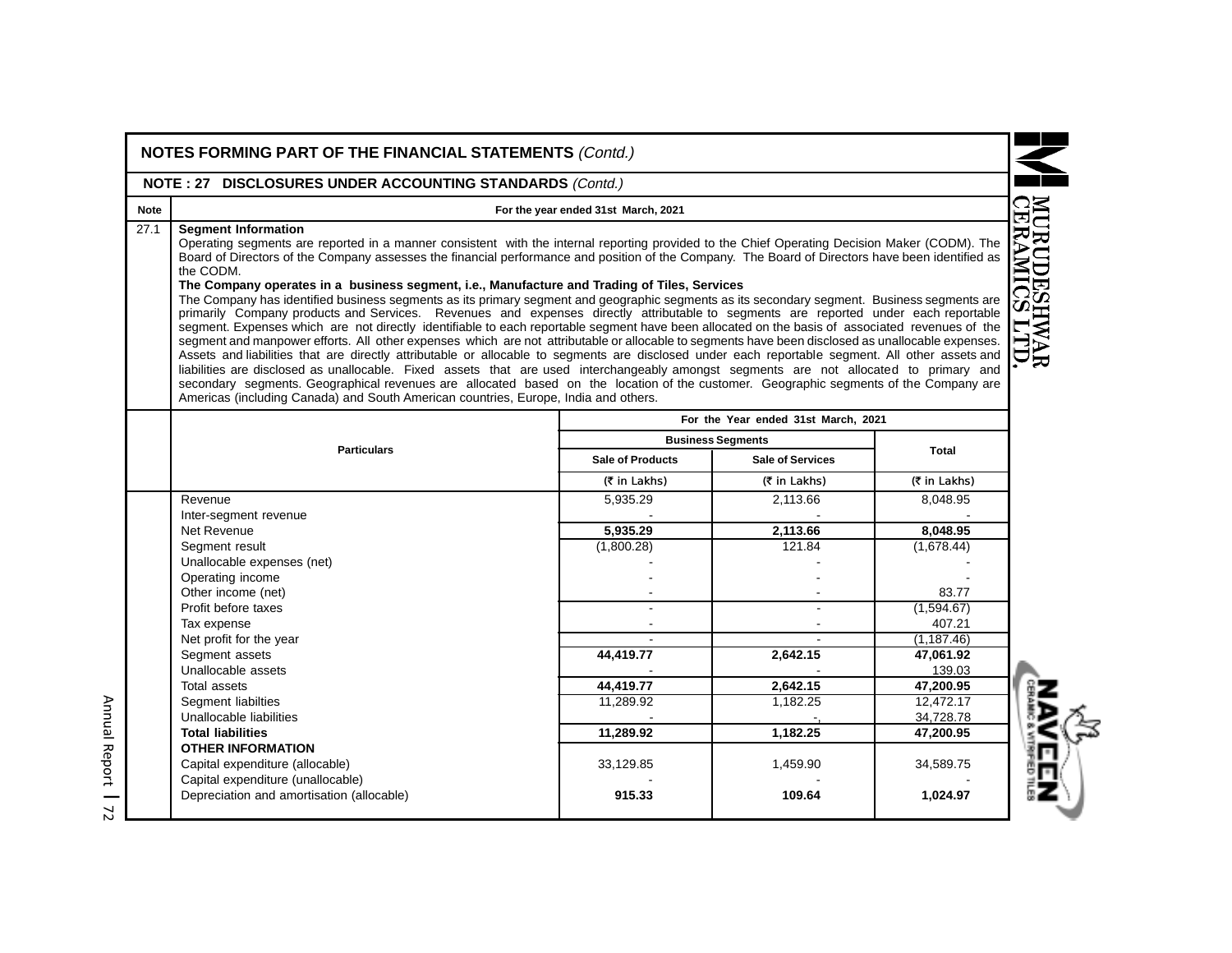

# MURUDESHWAR

#### **NOTES FORMING PART OF THE FINANCIAL STATEMENTS** (Contd.) **Note** Particulars **NOTE : 27 DISCLOSURES UNDER ACCOUNTING STANDARDS** (Contd.) **27.2 Related party transactions Details of related parties: Description of Relationship** Satish R Shetty **Chairman and Managing Director** Companies Under Common Control M/s. RNS Infrastructure Ltd M/s. Murudeshwar Power Corporation Ltd. M/s. Naveen Hotels Ltd. M/s. RNS Motors Ltd. M/s. R N S Power Ltd., R N Shetty Trust R N S Trust Key Management Personnel (KMP) Dr. R N Shetty (upto 17.12.2020) Shri Satish R Shetty Shri Sunil R Shetty Shri Naveen R Shetty Smt. Sudha R Shetty Shri Karan Satish Shetty Relatives of KMP Share Sheetty, Shri Satish R Shetty, Shri Sunil R Shetty and Shri Naveen R Shetty are Sons of Dr. R N Shetty Smt. Sudha R Shetty is wife of Dr. R N Shetty Shri Karan Satish Shetty is Son of Shri Satish R Shetty Company in which KMP / Relatives of KMP can | Above mentioned Group Companies exercise significant influence Note : Related parties have been identified by the Management. **Details of related party transactions during the year ended 31st March, 2021 and balances outstanding as at 31st March, 2021** Purchase of goods **169.04 169.04 169.04 169.04 169.04 169.04 169.04 169.04 169.04 169.04 169.04**  $(7.38)$ Sale of goods **70.62 70.62 70.62 70.62 70.62 70.62** *70.62 70.62 70.62 70.62**(2.541.43)* **<b>***70.62 P 70.62 P P P P P P P P P P P P P P*  $(2,541.43)$ Purchase of Fixed Assets **0.35 0.35 0.35 0.35** (-) (-) Rendering of services : Physical External Prince Limited **1,733.76** 1,733.76 1,733.76 1,733.76 1,733.76 1,733.76 1,733.76 1,733.76 1,733.76 1,183 18)  $(2,118.18)$   $(2,118.18)$   $(2,118.18)$  587.18 - Others **587.18 587.18** (-) (-) Investment in Shares **1,097.71 1,097.71 1,097.71 1,097.71** (-) (-) Receiving of services **2.14** 2.14 **2.14** 2.23  $(2.23)$ Dividend Received **68.51 68.51 68.51 68.51 68.51 68.51 68.51 68.51 68.51 68.51 68.51 68.51 68.51 68.51 68.51 68.51 68.51 68.51 68.51 68.51 68.51 68.51 68.51 68.51 68.51 68.**  $(52.13)$ **Balances outstanding at the end of the year** Trade receivables **1,245.75** 1,245.75 **1,245.75** 1,245.75 **1,245.75** 1,245.75 (2,088.34) (2,088.34) Trade payables **180.68 180.68 180.68 180.68**  $(10.93)$  (10.93) Note : Figures in brackets relates to the previous year **Total Relatives of Key Management Personnel Group Companies**

Annual Report | 73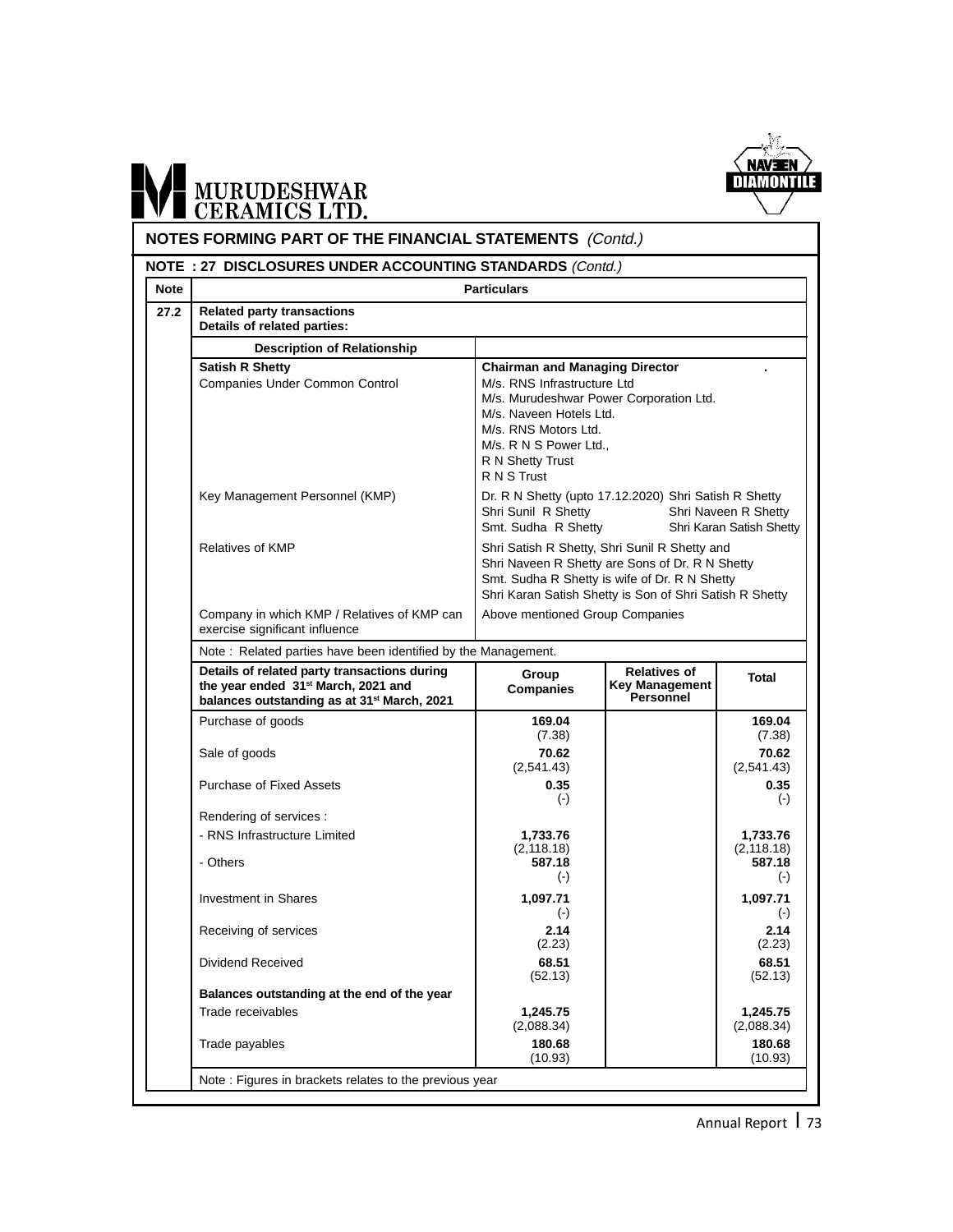

# **NOTES FORMING PART OF THE FINANCIAL STATEMENTS** *(Contd.)*

|             | <b>NOTE: 27 DISCLOSURES UNDER ACCOUNTING STANDARDS (Contd.)</b>                                                                               |                                      |                                                       |  |
|-------------|-----------------------------------------------------------------------------------------------------------------------------------------------|--------------------------------------|-------------------------------------------------------|--|
| <b>Note</b> | <b>Particulars</b>                                                                                                                            | Year ended<br>31st March 2021<br>(₹) | Year ended<br>31st March 2020<br>$(\overline{\zeta})$ |  |
| 27.3        | Earnings per share                                                                                                                            |                                      |                                                       |  |
|             | Basic                                                                                                                                         |                                      |                                                       |  |
| 27.4        | <b>Continuing operations</b>                                                                                                                  |                                      |                                                       |  |
|             | Net profit / (loss) for the year from continuing operations                                                                                   | (12, 11, 23, 764)                    | 1,44,87,000                                           |  |
|             | <b>Less:</b> Preference dividend and tax thereon                                                                                              |                                      |                                                       |  |
|             | Net profit / (loss) for the year from continuing operations<br>attributable to the equity shareholders                                        | (12, 11, 23, 764)                    | 1,44,87,000                                           |  |
|             | Weighted average number of equity shares                                                                                                      | 4,87,63,270                          | 4,75,73,922                                           |  |
|             | Per value per share                                                                                                                           | 10                                   | 10                                                    |  |
|             | Earnings per share from continuing operations - Basic                                                                                         | (2.48)                               | 0.30                                                  |  |
| 27.5        | Income tax expense in profit and loss account<br>consist of following                                                                         | (₹ in Lakhs)                         | (₹ in Lakhs)                                          |  |
|             | <b>Current Tax</b>                                                                                                                            | (8.35)                               | 56.79                                                 |  |
|             | <b>Prior Period Tax</b>                                                                                                                       |                                      | (1.01)                                                |  |
|             | Deferred Tax                                                                                                                                  | (412.18)                             | 157.41                                                |  |
|             | <b>MAT Credit Entitlement</b>                                                                                                                 | 4.97                                 | (56.79)                                               |  |
|             | <b>Total Tax expenses</b>                                                                                                                     | (415.56)                             | 156.40                                                |  |
|             | Reconciliation of taxes to the amount computed by applying the statutory Income Tax rate to the income before<br>taxes is summarised below :- |                                      |                                                       |  |
| 27.6        | Profit before taxes                                                                                                                           | (1,594.67)                           | 525.30                                                |  |
|             | Applicable rate                                                                                                                               | 27.82%                               | 27.82%                                                |  |
|             | <b>Computed Tax Charge</b>                                                                                                                    | 8.35                                 | 55.80                                                 |  |
|             | <b>Less:</b> Tax effect due to difference in tax rates                                                                                        |                                      |                                                       |  |
|             | Less: Reversal of excess provision for previous year                                                                                          |                                      | 1.01                                                  |  |
|             | Add: (Increase) Decrease in Deferred Tax Liability                                                                                            | (412.18)                             | 157.41                                                |  |
|             | Less: Increase (Decrease) in Deferred Tax Asset                                                                                               |                                      |                                                       |  |
|             | <b>Less: MAT Credit Entitlement</b>                                                                                                           | (4.97)                               | 55.80                                                 |  |
|             | <b>Total Tax Expense</b>                                                                                                                      | (415.56)                             | 156.40                                                |  |
|             | Less : Total Expense as per P & L                                                                                                             | (415.56)                             | 156.40                                                |  |
|             | Balance                                                                                                                                       | Nil                                  | Nil                                                   |  |

Annual Report | 74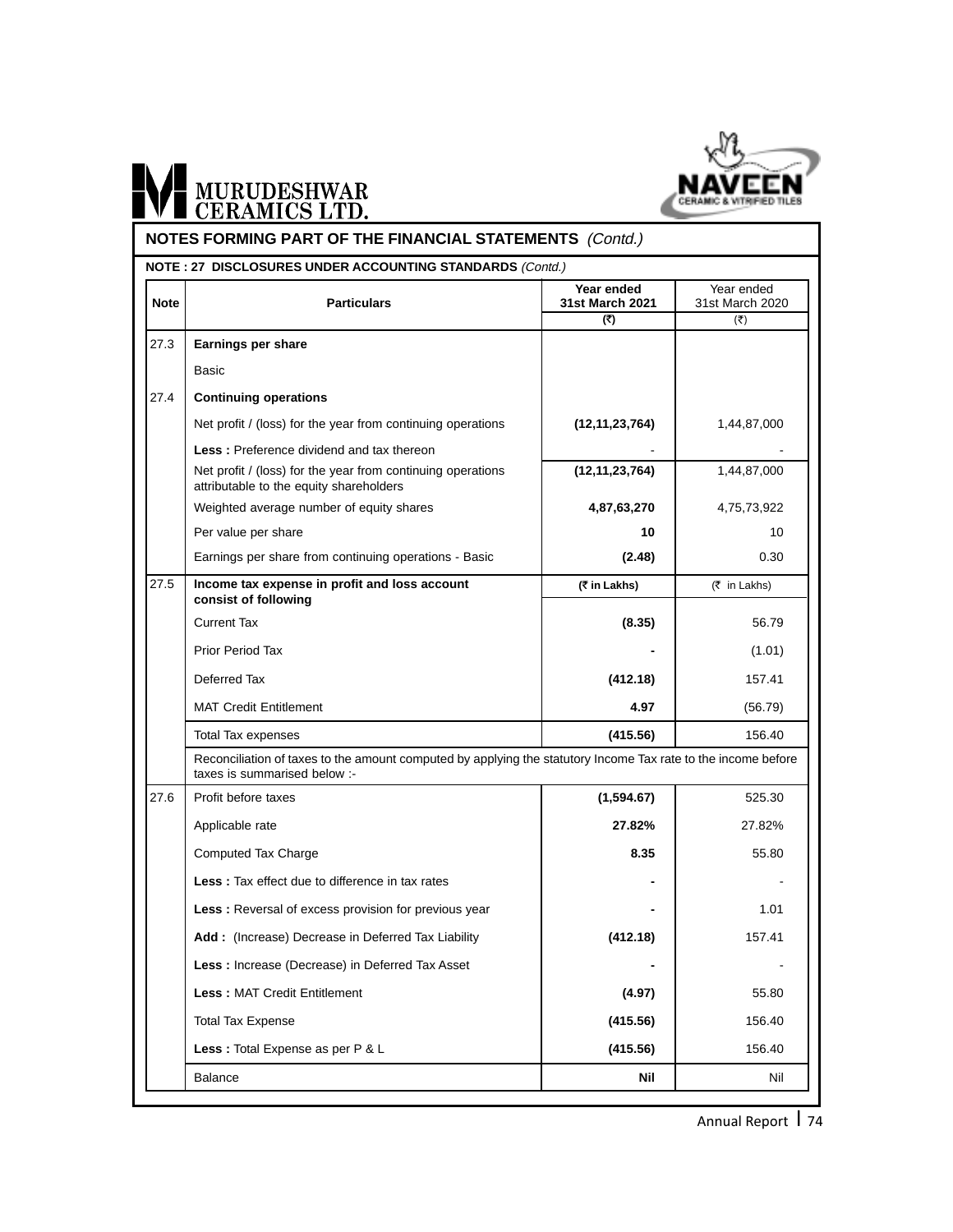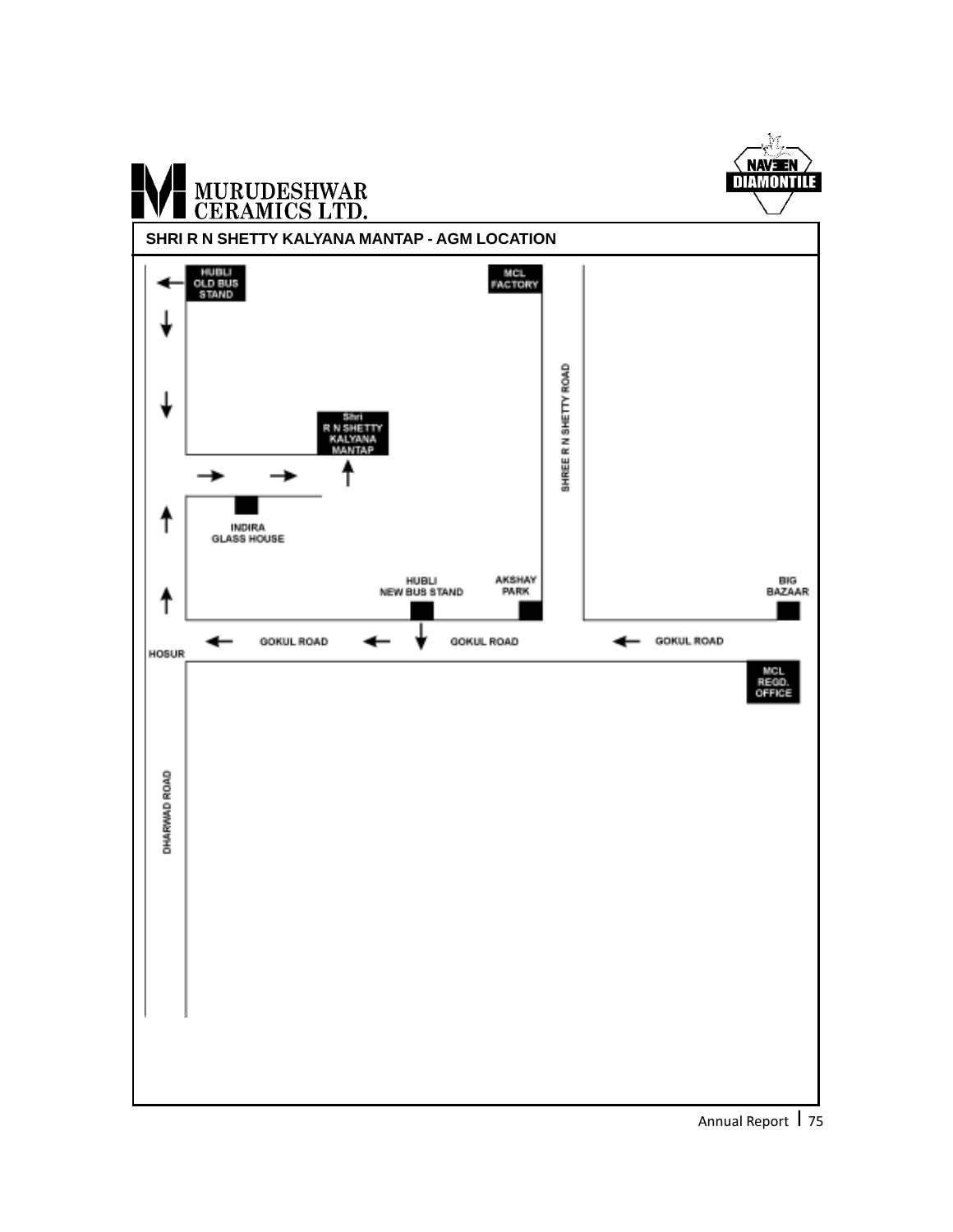## **MURUDESHWAR CERAMICS LIMITED**

Regd.Office : 604/B, Murudeshwar Bhavan, Gokul Road, Hubballi - 580 030

## **CIN:L26914KA1983PLC005401**

#### **38th ANNUAL GENERAL MEETING**

# **ATTENDANCE SLIP**

Regd. Folio No/Client ID ………………………......……….....................................................

Name & Address of First/Sole Shareholder ………..…………………....................................

E-mail ID …………………………………………….................………………………………….

No. of Shares………………………………………….......……………………………………….

I hereby record my presence at the Annual General Meeting of the Company to be held on Saturday, September 25<sup>th</sup>, 2021 at 3 P.M at Shri R N Shetty Kalyana Mantap, Opp. Indira Glass House, Hubballi - 580 029.

## **Signature of the Member / Proxy**

Members are requested to fill up the attendance slip and hand it over at the venue.

Members are requested to bring their copy of Annual Report to the meeting as no copies will be distributed at the venue.